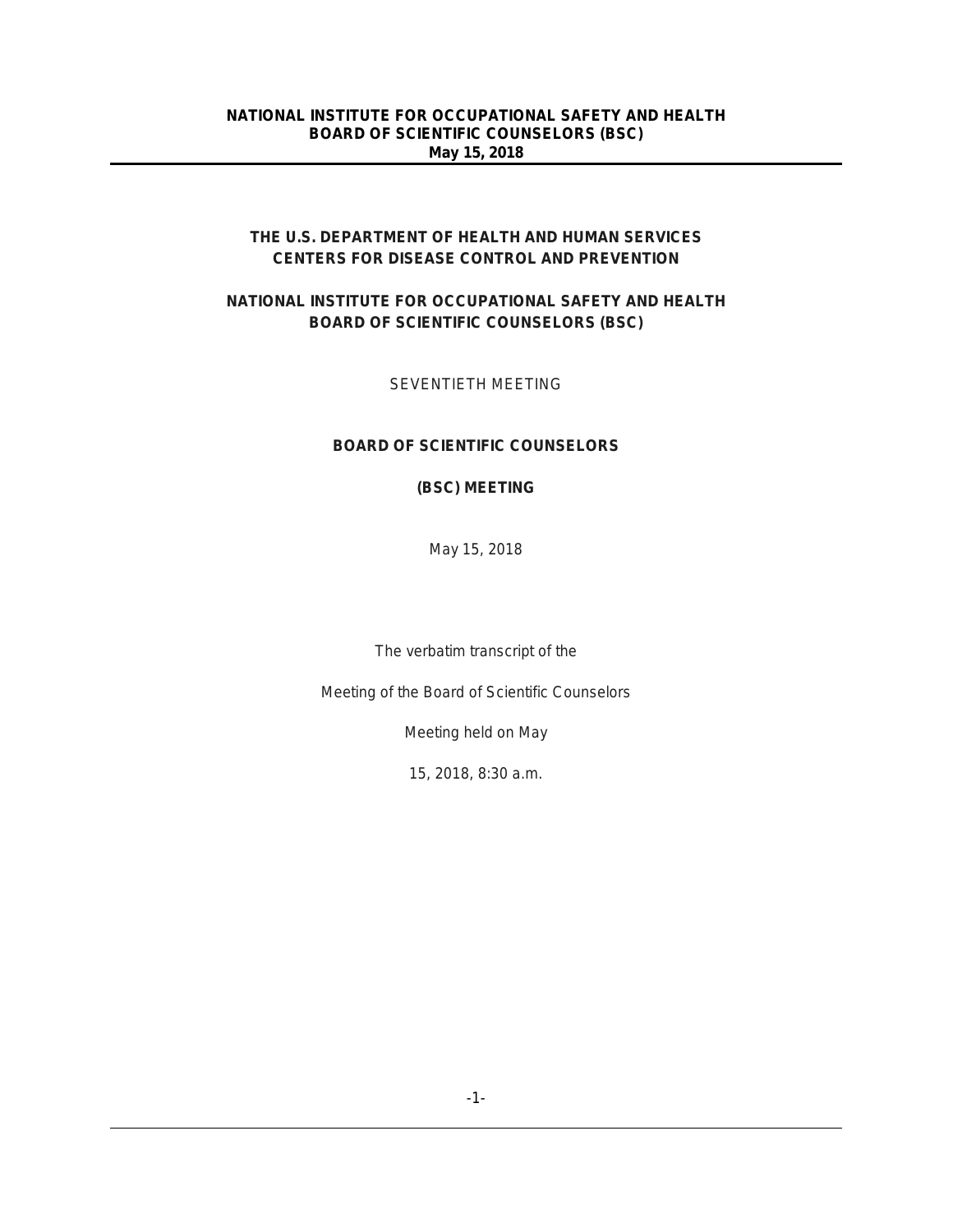### **C O N T E N T S**

May 15, 2018

WELCOME AND INTRODUCTION, MEETING LOGISTICS ALBERTO GARCIA

AGENDA, ANNOUNCEMENTS, AND APPROVAL OF MINUTES DR. BONNIE ROGERS

DIRECTOR'S OPENING REMARKS DR. JOHN HOWARD

USING CONTRIBUTION ANALYSIS TO EVALUATE RESEARCH IMPACT DR. AMIA DOWNES

BREACH IN THE PROTECTIVE BARRIER SYSTEM: GLOVE AND GOWN INTERFACE DR. SELCEN KILNIC-BALCI

PUBLIC COMMENTS ALBERTO GARCIA

OCCUPATIONAL SAFETY AND HEALTH WORKFORCE TRAINING DR. SARAH FELKNOR

SAFE-SKILLED-READY WORKFORCE UPDATE: RESEARCH FOR YOUNG AND TEMPORARY **WORKERS** DR. REBECCA GUERIN

SUMMARY AND WRAP-UP, FUTURE AGENDA ITEMS, MEETING DATES, CLOSING REMARKS DR. BONNIE ROGERS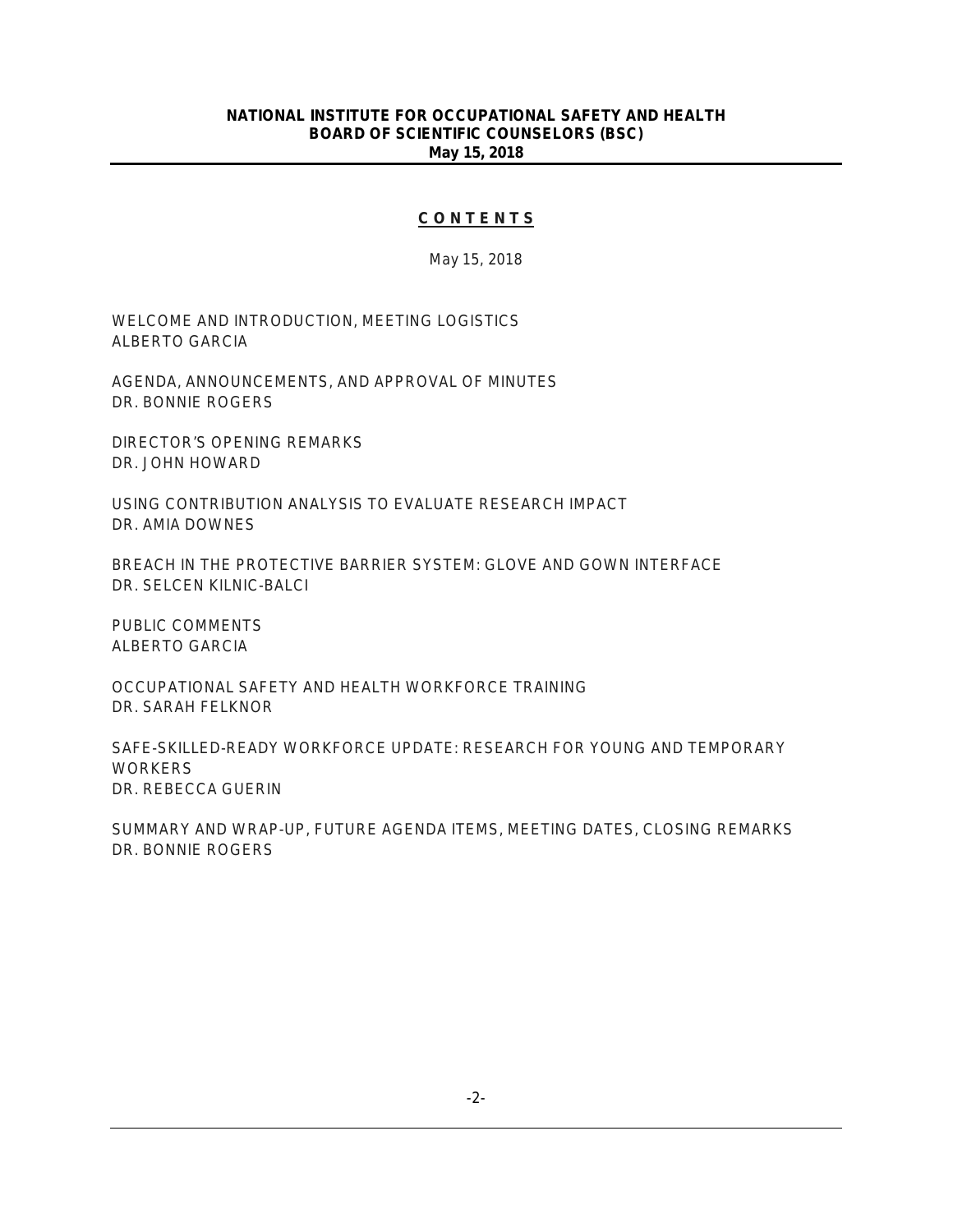### **P A R T I C I P A N T S**

(alphabetically)

KARLA ARMENTI, ScD - BOARD MEMBER MICHAEL BEHM, PhD - BOARD MEMBER TERRY BUNN, PhD - BOARD MEMBER SHARON COOPER, MD - BOARD MEMBER THEODORE COURTNEY - BOARD MEMBER ALBERTO GARCIA - DESIGNATED FEDERAL OFFICER GRUDEN - BOARD MEMBER JOHN HOWARD, MD - DIRECTOR CHRIS LASZCZ-DAVIS - BOARD MEMBER GRACE LEMASTERS, PhD - BOARD MEMBER JUDITH MCKENZIE, PhD - BOARD MEMBER MARK NICAS, PhD - BOARD MEMBER CHARLES REDINGER, PhD - BOARD MEMBER BONNIE ROGERS, PhD - BOARD CHAIRPERSON RONALD STOUT, MD - BOARD MEMBER

CHRISTINE BRANCHE AMIA DOWNES SARAH FELKNOR REBECCA GUERIN SELCEN KILNIC-BALCI RENE PANA-CRYAN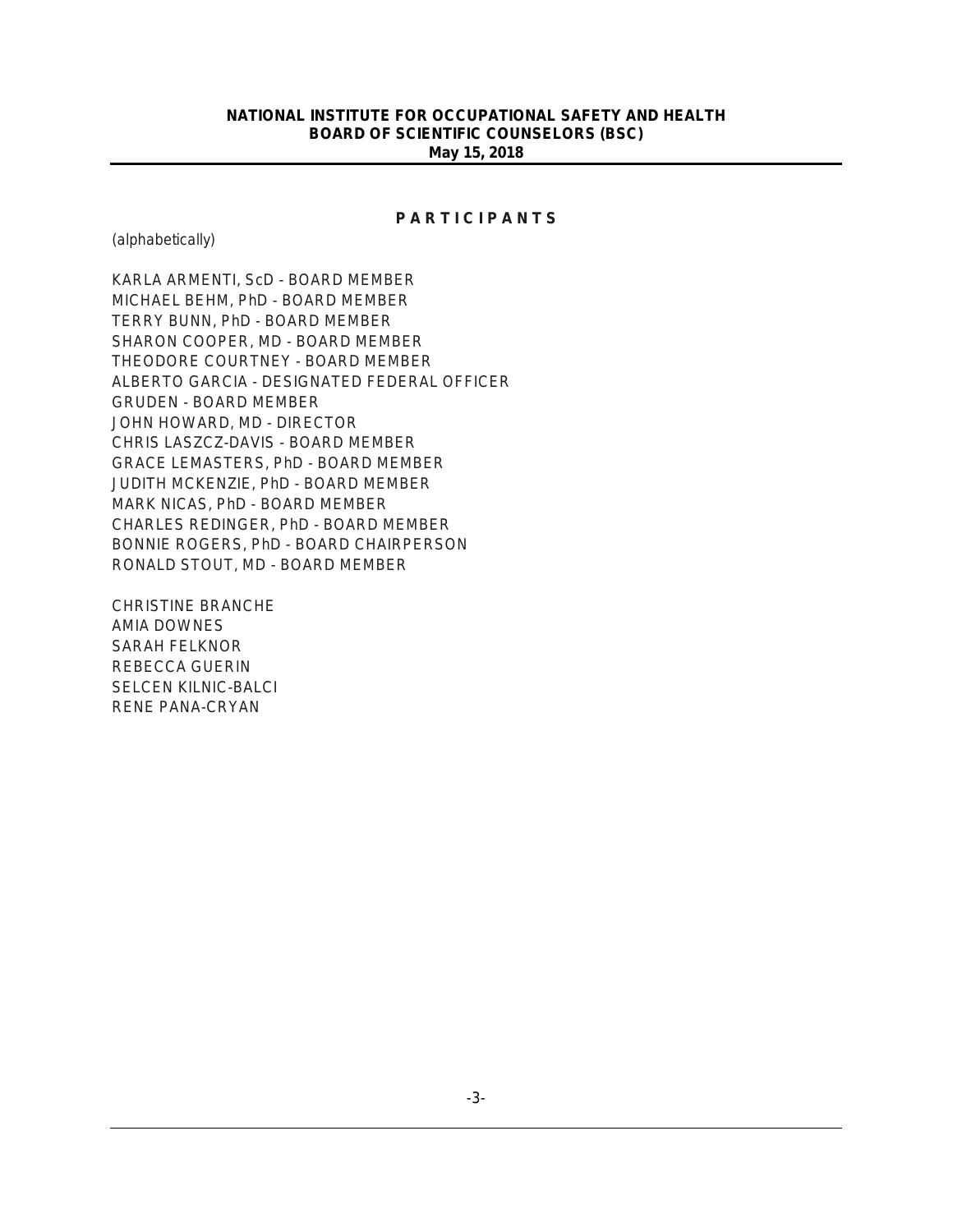# **WELCOME AND INTRODUCTION, MEETING LOGISTICS**

| MR. GARCIA:    | Good morning, everybody. I wanted to thank everybody for coming today and<br>hopefully we'll have a very successful meeting. I wanted to start the meeting by<br>thanking everybody here in D.C. that always helps us to get this meeting going<br>and all the support that we from other staff locally.                                                                                                                                                                                                           |
|----------------|--------------------------------------------------------------------------------------------------------------------------------------------------------------------------------------------------------------------------------------------------------------------------------------------------------------------------------------------------------------------------------------------------------------------------------------------------------------------------------------------------------------------|
|                | The first issue I want to address is emergency exits. If we were to, for some<br>reason, need to leave the building, we'll go down through the door we came in.<br>We'll turn right and then we'll turn left on the (Hyatt @ 00:07:16) place, which is<br>Fourth Street, I believe.                                                                                                                                                                                                                                |
| PARTICIPANT:   | Yes.                                                                                                                                                                                                                                                                                                                                                                                                                                                                                                               |
| MR. GARCIA:    | And then we'll walk about a block and a half and we'll find a baseball field and<br>we'll be inside the baseball field.                                                                                                                                                                                                                                                                                                                                                                                            |
|                | So, we want to remind you that this is a Federal Advisory Committee and the<br>Board of Scientific Counselors is subject to the rules of a FACA committee and<br>we'll be running the meeting based on those rules. One of the important things for<br>FACA is that we ensure all the members that are present and on the phone also<br>have no conflict of interest or at least managing those conflicts of interest                                                                                              |
|                | accordingly. So when we do a roll call, I'll ask that you guys say your name and if                                                                                                                                                                                                                                                                                                                                                                                                                                |
|                | you have any conflicts of interest.                                                                                                                                                                                                                                                                                                                                                                                                                                                                                |
|                | The other thing I want to mention is for the third time, we won't be taking minutes<br>itself. We are doing recordings, so everything that you say is going to be on<br>record and it's going to be transcribed verbatim to what you say. So just be<br>mindful of that. When we do the roll call, Michael, who is sitting in the back of the<br>room, he's helping us with all the audio, and it will be helpful if when you speak if<br>you say your name. That way they can capture what we're trying to do and |
|                | capture on the minutes accordingly.                                                                                                                                                                                                                                                                                                                                                                                                                                                                                |
|                | So I guess with that, unless Dr. Howard, Doctor, if you don't have anything, we'll<br>do a roll call and then I'll give the meeting to Bonnie. So let's start with Dr.                                                                                                                                                                                                                                                                                                                                             |
| DR. REDINGER:  | Redinger.<br>Thank you, Alberto. I'm Charles Redinger and I have no conflicts.                                                                                                                                                                                                                                                                                                                                                                                                                                     |
| DR. LEMASTERS: | Grace LeMasters, no conflicts.                                                                                                                                                                                                                                                                                                                                                                                                                                                                                     |
| DR. NICAS:     | Mark Nicas, no conflicts.                                                                                                                                                                                                                                                                                                                                                                                                                                                                                          |
| MS. GRUDEN:    | MaryAnn Gruden, no conflicts.                                                                                                                                                                                                                                                                                                                                                                                                                                                                                      |
| DR. ROGERS:    | Dr. Bonnie Rogers, no conflict.                                                                                                                                                                                                                                                                                                                                                                                                                                                                                    |
| DR. BUNN:      | Terry Bunn, no conflict.                                                                                                                                                                                                                                                                                                                                                                                                                                                                                           |
| DR. STOUT:     | Ron Stout, no conflicts.                                                                                                                                                                                                                                                                                                                                                                                                                                                                                           |
| DR. COOPER:    | Sharon Cooper, no conflicts.                                                                                                                                                                                                                                                                                                                                                                                                                                                                                       |
| MR. GARCIA:    | All right, I know we have at least three members on the telephone, so if you mind,                                                                                                                                                                                                                                                                                                                                                                                                                                 |
|                | state your name and conflicts. Ted?                                                                                                                                                                                                                                                                                                                                                                                                                                                                                |
| DR. MCKENZIE:  | This is Judith McKenzie. I have no conflicts.                                                                                                                                                                                                                                                                                                                                                                                                                                                                      |
| DR. ARMENTI:   | And Karla Armenti, I have no conflict.                                                                                                                                                                                                                                                                                                                                                                                                                                                                             |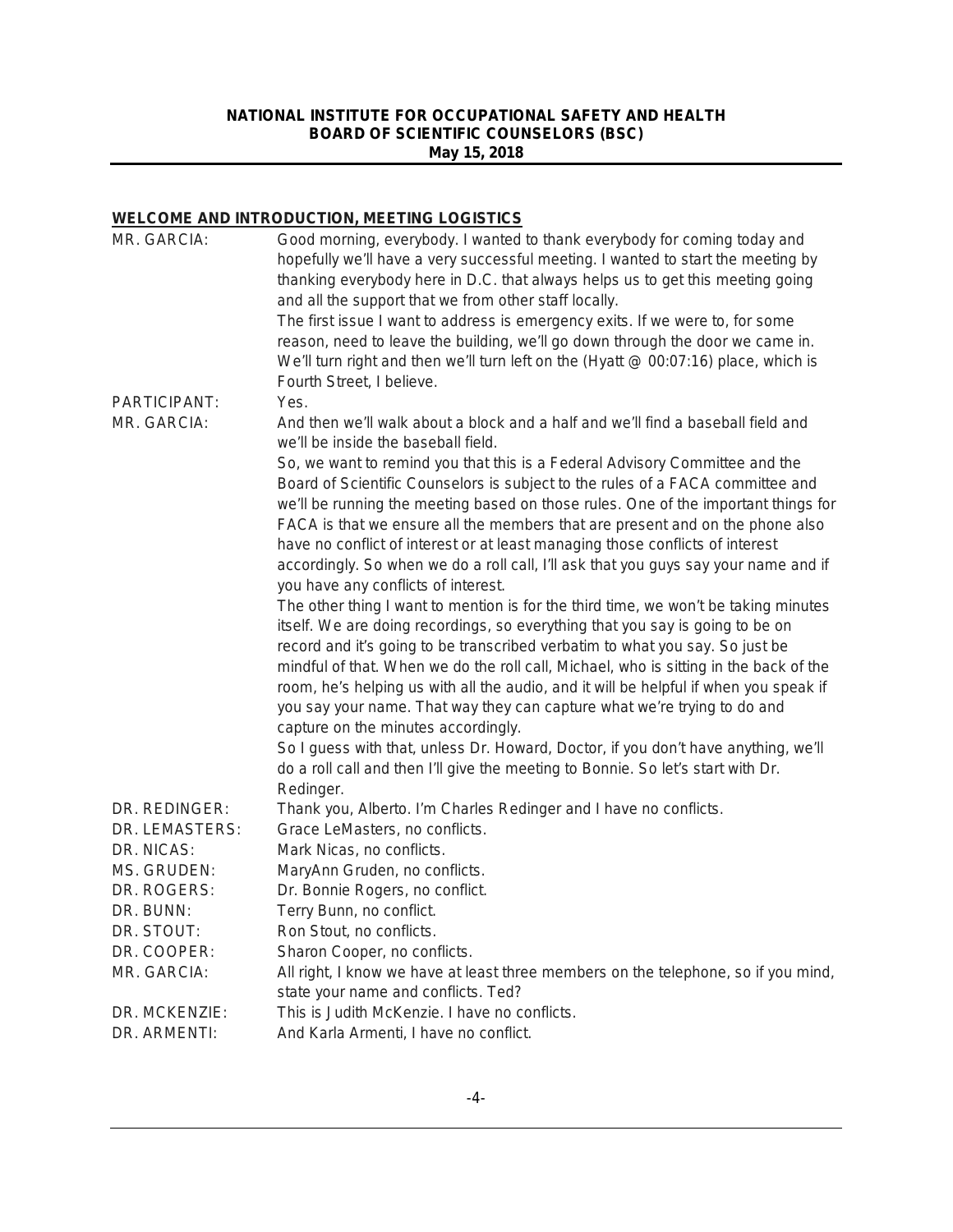| MR. COURTNEY: | Hi, this is Ted Courtney. I have no conflicts.                                       |
|---------------|--------------------------------------------------------------------------------------|
| DR. BEHM:     | Hi, this is Mike Behm. I have no conflicts.                                          |
| MR. GARCIA:   | Great. All right, so with that, I'll turn the meeting to Dr. Rogers.                 |
| DR. ROGERS:   | Okay, good morning, everyone.                                                        |
| PARTICIPANTS: | Good morning.                                                                        |
| DR. ROGERS:   | I take it you all had a good trip in with the storm last night.                      |
| PARTICIPANT:  | And another one today.                                                               |
| DR. ROGERS:   | And another one today. What time is that heading in, do you know?                    |
| PARTICIPANT:  | Usually they're later, like five, six, seven.                                        |
| DR. MCKENZIE: | It's a little bit difficult to hear on the phone, I'm sorry.                         |
| DR. ROGERS:   | We're just whispering, sorry. We're talking about the storm in D.C. So you're not    |
|               | missing much, it's all right. Well, get ready for another storm today, so we have    |
|               | the agenda before us. So you see what that's about, the whole agenda until about     |
|               | 2:30 this afternoon and have a lot of good presentations today so that'll be fun.    |
|               | And the minutes are there for approval. Any additions or corrections, anyone?        |
|               | Ron?                                                                                 |
| DR. STOUT:    | Just to note the honorary PhD I received                                             |
| PARTICIPANT:  | Oh, well, it will be in the mail.                                                    |
| DR. ROGERS:   | Well that's good, huh? Any other additions, corrections to the minutes?              |
| MR. COURTNEY: | Bonnie, this is Ted Courtney. There's a section where I talked about disaster relief |
|               | workers and in that section, I think the transcript recording came up with, "I think |
|               | disaster relief on September 11" It was, "I worked disaster relief on September      |
|               | 11" with Red Cross and Baptist Disaster Relief.                                      |
| DR. ROGERS:   | Do you happen to know where that is?                                                 |
| MR. COURTNEY: | I will shout it out here in a second.                                                |
| MR. GARCIA:   | And Ted, if you can email me when you find out.                                      |
| MR. COURTNEY: | I can email it to Alberto, yes.                                                      |
| DR. ROGERS:   | Other than that, are there any other additions or corrections? Do we have a          |
| DR. REDINGER: | motion to approve?                                                                   |
| DR. ROGERS:   | I move that we approve the minutes, Charles Redinger.<br>Second?                     |
| DR. STOUT:    | Ron Stout, second.                                                                   |
| DR. ROGERS:   | All right, let's have the minutes approved with the correction added when Ted gets   |
|               | that to Alberto. Is that acceptable? Good? Perfect. Any announcements anybody        |
|               | has?                                                                                 |
| MR. COURTNEY: | Oh, Bonnie? Alberto has asked me to say just a little bit about my status. So I was  |
|               | planning to be there for the meeting. My apologies for not being able to make it in- |
|               | person. But the good news is, I started a new position at Harvard Medical School.    |
|               | I don't know if all of you know but the Research Institute for Safety at Liberty     |
|               | Mutual closed last June. So I'm now at Harvard Medical School full-time. I'm the     |
|               | Executive Director of the Football Players Health Study at Harvard and we're         |
|               |                                                                                      |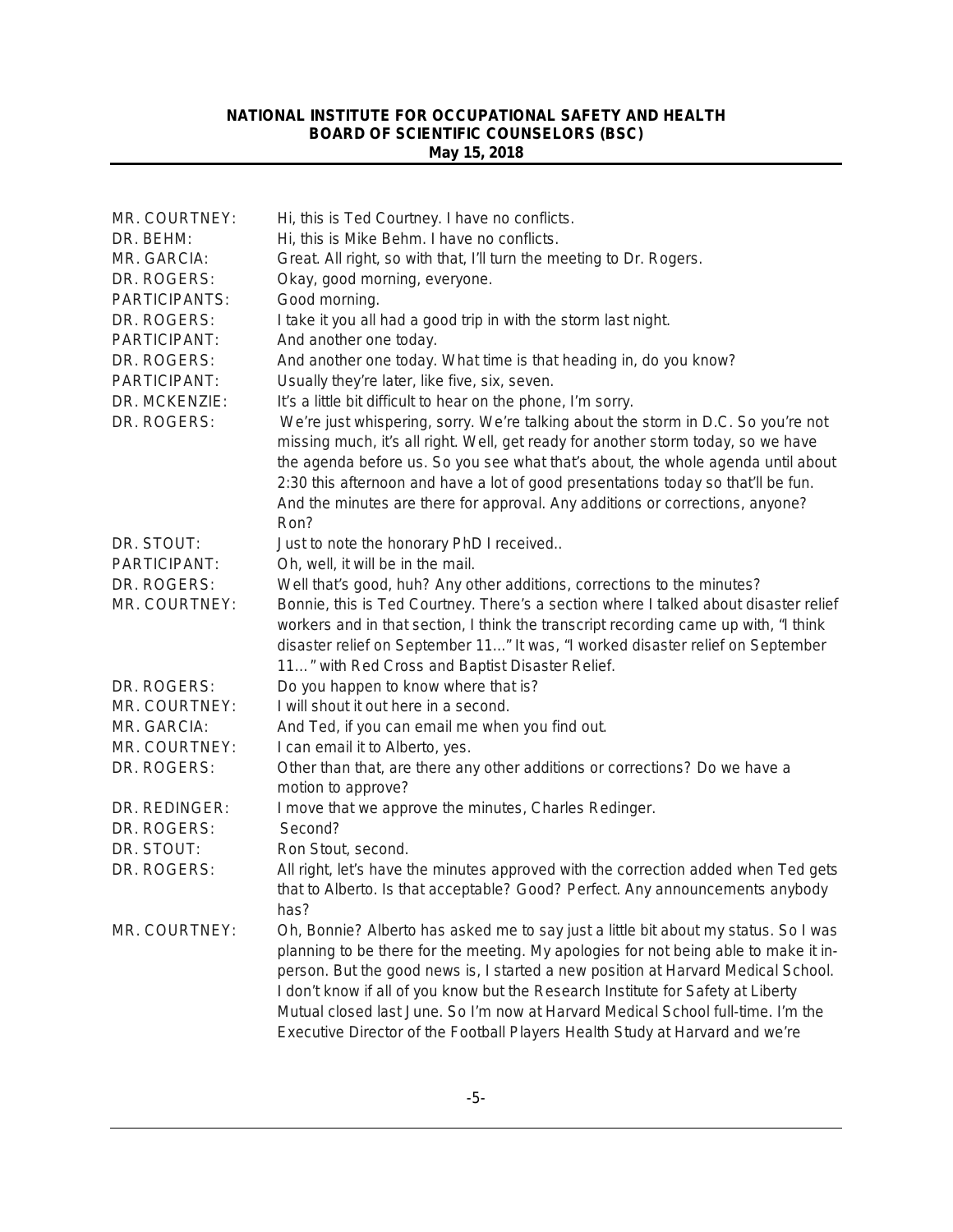|                                   | doing work looking at obviously exposure to professional football athletes but it<br>has cross-cutting impact for public health in areas like cardiovascular heart<br>disease, metabolic syndrome, science-related problems like CTE, Alzheimer's<br>and dementia. So I'm really excited to be in my new group and they are also<br>highly supportive of my activity with the board. So we apologize, we had an<br>inescapable conflict that came up today to where I couldn't travel. So I'm only able<br>to join you for the first chunk of the meeting. So my apologies, in particular to<br>Sarah and Rebecca's presentations I was really looking forward to. I will definitely<br>read through those and get back to you if I have any further stuff. But glad to be<br>back in a permanent role and glad to have a group that's very supportive of my<br>work with the board. |
|-----------------------------------|--------------------------------------------------------------------------------------------------------------------------------------------------------------------------------------------------------------------------------------------------------------------------------------------------------------------------------------------------------------------------------------------------------------------------------------------------------------------------------------------------------------------------------------------------------------------------------------------------------------------------------------------------------------------------------------------------------------------------------------------------------------------------------------------------------------------------------------------------------------------------------------|
| DR. ROGERS:                       | Well, thank you, Ted and congratulations on that. So how long have you been<br>there?                                                                                                                                                                                                                                                                                                                                                                                                                                                                                                                                                                                                                                                                                                                                                                                                |
| MR. COURTNEY:                     | A week.                                                                                                                                                                                                                                                                                                                                                                                                                                                                                                                                                                                                                                                                                                                                                                                                                                                                              |
| DR. ROGERS:                       | Well that's really exciting news for you. I'm really glad, good for you, excellent.                                                                                                                                                                                                                                                                                                                                                                                                                                                                                                                                                                                                                                                                                                                                                                                                  |
| MR. COURTNEY:                     | Thank you.                                                                                                                                                                                                                                                                                                                                                                                                                                                                                                                                                                                                                                                                                                                                                                                                                                                                           |
| DR. ROGERS:                       | Okay, any other announcements? Any other exciting new jobs? Yet? No, all right.<br>So first on our agenda of course is the comments by our director.                                                                                                                                                                                                                                                                                                                                                                                                                                                                                                                                                                                                                                                                                                                                 |
| <b>DIRECTOR'S OPENING REMARKS</b> |                                                                                                                                                                                                                                                                                                                                                                                                                                                                                                                                                                                                                                                                                                                                                                                                                                                                                      |
| DR. HOWARD:                       | Sure, yes, thank you and Judith, can you hear me on the telephone?                                                                                                                                                                                                                                                                                                                                                                                                                                                                                                                                                                                                                                                                                                                                                                                                                   |
| DR. MCKENZIE:                     | Yes, I can hear you.                                                                                                                                                                                                                                                                                                                                                                                                                                                                                                                                                                                                                                                                                                                                                                                                                                                                 |
| DR. HOWARD:                       | Oh okay, great, thank you.                                                                                                                                                                                                                                                                                                                                                                                                                                                                                                                                                                                                                                                                                                                                                                                                                                                           |
| MR. COURTNEY:                     | Reasonably, John, if you could really project, that would be great.                                                                                                                                                                                                                                                                                                                                                                                                                                                                                                                                                                                                                                                                                                                                                                                                                  |
| DR. HOWARD:                       | Well, that part I-                                                                                                                                                                                                                                                                                                                                                                                                                                                                                                                                                                                                                                                                                                                                                                                                                                                                   |
| DR. MCKENZIE:                     | You guys in the room are very muted. It's not loud, it's not loud.                                                                                                                                                                                                                                                                                                                                                                                                                                                                                                                                                                                                                                                                                                                                                                                                                   |
| DR. HOWARD:                       | Yes, well I'm not sure I can do much more than increase the volume. So you may<br>have to see if you can increase the volume on our phone. But we-you know, our<br>sound is being picked up. It comes from there. So from a ceiling-mounted device<br>which usually works pretty well. So, so apologize for that. Thank you, Michael, for<br>your transcription. This is I believe the first time that we started or did we do it last<br>time?                                                                                                                                                                                                                                                                                                                                                                                                                                      |
| <b>TECHNICIAN:</b>                | Yes, we did it last time.                                                                                                                                                                                                                                                                                                                                                                                                                                                                                                                                                                                                                                                                                                                                                                                                                                                            |
| DR. HOWARD:                       | Okay, all right, so appreciate that. I always remember an (IAQA @ 00:15:19)<br>meeting that we had in Illinois one time and Senator Obama came to the meeting.<br>And he kept referring to "NIOSHA" and we managed to extract that from the<br>transcript. So if anybody makes that kind of error today, there's always the chance<br>we can—although I had a fight with the transcriptionist who said, "No, no, he said<br>NIOSHA." I said I don't think he's planning to combine OSHA and NIOSH together<br>if he ever gets to the White House.<br>So the noise that you may hear in the room comes from the construction crew in                                                                                                                                                                                                                                                  |
|                                   | the building. They're preparing for the Inspector General for DHS to move into our                                                                                                                                                                                                                                                                                                                                                                                                                                                                                                                                                                                                                                                                                                                                                                                                   |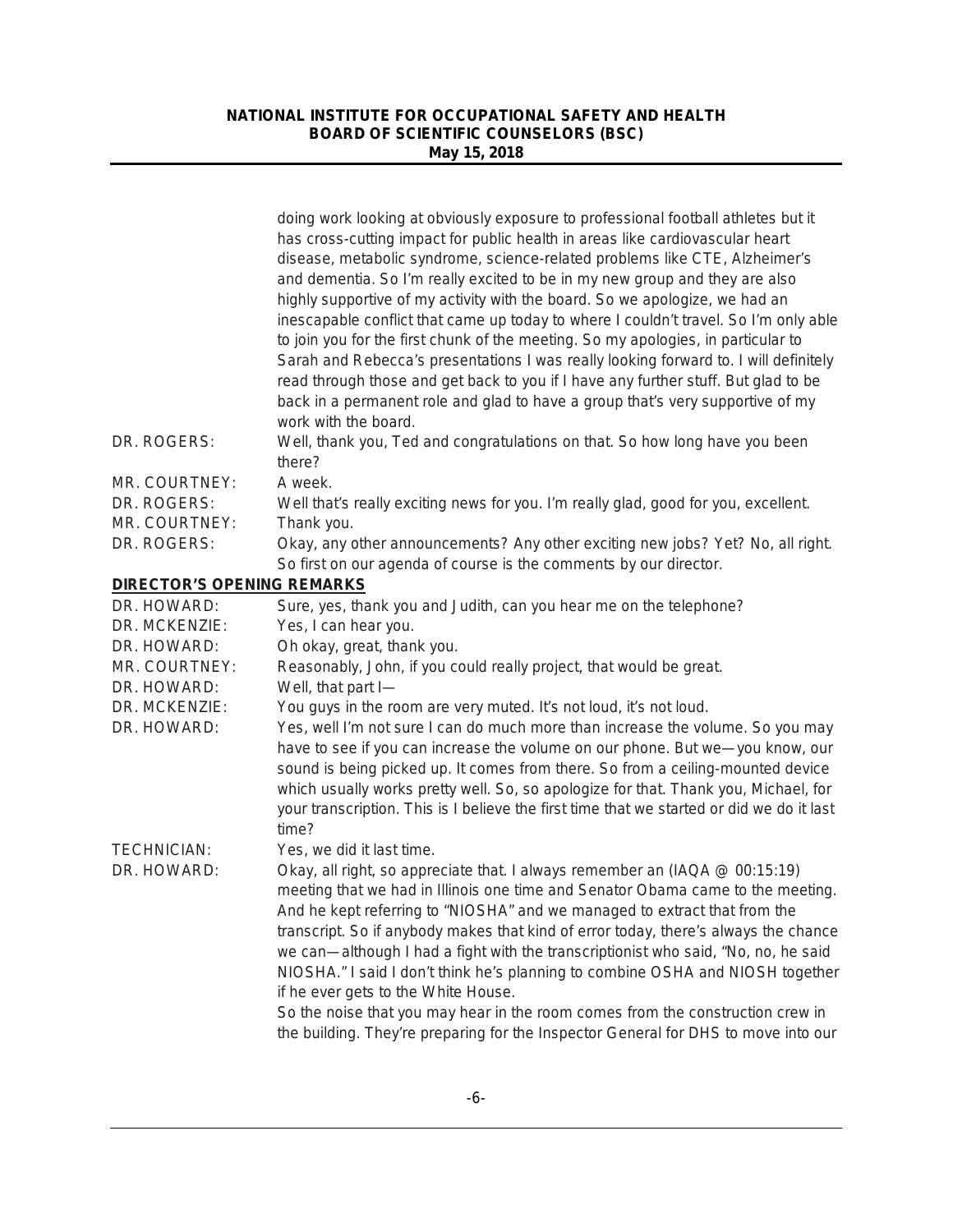|                            | building. So that's all the hammering and stuff that you may hear, unfortunately.<br>The cameras in front of the building are for Mr. Mueller, who may emerge to get<br>coffee during the day or at lunch, or to see people that are coming into the<br>building to talk to Mr. Mueller. He's on the second and third floor.<br>So Ted, congratulations on your new job and appreciate still remaining with our<br>group. So I have two bittersweet things to do at the beginning. This will be the last<br>meeting for Bonnie as our Chair and I just want to thank you for all of your great<br>efforts. Don't feel too bad because we have a couple other jobs lined up for you.<br>Nobody ever leaves NIOSH. But I wanted to present you this certificate of<br>appreciation. Yes, so thank you.                                                                                                                                            |
|----------------------------|-------------------------------------------------------------------------------------------------------------------------------------------------------------------------------------------------------------------------------------------------------------------------------------------------------------------------------------------------------------------------------------------------------------------------------------------------------------------------------------------------------------------------------------------------------------------------------------------------------------------------------------------------------------------------------------------------------------------------------------------------------------------------------------------------------------------------------------------------------------------------------------------------------------------------------------------------|
| DR. ROGERS:<br>[Applause.] | Thank you.                                                                                                                                                                                                                                                                                                                                                                                                                                                                                                                                                                                                                                                                                                                                                                                                                                                                                                                                      |
| DR. HOWARD:                | And then another one of our members, MaryAnn, exits also but never exiting<br>NIOSH totally, just in this position. This meeting will be the last and we really<br>appreciate you joining us and hope that you come around for another round.                                                                                                                                                                                                                                                                                                                                                                                                                                                                                                                                                                                                                                                                                                   |
| MS. GRUDEN:<br>[Applause.] | I'd love to. Thank you, it's been an honor and a pleasure.                                                                                                                                                                                                                                                                                                                                                                                                                                                                                                                                                                                                                                                                                                                                                                                                                                                                                      |
| DR. HOWARD:                | Okay, so I have to apologize for the nametags. Alberto was very upset because<br>our Federal Express package did not arrive from Atlanta. We should have given it<br>to Amia to bring up on the plane. But it ended up at the Federal Express<br>warehouse somewhere in northeast. And my assistant Alfreda drove there last<br>night to pick it up. So we made these nametags that are inferior to Alberto's. So<br>we apologize to Alberto for that, that issue. So but we did retrieve them, so if you<br>want your own nametag, your own placard, we have them in the box. So sorry<br>about that, Alberto.                                                                                                                                                                                                                                                                                                                                 |
|                            | So I'll be brief. We have some great presentations today and hopefully, we can<br>get some real good discussion going and then Alberto, as is the custom now, put<br>all of the remarks, except the budget remarks, into your handout here. So I'm not<br>going to go over all of that material. So if you have a question about any of it, then<br>just shout out. I did want to explain the budget because it is a little hard to<br>understand what's going on here in Washington with the federal budget. So as<br>some of you remember, the President's Proposed Budget for FY18 which began<br>in October 1, 2017 and extends through September 30, 2018, so we're now in<br>May and September is not too far away. We actually start closing the books in<br>June. So we were able to get a budget here about a month ago. We haven't<br>actually gotten our ceiling levels which allows us to spend, etc. So it's another late<br>year. |
|                            | Surprisingly, even though the President's budget proposed a 40% reduction in the<br>NIOSH budget to \$200 million from \$335.2, the Congress passed a budget that<br>was a \$335.2 million budget for FY18, so essentially flat, as we say which was a<br>great relief and surprise at the same time.                                                                                                                                                                                                                                                                                                                                                                                                                                                                                                                                                                                                                                           |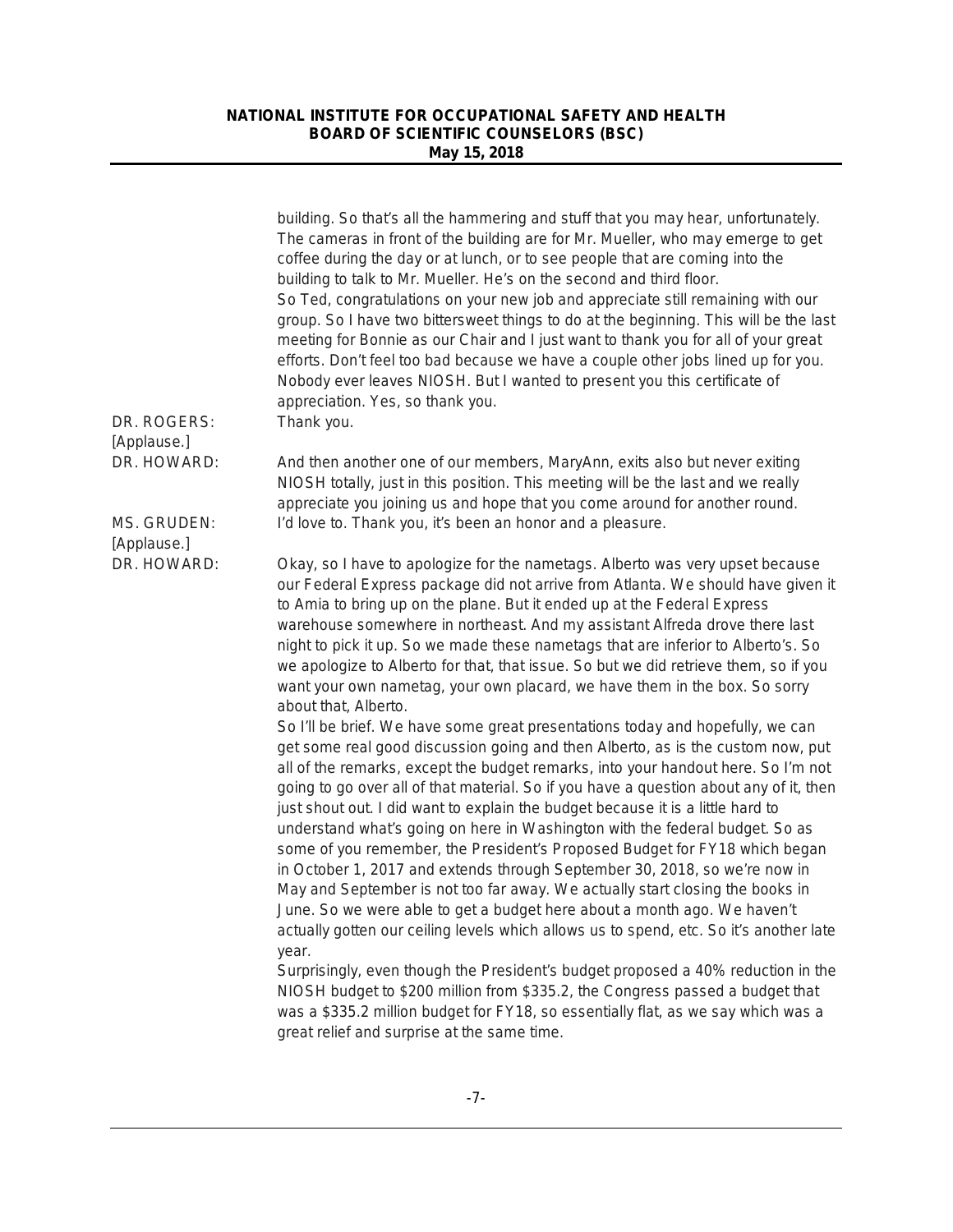Now, the President signed the budget but was very reluctant to sign the budget immediately and, as is the case with a lot of administrations, asked to return some money from the budget. That's called a rescission and it's allowed under the Budget Impoundment Act of 1974, which was passed in the Nixon years. The rescission package that was sent to make things even more complicated—that was sent to the hill actually did not attempt to take away appropriations in FY18 but rather to collect funds that were lying around, not being used, somewhere in the neighborhood of \$15 billion.

For us, one of the effects of that is some money that we had for the future began to rely on for the campus consolidation in Cincinnati which is in the non-expended fund, or the NEF, of the Department of Health and Human Services. And the proposal is to take money from the NEF and that would take money from our budget. The NEF, however, can be replenished with monies that are not used from the Department of Health and Human Services.

So the rescission package is currently being considered by the House and they expect—they were going to vote on it this week and they decided to put it off because there is some concerns about money that is targeted in the Children's Health Insurance Fund or CHIP. And then the Senate will do it—the problem with all of the rescissions is that the Congress has 45 legislative days to consider rescission. So that puts one into somewhere in October, if you count out the number of vacation days versus legislative days that the Congress has. So right now we don't know about the rescissions. The White House, OMB has suggested that there might be additional rescission requests sent to the Congress. So it's a new complication and makes the budgeting issues more complex.

Meanwhile, the President's proposed '19 budget is a little hard to explain. It is a budget that provides or proposed a total appropriation for NIOSH of \$200 million again. So that's a 40% reduction like FY18. It also proposes to realign NIOSH within NIH. However if you read the language very carefully, it's NIOSH would go into NIH initially as it is a separate institute but NIH would then have the ability and the obligation to review the feasibility of consolidating NIOSH programs in other NIH institutes. The budget when you look at the budget for NIH, we're now included in the proposed '19 budget as \$200 million. When you look at the budget in CDC for NIOSH, it's zero. So what it is is an actual savings of the total federal budget because NIH is expected to absorb the NIOSH budget in their \$38, \$39, \$40 billion budget. I'm not sure what it is lately. So that would be for OMB budgeteers a savings of \$200 million.

The other part of the '19 budget would separate one of NIOSH's programs, the World Trade Center Health Program, and it would remain in CDC and the rest of NIOSH would go off to NIH. So the FY19 Budget is a bit complex to understand and to absorb but it is a proposed budget and it's unlikely that there will be a budget for FY19 passed in time for October 1, 2018, even though the Senate and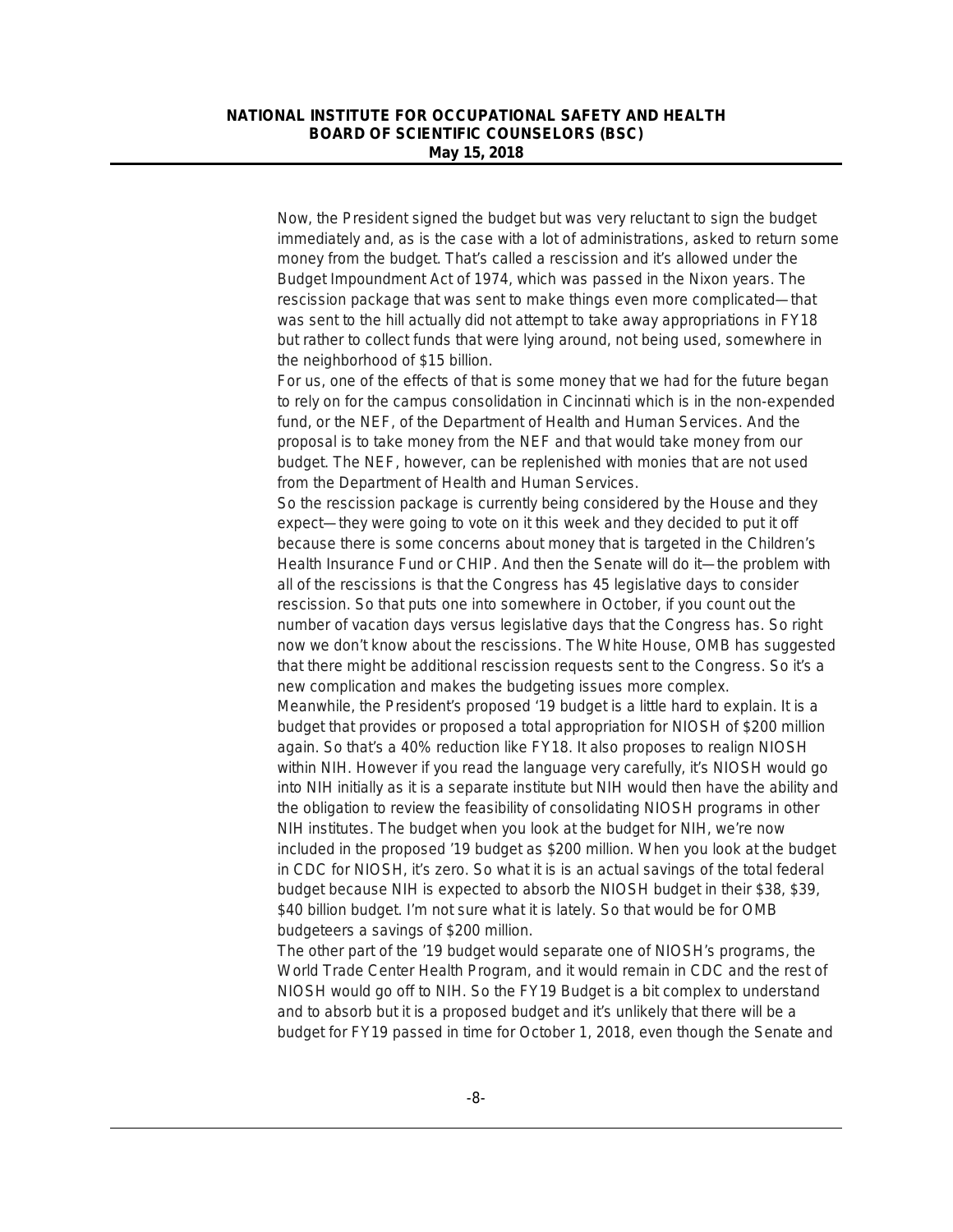|                              | the House are rapidly going through the 13 appropriation bills. This Thursday at<br>10 o'clock, Dr. Collins will be testifying in the Senate Health Committee on the<br>NIH budget. So the Congress is moving ahead but it's unlikely that they will do a<br>budget on time since it's been quite a number of years that a budget has been<br>done on time. And during a mid-year election year, it's probably not to the<br>advantage of the minority to do a budget until they see the outcome of the election<br>in November.<br>So that's the budget and it's taken a little longer than usual to explain it but happy |
|------------------------------|----------------------------------------------------------------------------------------------------------------------------------------------------------------------------------------------------------------------------------------------------------------------------------------------------------------------------------------------------------------------------------------------------------------------------------------------------------------------------------------------------------------------------------------------------------------------------------------------------------------------------|
|                              | to answer any questions that anyone may have.                                                                                                                                                                                                                                                                                                                                                                                                                                                                                                                                                                              |
| DR. ROGERS:<br>MR. COURTNEY: | Questions? Questions on the phone? Everybody in shock.<br>So John-this is Ted-so did I hear you right that the expectation is the budget<br>that NIOSH currently has would be cut to 200 from the current value and then it<br>would essentially be absorbed into NIH, not just moved but there wouldn't be a<br>separateessentially the actual direct funding to NIOSH would be zero or that<br>NIH would have to dislocate \$200 million from someplace else in its funding to<br>support NIOSH? Is that right?                                                                                                          |
| DR. HOWARD:                  | Yes, the latter would be the case. NIH would absorb the NIOSH budget of \$200<br>million. That's the proposal.                                                                                                                                                                                                                                                                                                                                                                                                                                                                                                             |
| MR. COURTNEY:                | Right, okay.                                                                                                                                                                                                                                                                                                                                                                                                                                                                                                                                                                                                               |
| DR. ROGERS:                  | Mark?                                                                                                                                                                                                                                                                                                                                                                                                                                                                                                                                                                                                                      |
| DR. NICAS:                   | Yes, it's Mark Nicas. If this were to go through, would that effectively eliminate<br>NIOSH's training programs for universities, like you know the education resource<br>centers and                                                                                                                                                                                                                                                                                                                                                                                                                                      |
| DR. HOWARD:                  | We would—the proposal is we would go in whole as an institute, except for the<br>World Trade Center Health Program and then it would be up to NIH to look at the<br>feasibility ofprogram by program.                                                                                                                                                                                                                                                                                                                                                                                                                      |
| DR. REDINGER:                | Thank you, Dr. Howard, Charles Redinger. Is it able-are you or we able to see<br>on the NIH side of it that the \$200 million or even the additional part of the 40%<br>that's been cut out, is that found somewhere over on the NIH side or is that<br>unknown?                                                                                                                                                                                                                                                                                                                                                           |
| DR. HOWARD:                  | Oh, that's totally unknown.                                                                                                                                                                                                                                                                                                                                                                                                                                                                                                                                                                                                |
| DR. REDINGER:                | Thank you.                                                                                                                                                                                                                                                                                                                                                                                                                                                                                                                                                                                                                 |
| DR. ROGERS:                  | So what is the likelihood, do you think?                                                                                                                                                                                                                                                                                                                                                                                                                                                                                                                                                                                   |
| DR. HOWARD:                  | I don't know the likelihood. That depends on the Congress's view of the<br>President's proposal.                                                                                                                                                                                                                                                                                                                                                                                                                                                                                                                           |
| DR. ROGERS:                  | So if it was within NIH, would it be NIEHS, do you think or do you know?                                                                                                                                                                                                                                                                                                                                                                                                                                                                                                                                                   |
| DR. HOWARD:                  | No, that would be up to NIH.                                                                                                                                                                                                                                                                                                                                                                                                                                                                                                                                                                                               |
| DR. ROGERS:                  | Charles.                                                                                                                                                                                                                                                                                                                                                                                                                                                                                                                                                                                                                   |
| DR. REDINGER:                | Then just another quick question, Charles Redinger again. So there is a-if I'm<br>tracking correctly, just to knock out cobwebs from my public policy days-is that<br>there's a statutory requirement for there to be a NIOSH. If that's correct, yes?                                                                                                                                                                                                                                                                                                                                                                     |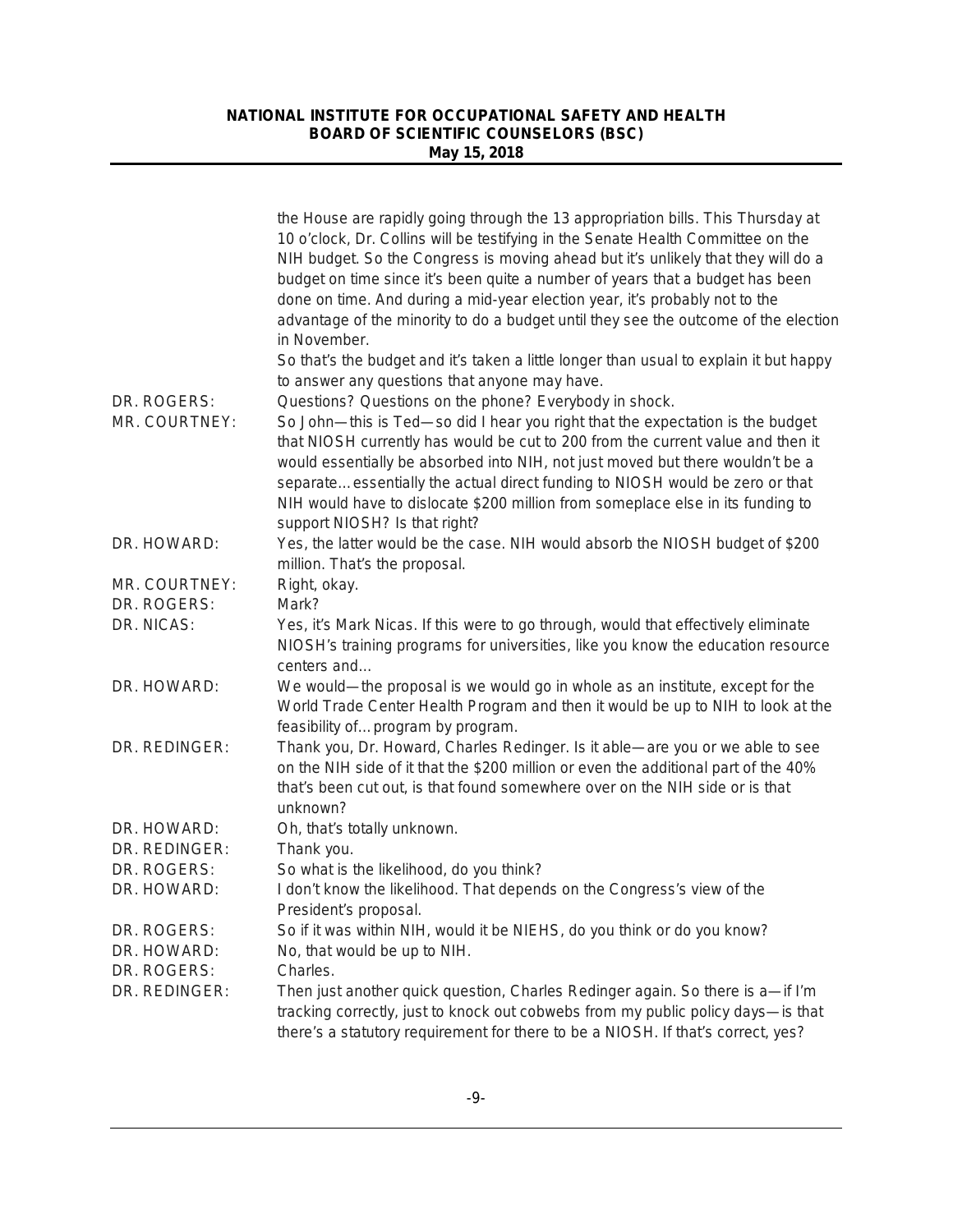| DR. HOWARD:<br>DR. REDINGER: | From the OSHA Act.<br>Yes.<br>And then the form of it, well, then that's a whole other kettle of fish that obviously                                                                                                                                                                                                                                                                                                                                                                                                                                                                     |
|------------------------------|------------------------------------------------------------------------------------------------------------------------------------------------------------------------------------------------------------------------------------------------------------------------------------------------------------------------------------------------------------------------------------------------------------------------------------------------------------------------------------------------------------------------------------------------------------------------------------------|
|                              | there can be congressional acts and things in place. So NIOSH can't go away, per<br>se. I mean, I guess it's always one of these conundrums of Congress and how<br>things work out and whether things are funded. But some people might interpret<br>that if there are no monies, that the agency could go away and that's not going to<br>happen. It may be, to use the term we used a minute ago, that at least right now it<br>looks like it would anticipate the agency would go whole or the institute would go<br>whole-                                                           |
| DR. HOWARD:                  | That's what the proposal states, yes.                                                                                                                                                                                                                                                                                                                                                                                                                                                                                                                                                    |
| DR. REDINGER                 | So I'm not sure that was a clear question.                                                                                                                                                                                                                                                                                                                                                                                                                                                                                                                                               |
| DR. HOWARD:                  | Yes, that's the actual-yes. Quote: "Initially these activities" referring to the<br>Occupational Safety and Health-"in addition to the Agency for Healthcare<br>Research and Quality"-which would also-is proposed to move to NIH and a<br>very, very small institute on disability, independent living and rehabilitation which is<br>in HHS, quote, "Initially these activities would be established as separate institutes<br>but NIH will assess the feasibility of integrating these research activities more fully<br>into existing NIH in states and centers over time," unquote. |
| DR. REDINGER:                | Thank you.                                                                                                                                                                                                                                                                                                                                                                                                                                                                                                                                                                               |
| DR. ROGERS:                  | Other questions or? Ron.                                                                                                                                                                                                                                                                                                                                                                                                                                                                                                                                                                 |
| DR. STOUT:                   | So this NIOSHA thing that you encountered in Indiana so many years ago, it's<br>coming to be.                                                                                                                                                                                                                                                                                                                                                                                                                                                                                            |
| DR. HOWARD:                  | What?                                                                                                                                                                                                                                                                                                                                                                                                                                                                                                                                                                                    |
| PARTICIPANT:                 | NIOSHA.                                                                                                                                                                                                                                                                                                                                                                                                                                                                                                                                                                                  |
| DR. HOWARD:                  | Oh that, yes I don't know about that. Maybe, nice joke, yes. Sorry I didn't pick up<br>on that, yes.                                                                                                                                                                                                                                                                                                                                                                                                                                                                                     |
| MS. GRUDEN:                  | MaryAnn Gruden. Is there anything we can do now? Because I know in the past<br>we've written letters to support NIOSH funding. Do you think there's anything you<br>can do-                                                                                                                                                                                                                                                                                                                                                                                                              |
| DR. HOWARD:                  | Well, as I always say, you know, I think your individual capacities and your<br>individual organizations are far more effective as-with appropriators.                                                                                                                                                                                                                                                                                                                                                                                                                                   |
| DR. ROGERS:                  | Anything else on that particular issue? No. All right.                                                                                                                                                                                                                                                                                                                                                                                                                                                                                                                                   |
| DR. HOWARD:                  | Okay, so I had just wanted to go, to emphasize a couple things here, so not to                                                                                                                                                                                                                                                                                                                                                                                                                                                                                                           |
|                              | take time from our presentations and other discussions.                                                                                                                                                                                                                                                                                                                                                                                                                                                                                                                                  |
|                              | One of the issues I wanted to talk about, on Page 2, is our issues relative to the                                                                                                                                                                                                                                                                                                                                                                                                                                                                                                       |
|                              | opioid crisis which is occurring and is taking a lot of Congressional time. There's                                                                                                                                                                                                                                                                                                                                                                                                                                                                                                      |
|                              | actually multiple bills on the hill about opioids and there's multiple activities that                                                                                                                                                                                                                                                                                                                                                                                                                                                                                                   |
|                              | are occurring from the Presidential Directive of a public health crisis, as well as                                                                                                                                                                                                                                                                                                                                                                                                                                                                                                      |
|                              | activities that are occurring that-in the government you can go to opioids.gov and<br>find out all that information. In the Department of Health and Human Services, you                                                                                                                                                                                                                                                                                                                                                                                                                 |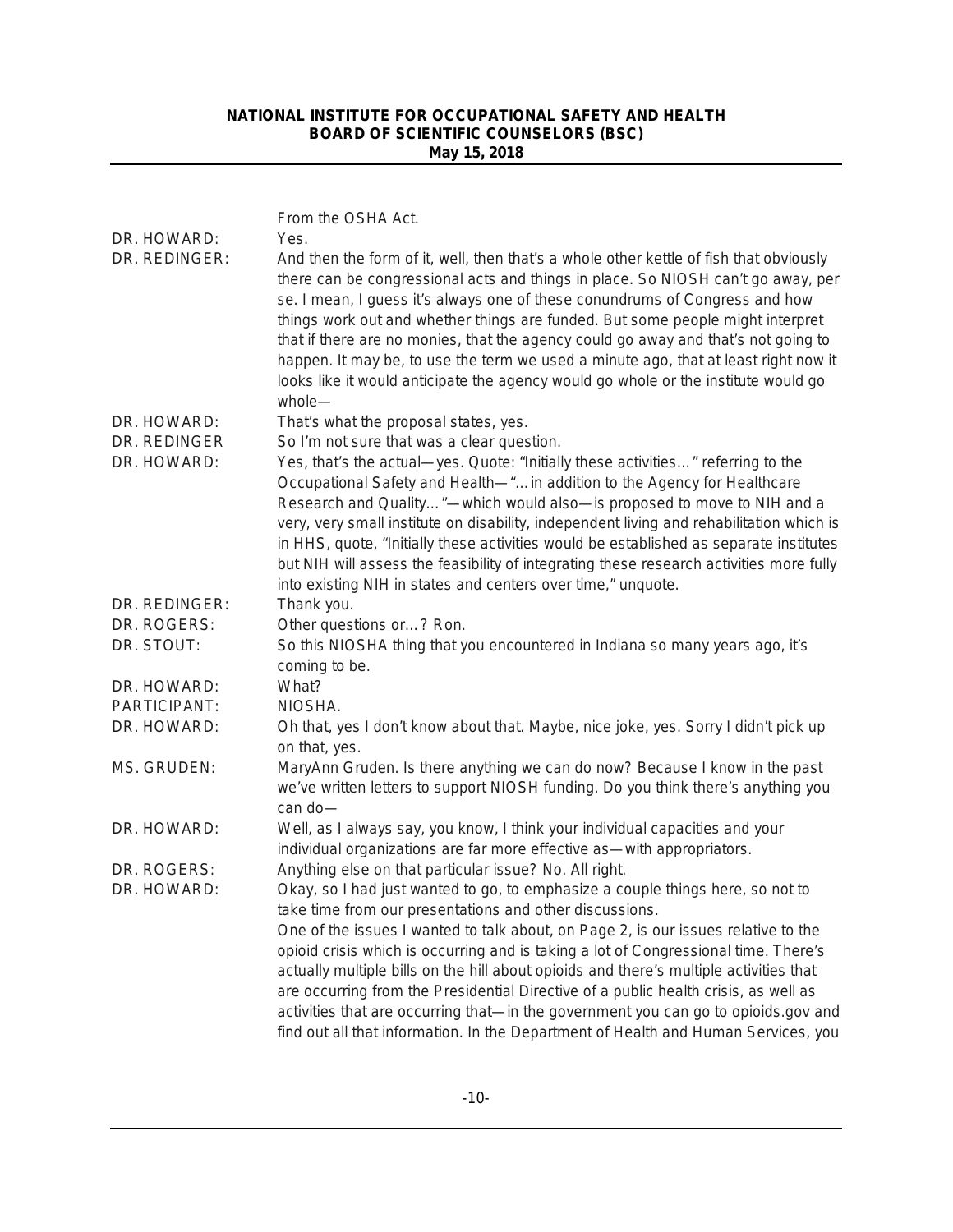can go to hhs/opioids.gov and find more information. You can go to the CDC website and find lots of information, both surveillance information from the National Center for Health Statistics, as well as the CDC prescribing guidelines which are now being adopted everywhere. And you can go to our website and find information about fentanyl and its analogs. Those are all, you know, great sources of information.

For us, on the occupational area, we can probably see a number of emphasis in a continuum of occupational issues. First of all, there are antecedents to opioid use. One antecedent can be work itself, where very hard work, harsh physical work, people can seek pain relief, either prescribed pain reliever, a diverted pain relievers or street-level pain relievers which are often adulterated with fentanyl analogs. And it goes to the issue of employers' health plans and what the employers' health plans are offering and having to do with prescribing guidelines, etc. or a worker can develop and file a claim in workers' comp and then they go into a medical system in workers' comp in which opioids are used significantly. And in some worker comp medical systems they are the number one drug that's used.

And then there's just opioid use working, where workers are maybe taking prescribed opioids at work and it goes to the whole issue of folks within that category with opioid use disorders and what's the employer's policy about that? How much assistance do those workers get? And then eventually it gets to opioid use becoming real misuse and possible overdose and then you have other types of workers brought into the picture, like healthcare workers, first responders, police, fire that we talk about here in the Health Hazard Evaluation Program where we've been asked to look at some of those situations where first responders have become ill.

And what's interesting about those preliminary reports is that we are really in an area where we're describing effects that you don't find in the toxicology textbooks. If you look in those textbooks, you find people that are cyanotic. Their pupils are pinpoint. They're flat out on the floor, breathing one or two times a minute. They describe the full lethal, full-on overdose. What we're seeing are responders who are light-headed. They're not feeling right. It's just not their normal high level of performance and they know it and they sense it. They're going into emergency rooms. They're often given naloxone and they respond to it favorably. So we're seeing something much less than those toxicology textbook described situations and we hope that an article that I have submitted will be published soon on the science and the recommendations for first responders. But it's an issue that I think is very important and one that it's emerging and we're beginning to understand our place in the national dialogue on opioids.

And then after that overdose situations in which we have first responders or healthcare workers involved, then the issue goes back to the workplace. You have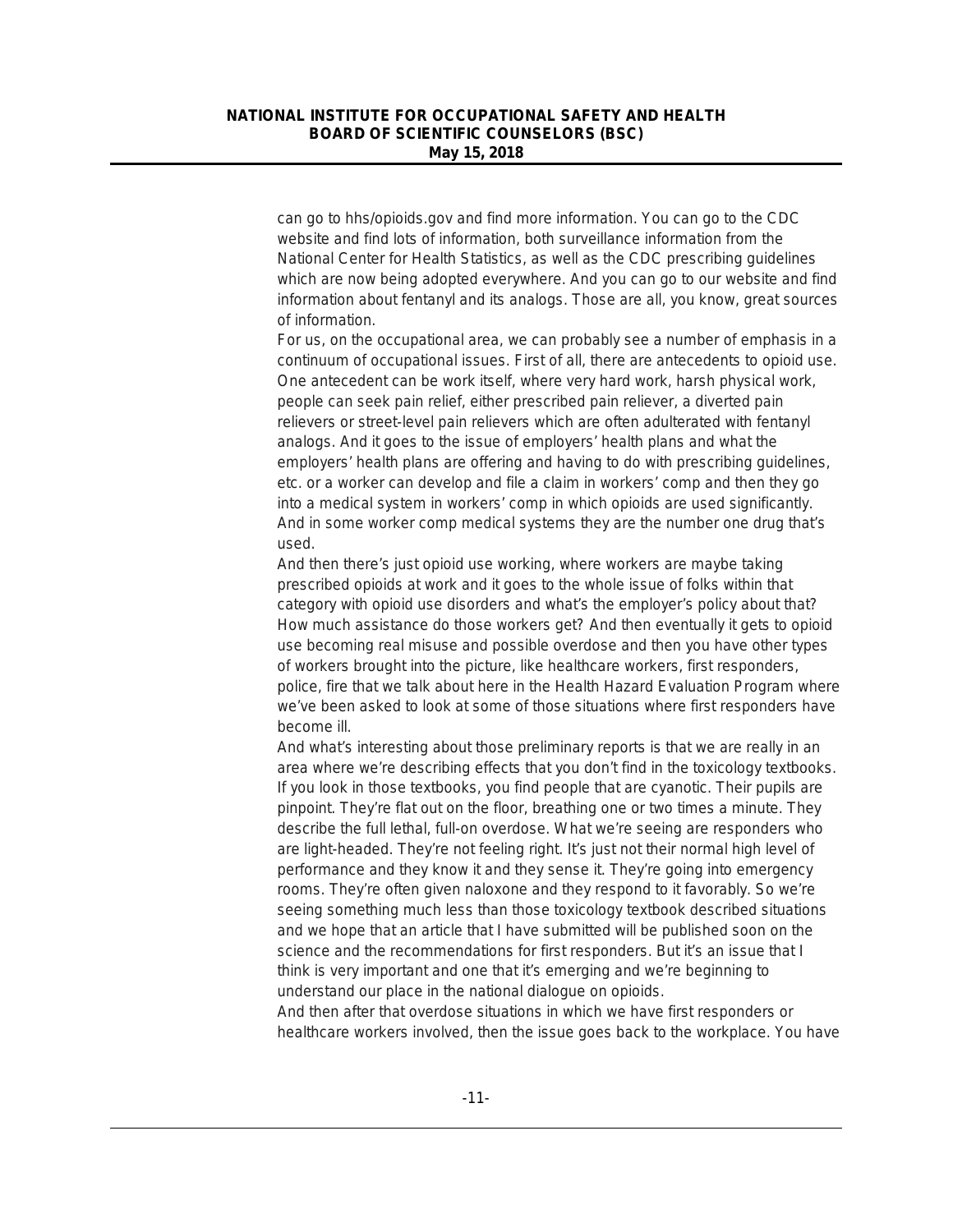|             | somebody with an opioid use disorder. Maybe they had an overdose, maybe they<br>have an issue, maybe they're in medication-assisted treatment. What is the<br>rehabilitation return to work policies that do that? What does the employer offer                                                                                                                                                                                                                                                                                                                                                                                                                                                                                                                                                                                                       |
|-------------|-------------------------------------------------------------------------------------------------------------------------------------------------------------------------------------------------------------------------------------------------------------------------------------------------------------------------------------------------------------------------------------------------------------------------------------------------------------------------------------------------------------------------------------------------------------------------------------------------------------------------------------------------------------------------------------------------------------------------------------------------------------------------------------------------------------------------------------------------------|
|             | there? So there is a spectrum, a continuum of involvement I think on the                                                                                                                                                                                                                                                                                                                                                                                                                                                                                                                                                                                                                                                                                                                                                                              |
|             | occupational health side to this whole things.<br>And it's not just the first responder issue. It's much broader than that and I think<br>it's one that will be highlighted at the American Industrial Hygiene Conference in<br>Philadelphia on March-on May 22, in a panel in which a representative from the                                                                                                                                                                                                                                                                                                                                                                                                                                                                                                                                        |
|             | White House Office of Drug Policy and several other industrial hygienists will be<br>presenting, moderated by Steve Lacey, the current president. And I think it will be                                                                                                                                                                                                                                                                                                                                                                                                                                                                                                                                                                                                                                                                              |
|             | trying to garner the attention of industrial hygienists about the broad spectrum of<br>issues. So that's the opioid issue that I wanted to mention. At one of our meetings,<br>I think it would be important to have some conversation about that. But happy to                                                                                                                                                                                                                                                                                                                                                                                                                                                                                                                                                                                       |
| DR. ROGERS: | take any questions that anybody has.<br>We had that discussion last time as I recall, too, and—but it brings up the issue,<br>and Ron and I were speaking this morning a little bit about the issues of medical                                                                                                                                                                                                                                                                                                                                                                                                                                                                                                                                                                                                                                       |
|             | marijuana, as well, in terms of safety issues at the work site. So it's not just the<br>health piece but—and the emergency medical people, but the people who are<br>workers at work who potentially are using stuff and creating safety issues, as well.                                                                                                                                                                                                                                                                                                                                                                                                                                                                                                                                                                                             |
| DR. STOUT:  | Ron Stout. Excellent example and I really do think, John, that there's room for<br>some education for those of us that are on the frontlines of how to deal with the<br>opioid crisis itself. And for people that are coming back into the workplace and<br>using different substances that optimize their health and return to work, but they're<br>still taking medications that could be considered mind-altering, perhaps. Maybe<br>medical marijuana is a different but similar issue. How do we assure that people<br>are fully qualified for safety-sensitive functions, how we weight the different<br>stakeholders groups? Maine is a state now where a lot of us are struggling to<br>understand the right path forward. So if NIOSH had some thinking there for the<br>provider community on how to walk through that it could be helpful. |
| DR. HOWARD: | Well and also it would help having that feedback from the provider community<br>about what they're experiencing, too. So that we can collaborate.                                                                                                                                                                                                                                                                                                                                                                                                                                                                                                                                                                                                                                                                                                     |
| DR. ROGERS: | Terry.                                                                                                                                                                                                                                                                                                                                                                                                                                                                                                                                                                                                                                                                                                                                                                                                                                                |
| DR. BUNN:   | Terry Bunn. Just a few comments regarding your discussion on this. We are<br>actually, through (South Arm @ 00:40:06), which is funded actually by NIOSH,<br>have taken this on as a primary topic and the UKERC has funded four states, as<br>well as Kentucky too, that administered a survey of first responders, to get a good<br>idea of kind of what's going on with the states and then help to pursue-to follow-<br>up on those results, to see if they can develop targeted interventions. But in the<br>meantime, we're also working with the Fire Commission in Kentucky to do training<br>that is actually funded by NCIPC to be able to get those first responders the                                                                                                                                                                   |
|             | personal protection that they need and know what to expect when they're                                                                                                                                                                                                                                                                                                                                                                                                                                                                                                                                                                                                                                                                                                                                                                               |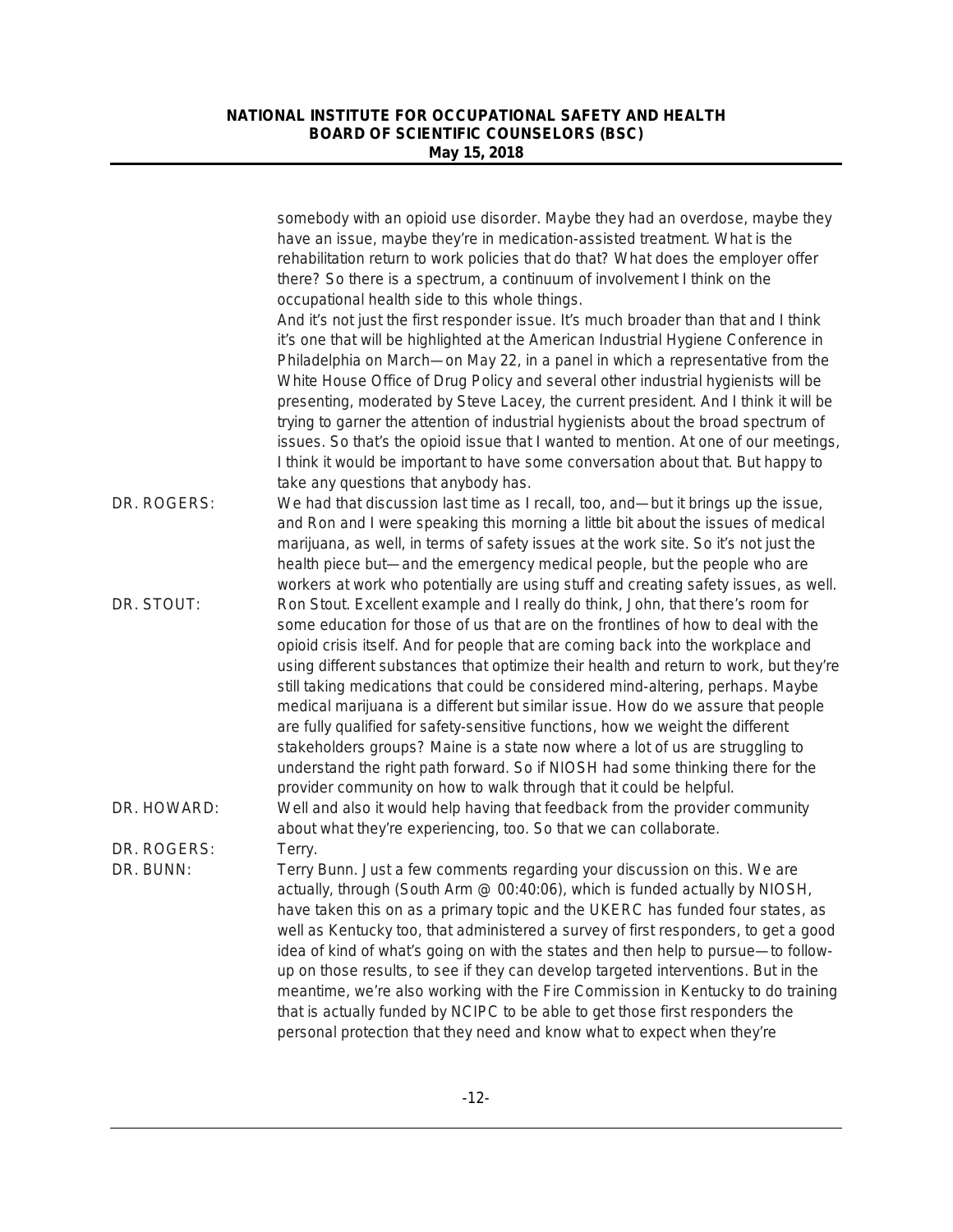|                                 | responding to these drug overdose situations. I mean, not that they're not<br>knowledgeable anyway, but just to make sure that they're utilizing the correct PPE<br>like it's recommend, instead of N95 that you use N100s during the course of those<br>responses.                                                                                                                                                                                                                                                                                                                                                                           |
|---------------------------------|-----------------------------------------------------------------------------------------------------------------------------------------------------------------------------------------------------------------------------------------------------------------------------------------------------------------------------------------------------------------------------------------------------------------------------------------------------------------------------------------------------------------------------------------------------------------------------------------------------------------------------------------------|
|                                 | The last thing too is I actually agree with Ron that I think it would be great to have<br>someone from maybe the provider community come in to speak to us, especially<br>when you're talking about medication-assisted treatment which is evidence-based<br>treatment which provides enough-I'm calling it opioid, but so that the individuals<br>with substance use disorders are functioning well but they're not high. So it might<br>be worthwhile for us to hear something from some sort of provider on this subject,<br>as well as employee assistance programs that are offered in the workplace that<br>can help these individuals. |
| DR. HOWARD:                     | Right, and we should mention for everybody's education, there are those who<br>believe medication-assisted treatment is not the right thing to do, that it is not true<br>sobriety and that controversy exists in the addiction community all the time. So                                                                                                                                                                                                                                                                                                                                                                                    |
| DR. ROGERS:<br>DR. REDINGER:    | Charles?<br>Thank you, Charles Redinger. Dr. Howard, you mentioned an article that said-<br>my interpretation of what you said is it sounds like it might be a comprehensive<br>review article—maybe I'm making that up in my mind. Where are you going to<br>publish that?                                                                                                                                                                                                                                                                                                                                                                   |
| DR. HOWARD:                     | Well, right now it's at the American Journal of Industrial Medicine and hopefully,<br>we would hear soon.                                                                                                                                                                                                                                                                                                                                                                                                                                                                                                                                     |
| DR. REDINGER:<br>DR. LEMASTERS: | Perfect, thank you.<br>Grace LeMasters. Has there been a surveillance study looking at the extent of<br>opioid—reported opioid use by workers whether or not it's prescribed or<br>unprescribed medication. I think there's a tremendous amount of use out there in<br>the work place that has nothing to do with receiving prescriptions. That people are                                                                                                                                                                                                                                                                                    |
|                                 | going there under the influence and barely functioning and I'm just wondering if a<br>surveillance of trying to get at the extent of the problem out there, which I think is<br>huge.                                                                                                                                                                                                                                                                                                                                                                                                                                                         |
| DR. HOWARD:                     | Well, with apologies to all you who are experts in surveillance, I look at it this way.<br>There are 11 million people who are known drug issue users and are they all not<br>workers? You know, so there's got to be some of those people that are working.<br>So a surveillance study specifically about that, I don't know of one, but clearly one<br>can inter.                                                                                                                                                                                                                                                                           |
| DR. LEMASTERS:                  | Yes, I think it's underestimated how bad it is in the workplace, how dangerous it<br>is.                                                                                                                                                                                                                                                                                                                                                                                                                                                                                                                                                      |
| DR. HOWARD:                     | Well certainly that issue-because we don't even have the data but NCHS will tell<br>you that even their number of overdoses which they count, they believe are 20%<br>underestimated. And overdoses are pretty easy to figure out. So they're saying<br>we're 20% underrepresented.                                                                                                                                                                                                                                                                                                                                                           |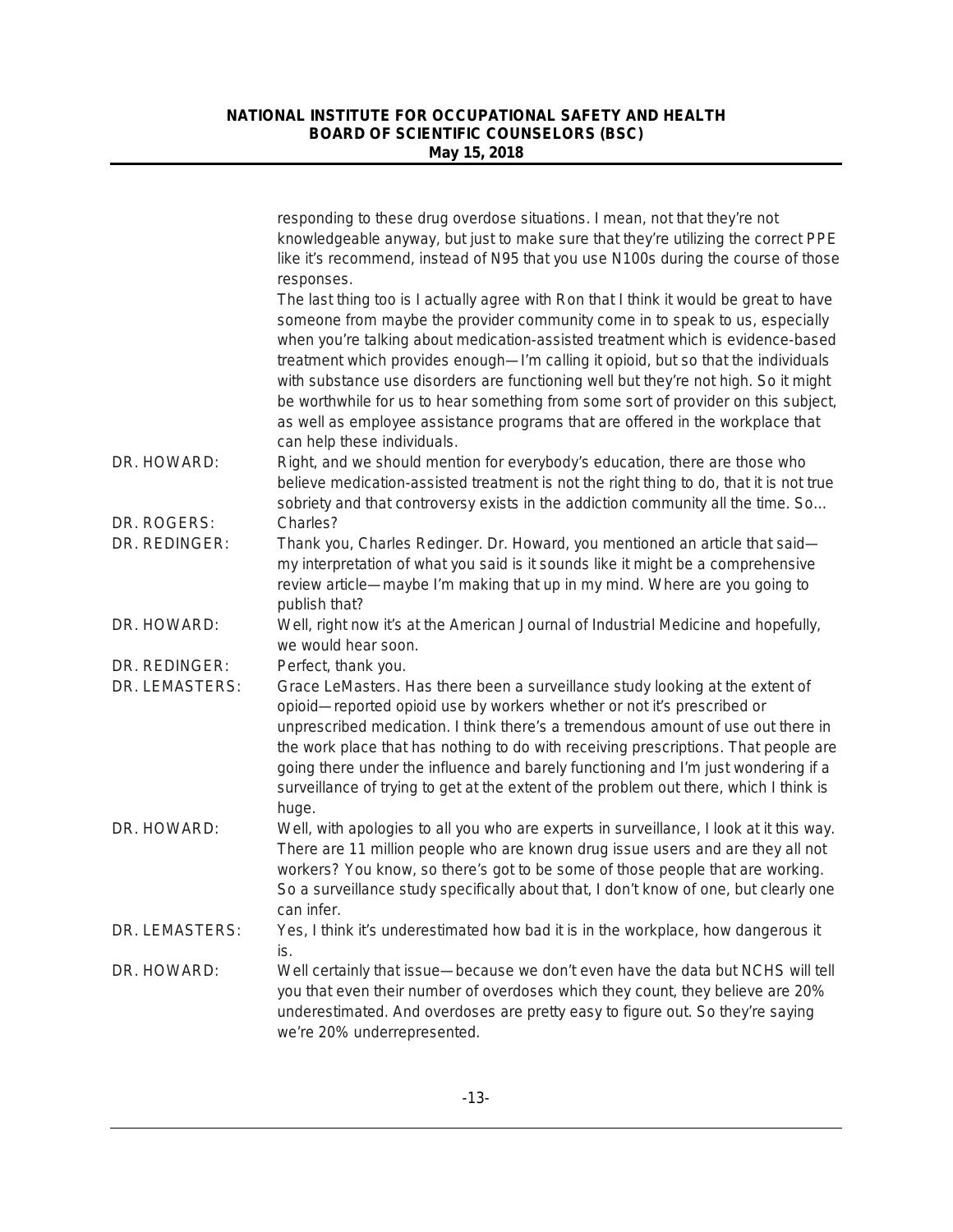| DR. ROGERS:<br>DR. STOUT: | Ron, did you have a?<br>Ron Stout. Quest Diagnostics and a number of the folks who do drug screening<br>the workplace and otherwise have some interest in data that's available in their<br>databases that when you look at it, kind of expands your mind, so to speak. As                                                                                                                                                                                                                                                                                                                                                                                                                                                                                                                                                                                                                                                                                                                                                                                                                                                                                                            |
|---------------------------|---------------------------------------------------------------------------------------------------------------------------------------------------------------------------------------------------------------------------------------------------------------------------------------------------------------------------------------------------------------------------------------------------------------------------------------------------------------------------------------------------------------------------------------------------------------------------------------------------------------------------------------------------------------------------------------------------------------------------------------------------------------------------------------------------------------------------------------------------------------------------------------------------------------------------------------------------------------------------------------------------------------------------------------------------------------------------------------------------------------------------------------------------------------------------------------|
| DR. ROGER:<br>DR. BUNN:   | you mentioned, Grace, the breadth and the depth of this opportunity.<br>Terry.<br>Terry Bunn. Just wanted to comment that through the FACE programs, that is                                                                                                                                                                                                                                                                                                                                                                                                                                                                                                                                                                                                                                                                                                                                                                                                                                                                                                                                                                                                                          |
|                           | being tracked, presence of drugs in the decedent system at the time of death. In<br>Kentucky, we find about one-quarter of all of the work-related deaths, they do<br>have drugs onboard at the time of death. And then we and Massachusetts have<br>both done death certificate analysis and if you look at it by industry, it's clear that<br>the top industries where drug use is present at the time of death is in the<br>construction and in the service industries.                                                                                                                                                                                                                                                                                                                                                                                                                                                                                                                                                                                                                                                                                                            |
| DR. HOWARD:               | Yes, so again, apologies to all of you that really are into surveillance but you<br>know, the statistics that-                                                                                                                                                                                                                                                                                                                                                                                                                                                                                                                                                                                                                                                                                                                                                                                                                                                                                                                                                                                                                                                                        |
| DR. BUNN:                 | The non-fatal, yes.                                                                                                                                                                                                                                                                                                                                                                                                                                                                                                                                                                                                                                                                                                                                                                                                                                                                                                                                                                                                                                                                                                                                                                   |
| DR. HOWARD:               | That I use is America counts for 5% of the world population and we consume 80%<br>of the opioids, you know? So we could all raise our hand in this room, who's got<br>old Vicodin sitting in the cabinet and all those kinds of-it's just an amazingly<br>broad problem and there are workers involved at every level.                                                                                                                                                                                                                                                                                                                                                                                                                                                                                                                                                                                                                                                                                                                                                                                                                                                                |
|                           | So the other issue I just wanted to mention before we turn to our other presenters<br>is as you know, right now in this town, the only game going on is happening at the<br>EPA with the Toxic Substance Control Act as amended activities. As you know<br>they've selected—they have very tight timelines under TSCA. They've selected<br>the first ten chemicals that they're processing through scoping documents,<br>problem formulation documents and then their risk evaluation documents. The<br>problem formulation documents are supposed to come out on 23 April and I think<br>they did not come out. So they are late on that. There are-John, correct me if I'm<br>wrong—five or six of the original of the ten are actual occupational issues, as best<br>as 1-Bromopropane etc. methylene chloride. So we've been working with EPA on<br>providing them information from our studies, etc. But so I wanted to make sure<br>that everybody was aware—and I'm sure many of you are following what EPA is<br>doing and their various documents, and commenting on them. So I think it's an<br>important issue and maybe one of these meetings, we can have a conversation |
|                           | about that.<br>I did want to mention one item that EPA has published recently in the Federal<br>Register on 23 April, I think, which is entitled "Strengthening Transparency in<br>Federal Science." And that's a very interesting proposal where EPA defines<br>pivotal science which is used in federal rulemaking and in terms of making sure<br>that that science, the dose exposures, etc. and formulations associated with that<br>are able to be evaluated and reanalyzed in a public forum. Now one of the things                                                                                                                                                                                                                                                                                                                                                                                                                                                                                                                                                                                                                                                             |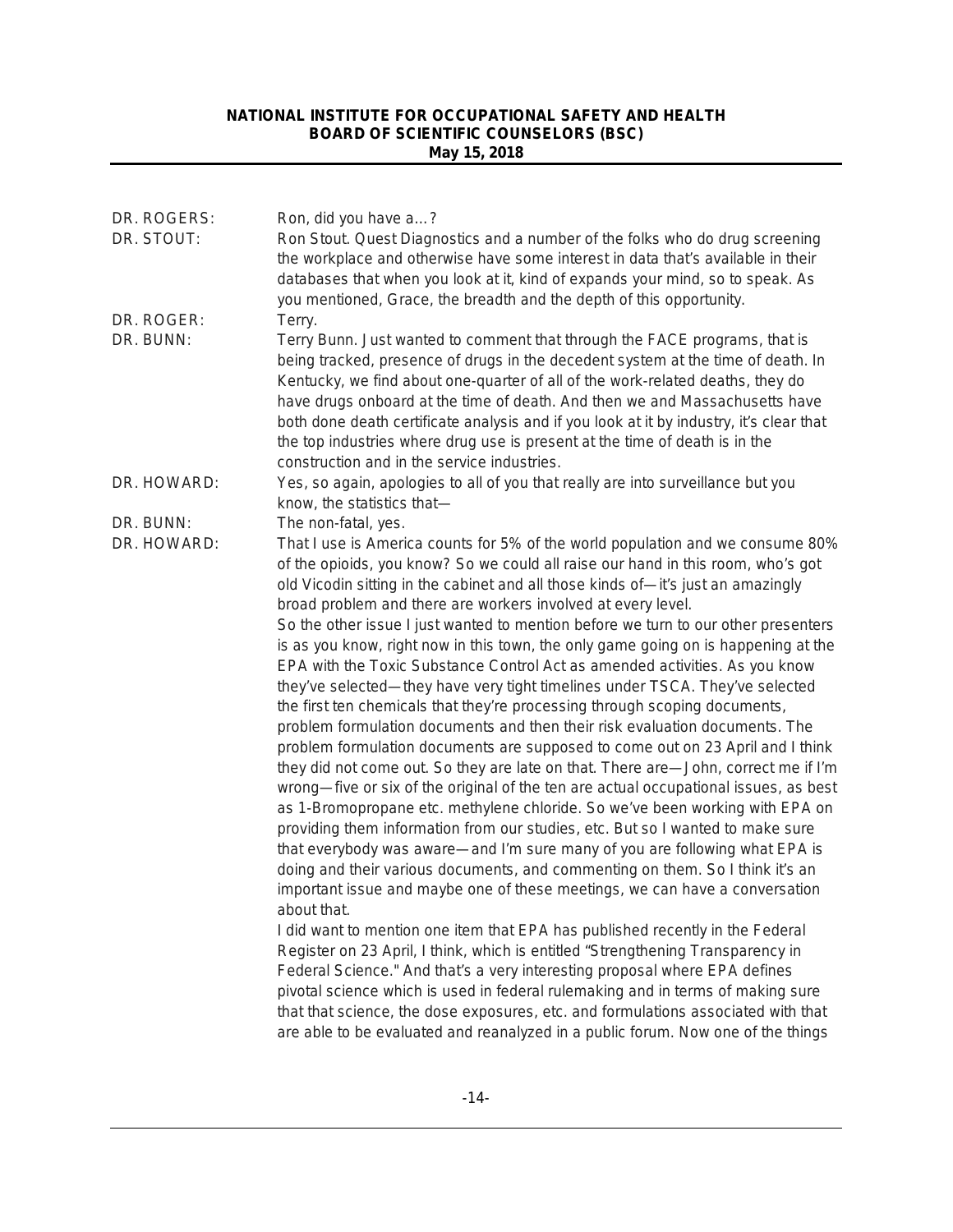|              | that our ADS John and his staff and all of NIOSH are working on is our own<br>pivotal studies that are important for regulatory purposes or guideline<br>development, etc., like diesel exhaust, for instance, which is subject to an IARC<br>carcinogen evaluation, making sure that that data can be reanalyzed by those<br>who are interested in doing it.<br>So we have been interested in transparency of our own science for quite a while<br>and that's something that I think we'd like to have the committee look at at some<br>point. But now we're seeing it on the EPA side and their-if you haven't seen this<br>in the Federal Register, I encourage you, the comments are due 30 May. So not<br>too much time but important issues that EPA is raising. Issues that have raised<br>some concern are the confidentiality and the medical information that is often in<br>that type of primary data. That would be reanalyzed and its disclosure, etc., has<br>raised lots of issues and has been the subject of various op-ed pieces in various |
|--------------|---------------------------------------------------------------------------------------------------------------------------------------------------------------------------------------------------------------------------------------------------------------------------------------------------------------------------------------------------------------------------------------------------------------------------------------------------------------------------------------------------------------------------------------------------------------------------------------------------------------------------------------------------------------------------------------------------------------------------------------------------------------------------------------------------------------------------------------------------------------------------------------------------------------------------------------------------------------------------------------------------------------------------------------------------------------|
|              | newspapers. So again, right now in Washington, EPA is the only game and so it's<br>important to pay attention to these issues.                                                                                                                                                                                                                                                                                                                                                                                                                                                                                                                                                                                                                                                                                                                                                                                                                                                                                                                                |
| DR. ROGERS:  | Any questions? Questions from the phone?                                                                                                                                                                                                                                                                                                                                                                                                                                                                                                                                                                                                                                                                                                                                                                                                                                                                                                                                                                                                                      |
| DR. HOWARD:  | Yes, I'm going to let you all read the rest of it and I've taken enough time and<br>we've got some great presentations today.                                                                                                                                                                                                                                                                                                                                                                                                                                                                                                                                                                                                                                                                                                                                                                                                                                                                                                                                 |
| DR. ROGERS:  | All right. So next on our agenda is Amia is going to be speaking. Are you going to<br>come up here? Wherever you like.                                                                                                                                                                                                                                                                                                                                                                                                                                                                                                                                                                                                                                                                                                                                                                                                                                                                                                                                        |
| DR. HOWARD:  | Why don't you sit here, Amia? Let me move and then-                                                                                                                                                                                                                                                                                                                                                                                                                                                                                                                                                                                                                                                                                                                                                                                                                                                                                                                                                                                                           |
| PARTICIPANT: | I can move over.                                                                                                                                                                                                                                                                                                                                                                                                                                                                                                                                                                                                                                                                                                                                                                                                                                                                                                                                                                                                                                              |
| DR. HOWARD:  | No, no, no, that's okay. I can-I need to move anyway.                                                                                                                                                                                                                                                                                                                                                                                                                                                                                                                                                                                                                                                                                                                                                                                                                                                                                                                                                                                                         |
| DR. ROGERS:  | So Amia Downes is, for those on the phone-you all have the agenda-but is<br>going to be talking about evaluating science impact analysis.                                                                                                                                                                                                                                                                                                                                                                                                                                                                                                                                                                                                                                                                                                                                                                                                                                                                                                                     |
| DR. DOWNES:  | Thank you.                                                                                                                                                                                                                                                                                                                                                                                                                                                                                                                                                                                                                                                                                                                                                                                                                                                                                                                                                                                                                                                    |
| DR. ROGERS:  | Go for it.                                                                                                                                                                                                                                                                                                                                                                                                                                                                                                                                                                                                                                                                                                                                                                                                                                                                                                                                                                                                                                                    |
|              | USING CONTRIBUTION ANALYSIS TO EVALUATE RESEARCH IMPACT                                                                                                                                                                                                                                                                                                                                                                                                                                                                                                                                                                                                                                                                                                                                                                                                                                                                                                                                                                                                       |
| DR. DOWNES:  | Thank you for having me this morning. As Bonnie and Dr. Howard have said, my<br>name is Amia Downes and I'm very excited to be here this morning because I'm<br>an evaluation nerd and I'm very excited to tell you about the new way that we are<br>moving forward in trying to evaluate science here at NIOSH. Next slide. So for<br>many of you, you've probably been involved with sort of reviewing our progress<br>from when we did the National Academy Reviews. But just a refresher-                                                                                                                                                                                                                                                                                                                                                                                                                                                                                                                                                                 |
| DR. ROGERS:  | I remember that.                                                                                                                                                                                                                                                                                                                                                                                                                                                                                                                                                                                                                                                                                                                                                                                                                                                                                                                                                                                                                                              |
| DR. DOWNES:  | Yes. Bonnie has been here through it all. So just a refresher for some of you, in<br>2005, NIOSH commissioned the National Academies to review eight of our<br>programs and as part of that, a committee was formed to develop a framework for<br>which the National Academies Committees would use to evaluate those<br>programs. They developed the NIOSH logic model and definitions for each of the<br>headings which you'll see up there for the logic model such as inputs, activities                                                                                                                                                                                                                                                                                                                                                                                                                                                                                                                                                                  |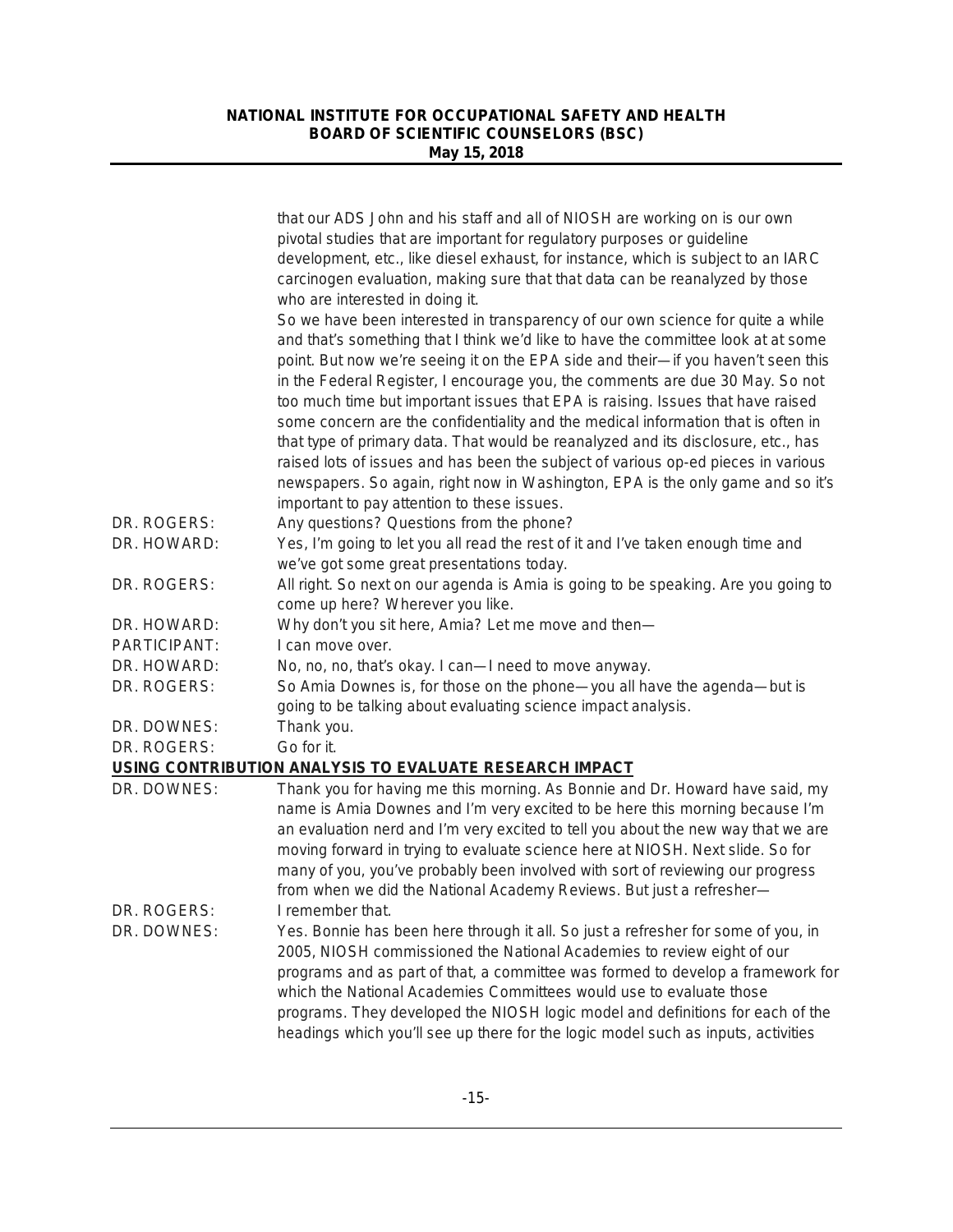and outputs. And then scoring criteria for impact and relevance. And then each program developed an evidence package and we had the help of the RAND Corporation to do that. And each evidence package was organized by an occupational safety and health outcome and within those outcomes, they were really organized by the headings within the logic model.

So you'll have all the inputs, all the activities, all the outputs and they were really exhaustive lists and the evidence package ended up being hundreds and hundreds of pages. We actually still in Atlanta have very large binders to remind ourselves of just how much information was in those packages.

And what we noticed was the further you got back or the further you went right to the logic model, the smaller, the thinner, the fewer number of pages that we were seeing. So fewer numbers of intermediate outcomes and information that we had about end outcomes but we had lots and lots of information on activities and outputs and inputs.

So next slide please, we had some time between when we finished up those reviews and we had to decide on what we were going to do next, as far as restarting and doing some more program reviews. So during that downtime, we were working with the board to really start implementing the recommendations we got from the National Academy Reviews. But we also had some time to start thinking about, well, what do we want to do next?

So we considered the lessons we learned from those eight reviews and there were some great things that happened. It was a great first step for NIOSH to take. So we looked at those lessons. During that seven, eight-year time span there was also clearly some advances in evaluation science. But we also had to consider the resources that we spent during the National Academies' reviews and what we could foreseeably continue to do to conduct rigorous independent evaluations over a long period of time as we went forward. And then ultimately, what we couldn't negotiate with Office of Management and Budget, in terms of developing a new GPRA, Government Performance and Result Act target, which we had done for the National Academy reviews. So these things were the main considerations as far as how are we going to go forward? Next slide. So voila. We came up with a contribution analysis, after all of our searches of the literature and consideration we gave to all of those things. And basically, this is really a theory-based evaluation approach. And thinking about the logic model, we develop a theory from how we go from all those impacts, the production impacts, like your tangibles of people, of money, of facilities, all the things you need to make your dreams come true—and your planning inputs which are really that surveillance data. The NORA agenda, those type of things to get to that impact, that end outcome on the right side of the logic model. So there's an actual theory or what we like to say it's a story that we're trying to tell of how we got from one side of the logic model to the other. but you also consider alternative explanations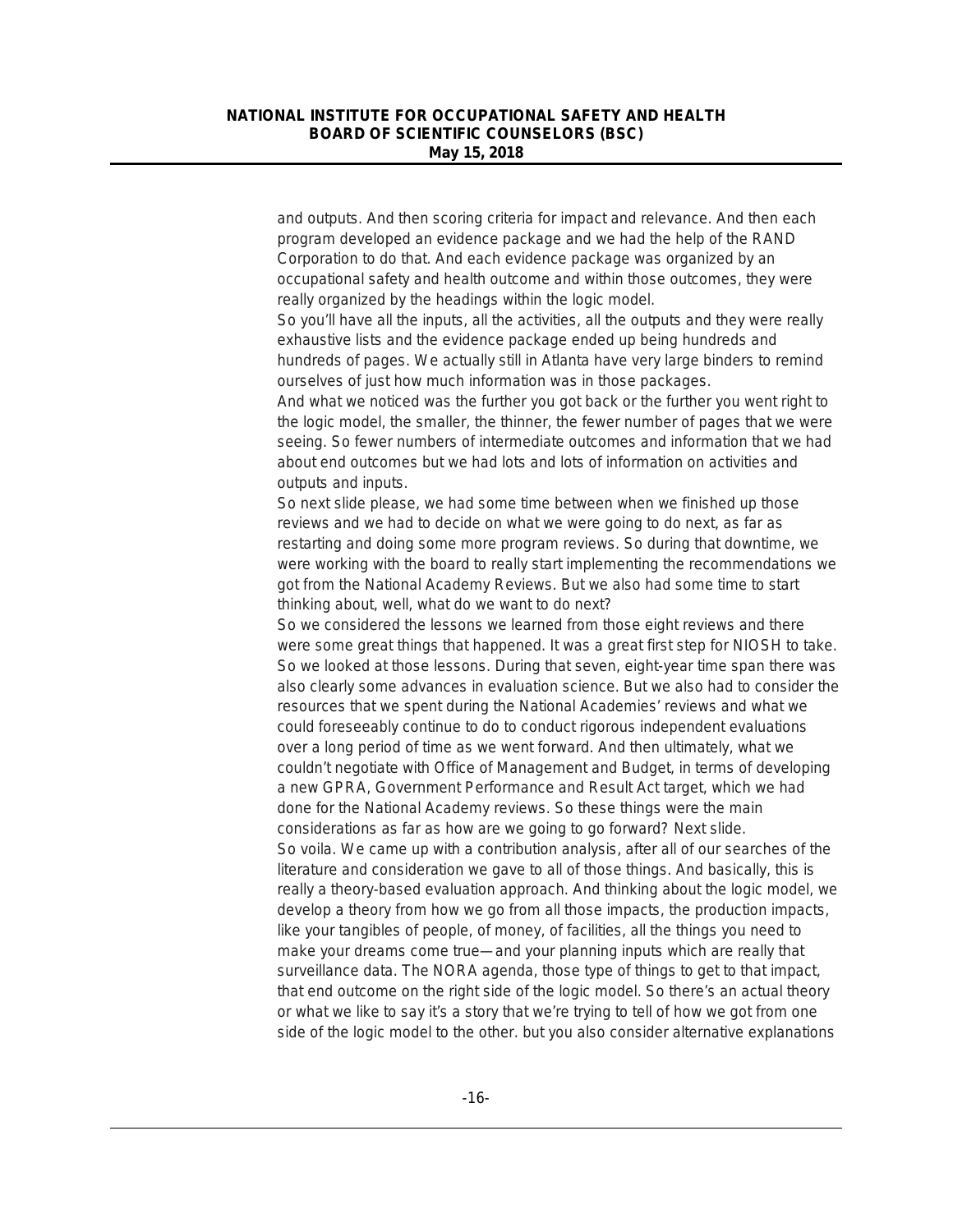and those are things where NIOSH doesn't just work in a vacuum. There are lots of other players that are going to help make that impact happen. For example, our sister agency OSHA does a ton in these various areas. We have professional associations, such as the American Nursing Association that puts out statements, does campaigns. But one of the things that we can say is that where do those folks get a lot of their information? NIOSH. So we contribute through that way, as well. But there are also influencing factors such as, example, 2008 recession. Things that we don't necessarily control but they influence how long it might take us, different routes we might have to face or whether we get to that ultimate impact. So those are things that we consider when we consider alternative explanation. But then we put together ultimately a contribution claim and we looked to see—and this is what we're asking our external panel, review panels to do is based on all these claims that we've put together, is it reasonable to assume that NIOSH has made a contribution to this, an outcome or has made this impact, contributed to this impact. Next slide.

So why we can't do randomized control studies to evaluate these type of programs? It's just not feasible and it's incredibly difficult because there's no way to measure this type of thing. We can, through plausible association, look at trying to assess our contribution to that impact and that's what we're trying to do with contribution analysis. Next slide.

So John Mayne was actually the one who came up with this contribution analysis approach and what you'll see in these orange dotted lines are John Mayne's original steps for this process. What you'll see on the two ends in the grey dotted lines are what we at NIOSH actually modified and added to these steps. So I'm going to, in the next couple of slides, walk you thought sort of what we actually do with the program to match up with each of these steps, the practical steps that we take with the program. So next slide.

This cause and effect issue is something that we really do and it's really looking at a evaluability assessments, when we're actually looking to select a program for contribution analysis. We're looking at things like what has the program been doing and in what areas, intermediate outcomes have they had? How much money do we invest in the program, what the FTEs look like, what is their future for making intermediate outcomes or achieving intermediate outcomes look like? So this is something we do and if we choose that program, we can actually, when we meet with the program, go to them and say we think that you should be looking at these particular end outcome areas or cause and effect areas. So Christine Branche was nice enough to—she's actually, the construction program is actually having their panel review panel meeting tomorrow—she was actually nice enough to stay with me this morning because I wanted you all to have the opportunity to ask a program manager that's sort of been through this now. So I'm going to use construction as an example throughout this because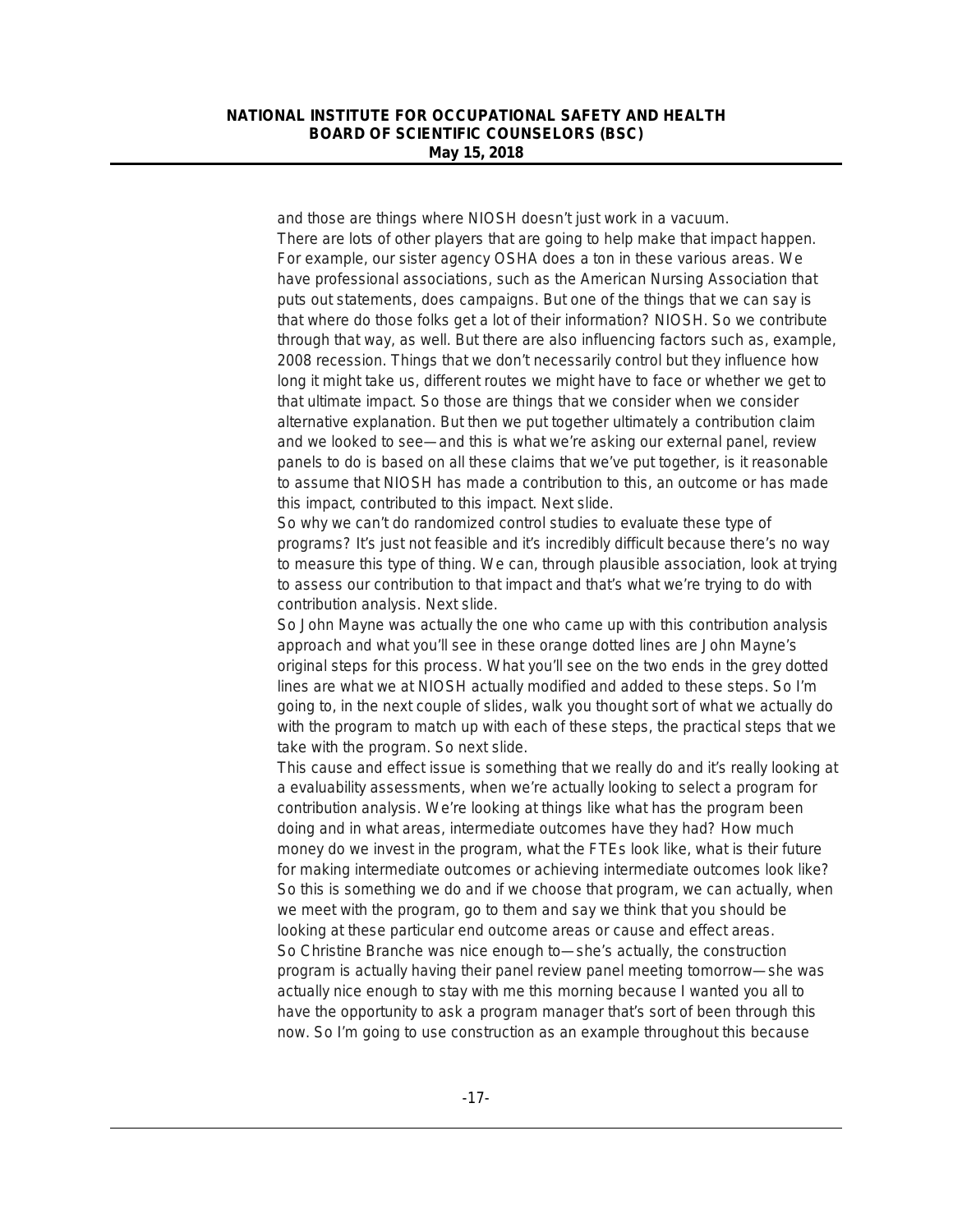she's here.

But one of the things we went to them with was some ideas of you might want to consider these particular topics such as MSDs, noise and here are some reasons. And so we talked about this because we had done this evaluability assessment when we chose them. So this is something that is completed by the evaluators in the Office of Policy Planning and Performance. Next slide.

This next step is once we've chosen that program, had some initial conversations about what the topic is going to be, we meet with them for a day, a day-and-a-half sometimes and for each of those topics, for example, MSDs—we'll sit down and start to make a logic model with them and we talk about—we usually work from the right side back to the left side. So we'll start talking about, "Well, what are some of the intermediate outcomes that have occurred?" and by intermediate outcomes, we're talking about has an employer adopted something? Has a consensus standard body adopted some sort of—or integrated some sort of consensus standard. Anything that an external person, a meeting or external organization, anyone external to NIOSH has done with a NIOSH product is an intermediate outcome.

And from there, we kind of worked backwards to how did we get to that point? What output did they produce? What activities led to the production of that output? And we worked backwards and—next slide.

Then from those initial logic models, they work on these two steps which is they start to develop their evidence package. They might have to go back and talk to the project officer who worked on some of those activities, to generate some of the narrative, like what actually happened on this project? What were the results of the project? Well, I think you develop the workplace solutions document but were there any other publications that came out of this particular document? Because the evidence package for everything that you'll see in the logic model, there's narrative in the evidence package that goes into much greater detail about what you're seeing in that logic model. Next slide. So we get to a point where the program will give us an OPPE, a draft of it. We'll look at it and we'll say, well, we think we're missing something here, or you've come to us with this intermediate outcome but it's not substantiated, meaning there's no reference, there's no personal communication. There's no testimony or something that says this actually happened because we go on the conservative side. If we cannot substantiate it, we don't include it in the package. So we might have to remove things. They might have talked to some researcher in a division and they said oh, do you know by the way that we also—this happened, this happened this happened. Because all we have when they're actually doing their initial research is project plans, emails, some documents that might be a NIOSH (shtick @ 01:02:46) too. We don't have the ability at this point to go out and do larger interviews, because of the Paperwork Reduction Act. We're working on that.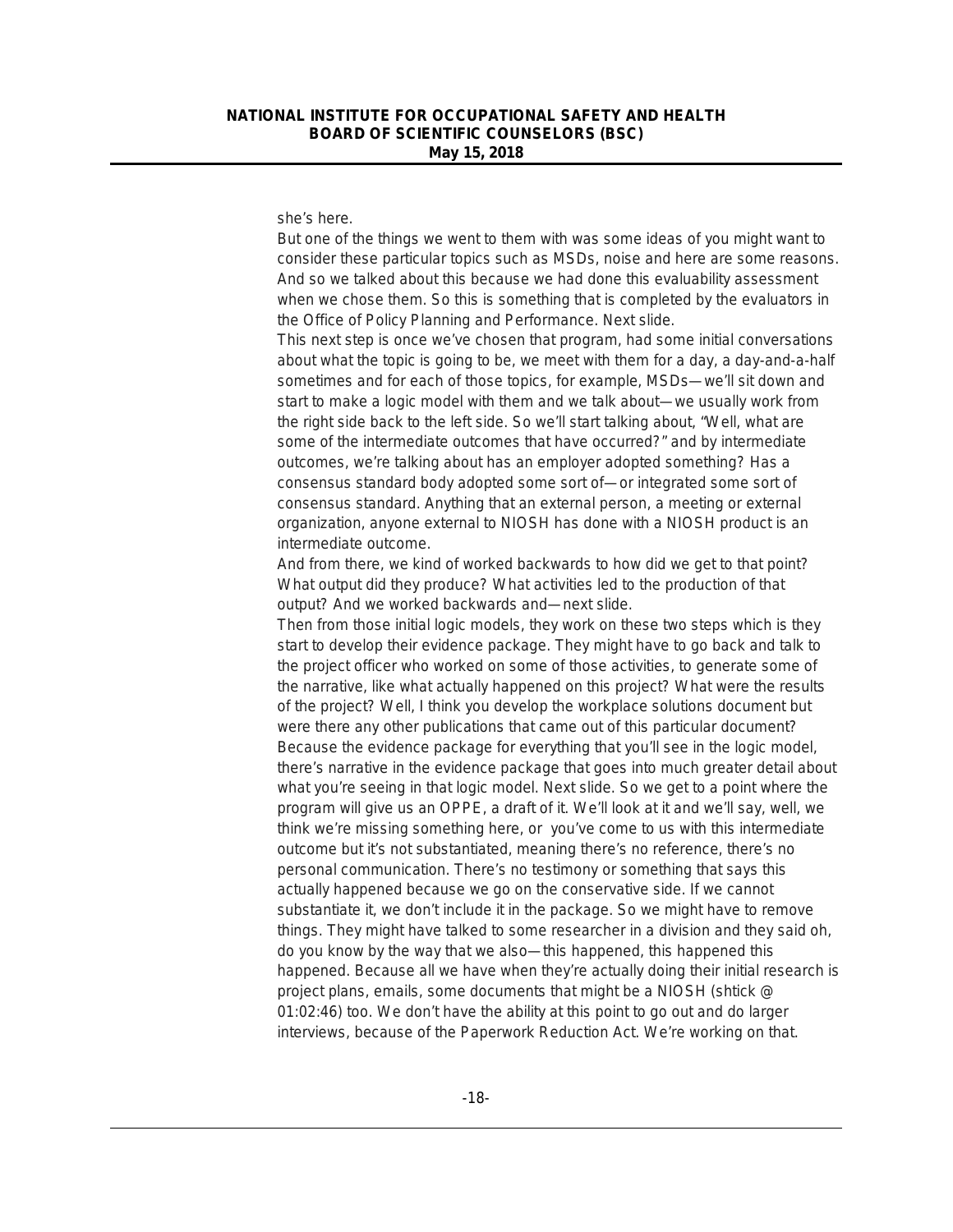|              | We're getting a package together to submit to OMB, to be able to go out and do<br>those more than nine interviews with people outside the government. And that<br>should help us, but at this point, we were kind of limited by that.<br>We've also been working with the Office of Extramural Program. They give us<br>information on extramural projects that are related to these various topics, so we<br>can integrate those into this. So it's a really nice reflection of both the intramural<br>and the extramural projects all in one. Next slide.<br>Ultimately, we come out with one evidence package and this is our contribution<br>claim. This is what we will give to the panel to say, "This is how we think we<br>contributed. These are the" alternative explanations are included in there, as far<br>as who else we think may have contributed to these efforts. Next slide. And we've<br>added the program review portion on it, where we get this panel of experts<br>together to say do you think it's reasonable that we have made this contribution?<br>Next slide.<br>So I wanted to walk you through what one of these logic models actually looks<br>like. And this is the logic model for the Construction Highway Work Zone. So as |
|--------------|------------------------------------------------------------------------------------------------------------------------------------------------------------------------------------------------------------------------------------------------------------------------------------------------------------------------------------------------------------------------------------------------------------------------------------------------------------------------------------------------------------------------------------------------------------------------------------------------------------------------------------------------------------------------------------------------------------------------------------------------------------------------------------------------------------------------------------------------------------------------------------------------------------------------------------------------------------------------------------------------------------------------------------------------------------------------------------------------------------------------------------------------------------------------------------------------------------------------------------------------------------------|
|              | you can see on the right, you'll have various inputs. At the bottom, you'll have your<br>production inputs which are really your tangibles, your staff, your funding, your<br>facilities. And at the top is your planning inputs, such as obviously the construction<br>agenda-                                                                                                                                                                                                                                                                                                                                                                                                                                                                                                                                                                                                                                                                                                                                                                                                                                                                                                                                                                                  |
| MS. BRANCHE: | Amia, that's on the left.                                                                                                                                                                                                                                                                                                                                                                                                                                                                                                                                                                                                                                                                                                                                                                                                                                                                                                                                                                                                                                                                                                                                                                                                                                        |
| DR. DOWNES:  | I'm sorry, the left, sorry. The construction agenda, surveillance data but you see<br>on there OSHA alliances. There's actually two in the package and they're in the<br>narrative of the package. They're spelled out. It tell you what they are, what the<br>actual inputs are that we get the type of information we get from those alliances.<br>You'll see FACE. Somebody mentioned the FACE program earlier. The review<br>period for this particular program is from 2007 to 2017. So there are some FACE<br>reports that occur prior to 2007 that were used for input for why some of these<br>activities went on. But you'll also see FACE investigations as activities that<br>happen during 2007, 2017 that are listed in the activities column. You'll see<br>broader blind area diagrams, internal traffic control plans that were activities in<br>this. In the narrative, you'll see actual projects that are spelled out in there. So<br>these activities are listed fairly broadly but in the narrative text, you'll see very<br>specific activities listed for each one of these.                                                                                                                                                              |
|              | And the outputs, obviously those are the specific products that came out of each<br>one of those activities and the transfer translation section, we try to make this<br>pretty straightforward. To keep it less complicated, we did one larger box instead<br>of a bunch of little boxes, so there weren't arrows going everywhere.                                                                                                                                                                                                                                                                                                                                                                                                                                                                                                                                                                                                                                                                                                                                                                                                                                                                                                                             |
|              | And then ultimately, you have your intermediate outcomes. So just to give you an<br>example of what we call theory strings, if you look under the activities column,<br>you'll have the proximity warning system. And that produced the technology, the                                                                                                                                                                                                                                                                                                                                                                                                                                                                                                                                                                                                                                                                                                                                                                                                                                                                                                                                                                                                          |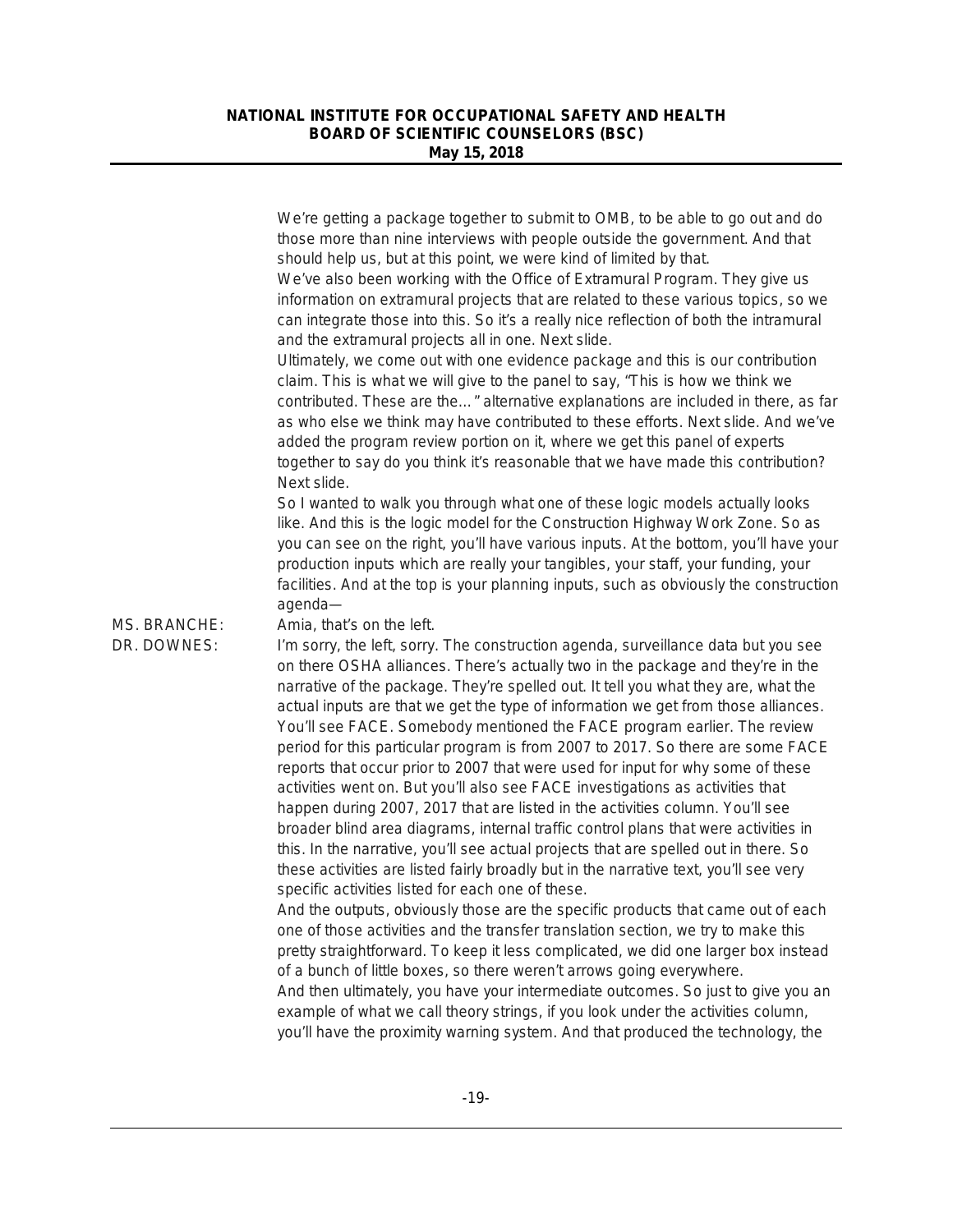|               | hazard technology and one of the things that happened with that is if you look<br>under the translation column, you'll see equipment manufacturers. And so we had<br>an equipment manufacturer that ultimately commercialized that product and that<br>commercialization is listed under intermediate outcomes. So you can actually see<br>the string of things going from one side of the logic model to the next.<br>And ultimately, what we would like to do is ask the panel is given all of these<br>claims, is it reasonable to assume that NIOSH did contribute to a reduction in<br>highway work zone injuries and fatalities is ultimately what we're asking them.<br>Next slide. I was on a roll, too. |
|---------------|------------------------------------------------------------------------------------------------------------------------------------------------------------------------------------------------------------------------------------------------------------------------------------------------------------------------------------------------------------------------------------------------------------------------------------------------------------------------------------------------------------------------------------------------------------------------------------------------------------------------------------------------------------------------------------------------------------------|
| DR. ROGERS:   | Give you a chance to catch your breath.                                                                                                                                                                                                                                                                                                                                                                                                                                                                                                                                                                                                                                                                          |
| DR. REDINGER: | Quick question.                                                                                                                                                                                                                                                                                                                                                                                                                                                                                                                                                                                                                                                                                                  |
| DR. DOWNES:   | Yes.                                                                                                                                                                                                                                                                                                                                                                                                                                                                                                                                                                                                                                                                                                             |
| DR. REDINGER: | So earlier, this may have been—as you were speaking, I thought what you said<br>kind of with the intermediate steps, you used the word outcome, but I think-at<br>least here, I think it's more of an output and obviously this gets a little bit blurred at<br>times in evaluation science, but clearly here they're outputs, but I thought you said<br>outcome earlier.                                                                                                                                                                                                                                                                                                                                        |
| DR. DOWNES:   | So they are-                                                                                                                                                                                                                                                                                                                                                                                                                                                                                                                                                                                                                                                                                                     |
| DR. REDINGER: | Certainly at the end. But I thought you said intermediate steps earlier. You used<br>the word outcome instead of output.                                                                                                                                                                                                                                                                                                                                                                                                                                                                                                                                                                                         |
| DR. DOWNES:   | So here—well there are, they're intermediate outcomes when the adoption<br>actually happens. The outputs are really the products but when the products are<br>adopted-for example in this case, a contractor or an equipment manufacturer<br>actually takes the hazard or the technology and commercializes it. Then it<br>becomes an intermediate outcome.                                                                                                                                                                                                                                                                                                                                                      |
| DR. REDINGER: | Thank you.                                                                                                                                                                                                                                                                                                                                                                                                                                                                                                                                                                                                                                                                                                       |
| DR. DOWNES:   | Uh-huh. So we actually are just finishing hopefully finishing our second round of<br>these. We finished our first two programs-because we're doing these two at a<br>time—and we learned some things from doing our first round that we I think can<br>say have successful applied in the second round. So one contribution analysis<br>does seem to be a good fit for NIOSH. We've done a presentation at the<br>American Evaluation Association at the end of last year, to present some of this<br>information. Hot off the presses, the Monday after I had to have these slides into<br>Pauline, our article about this very topic was published in the American Journal of<br>Evaluation.                   |
|               | So I gave the link, if you all are interested, it's still free right now but I also brought<br>one copy with me if anyone would like to look at it. We also had a quote from a<br>former director of an office within a federal agency who said, "I suspect there are<br>many other government agencies that would benefit from this approach." So we're                                                                                                                                                                                                                                                                                                                                                         |
|               | getting positive feedback about using it.<br>We've also noted that it's very flexible in the scope and the subject matter of the                                                                                                                                                                                                                                                                                                                                                                                                                                                                                                                                                                                 |
|               |                                                                                                                                                                                                                                                                                                                                                                                                                                                                                                                                                                                                                                                                                                                  |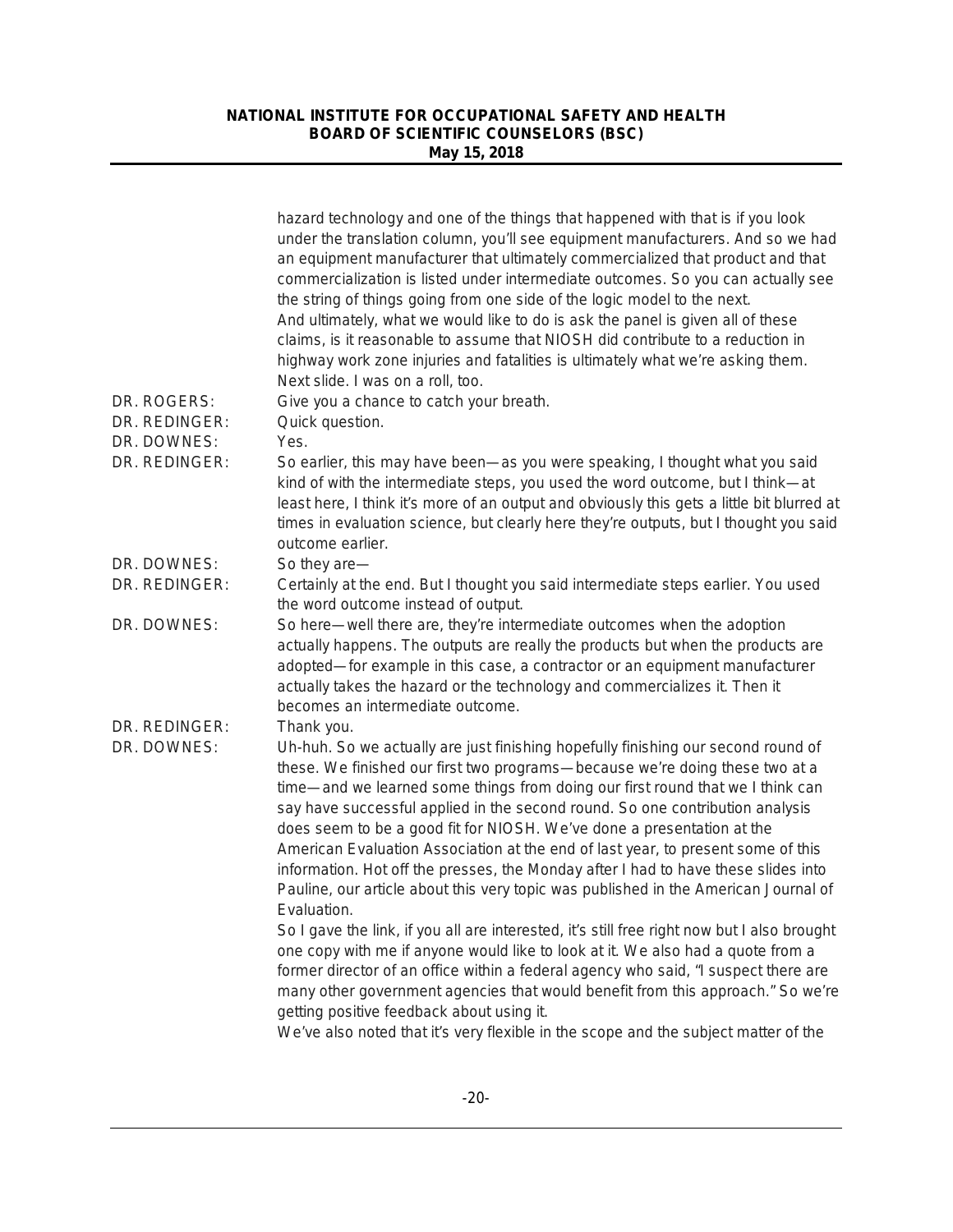review. The first two programs we applied this to were exposure assessment and healthcare. Exposure assessment is a very basic science whereas healthcare ranges from surveillance, basic science intervention. It worked well for both. Exposure assessment, much smaller program. Healthcare, a larger program, construction even larger program. It seemed to work well for all three programs and we're actually—the fourth program that we're working with now is the Emergency Preparedness and Response Program which I can't tell you how many unique issues it has just because of some of the sensitive issues it deals with and things like that. But it's been flexible and we've been able to use it in that way too.

The recommendations that we get back, they've been able to—been a little bit more targeted and actionable than some of what we might have seen with the National Academies, because of these stories that we've been able to tell, as far as intermediate outcomes, really being specific in them. We might have said, well, we have evidence that a contractor or this particular audience adopted this, and the panel might be able to say, well, have you looked at maybe working with this group or maybe you need to work with this group in order to be more effective, or you're right on here, maybe you need to focus more on this. Or with construction, we've been very clear about what was done with our extramural grant program, what was done through CPR and their small studies program, what was done through NIOSH intramurally, so they can be very specific as they're making recommendations and findings. So that's been very helpful.

There were some definite process improvements after the first time we did this, in terms of the balance of the committee. We have the panels that review these are about five to six people and we definitely want to have a balance between industry, labor, academia and we also want to have at least one current or former federal employee, because there's some things that we face that are unique to the government but we want to make sure that somebody is on there that kind of brings that knowledge to the group. So I don't know that we hit the mark as much as we wanted to with the balance with the first two programs, but I think—and Christine can speak to this—but I think we hit it more with this second round. The amount of time, I cannot tell you the amount of time that this whole process takes. I mean, Christine has probably—I'm lucky that I have all my arms, my legs—no I'm just kidding. But Christine has been a gem to work with, but this is tough. This isn't easy because of the amount of time it takes to pull it and the thought that has to go into trying to tell the story. The organization of the package, we reorganized it so it's more intuitive to the reader and it goes right along with the logic model in each chapter, which is at the beginning of the chapter. And we also had some misunderstanding I think from—during the first two reviews about what they were supposed to be judging impact on, whether they were supposed be using intermediate outcomes to judge impact or our effectiveness on reducing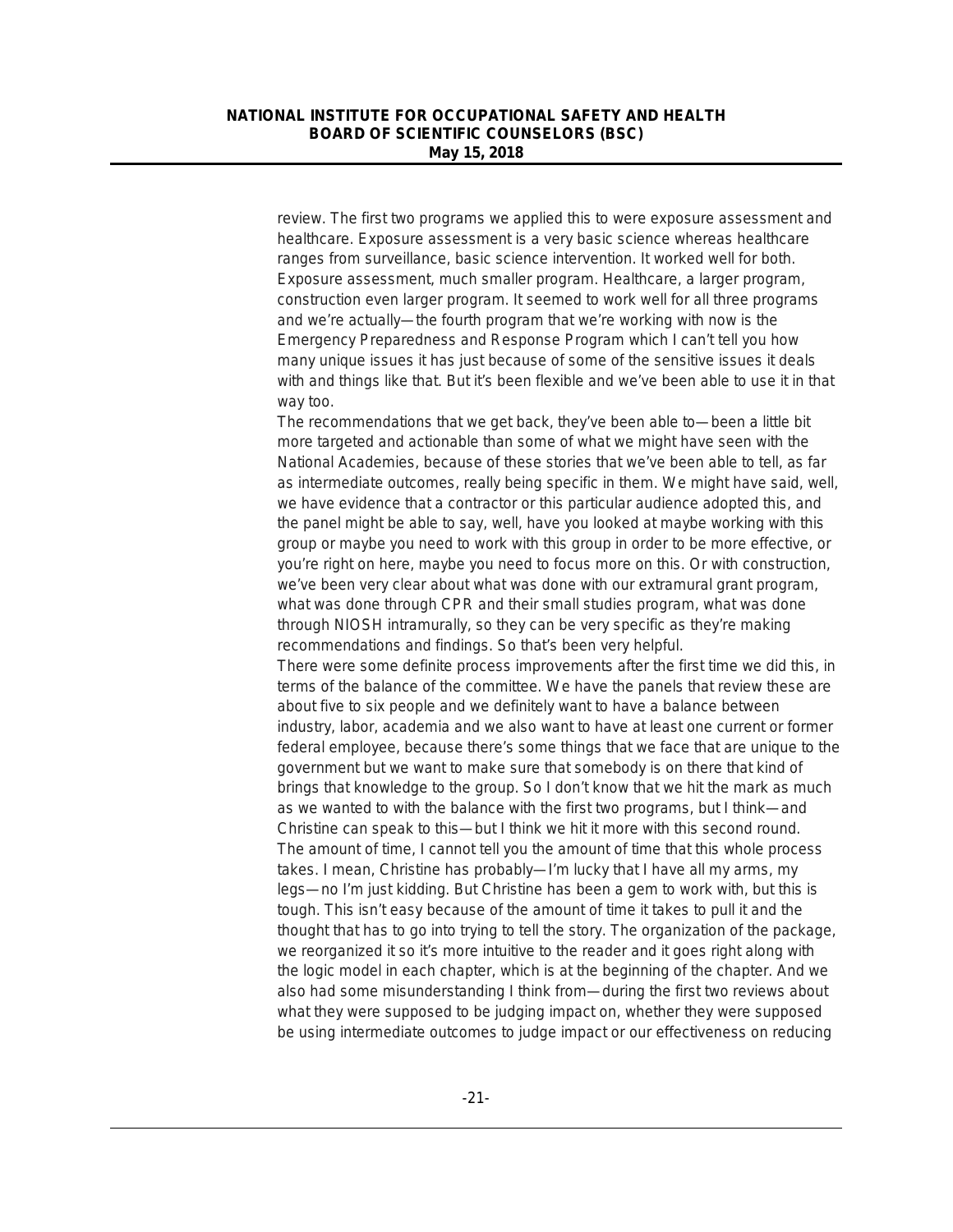injuries and illnesses as far as the end outcomes. And we revamped how we presented that to the panels from the very beginning. We're meeting with them more and I feel very confident that that's not an issue, at least with construction at this point. We haven't met with a second group yet. So I think that's been addressed. Next slide.

So where are we now? We're—the first two programs, Healthcare and Exposure Assessment are working on their responses and their implementation plans. The responses and implementation plans are even going to be different than what they were the first time. So you all won't have to look quite as much and the two programs that are currently under review, actually Constructions Panel is meeting tomorrow. So we'll—Christine and I will be heading out of here a little early but we'll have to wish her luck but they are in good hands. So Emergency Preparedness, their panel will be meeting at the end of June. So I think questions for the board are two and possibly three.

These evidence packages are pretty phenomenal. One of the responses that we got back from the construction, one of the construction panel members was, "I like this package very much. I think the program has done a tremendous job." But they're very lengthy and right now, our plan, once we get the responses done and the implementation plans built is to put them up on the web. But because of the amount of time and the amount of great information that's in them, we think that their use deserves to be—it could be beyond just being put up on the website, whether that's being used as the whole package or just pulling pieces of information out of the package to be used. And whether we use it just internally for things because I can let Christine speak to this but I think during this process, she's got a better understanding of the intramural, extramural, wherever holes might be, where there's possibilities to build on more things from just a planning perspective, but where there might be opportunities to really show the achievement of what the program's really done. And as Dr. Howard mentioned, with some of the things that are going on around the budget, this is an opportunity for us to really show what we've done. So I think it's really timely, as well. So we're looking for ideas on how we might take some of this information and use it. MS. LASZCZ-DAVIS: Chris Laszcz-Davis. My apologies, it took me three cabs to get here this morning.

PARTICIPANT: Welcome, Chris.

MS. LASZCZ-DAVIS: You know, a couple of thoughts. This model generally isn't unlike—having hailed from industry—it's not unlike a lot of management system models we used that we often found that models like this, while they're excellent conceptually, what everybody wants to know is what will change tomorrow as a result of this? So a web-based approach is okay but unless it's user-friendly and something that can be applied tomorrow in a relatively simple fashion, I'm not sure how much use it would get. And I know you used the term impact but effectiveness is a whole different quotient. How do you gauge effectiveness? Impact might be a new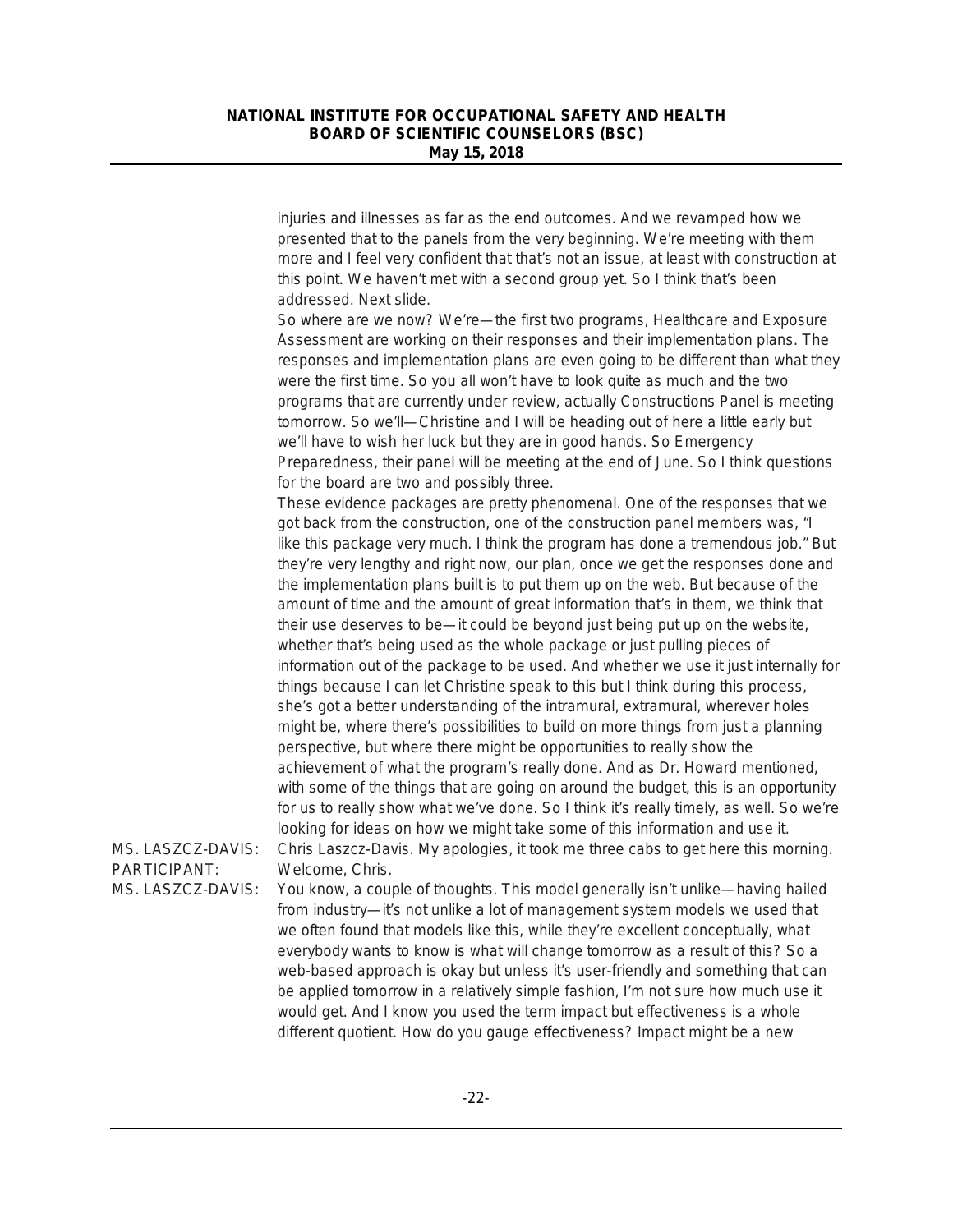|                             | regulation. It might be a new set of products or tools for the stakeholder to use.<br>But how do you gauge whether or not they're of any value? Because that's really a                                                                                                                                                                                                                                                                                                                                                                                                                                                                                                                                                                                                                                                                                                                                                                                                                                                                                                                                                                                                                                                                                                                                                                                                                                                                                                                                                                        |
|-----------------------------|------------------------------------------------------------------------------------------------------------------------------------------------------------------------------------------------------------------------------------------------------------------------------------------------------------------------------------------------------------------------------------------------------------------------------------------------------------------------------------------------------------------------------------------------------------------------------------------------------------------------------------------------------------------------------------------------------------------------------------------------------------------------------------------------------------------------------------------------------------------------------------------------------------------------------------------------------------------------------------------------------------------------------------------------------------------------------------------------------------------------------------------------------------------------------------------------------------------------------------------------------------------------------------------------------------------------------------------------------------------------------------------------------------------------------------------------------------------------------------------------------------------------------------------------|
|                             | very different question.                                                                                                                                                                                                                                                                                                                                                                                                                                                                                                                                                                                                                                                                                                                                                                                                                                                                                                                                                                                                                                                                                                                                                                                                                                                                                                                                                                                                                                                                                                                       |
| DR. DOWNES:                 | When you say of any value                                                                                                                                                                                                                                                                                                                                                                                                                                                                                                                                                                                                                                                                                                                                                                                                                                                                                                                                                                                                                                                                                                                                                                                                                                                                                                                                                                                                                                                                                                                      |
| MS. LASZCZ-DAVIS:           | For example, you know, you might have a new tool available for the public, for<br>state, federal-for federal and state programs, OSHA programs for industry. But<br>unless they embrace them and use them and see a difference in the results, that's<br>impact to me. Does that make sense? So I was just wondering how you gauge<br>that or if you aren't at this point                                                                                                                                                                                                                                                                                                                                                                                                                                                                                                                                                                                                                                                                                                                                                                                                                                                                                                                                                                                                                                                                                                                                                                      |
| DR. DOWNES:                 | I don't—I think every—some of it is just like a project bya project, as far as that<br>goes. I think Christine can speak to the falls, they've actually done some social-                                                                                                                                                                                                                                                                                                                                                                                                                                                                                                                                                                                                                                                                                                                                                                                                                                                                                                                                                                                                                                                                                                                                                                                                                                                                                                                                                                      |
| MS. BRANCHE:                | Network analysis.                                                                                                                                                                                                                                                                                                                                                                                                                                                                                                                                                                                                                                                                                                                                                                                                                                                                                                                                                                                                                                                                                                                                                                                                                                                                                                                                                                                                                                                                                                                              |
| DR. DOWNES:                 | Network analysis. So I'll let her kind of speak to that example.                                                                                                                                                                                                                                                                                                                                                                                                                                                                                                                                                                                                                                                                                                                                                                                                                                                                                                                                                                                                                                                                                                                                                                                                                                                                                                                                                                                                                                                                               |
| <b>MS. BRANCHE:</b>         | Christine Branche, Director of the Office of Construction Safety and Health. I<br>actually—based on your definitions, I think that once you have an opportunity to<br>read the evidence package, at least for construction, you'll find a mixture of<br>impact as well as effectiveness. I think several of our-of the impact measures<br>would probably read like a mixture to you. And we do have some evidence to<br>suggest-with great substantiation as Amia cracked the whip over us-that we<br>were able to show how NIOSH products were used much, much more broadly<br>than we ever imagined and we have the documentation to suggest it. The social<br>network analysis to which Amia spoke was conducted by CPWR, Center for<br>Construction Research and Training. NIOSH funds them through a cooperative<br>agreement to function as the National Construction Center.<br>One of the things that we wanted to do in creating-in working with OSHA and the<br>folks from the NORA Construction Center Council in creating the National<br>Construction Loss Prevention Campaign was to be able to evaluate it. Many<br>means eluded us and many evaluation templates were considered but they were<br>much broader than our budget would allow. But the social network analysis that<br>CPWR undertook with a lot of guidance from us and OSHA really was able to help<br>us understand the impact and effectiveness both of the campaign and that's one<br>of the—and falls is one of the chapters and the campaign is one of the |
| DR. ROGERS:<br>PARTICIPANT: | components of the chapters.<br>That's helpful, thank you.<br>Quick clarification, Dr. Downes, Chris's question is an important one but it's<br>also—I guess as I think of evaluation continuum, this is a real macro looking as an<br>overall policy regime I'd say, programmatic regime, is it effective? An actual tool,<br>when there's different-from an evaluation standpoint-ways to evaluate the<br>specific piece of that but I'm not sure that's this, what you're presenting. I mean,<br>am I correct that you're looking at the big picture with this as opposed to a specific<br>tool?                                                                                                                                                                                                                                                                                                                                                                                                                                                                                                                                                                                                                                                                                                                                                                                                                                                                                                                                             |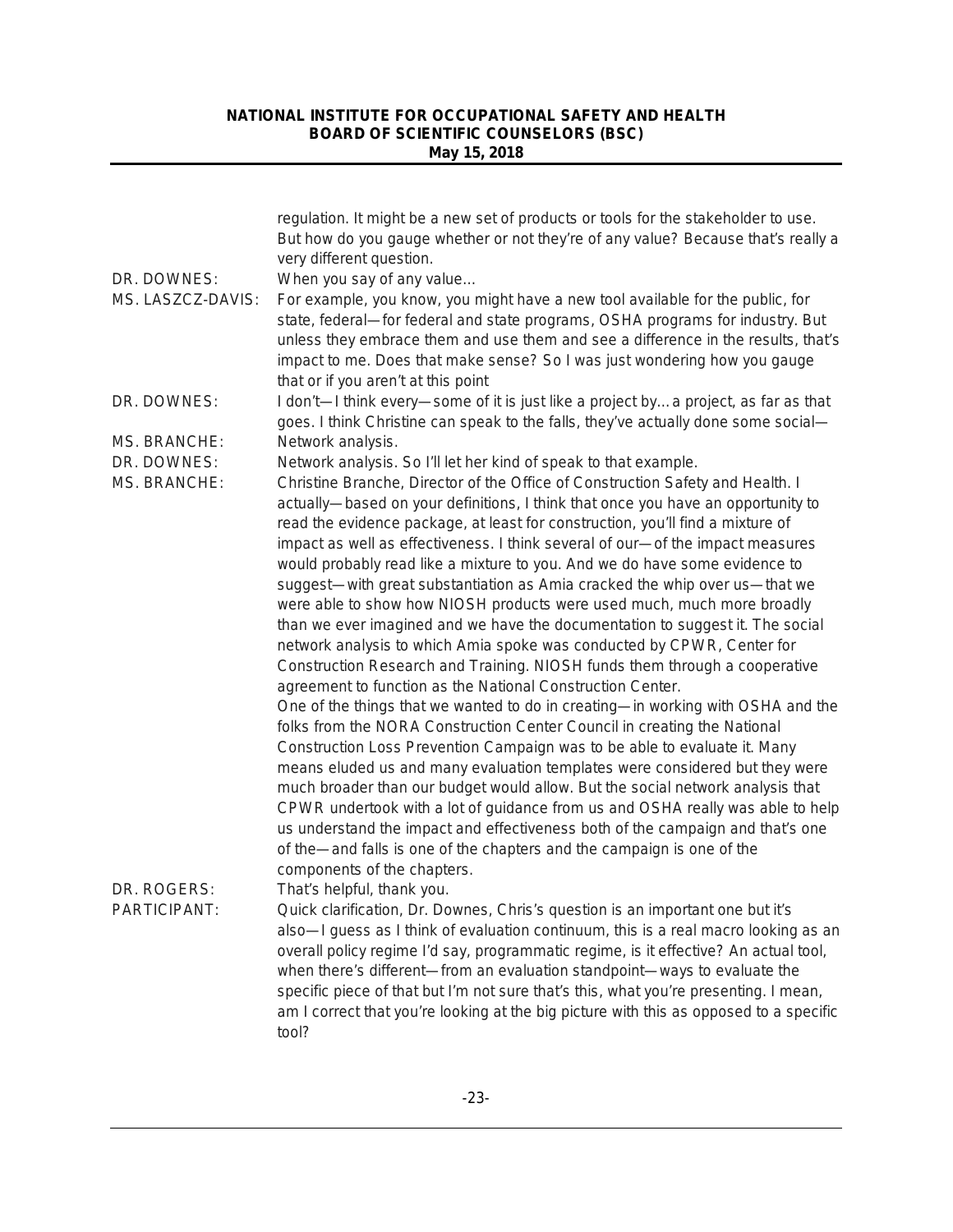| DR. DOWNES:                  | That's correct. I was actually going to mention that a lot of this happens at the<br>project level, as far as whether the tool itself is effective. One of the assumptions<br>that we make, for example with the healthcare, when they did the safe patient<br>handling is, for example, Jim Collins had gone into the hospitals and he had<br>actually done a lot of the testing to see is this effective before we even got to the<br>point of looking at the impact of it. And he also tested it for the return on<br>investment effectiveness of it. So by the time it gets to this point, that was already<br>been established. So when we get to the point of intermediate outcomes and is<br>this really going to have an impact, we're actually essentially telling the committee,<br>based on what we know, the idea or theoretically since this is evidence-based-<br>this is an evidence-based intervention, that if this is effective as we've found, that<br>if people adopted it or were using it, it should have this reduction, which in his<br>case, in Jim's case, at these hospitals, he was able to show that there was a<br>reduction in days away from work, in workers' comp claims and things like that.<br>So there is some of that, but that's a really good point. I think it's a very good<br>point. I can't tell you how much the-that some people do forget about that<br>effectiveness component, yes. |
|------------------------------|---------------------------------------------------------------------------------------------------------------------------------------------------------------------------------------------------------------------------------------------------------------------------------------------------------------------------------------------------------------------------------------------------------------------------------------------------------------------------------------------------------------------------------------------------------------------------------------------------------------------------------------------------------------------------------------------------------------------------------------------------------------------------------------------------------------------------------------------------------------------------------------------------------------------------------------------------------------------------------------------------------------------------------------------------------------------------------------------------------------------------------------------------------------------------------------------------------------------------------------------------------------------------------------------------------------------------------------------------------------------------------------------------------------------------------------|
| DR. ROGERS:<br>MR. COURTNEY: | Terry?<br>Amia, this is Ted Courtney. I just wanted to jump in here because I'm going to<br>have to jump soon. Great presentation, thank you. Christine, thank you for                                                                                                                                                                                                                                                                                                                                                                                                                                                                                                                                                                                                                                                                                                                                                                                                                                                                                                                                                                                                                                                                                                                                                                                                                                                                |
|                              | offering up your group as an evaluation, you know, test. The thing I thought about<br>it is I looked at that, it's related to what you were just talking about as to what<br>extent you're levering the broader collateral impacts of the type of work. So when<br>you're reducing fatalities in the work zone, you're reducing travel disruption. I think<br>about National Safety Council about two, three years ago, we estimated their<br>driving-related costs nationally based on an enhanced model of travel disruption<br>and its economic impacts due to accidents. And that's the sort of thing that would<br>give you significant impact extension. Ken Kolosh at NSC was over that work, so<br>he would be a good guy to talk to potentially. But just ways you can kind of add<br>some overall economic momentum to the, you know, harder public health targets<br>you have, I think would be really helpful.                                                                                                                                                                                                                                                                                                                                                                                                                                                                                                            |
| DR. RODGERS:<br>DR. BUNN:    | Terry?<br>Yes, Terry Bunn. Excellent presentation. Just would you mind going back to that                                                                                                                                                                                                                                                                                                                                                                                                                                                                                                                                                                                                                                                                                                                                                                                                                                                                                                                                                                                                                                                                                                                                                                                                                                                                                                                                             |
|                              | slide where it shows the intermediate outcomes? I was just wondering just maybe<br>to help kind of further demonstrate the impact of the program, if you might<br>consider another column called long-term outcomes, something like that and                                                                                                                                                                                                                                                                                                                                                                                                                                                                                                                                                                                                                                                                                                                                                                                                                                                                                                                                                                                                                                                                                                                                                                                          |
|                              | maybe because the top part of the intermediate outcome column is mainly one<br>use of the products whereas the bottom might go into more of the long-term                                                                                                                                                                                                                                                                                                                                                                                                                                                                                                                                                                                                                                                                                                                                                                                                                                                                                                                                                                                                                                                                                                                                                                                                                                                                             |
|                              | outcomes, where you're actually informing new policies or proving policies. You're<br>informing or improving policy standards or you're informing and implementing new<br>tools and practices. Something like that, which would kind of maybe help to                                                                                                                                                                                                                                                                                                                                                                                                                                                                                                                                                                                                                                                                                                                                                                                                                                                                                                                                                                                                                                                                                                                                                                                 |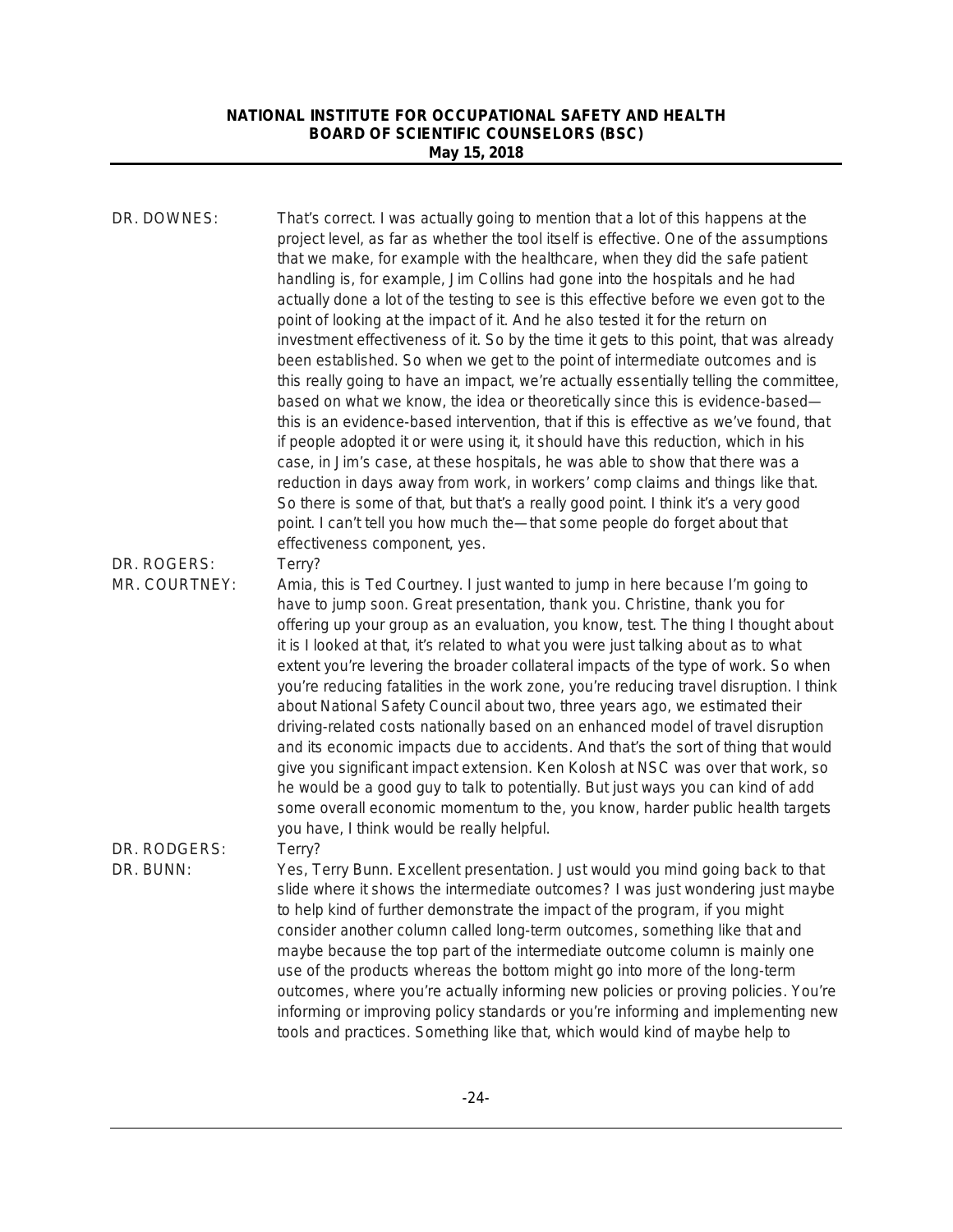bridge.

| MS. BRANCHE: | So yes, Christine Branche. As far as the intermediate outcomes and as we were<br>guided by Amia and her expertise in this area, this particular example does not<br>show the range of possibilities that you'll see for the other topics that are in the<br>evidence package. But policy implications and changes in tools for work were<br>among the intermediate outcomes that you'll see for other chapters. So there was<br>no distinction with timing for long or short range. We took every intermediate<br>outcome we could and we didn't make a distinction on the depth or temporality of<br>the intermediate outcome.                                                                                                                                                                                                                                                                                                                                                                                                                                                                                                                                                                                                                                                                                                                                                                                                                                                                                                                                                                                                                                                                                                                                                                                                                                                                                                                                                                                                                 |
|--------------|-------------------------------------------------------------------------------------------------------------------------------------------------------------------------------------------------------------------------------------------------------------------------------------------------------------------------------------------------------------------------------------------------------------------------------------------------------------------------------------------------------------------------------------------------------------------------------------------------------------------------------------------------------------------------------------------------------------------------------------------------------------------------------------------------------------------------------------------------------------------------------------------------------------------------------------------------------------------------------------------------------------------------------------------------------------------------------------------------------------------------------------------------------------------------------------------------------------------------------------------------------------------------------------------------------------------------------------------------------------------------------------------------------------------------------------------------------------------------------------------------------------------------------------------------------------------------------------------------------------------------------------------------------------------------------------------------------------------------------------------------------------------------------------------------------------------------------------------------------------------------------------------------------------------------------------------------------------------------------------------------------------------------------------------------|
| DR. STOUT:   | Ron Stout. I think it's great. A question on confounders and using the slide here<br>that the end outcome reduction on highway work zone injuries, now look at the<br>inputs funding. I'm wondering, for example, if funding for highways was cut by<br>50% how would this model account for that?                                                                                                                                                                                                                                                                                                                                                                                                                                                                                                                                                                                                                                                                                                                                                                                                                                                                                                                                                                                                                                                                                                                                                                                                                                                                                                                                                                                                                                                                                                                                                                                                                                                                                                                                              |
| DR. DOWNES:  | This might—that might go back to, well, one it could go back to would we select<br>this as a particular topic to begin with, but if we did-if we'd already chosen this<br>and then it go cut, because we do these retrospectively but if we were in the<br>middle of this, we'd already chosen it, we would write this up-because none of<br>thethis logic model doesn't include anything about alternative explanations or<br>influencing factors. And so that's all covered in the evidence package but it's not<br>reflected in the logic model.<br>So that's where those items are covered, where we can mention things like<br>recession that happened in 2008, things like that. Because we actually have that<br>issue with falls, because even though Christine and her program have done<br>tremendous things with falls, including the campaign, when we looked at the end<br>outcomes, the fatalities have gone up during the period of review. And so there<br>was a lot of questions, well, this group, this group have all done these things.<br>NIOSH has done all these things but then we had the economy. We had an issue<br>with the economy. We had a lot of younger, unskilled workers coming in. We had<br>some older workers, aging workers. So there were all these influencing factors.<br>This doesn't reflect—the logic model won't reflect those things but those things<br>will be reflected in the text of the evidence package. The other thing that they can<br>consider during—and we'll talk about this tomorrow with the panel is we've had<br>these in-person meetings and the panel has already brought this up when I've<br>spoken to them is that they relay want to recognize that and make that clear in<br>their report. They just want to talk to the program more about how did you all deal<br>with those things and how should we account for that in our report? So a lot of<br>that is going to be a discussion with the program and I'll let Christine, if she has<br>anything to add to that. |
| MS. BRANCHE: | So I think it's important to at least mention or repeat something that Amia said.<br>NIOSH is one of several inputs to where you get to an outcome and we're simply                                                                                                                                                                                                                                                                                                                                                                                                                                                                                                                                                                                                                                                                                                                                                                                                                                                                                                                                                                                                                                                                                                                                                                                                                                                                                                                                                                                                                                                                                                                                                                                                                                                                                                                                                                                                                                                                             |
|              | trying to track and account for what would logically be within NIOSH's sphere.                                                                                                                                                                                                                                                                                                                                                                                                                                                                                                                                                                                                                                                                                                                                                                                                                                                                                                                                                                                                                                                                                                                                                                                                                                                                                                                                                                                                                                                                                                                                                                                                                                                                                                                                                                                                                                                                                                                                                                  |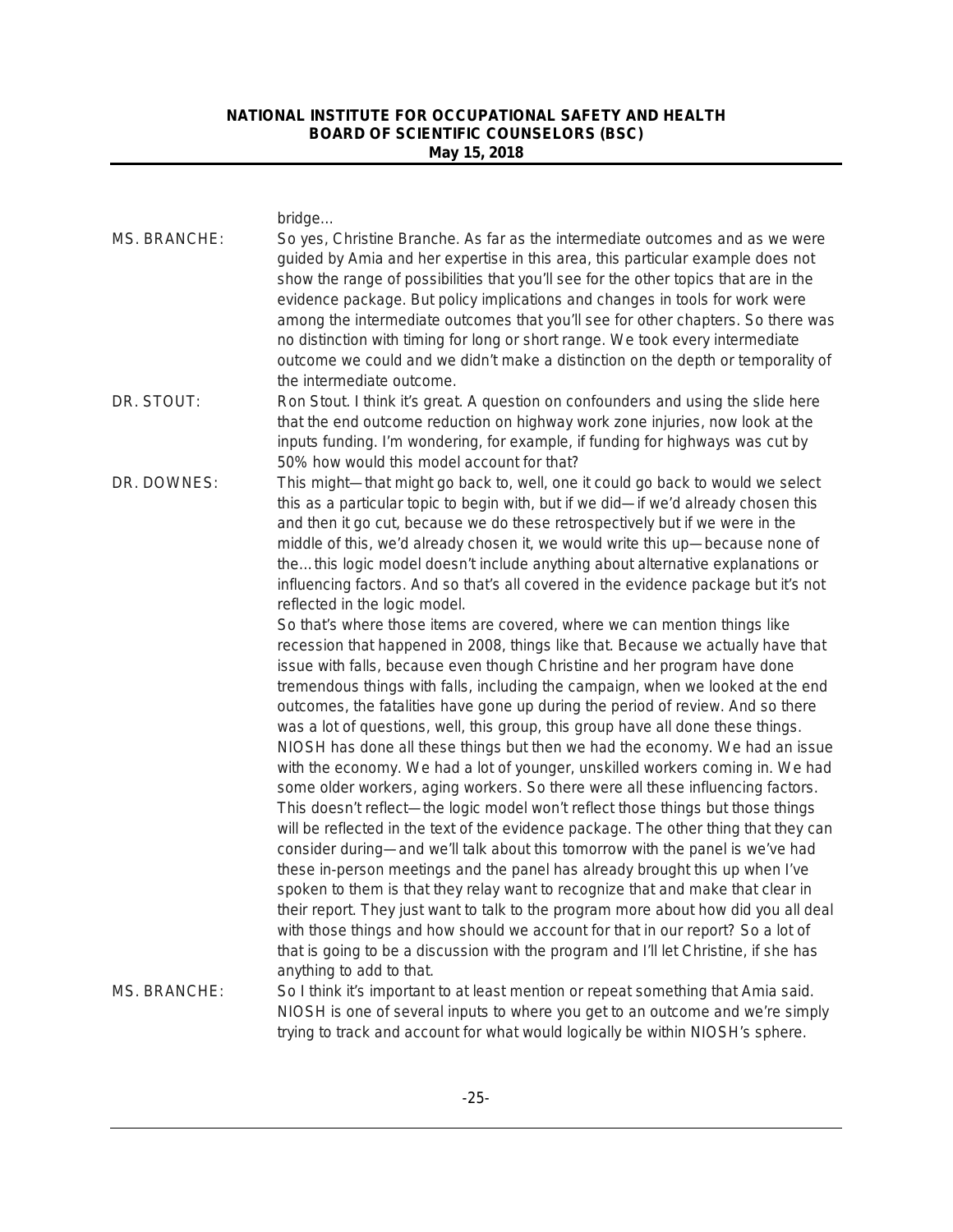|                                           | There are a number of things including for the Department of Transportation or<br>any other number of transportation agencies at the federal, state and local levels,<br>there are reductions or even increases in funding in those particular areas, that<br>will have an effect on an end outcome into which NIOSH is only a component<br>part.                                                                                                                                                                                                                                                                                                                                                                                                                                                                                                                                                                                                                                                                                                                                                                                            |
|-------------------------------------------|----------------------------------------------------------------------------------------------------------------------------------------------------------------------------------------------------------------------------------------------------------------------------------------------------------------------------------------------------------------------------------------------------------------------------------------------------------------------------------------------------------------------------------------------------------------------------------------------------------------------------------------------------------------------------------------------------------------------------------------------------------------------------------------------------------------------------------------------------------------------------------------------------------------------------------------------------------------------------------------------------------------------------------------------------------------------------------------------------------------------------------------------|
| DR. ROGERS:<br>DR. BEHM:                  | I have a question on the phone. Michael?<br>Hi, good morning, this is Mike Behm. I really enjoyed this presentation because I<br>learned something new and I really appreciate that. And I'm sitting here looking at<br>a 2001 NIOSH document that's another big document and this question and<br>comment is probably more broader than-well, I'm sorry, is broader than this<br>particular spoken presentation. But I think it's worth just making the comment that<br>I'm looking at this "Guide to Evaluating the Effectiveness of Strategies for<br>Preventing Work Injuries" and it's a 2001 document and there's been such great<br>evaluation strategies developed and-well, utilized by NIOSH. I'm just wondering<br>if this document would ever be updated. It's a great document. We use it in our<br>graduate program here to supplement some other materials, but I just think the<br>work you're doing and the other evaluation strategies that you're using that we've<br>now heard about, I think it would be worth trying to disseminate more broadly to<br>the occupational and environmental health community. Thank you. |
| DR ROGERS:<br>DR. DOWNES:<br>PARTICIPANT: | Did you want to comment?<br>That is an excellent question. Actually, that pre-dates my time in NIOSH.<br>Can you repeat the document again?                                                                                                                                                                                                                                                                                                                                                                                                                                                                                                                                                                                                                                                                                                                                                                                                                                                                                                                                                                                                  |
| DR. BEHM:                                 | Yes, it's a 2001, it's an April 2001 document. It's called "Guide to Evaluating the<br>Effectiveness of Strategies for Preventing Work Injuries: How to Show Whether a<br>Safety Intervention Really Works." It's by Robson, Shannon, Goldenhar and Hale.<br>It's just a really niceit's just a nice, classic kind of experimental design type<br>intervention strategy type. But it's really lacking, I think, out of these more newer<br>evaluation strategies that are being utilized. And it would be great to have both<br>practitioners and students and researchers to better understand how they can<br>utilize intervention strategies.                                                                                                                                                                                                                                                                                                                                                                                                                                                                                             |
| DR. DOWNES:                               | Thank you for mentioning that. We'll be glad to take a look at it. We did bring it up<br>on the intranet. We'll take a look. I don't think many of us are too familiar with that<br>one, so                                                                                                                                                                                                                                                                                                                                                                                                                                                                                                                                                                                                                                                                                                                                                                                                                                                                                                                                                  |
| PARTICIPANT:                              | No.                                                                                                                                                                                                                                                                                                                                                                                                                                                                                                                                                                                                                                                                                                                                                                                                                                                                                                                                                                                                                                                                                                                                          |
| DR. ROGERS:                               | Sharon?                                                                                                                                                                                                                                                                                                                                                                                                                                                                                                                                                                                                                                                                                                                                                                                                                                                                                                                                                                                                                                                                                                                                      |
| DR. COOPER:                               | Sharon Cooper. I was familiar with that document, as well, and my question kind<br>of atwants to know how applicable it is to other programs a little bit beneath the<br>global program area for evaluation. Because I've sat through a gazillion<br>evaluations of individual projects, ERCs, ACT centers. NIOSH requires you to do<br>an evaluation, a social network analysis. I find them agonizing because they're so<br>detailed. They're very detail and you see the amount of work that goes into them                                                                                                                                                                                                                                                                                                                                                                                                                                                                                                                                                                                                                               |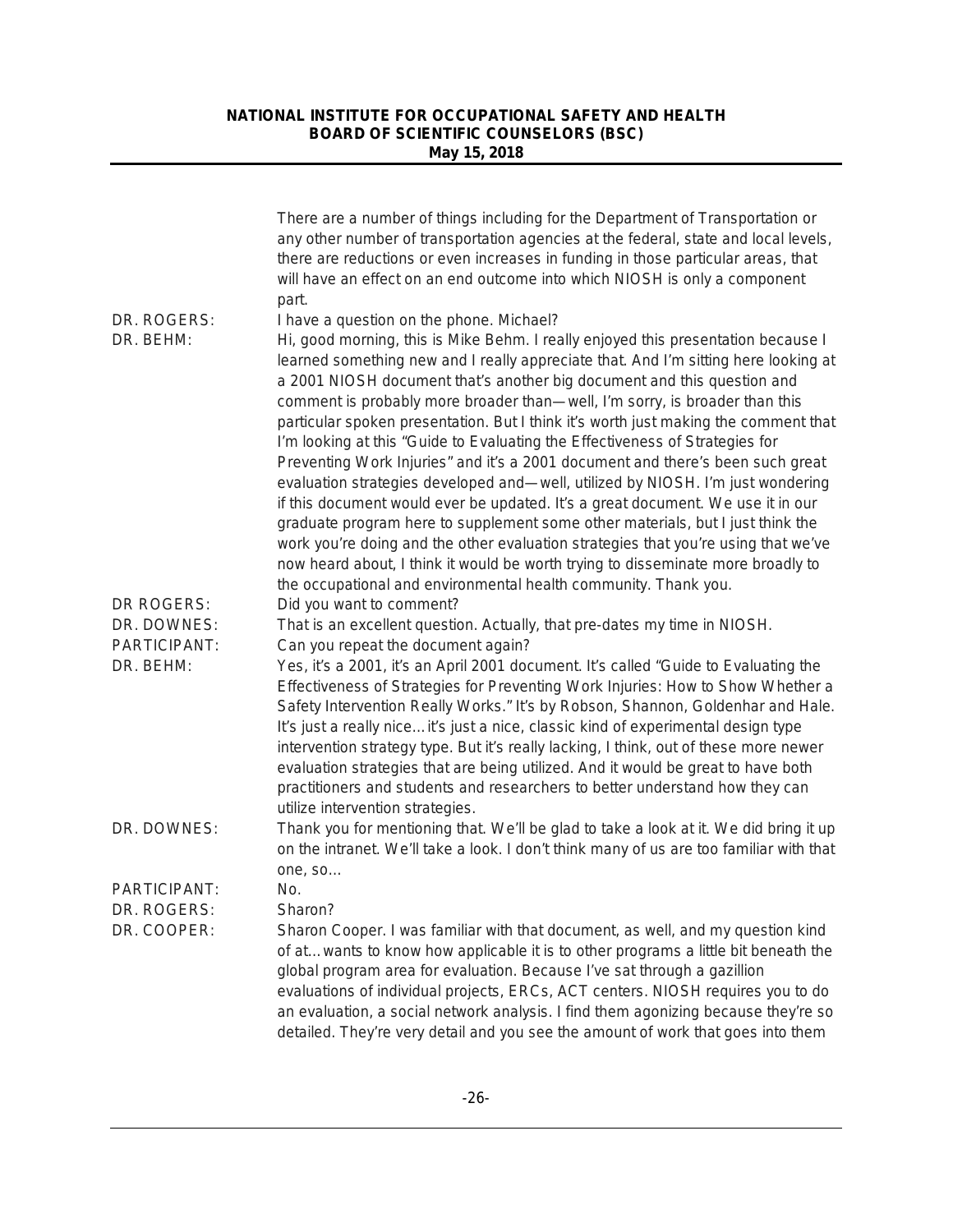|                            | is huge. I mean, they can be six-hour sessions, a lot of these sessions to go<br>through the detail, even from logic models. So the question really is I've always<br>felt a little like that much work that went into it, I want to see the outcome of that<br>work in the next grant application. And that's where I don't see it used in the<br>future. So not just process evaluation, did you meet your specific aims and the<br>highlights of the project but actually the results of the evaluation being required in<br>a grant proposal to be in there for the next one, a competing renewal or even a<br>continuing renewal. So that that work, that social network analysis or whatever, I<br>don't see it. I see it in that year but then I don't see it after that project is over, the<br>whole results of the evaluation. And I don't know if this particular technique<br>applies to those other levels or not.                                                                                                        |
|----------------------------|----------------------------------------------------------------------------------------------------------------------------------------------------------------------------------------------------------------------------------------------------------------------------------------------------------------------------------------------------------------------------------------------------------------------------------------------------------------------------------------------------------------------------------------------------------------------------------------------------------------------------------------------------------------------------------------------------------------------------------------------------------------------------------------------------------------------------------------------------------------------------------------------------------------------------------------------------------------------------------------------------------------------------------------|
| DR. DOWNES:                | Is that anything you want toas far as grants go?                                                                                                                                                                                                                                                                                                                                                                                                                                                                                                                                                                                                                                                                                                                                                                                                                                                                                                                                                                                       |
| DR. FELKNOR:               | Well, I don't know. This is Sarah Felknor. So I don't know, Dr. Cooper, if your<br>question was specifically to the extramural program or more a question of the<br>general applicability of this method and technique to help programs evaluate<br>themselves and improve.                                                                                                                                                                                                                                                                                                                                                                                                                                                                                                                                                                                                                                                                                                                                                            |
| DR. COOPER:                | I guess it's both. I mean, I really want to see how applicable it is, even to use it.<br>But then if it is applicable, how it should be accountable to make use of all that<br>effort and work, for the next project that might be funded.                                                                                                                                                                                                                                                                                                                                                                                                                                                                                                                                                                                                                                                                                                                                                                                             |
| DR. FELKNOR:               | Well, so with respect to competing continuations-so these are extramurally-<br>funded projects that have a lifespan and then at the end of the lifespan, they get<br>to recompete for another lifespan. And certainly, they're asked to report on their<br>outcomes and their achievements and the expectation is that they would address<br>any weaknesses that might have been in the previous application. The<br>assumption is that theoretically those combine to make some kind of a mosaic of<br>here's what we did that was really good and here's what you said that was missing<br>five years ago and here's how we have something new and better for the next<br>five-year-so I don't know. I think there's language in our funding opportunities<br>that directs principle investigators to address that. It may be that it's too<br>piecemeal, too respond to your summary statement and also tell us what you did.<br>But we don't give them a framework to link it and this may be a way for us to think<br>about that. |
| DR. ROGERS:                | We'll take one more question.                                                                                                                                                                                                                                                                                                                                                                                                                                                                                                                                                                                                                                                                                                                                                                                                                                                                                                                                                                                                          |
| DR. DOWNES:                | $Can$ —                                                                                                                                                                                                                                                                                                                                                                                                                                                                                                                                                                                                                                                                                                                                                                                                                                                                                                                                                                                                                                |
| DR. ROGERS:<br>DR. DOWNES: | Go ahead.<br>As far as the broader question, I think Christine might be able to speak to this a<br>little bit more, but I think through this process I was really glad that she was so<br>heavily involved because she can kind of see where there might be gaps or things<br>that she can really build on. And she can refer to this-so if we have this NIOSH<br>internal sort of NORA competition and things come through-she can maybe<br>really push or rank something higher that she now knows, this really needs to be                                                                                                                                                                                                                                                                                                                                                                                                                                                                                                          |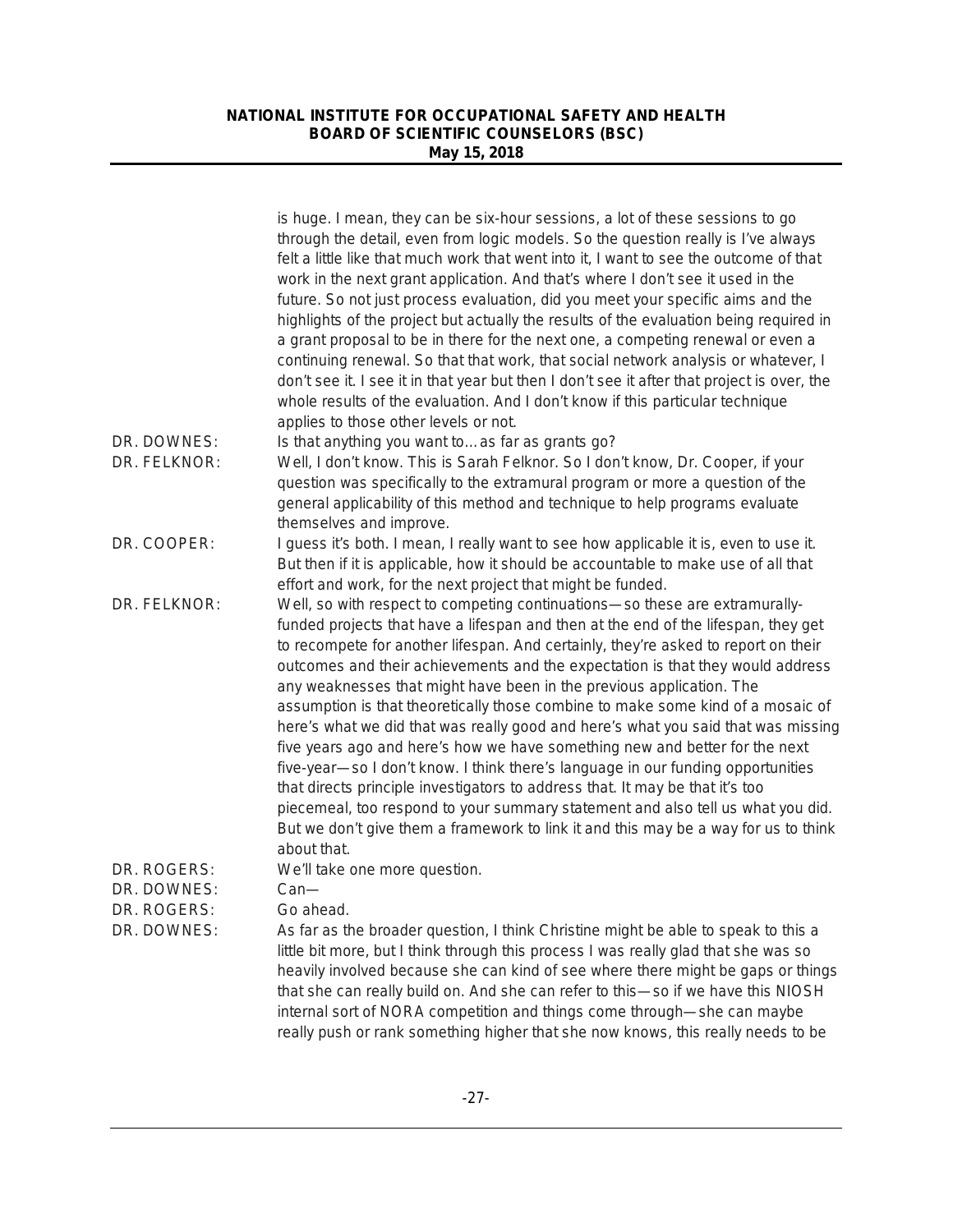|                               | funded because I went through this process and I have a better idea, in terms of<br>planning, what's out there, where we really need to go. And she can actually use<br>some of this information to take back to her NORA Council and I don't know,<br>Christine, do you want to speak more to that?                                                                                                                                                                                                                                                                                                                                                                                                                                                                                                                                                                                                                                                                                                                                                                                                                          |
|-------------------------------|-------------------------------------------------------------------------------------------------------------------------------------------------------------------------------------------------------------------------------------------------------------------------------------------------------------------------------------------------------------------------------------------------------------------------------------------------------------------------------------------------------------------------------------------------------------------------------------------------------------------------------------------------------------------------------------------------------------------------------------------------------------------------------------------------------------------------------------------------------------------------------------------------------------------------------------------------------------------------------------------------------------------------------------------------------------------------------------------------------------------------------|
| MS. BRANCHE:                  | Just briefly because I know that Bonnie wants to move forward. So Christine<br>Branche. As you were asking the question and getting various answers, I agree<br>with what everyone said in response to you. Actually, in our internal NORA<br>competition for the role that I played just a few months ago, I have to say we<br>made some decisions based on gaps that we found in the evaluation process that<br>we were in the midst of completing at that point. But I think this methodology, this<br>framework that Dr. Downes has introduced to the institute really helps to pull the<br>rest of the thread on research to practice. Because it forces our scientists-<br>reluctant through they may be-to account for how-many of them know how<br>their research is being used because they go to meetings, people ask questions.<br>But documenting it has been the challenge. And so because this is really about<br>how our research is being used or not, I think it really helps to pull the thread<br>through and I really think a little tutorial for all of our scientists wouldn't be a bad<br>idea for us. |
|                               | I haven't had an opportunity to do my post-mortem with Dr. Downes yet. That's<br>certainly one of the things that I think the leadership across the institute could<br>benefit from. Whether we use this particular methodology or something near it,<br>the idea of documenting all the ways that our research is being used is critical for<br>our being able to answer questions, whether they are for Dr. Howard as he goes<br>to the hill or interact with people from OMB or any of our funders or for that<br>matter, anyone who has a question like yours. But this particular process was<br>really tremendous in forcing us to think about that end of the public health model.                                                                                                                                                                                                                                                                                                                                                                                                                                     |
| DR. ROGERS:<br>DR. LEMASTERS: | Grace.<br>Well I was just getting back to the question that you asked about impact more<br>broadly to stakeholders and it seems like something like reduction in highway<br>work tragedies would be an opportunity to use these data in a toot-your-own-horn<br>strategy, particularly right now with these budget implications. And an article in the<br>Wall Street Journal or the New York Times or NPR, somebody come and<br>interview on NPR to reach the administrative machine in order to show your value<br>at a national level. There's only so many people that they're going to read an<br>article that's being published. But if you could get a brief article in one of these<br>national newspapers—and I'm sure you could, because this is a highly important<br>topic and it's about getting people in the workplace and keeping people in the<br>workplace—I think we need a—we need a strategic group, a toot-your-horn group.<br>And could we all have a copy of that paper? We're a small group.                                                                                                         |
| DR ROGERS:                    | Well, I just want to make a couple of comments before we finish this segment. I<br>don't know if, listening to Christine and Amia, whether it's the term analysis versus                                                                                                                                                                                                                                                                                                                                                                                                                                                                                                                                                                                                                                                                                                                                                                                                                                                                                                                                                      |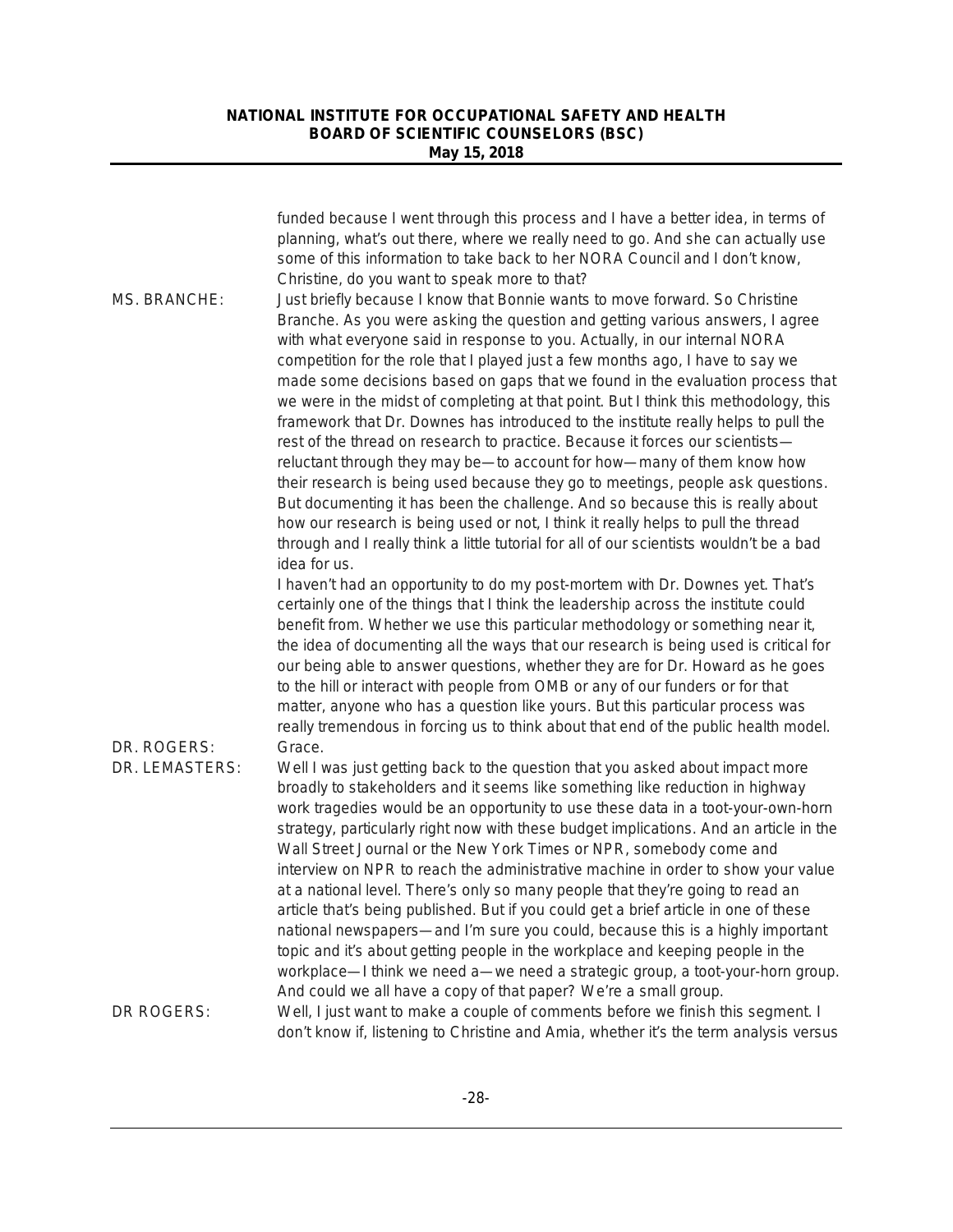| Because when you're at the point of outcomes, it really is an evaluation of the<br>contribution. So, but just something to think about and then the other part is the<br>relationship to total worker health.<br>In thinking about that—because I've talked with some nurses about this—in terms<br>of looking at total worker health and sort of all that contribution that's made there<br>and when we think about what's going on at the work site, like with slips, trips,<br>falls or whatever, and you design some strategy to deal with the slipping and the<br>tripping and so on and so forth, that then really what I've said is take that<br>information from the occupational nurse and translate it to the home. So when a<br>worker is dealing with a fall at work and you do whatever interventions you do<br>there, a lot of that really does go to, well you can put this in your homes as well.<br>And that is a total worker health perspective and that's a contribution that NIOSH<br>makes, because the intervention that is done at the work site can translate well to<br>other areas. It doesn't even have to be the home but if you're talking about safe<br>work driving, then at work, why doesn't that impact safe work driving, period? So<br>that really is a total worker health perspective and it can make that connection I<br>think would be even more valuable, in terms of the contribution that NIOSH is<br>making. Because it's this whole thinking about total worker health is a stretch for a<br>lot of people and how do those pieces fit together? But that may be something you<br>want to look at for the future, because I think it's a really important contribution<br>that NIOSH is making in total worker health but a lot of people have trouble like<br>well what does that really mean, you know? And how does that really fit type of<br>thing, but there are lots of fit pieces that can be a contribution.<br>Anyway, two short comments and then we need a break.<br>DR. ROGERS:<br>I think Terry had her hand up first.<br>DR. BUNN:<br>Yes, Terry Bunn. Just wanted to say I love this analysis, this approach because<br>what you've brought up is exactly what a lot of researchers are reluctant to include<br>in applications is the concept of attribution versus contribution. So with this<br>contribution analysis, this really sets the precedent for being able to really look at<br>and be able to assess and to really recognize that it is a contribution to the total<br>effort to reduce highway work zone injuries. You can't attribute it solely to that but<br>you can definitely say it contribute to it. So very nice, just wanted to make that<br>quick comment.<br>DR. ROGERS:<br>Charles?<br>DR. REDINGER:<br>Thank you, and thank you very much for this work. This is solid stuff. Thank you<br>to your team and I've been a member of AEA for a number of years, so I've<br>followed some of the public health pieces in general in this. And I think as people |                                                                                        |  |
|--------------------------------------------------------------------------------------------------------------------------------------------------------------------------------------------------------------------------------------------------------------------------------------------------------------------------------------------------------------------------------------------------------------------------------------------------------------------------------------------------------------------------------------------------------------------------------------------------------------------------------------------------------------------------------------------------------------------------------------------------------------------------------------------------------------------------------------------------------------------------------------------------------------------------------------------------------------------------------------------------------------------------------------------------------------------------------------------------------------------------------------------------------------------------------------------------------------------------------------------------------------------------------------------------------------------------------------------------------------------------------------------------------------------------------------------------------------------------------------------------------------------------------------------------------------------------------------------------------------------------------------------------------------------------------------------------------------------------------------------------------------------------------------------------------------------------------------------------------------------------------------------------------------------------------------------------------------------------------------------------------------------------------------------------------------------------------------------------------------------------------------------------------------------------------------------------------------------------------------------------------------------------------------------------------------------------------------------------------------------------------------------------------------------------------------------------------------------------------------------------------------------------------------------------------------------------------------------------------------------------------------------------------------------------------------------------------------------------------------------------------------------------------------------------------------------------------------------------------------------------------------------------------------------------------------------------------------------------------------------------------------------------------------------------------|----------------------------------------------------------------------------------------|--|
|                                                                                                                                                                                                                                                                                                                                                                                                                                                                                                                                                                                                                                                                                                                                                                                                                                                                                                                                                                                                                                                                                                                                                                                                                                                                                                                                                                                                                                                                                                                                                                                                                                                                                                                                                                                                                                                                                                                                                                                                                                                                                                                                                                                                                                                                                                                                                                                                                                                                                                                                                                                                                                                                                                                                                                                                                                                                                                                                                                                                                                                        |                                                                                        |  |
|                                                                                                                                                                                                                                                                                                                                                                                                                                                                                                                                                                                                                                                                                                                                                                                                                                                                                                                                                                                                                                                                                                                                                                                                                                                                                                                                                                                                                                                                                                                                                                                                                                                                                                                                                                                                                                                                                                                                                                                                                                                                                                                                                                                                                                                                                                                                                                                                                                                                                                                                                                                                                                                                                                                                                                                                                                                                                                                                                                                                                                                        |                                                                                        |  |
|                                                                                                                                                                                                                                                                                                                                                                                                                                                                                                                                                                                                                                                                                                                                                                                                                                                                                                                                                                                                                                                                                                                                                                                                                                                                                                                                                                                                                                                                                                                                                                                                                                                                                                                                                                                                                                                                                                                                                                                                                                                                                                                                                                                                                                                                                                                                                                                                                                                                                                                                                                                                                                                                                                                                                                                                                                                                                                                                                                                                                                                        |                                                                                        |  |
|                                                                                                                                                                                                                                                                                                                                                                                                                                                                                                                                                                                                                                                                                                                                                                                                                                                                                                                                                                                                                                                                                                                                                                                                                                                                                                                                                                                                                                                                                                                                                                                                                                                                                                                                                                                                                                                                                                                                                                                                                                                                                                                                                                                                                                                                                                                                                                                                                                                                                                                                                                                                                                                                                                                                                                                                                                                                                                                                                                                                                                                        |                                                                                        |  |
|                                                                                                                                                                                                                                                                                                                                                                                                                                                                                                                                                                                                                                                                                                                                                                                                                                                                                                                                                                                                                                                                                                                                                                                                                                                                                                                                                                                                                                                                                                                                                                                                                                                                                                                                                                                                                                                                                                                                                                                                                                                                                                                                                                                                                                                                                                                                                                                                                                                                                                                                                                                                                                                                                                                                                                                                                                                                                                                                                                                                                                                        |                                                                                        |  |
|                                                                                                                                                                                                                                                                                                                                                                                                                                                                                                                                                                                                                                                                                                                                                                                                                                                                                                                                                                                                                                                                                                                                                                                                                                                                                                                                                                                                                                                                                                                                                                                                                                                                                                                                                                                                                                                                                                                                                                                                                                                                                                                                                                                                                                                                                                                                                                                                                                                                                                                                                                                                                                                                                                                                                                                                                                                                                                                                                                                                                                                        |                                                                                        |  |
|                                                                                                                                                                                                                                                                                                                                                                                                                                                                                                                                                                                                                                                                                                                                                                                                                                                                                                                                                                                                                                                                                                                                                                                                                                                                                                                                                                                                                                                                                                                                                                                                                                                                                                                                                                                                                                                                                                                                                                                                                                                                                                                                                                                                                                                                                                                                                                                                                                                                                                                                                                                                                                                                                                                                                                                                                                                                                                                                                                                                                                                        |                                                                                        |  |
|                                                                                                                                                                                                                                                                                                                                                                                                                                                                                                                                                                                                                                                                                                                                                                                                                                                                                                                                                                                                                                                                                                                                                                                                                                                                                                                                                                                                                                                                                                                                                                                                                                                                                                                                                                                                                                                                                                                                                                                                                                                                                                                                                                                                                                                                                                                                                                                                                                                                                                                                                                                                                                                                                                                                                                                                                                                                                                                                                                                                                                                        |                                                                                        |  |
|                                                                                                                                                                                                                                                                                                                                                                                                                                                                                                                                                                                                                                                                                                                                                                                                                                                                                                                                                                                                                                                                                                                                                                                                                                                                                                                                                                                                                                                                                                                                                                                                                                                                                                                                                                                                                                                                                                                                                                                                                                                                                                                                                                                                                                                                                                                                                                                                                                                                                                                                                                                                                                                                                                                                                                                                                                                                                                                                                                                                                                                        |                                                                                        |  |
|                                                                                                                                                                                                                                                                                                                                                                                                                                                                                                                                                                                                                                                                                                                                                                                                                                                                                                                                                                                                                                                                                                                                                                                                                                                                                                                                                                                                                                                                                                                                                                                                                                                                                                                                                                                                                                                                                                                                                                                                                                                                                                                                                                                                                                                                                                                                                                                                                                                                                                                                                                                                                                                                                                                                                                                                                                                                                                                                                                                                                                                        |                                                                                        |  |
|                                                                                                                                                                                                                                                                                                                                                                                                                                                                                                                                                                                                                                                                                                                                                                                                                                                                                                                                                                                                                                                                                                                                                                                                                                                                                                                                                                                                                                                                                                                                                                                                                                                                                                                                                                                                                                                                                                                                                                                                                                                                                                                                                                                                                                                                                                                                                                                                                                                                                                                                                                                                                                                                                                                                                                                                                                                                                                                                                                                                                                                        |                                                                                        |  |
|                                                                                                                                                                                                                                                                                                                                                                                                                                                                                                                                                                                                                                                                                                                                                                                                                                                                                                                                                                                                                                                                                                                                                                                                                                                                                                                                                                                                                                                                                                                                                                                                                                                                                                                                                                                                                                                                                                                                                                                                                                                                                                                                                                                                                                                                                                                                                                                                                                                                                                                                                                                                                                                                                                                                                                                                                                                                                                                                                                                                                                                        |                                                                                        |  |
|                                                                                                                                                                                                                                                                                                                                                                                                                                                                                                                                                                                                                                                                                                                                                                                                                                                                                                                                                                                                                                                                                                                                                                                                                                                                                                                                                                                                                                                                                                                                                                                                                                                                                                                                                                                                                                                                                                                                                                                                                                                                                                                                                                                                                                                                                                                                                                                                                                                                                                                                                                                                                                                                                                                                                                                                                                                                                                                                                                                                                                                        |                                                                                        |  |
|                                                                                                                                                                                                                                                                                                                                                                                                                                                                                                                                                                                                                                                                                                                                                                                                                                                                                                                                                                                                                                                                                                                                                                                                                                                                                                                                                                                                                                                                                                                                                                                                                                                                                                                                                                                                                                                                                                                                                                                                                                                                                                                                                                                                                                                                                                                                                                                                                                                                                                                                                                                                                                                                                                                                                                                                                                                                                                                                                                                                                                                        |                                                                                        |  |
|                                                                                                                                                                                                                                                                                                                                                                                                                                                                                                                                                                                                                                                                                                                                                                                                                                                                                                                                                                                                                                                                                                                                                                                                                                                                                                                                                                                                                                                                                                                                                                                                                                                                                                                                                                                                                                                                                                                                                                                                                                                                                                                                                                                                                                                                                                                                                                                                                                                                                                                                                                                                                                                                                                                                                                                                                                                                                                                                                                                                                                                        |                                                                                        |  |
|                                                                                                                                                                                                                                                                                                                                                                                                                                                                                                                                                                                                                                                                                                                                                                                                                                                                                                                                                                                                                                                                                                                                                                                                                                                                                                                                                                                                                                                                                                                                                                                                                                                                                                                                                                                                                                                                                                                                                                                                                                                                                                                                                                                                                                                                                                                                                                                                                                                                                                                                                                                                                                                                                                                                                                                                                                                                                                                                                                                                                                                        |                                                                                        |  |
|                                                                                                                                                                                                                                                                                                                                                                                                                                                                                                                                                                                                                                                                                                                                                                                                                                                                                                                                                                                                                                                                                                                                                                                                                                                                                                                                                                                                                                                                                                                                                                                                                                                                                                                                                                                                                                                                                                                                                                                                                                                                                                                                                                                                                                                                                                                                                                                                                                                                                                                                                                                                                                                                                                                                                                                                                                                                                                                                                                                                                                                        |                                                                                        |  |
|                                                                                                                                                                                                                                                                                                                                                                                                                                                                                                                                                                                                                                                                                                                                                                                                                                                                                                                                                                                                                                                                                                                                                                                                                                                                                                                                                                                                                                                                                                                                                                                                                                                                                                                                                                                                                                                                                                                                                                                                                                                                                                                                                                                                                                                                                                                                                                                                                                                                                                                                                                                                                                                                                                                                                                                                                                                                                                                                                                                                                                                        |                                                                                        |  |
|                                                                                                                                                                                                                                                                                                                                                                                                                                                                                                                                                                                                                                                                                                                                                                                                                                                                                                                                                                                                                                                                                                                                                                                                                                                                                                                                                                                                                                                                                                                                                                                                                                                                                                                                                                                                                                                                                                                                                                                                                                                                                                                                                                                                                                                                                                                                                                                                                                                                                                                                                                                                                                                                                                                                                                                                                                                                                                                                                                                                                                                        |                                                                                        |  |
|                                                                                                                                                                                                                                                                                                                                                                                                                                                                                                                                                                                                                                                                                                                                                                                                                                                                                                                                                                                                                                                                                                                                                                                                                                                                                                                                                                                                                                                                                                                                                                                                                                                                                                                                                                                                                                                                                                                                                                                                                                                                                                                                                                                                                                                                                                                                                                                                                                                                                                                                                                                                                                                                                                                                                                                                                                                                                                                                                                                                                                                        |                                                                                        |  |
|                                                                                                                                                                                                                                                                                                                                                                                                                                                                                                                                                                                                                                                                                                                                                                                                                                                                                                                                                                                                                                                                                                                                                                                                                                                                                                                                                                                                                                                                                                                                                                                                                                                                                                                                                                                                                                                                                                                                                                                                                                                                                                                                                                                                                                                                                                                                                                                                                                                                                                                                                                                                                                                                                                                                                                                                                                                                                                                                                                                                                                                        |                                                                                        |  |
|                                                                                                                                                                                                                                                                                                                                                                                                                                                                                                                                                                                                                                                                                                                                                                                                                                                                                                                                                                                                                                                                                                                                                                                                                                                                                                                                                                                                                                                                                                                                                                                                                                                                                                                                                                                                                                                                                                                                                                                                                                                                                                                                                                                                                                                                                                                                                                                                                                                                                                                                                                                                                                                                                                                                                                                                                                                                                                                                                                                                                                                        |                                                                                        |  |
|                                                                                                                                                                                                                                                                                                                                                                                                                                                                                                                                                                                                                                                                                                                                                                                                                                                                                                                                                                                                                                                                                                                                                                                                                                                                                                                                                                                                                                                                                                                                                                                                                                                                                                                                                                                                                                                                                                                                                                                                                                                                                                                                                                                                                                                                                                                                                                                                                                                                                                                                                                                                                                                                                                                                                                                                                                                                                                                                                                                                                                                        |                                                                                        |  |
|                                                                                                                                                                                                                                                                                                                                                                                                                                                                                                                                                                                                                                                                                                                                                                                                                                                                                                                                                                                                                                                                                                                                                                                                                                                                                                                                                                                                                                                                                                                                                                                                                                                                                                                                                                                                                                                                                                                                                                                                                                                                                                                                                                                                                                                                                                                                                                                                                                                                                                                                                                                                                                                                                                                                                                                                                                                                                                                                                                                                                                                        |                                                                                        |  |
|                                                                                                                                                                                                                                                                                                                                                                                                                                                                                                                                                                                                                                                                                                                                                                                                                                                                                                                                                                                                                                                                                                                                                                                                                                                                                                                                                                                                                                                                                                                                                                                                                                                                                                                                                                                                                                                                                                                                                                                                                                                                                                                                                                                                                                                                                                                                                                                                                                                                                                                                                                                                                                                                                                                                                                                                                                                                                                                                                                                                                                                        |                                                                                        |  |
|                                                                                                                                                                                                                                                                                                                                                                                                                                                                                                                                                                                                                                                                                                                                                                                                                                                                                                                                                                                                                                                                                                                                                                                                                                                                                                                                                                                                                                                                                                                                                                                                                                                                                                                                                                                                                                                                                                                                                                                                                                                                                                                                                                                                                                                                                                                                                                                                                                                                                                                                                                                                                                                                                                                                                                                                                                                                                                                                                                                                                                                        |                                                                                        |  |
|                                                                                                                                                                                                                                                                                                                                                                                                                                                                                                                                                                                                                                                                                                                                                                                                                                                                                                                                                                                                                                                                                                                                                                                                                                                                                                                                                                                                                                                                                                                                                                                                                                                                                                                                                                                                                                                                                                                                                                                                                                                                                                                                                                                                                                                                                                                                                                                                                                                                                                                                                                                                                                                                                                                                                                                                                                                                                                                                                                                                                                                        |                                                                                        |  |
|                                                                                                                                                                                                                                                                                                                                                                                                                                                                                                                                                                                                                                                                                                                                                                                                                                                                                                                                                                                                                                                                                                                                                                                                                                                                                                                                                                                                                                                                                                                                                                                                                                                                                                                                                                                                                                                                                                                                                                                                                                                                                                                                                                                                                                                                                                                                                                                                                                                                                                                                                                                                                                                                                                                                                                                                                                                                                                                                                                                                                                                        |                                                                                        |  |
|                                                                                                                                                                                                                                                                                                                                                                                                                                                                                                                                                                                                                                                                                                                                                                                                                                                                                                                                                                                                                                                                                                                                                                                                                                                                                                                                                                                                                                                                                                                                                                                                                                                                                                                                                                                                                                                                                                                                                                                                                                                                                                                                                                                                                                                                                                                                                                                                                                                                                                                                                                                                                                                                                                                                                                                                                                                                                                                                                                                                                                                        |                                                                                        |  |
|                                                                                                                                                                                                                                                                                                                                                                                                                                                                                                                                                                                                                                                                                                                                                                                                                                                                                                                                                                                                                                                                                                                                                                                                                                                                                                                                                                                                                                                                                                                                                                                                                                                                                                                                                                                                                                                                                                                                                                                                                                                                                                                                                                                                                                                                                                                                                                                                                                                                                                                                                                                                                                                                                                                                                                                                                                                                                                                                                                                                                                                        |                                                                                        |  |
|                                                                                                                                                                                                                                                                                                                                                                                                                                                                                                                                                                                                                                                                                                                                                                                                                                                                                                                                                                                                                                                                                                                                                                                                                                                                                                                                                                                                                                                                                                                                                                                                                                                                                                                                                                                                                                                                                                                                                                                                                                                                                                                                                                                                                                                                                                                                                                                                                                                                                                                                                                                                                                                                                                                                                                                                                                                                                                                                                                                                                                                        |                                                                                        |  |
|                                                                                                                                                                                                                                                                                                                                                                                                                                                                                                                                                                                                                                                                                                                                                                                                                                                                                                                                                                                                                                                                                                                                                                                                                                                                                                                                                                                                                                                                                                                                                                                                                                                                                                                                                                                                                                                                                                                                                                                                                                                                                                                                                                                                                                                                                                                                                                                                                                                                                                                                                                                                                                                                                                                                                                                                                                                                                                                                                                                                                                                        |                                                                                        |  |
|                                                                                                                                                                                                                                                                                                                                                                                                                                                                                                                                                                                                                                                                                                                                                                                                                                                                                                                                                                                                                                                                                                                                                                                                                                                                                                                                                                                                                                                                                                                                                                                                                                                                                                                                                                                                                                                                                                                                                                                                                                                                                                                                                                                                                                                                                                                                                                                                                                                                                                                                                                                                                                                                                                                                                                                                                                                                                                                                                                                                                                                        |                                                                                        |  |
|                                                                                                                                                                                                                                                                                                                                                                                                                                                                                                                                                                                                                                                                                                                                                                                                                                                                                                                                                                                                                                                                                                                                                                                                                                                                                                                                                                                                                                                                                                                                                                                                                                                                                                                                                                                                                                                                                                                                                                                                                                                                                                                                                                                                                                                                                                                                                                                                                                                                                                                                                                                                                                                                                                                                                                                                                                                                                                                                                                                                                                                        |                                                                                        |  |
|                                                                                                                                                                                                                                                                                                                                                                                                                                                                                                                                                                                                                                                                                                                                                                                                                                                                                                                                                                                                                                                                                                                                                                                                                                                                                                                                                                                                                                                                                                                                                                                                                                                                                                                                                                                                                                                                                                                                                                                                                                                                                                                                                                                                                                                                                                                                                                                                                                                                                                                                                                                                                                                                                                                                                                                                                                                                                                                                                                                                                                                        |                                                                                        |  |
|                                                                                                                                                                                                                                                                                                                                                                                                                                                                                                                                                                                                                                                                                                                                                                                                                                                                                                                                                                                                                                                                                                                                                                                                                                                                                                                                                                                                                                                                                                                                                                                                                                                                                                                                                                                                                                                                                                                                                                                                                                                                                                                                                                                                                                                                                                                                                                                                                                                                                                                                                                                                                                                                                                                                                                                                                                                                                                                                                                                                                                                        |                                                                                        |  |
|                                                                                                                                                                                                                                                                                                                                                                                                                                                                                                                                                                                                                                                                                                                                                                                                                                                                                                                                                                                                                                                                                                                                                                                                                                                                                                                                                                                                                                                                                                                                                                                                                                                                                                                                                                                                                                                                                                                                                                                                                                                                                                                                                                                                                                                                                                                                                                                                                                                                                                                                                                                                                                                                                                                                                                                                                                                                                                                                                                                                                                                        |                                                                                        |  |
|                                                                                                                                                                                                                                                                                                                                                                                                                                                                                                                                                                                                                                                                                                                                                                                                                                                                                                                                                                                                                                                                                                                                                                                                                                                                                                                                                                                                                                                                                                                                                                                                                                                                                                                                                                                                                                                                                                                                                                                                                                                                                                                                                                                                                                                                                                                                                                                                                                                                                                                                                                                                                                                                                                                                                                                                                                                                                                                                                                                                                                                        | may want to be critical of the work of the institute or of our field or even of those  |  |
| who do research who want numbers, numbers, numbers, well, that's not always                                                                                                                                                                                                                                                                                                                                                                                                                                                                                                                                                                                                                                                                                                                                                                                                                                                                                                                                                                                                                                                                                                                                                                                                                                                                                                                                                                                                                                                                                                                                                                                                                                                                                                                                                                                                                                                                                                                                                                                                                                                                                                                                                                                                                                                                                                                                                                                                                                                                                                                                                                                                                                                                                                                                                                                                                                                                                                                                                                            |                                                                                        |  |
|                                                                                                                                                                                                                                                                                                                                                                                                                                                                                                                                                                                                                                                                                                                                                                                                                                                                                                                                                                                                                                                                                                                                                                                                                                                                                                                                                                                                                                                                                                                                                                                                                                                                                                                                                                                                                                                                                                                                                                                                                                                                                                                                                                                                                                                                                                                                                                                                                                                                                                                                                                                                                                                                                                                                                                                                                                                                                                                                                                                                                                                        | how it happens. And in the arena of evaluation, things like this are solid and I don't |  |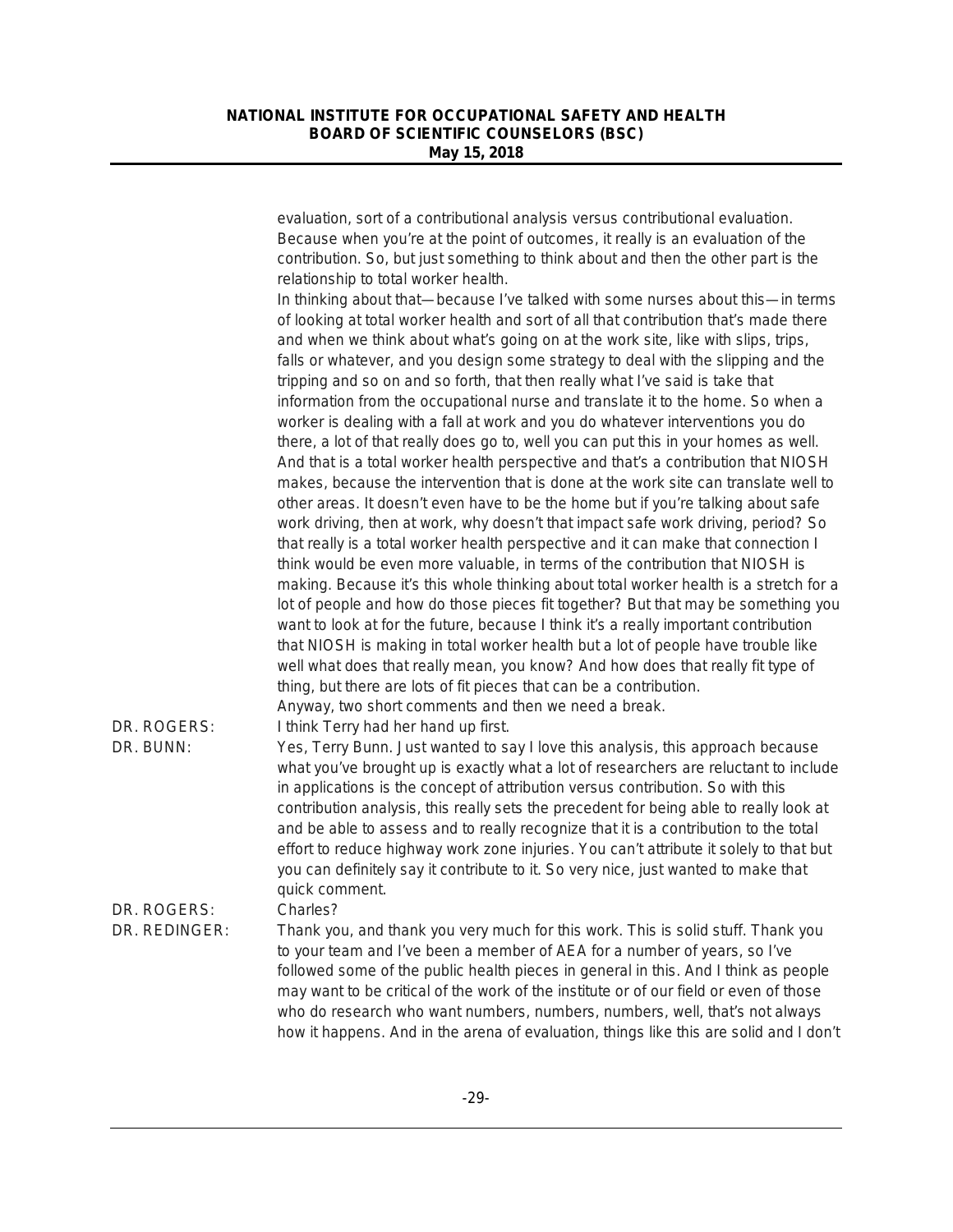|                                                   | know that it's trivial to bolster the narrative of the story of the strength of this<br>approach. So again thank you and I think the long-term contribution of your work<br>is going to be significant.                                                                                                                                                                                                                                                                                                                                                                                                                                                                                                                                                                                                                                                                                                                                                                                                                                                                                                                                                             |
|---------------------------------------------------|---------------------------------------------------------------------------------------------------------------------------------------------------------------------------------------------------------------------------------------------------------------------------------------------------------------------------------------------------------------------------------------------------------------------------------------------------------------------------------------------------------------------------------------------------------------------------------------------------------------------------------------------------------------------------------------------------------------------------------------------------------------------------------------------------------------------------------------------------------------------------------------------------------------------------------------------------------------------------------------------------------------------------------------------------------------------------------------------------------------------------------------------------------------------|
| DR. DOWNES:<br>DR. ROGERS:<br>[Break.]<br>[BREAK] | Thank you.<br>Okay, so we'll take a break until 10:25 and come back.                                                                                                                                                                                                                                                                                                                                                                                                                                                                                                                                                                                                                                                                                                                                                                                                                                                                                                                                                                                                                                                                                                |
| DR. ROGERS:                                       | Okay, we're going to go ahead and start. We're a few minutes behind so we'll<br>catch up prior to lunch. So we'll have Dr. Kilnic-Balci, who is going to be giving us<br>a presentation on "Breach in the Protective Barrier System: Glove and Gown<br>Interface", which I know will be an interesting topic for us because we've had<br>some of that discussion before.                                                                                                                                                                                                                                                                                                                                                                                                                                                                                                                                                                                                                                                                                                                                                                                            |
| DR. KILNIC-BALCI:                                 | Oh, that's great.                                                                                                                                                                                                                                                                                                                                                                                                                                                                                                                                                                                                                                                                                                                                                                                                                                                                                                                                                                                                                                                                                                                                                   |
| DR. ROGERS:                                       | So we look forward to your presentation.                                                                                                                                                                                                                                                                                                                                                                                                                                                                                                                                                                                                                                                                                                                                                                                                                                                                                                                                                                                                                                                                                                                            |
|                                                   | <b>BREACH IN THE PROTECTIVE BARRIER SYSTEM: GLOVE AND GOWN INTERFACE</b>                                                                                                                                                                                                                                                                                                                                                                                                                                                                                                                                                                                                                                                                                                                                                                                                                                                                                                                                                                                                                                                                                            |
| DR. KILNIC-BALCI:                                 | Thank you very much. Thank you very much for having me in this meeting. it's<br>very timely for us because we are in the area of, you know, like deciding where we<br>are going to go in this research, and thank you so much for including me in the<br>agenda.                                                                                                                                                                                                                                                                                                                                                                                                                                                                                                                                                                                                                                                                                                                                                                                                                                                                                                    |
|                                                   | So the presentation title is "Breach in the Protective Barrier System: Glove and<br>Gown Interface". Just the quick information about the division that I am at is the<br>National Personal Protective Technology Laboratory. It was created by NIOSH at<br>the request of Congress in 2001 to prevent work-related injury, illness and death<br>by enhancing the state of the knowledge and application of personal protective<br>technologies.                                                                                                                                                                                                                                                                                                                                                                                                                                                                                                                                                                                                                                                                                                                    |
|                                                   | So I will start with the motivation and objective of the study and our experimental<br>system, and I will give just one example, which is the simulation of surgical<br>settings, and our results of that study and how we are disseminating, and<br>directions to go and the question for the boards.<br>The large number of workers affected around the world during the 2014 Ebola<br>epidemic directed particular attention towards personal protective equipment, and<br>during the Ebola epidemic also glove and protective clothing interface was<br>frequently brought up or reported as an area of concern, because Ebola patients<br>were releasing so much bodily fluids and they were going through the glove-gown<br>interface. And WHO, World Health Organisation, also highlighted the need for<br>more studies about the interfaces in the report that they published, and also they<br>highlighted the need for more reliable PPE with less numbers and leakproof<br>junctions.<br>As we know, healthcare personnel as well as patients are at risk of contamination<br>when healthcare activities are performed, and they use personal protective |
|                                                   | equipment. What are they using? They use gowns, gloves, respirators,                                                                                                                                                                                                                                                                                                                                                                                                                                                                                                                                                                                                                                                                                                                                                                                                                                                                                                                                                                                                                                                                                                |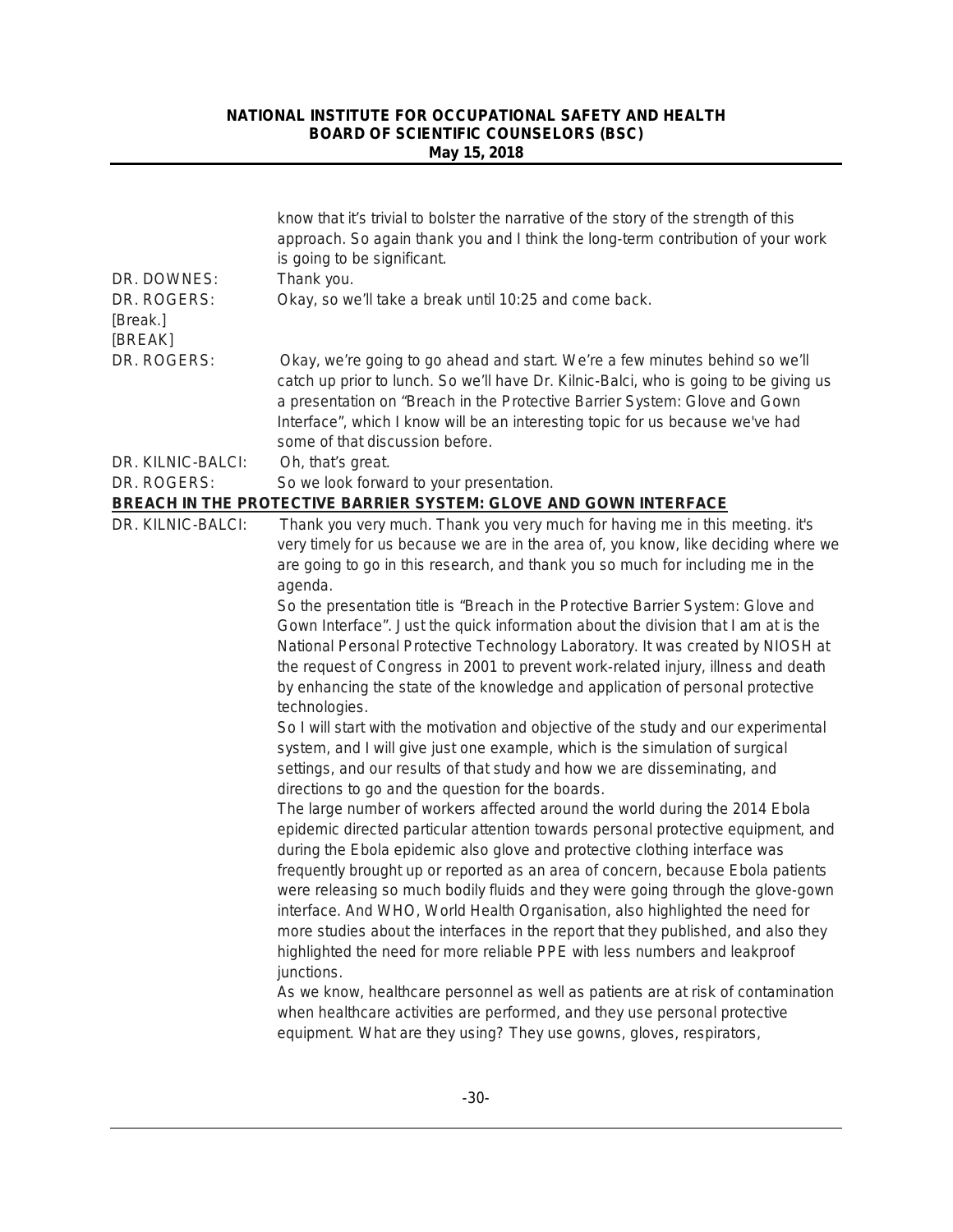facemasks or boot covers, and among these all, PPE gowns and gloves are the two most frequently used type of PPE in hospital settings.

And one can use a gown with the highest protection level available, which passes the blood and viral penetration tests, and pair it with a high-quality glove with an extended cuff and again, passes the viral and blood penetration test, but still that person can still experience exposures, skin exposures to bodily fluids. Why? It is because of the breach between gowns and gloves, which is the interfaces. A chain is only as strong as its weakest link. If you have watched the *60 Minutes* episode about the gown strike-through, you might remember these scenes, and we think that these are not far from reality, especially in some areas of healthcare. And there have been lots of studies done about gowns or gloves, and many new materials and processing technologies were developed to improve the barrier protection and designs of gowns and gloves, and many standards were established to assess and monitor the quality of these products. However, the studies about the interface areas are very limited.

So the interface between gown and glove is considered as one of the weakest points of the protective ecosystem but as I said, there are limited studies about the effectiveness of glove and protective clothing interface.

What is the interface? It is the juncture between glove, the open part of the glove, and the gown underneath it. And National Academies of Science, the Institute of Medicine recommended also increased research on the interfaces with healthcare personnel for personal protective equipment.

There are some manufacturers which market products with design features to eliminate the leakage at the interface. However, there is no known standard test method to evaluate the extent of performance improvement with these new designs while simulating healthcare tasks.

Existing standards are developed for other industries such as chemical protective clothing industry. However, these standards may not be applicable for healthcare personal protective equipment because they are not able to simulate healthcare tasks or healthcare settings or exposures.

And we know that healthcare personnel develop some makeshift solutions to eliminate the bodily fluid exposure through gown and glove interface. For example, during Ebola, we know that some personnel, some workers used tapes or rubber bands to eliminate this. However, these type of temporary solutions may pose a critical risk to healthcare personnel since during doffing, they may tear, so it may increase the transmission risk.

So the objective of this project is to develop a new test method with a robotic arm to evaluate the fluid leakage at the glove and protective clothing interface. And this method could be applicable for any kind of current or emerging infectious diseases that may transmit with direct contact with the bodily fluids, and we plan to share this test method with standard development organizations to establish a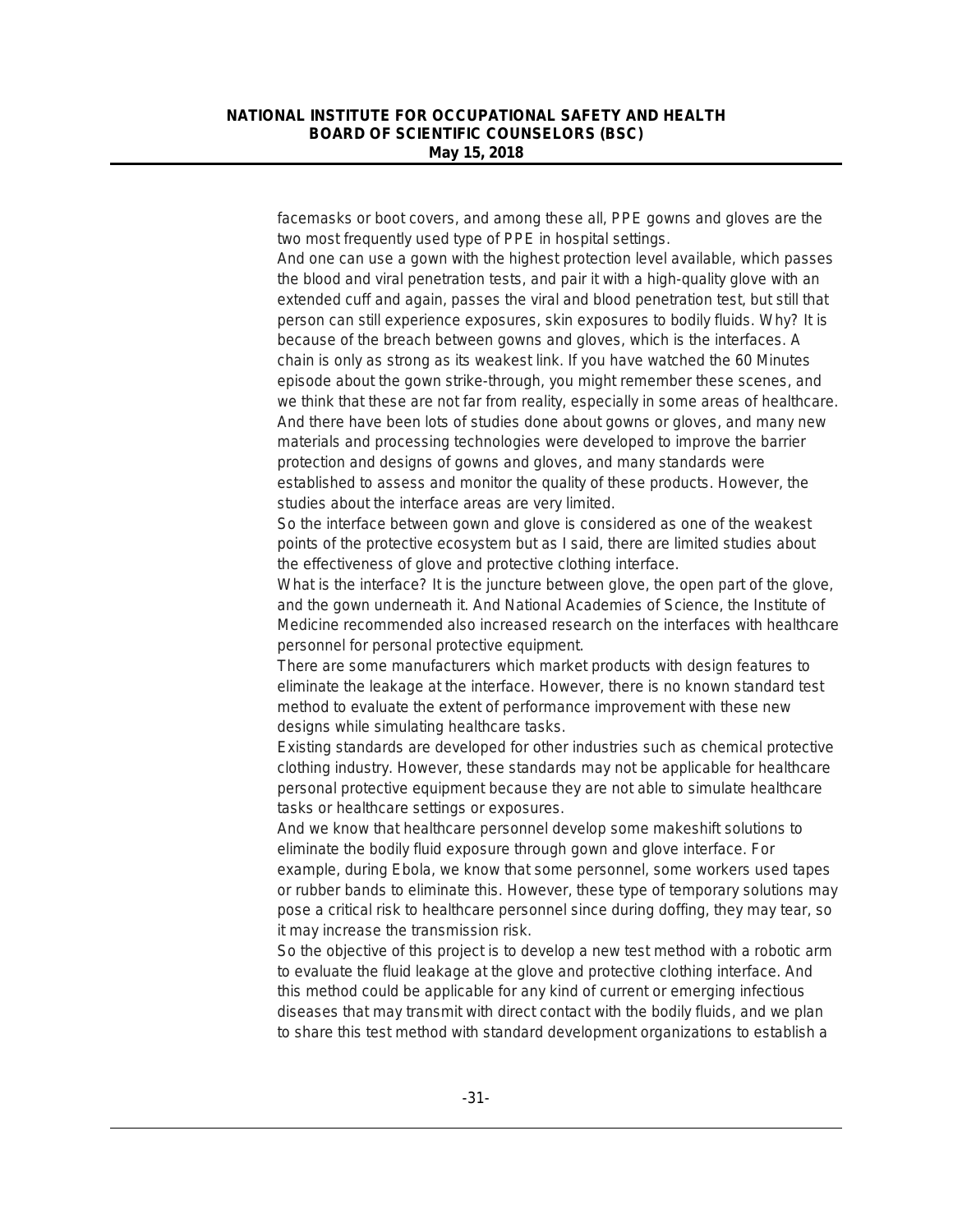new standardized test method for assessing the fluid leakage at the interface, and also this may be added as a requirement for many other standards, performance (comes @ 00:13:27) for other PPE standards, and it might also affect the guidelines developed by lots of professional organizations such as APIC, AORN, CDC and Joint Commission.

So design of the experimental system and setting parameters. This slide is showing the factors that we identified that might affect the leakage at the interface. If you look at the main parameters that might affect the leakage at the interface, we can talk about the PPE, personal protective equipment, and personal protective equipment-related factors—we can talk about exposurerelated factors and task-related factors and environment-related factors. When we are talking about PPE, of course we can talk about the protective clothing that the healthcare worker is using. It might be a gown, an isolation gown, surgical gown, or it might be a coverall. And the glove, what type of glove that the person is using, is it a single glove, it is standard glove or extended glove, or a double glove or a surgical glove? This might be effective on the leakage at the interface. And also how the fit is, fit of the personal protective equipment, and the preconditions such as perspiration.

And in terms of exposure-related parameters, we can talk about the type of exposures, for example spray type of exposures or soak type of exposures. For example, when we are talking spray type of exposures, we can talk about the arterial bleeding or projectile vomiting or diarrhea, these type of activities show spray type of exposures. And when we are talking about soaking type of exposures, we can think about, for example, trauma or deep abdominal surgeries, when especially the person, the abdomen is very, very large, or when the person is—or labor or delivery, or when the person is immersing their hand into the basin filled with the irrigation fluid. So these type of exposures might be an example for soak type of exposures—or combinations.

And duration of exposure is also very important. If it is a short duration like two seconds, one, two seconds, or longer durations like ten seconds, or the fluid type that is exposed. For example, blood will be different than urine type of fluid because of the difference in terms of the surface tension and also viscosityrelated parameters.

And when we are talking about task-related parameters, we can talk about how long this task is conducted, like if it is, for example, for isolation settings, these tasks are generally like 15 minutes. Or when we are talking about surgeries, we can think about like 60 minutes or more, longer durations. And physical stresses applied on the glove-gown interface like pressures or extensions. And what type of activity that the healthcare personnel is conducting—surgery or isolation or decontamination procedures—this will affect the glove-gown interface leakage, and also of course environmental-related parameters such as the temperature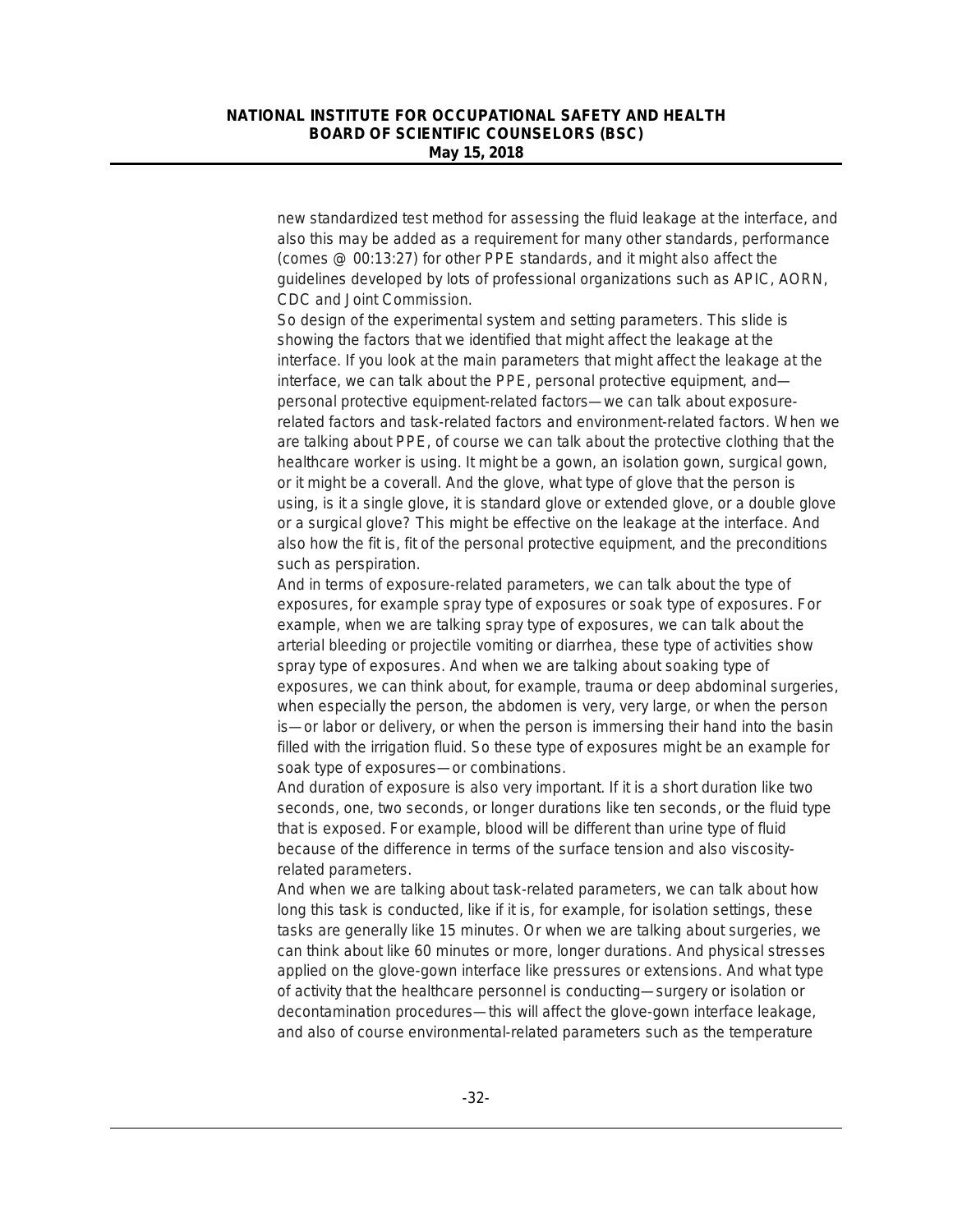and humidity.

So in this project, we loaned a robotic arm from Johns Hopkins University Applied Physics Lab, and we developed an experimental chamber that houses the robotic arm. And we put like four different nozzles on the corners that are equidistant from the wrist area, and using 3D printers, we printed nozzles, and we are using a pump which allows the control of the fluid flow.

And in terms of fluid amounts, like in five seconds' spray, the total amount of the sprayed fluid is 187 ml. And in terms of the fluid composition, we can control the fluid composition to simulate different types of bodily fluids by reducing the surface tension. In this project, we used the ionized water with surfactant to reduce the surface tension to 42 dynes. Generally, when we are talking about the bodily fluids, the surface tension of the bodily fluids range between a low 30s to high upper 60s, so we can arrange as much as we want. So in the surgical settings, we are going to talk about the 42 dynes/cm, that is the surface tension of the synthetic blood. That's what we set as fluid surface tension.

So this video will show the robotic arm that we acquired from Johns Hopkins University's applied lab. This is a very unique piece actually. It was developed to improve upper extremity prosthetics in response to a growing number of injured military personnel, using DoD funds. And it is probably the most sophisticated robotic arm in the whole world, and there are, right now there are six of them used in the United States and one of them we loaned, and they are mostly used for neurorehabilitation studies. And it is anthropomorphic in look, and it has high position sensoring, so we are very happy to have this.

So what have we done so far? Using the robotic arm, using the set up, we investigated the effect of many parameters that might affect the leakage. These parameters are exposure type like spray, soak or combinations. We investigated the effect of exposure duration like short durations to longer durations to 5-10 seconds, and we investigated the effect of degree of movement, and procedure or wear duration, and also physical stresses applied in terms of pressure. And then we moved to simulating different settings in healthcare. We simulated surgical settings using three gown models, two glove materials, four glove models and also two double glove configurations, single/double glove configurations.

And then we moved to simulating isolation settings, and in that one we used different levels of protection again, with different types of cuff types and again, two glove models, standard and extended glove models.

So in this presentation, I will just show you the simulation of surgical settings as an example. So as I said, these are the main parameters that affect the leakage at the interface. Now, in this application, we are setting all task-related parameters, exposure-related parameters and environment-related parameters, but we are going to change only PPE parameters. We are going to change the type of the PPE and fits as well.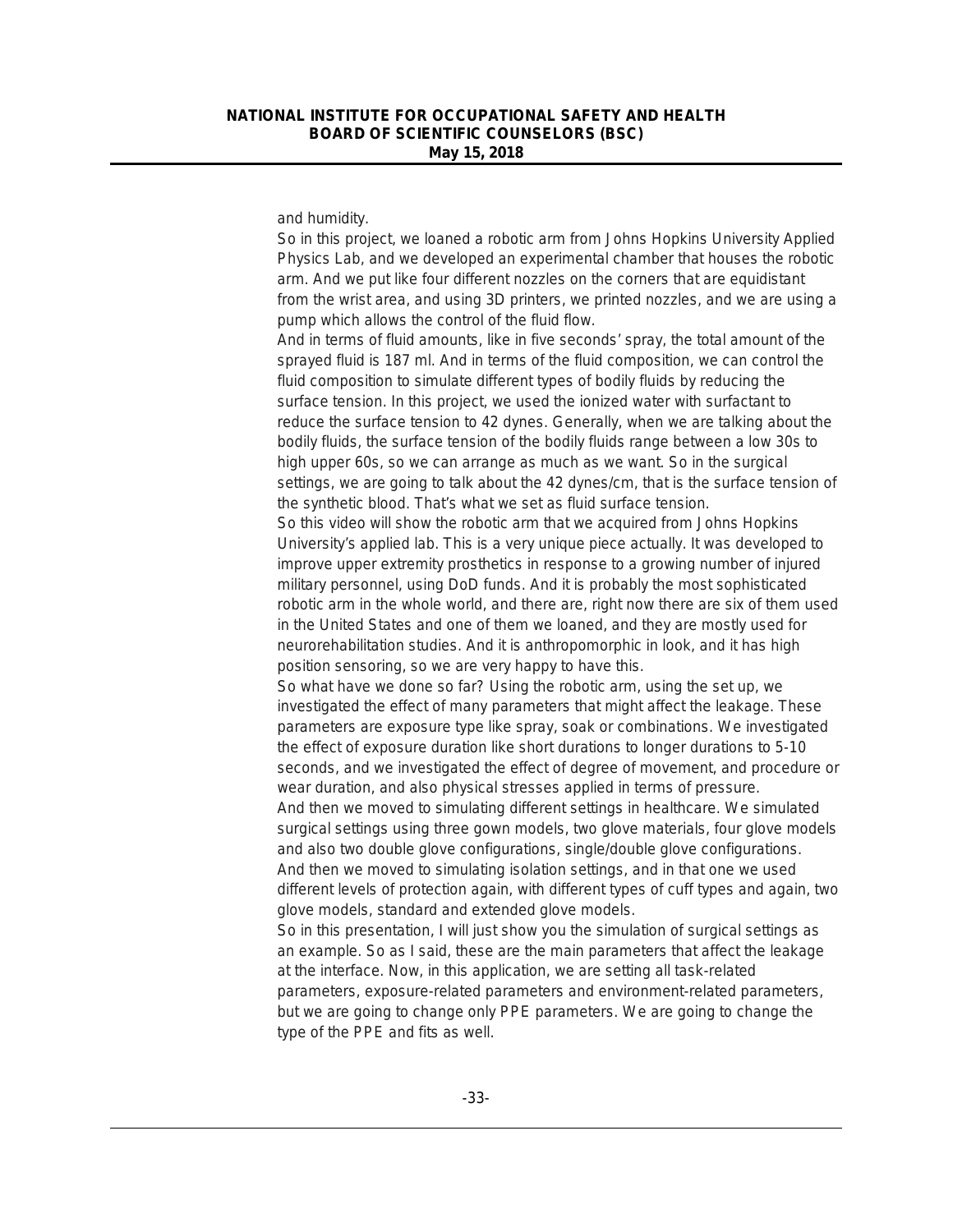So the main objective of this study is to investigate the degree of leakage through glove and gown interface while simulating surgical settings, and these simulated surgical settings in terms of healthcare personnel activities, their arm movements, exposure types, their exposure durations and physical stresses in terms of pressures.

And we set our activity protocol by using the current literature, which was very few, actually. We were able to find only two papers about that. But we communicated with lots of healthcare organizations such as APIC and AORN, and we talked to many healthcare personnel who are expert on this. So we decided on what type of arm movements are mostly simulating most of the most common movements of healthcare personnel.

Then we set our test protocol. In our test protocol, in the surgical settings, we used one hour of duration. And in one hour duration, we divided one hour duration into four interval cycles because in the beginning of each cycle, we are introducing the exposure, like four 15 minutes of intervals. So in the beginning of the cycle, we are introducing spray, spray 5 seconds, one spray. Then the arm, robotic arm moves, and then soak and pressure, and then spray and pressure, and again soak. So four times 5-second sprays and—I'm sorry, four intervals, two 5-second sprays and two 5-second soak, and two 2 psi 10-second pressures. So these are the three surgical gown models that we used in this study. These gown models were selected based on the—these are, first of all, these are the market's major players, but we contacted, actually we contacted CDC's Strategic National Stockpile and Ebola treatment centers, as well as Veterans' Affairs hospitals to find the most widely used surgical gown models in the market. So these are the three models that we were able to find. And as you see, the dimensions of sleeve and sleeve cuffs are varying. And by doing size, actually, in terms of size, we have one robotic arm but every company has their own sizing

system, which actually makes a big problem, but when we are choosing the size, we actually choose the best for the gown.

And for the surgical glove models, we used two latex and two synthetic isoprene surgical gloves. They are all extended surgical gloves, and they are identified as 3GLV, 4GLV, 5GLV and 6GLV. And we selected the same size for all gloves, but even though you selected the same size, their cuff diameter and cuff length are varying a little. And I want to point out the grip properties as well, as you see for example 3GLV and 4GLV models, the grip is 1.5 but 5GLV and 6GLV grip is changing, 3 and 1, which we expected to see effect of these grip properties on the leakage, so I just wanted to point out here.

DR. KILNIC-BALCI: Grip is like the frictional properties.

DR. ROGERS: What is a grip property?

PARTICIPANT: So what does that actually mean though? I mean, is that…? DR. ROGERS: Is the higher number better or worse?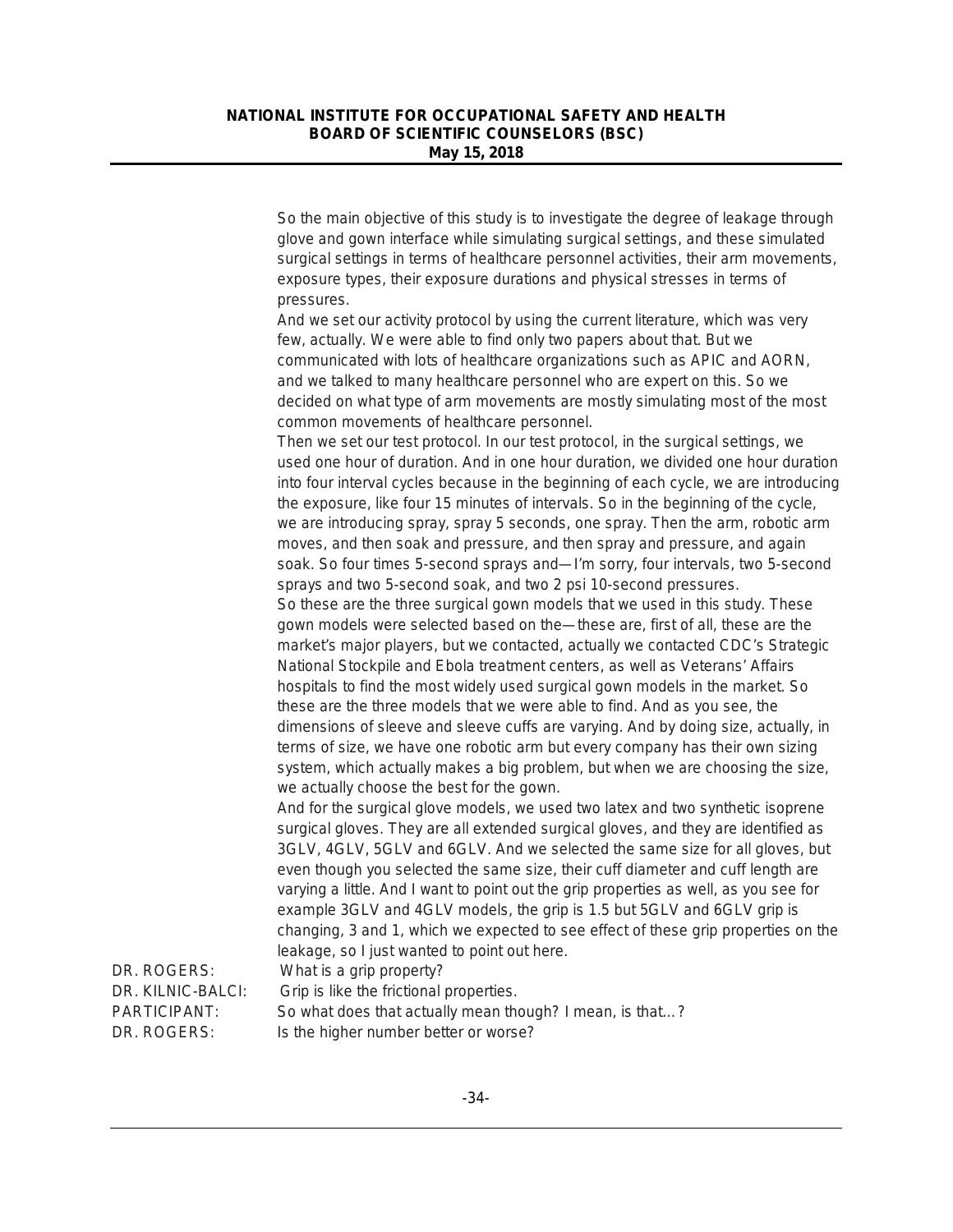| DR. KILNIC-BALCI:                   | High is too difficult—I mean, too difficult to bear actually, so too difficult to move.<br>So too much friction, frictional properties.                                                                                                                                                                                                                                                                                                                                                                                                                                                                                                                                                                                                                                                                                                                                                                                                                                                                                                                                                                                                                                                                                                                                                                                                                                                                                                       |
|-------------------------------------|-----------------------------------------------------------------------------------------------------------------------------------------------------------------------------------------------------------------------------------------------------------------------------------------------------------------------------------------------------------------------------------------------------------------------------------------------------------------------------------------------------------------------------------------------------------------------------------------------------------------------------------------------------------------------------------------------------------------------------------------------------------------------------------------------------------------------------------------------------------------------------------------------------------------------------------------------------------------------------------------------------------------------------------------------------------------------------------------------------------------------------------------------------------------------------------------------------------------------------------------------------------------------------------------------------------------------------------------------------------------------------------------------------------------------------------------------|
| DR. LEMASTERS:<br>DR. KILNIC-BALCI: | Like picking up something, is that what you mean?<br>Picking up something, you know, like more rough surface so that it will be not<br>easy to wear. And the elasticities were changing. By the way, these gown models<br>also pair together based on the manufacturers' recommendations. For example,<br>these 3GLV and 4GLV surgical gown models, 4GLV was suggested to use as a<br>single glove as well as 3GLV, they are suggested to use as a single glove. I'm<br>sorry. 3GLV was suggested to be used as an outer glove, and 4GLV is suggested<br>to be used as an indicated glove. So we paired them together to make a double<br>glove configuration. And again, same thing for the 5GLV and 6GLV. The<br>manufacturers suggest to use 5GLV and 6GLV as single glove models and also<br>they can be paired together as 5GLV can be an indicated glove and 6GLV can be<br>an outer-'m sorry, 6GLV can be an inner glove and 5GLV can be an outer                                                                                                                                                                                                                                                                                                                                                                                                                                                                                      |
|                                     | glove.<br>So this is the experimental design. So we have three surgical gown models, 7G,<br>8G and 9G, and we have in single glove configuration-I cannot move, it's very<br>slow. Okay. For single glove configuration, we have synthetic and latex. In terms<br>of synthetic, we have two glove models, 3GLV and 4GLV, and latex we have<br>5GLV and 6GLV. In the double glove configuration, we just, 3GLV over 4GLV,<br>and 5GLV over 6GLV in latex. So we have 18 different combinations.<br>How we are conducting testing, I hope the people on the phone can see this good.<br>So first, we are donning the PPE, but before we don PPE, there is an inner glove,<br>inner sleeve that we put to collect the fluid. So after spray exposures were<br>introduced by nozzles, arm is moving, and soak type of exposures are simulated<br>by immersing the hand into a container filled with the fluid. And each interval, the<br>arm is completing same number and same movements. We want to automatize<br>this immersing, so this is the introducing the pressure. And after that, after the<br>testing is completed, we are taking off the gown and cutting the gown cuff and<br>weighing to see how much it has collected, and also weighing the inner sleeve.<br>Inner sleeve is made of 100% cotton. So we are adding the fluid collected by the<br>cuff of the gown as well as the inner sleeve to understand how much total fluid |
|                                     | leakage from the interface.<br>And I'm not sure if you are familiar with AAMI PB70 standard but according to the<br>standard, the gown cuffs are not required to be water-resistant or viral-resistant.<br>So in this project, we use the highest protection available according to AAMI<br>PB70, which is Level 4, and all of the gowns passed viral penetration tests.<br>Okay, why does the fluid leak? One of the reasons of the fluid leakage is the glove<br>roll-downs. See, this is when you started the exposure, before you start your<br>exposures, in the beginning of the testing, this is how the glove looks like. And<br>after 15 minutes, it looks like this, and then 30 and 45, 15 minutes just before the                                                                                                                                                                                                                                                                                                                                                                                                                                                                                                                                                                                                                                                                                                                 |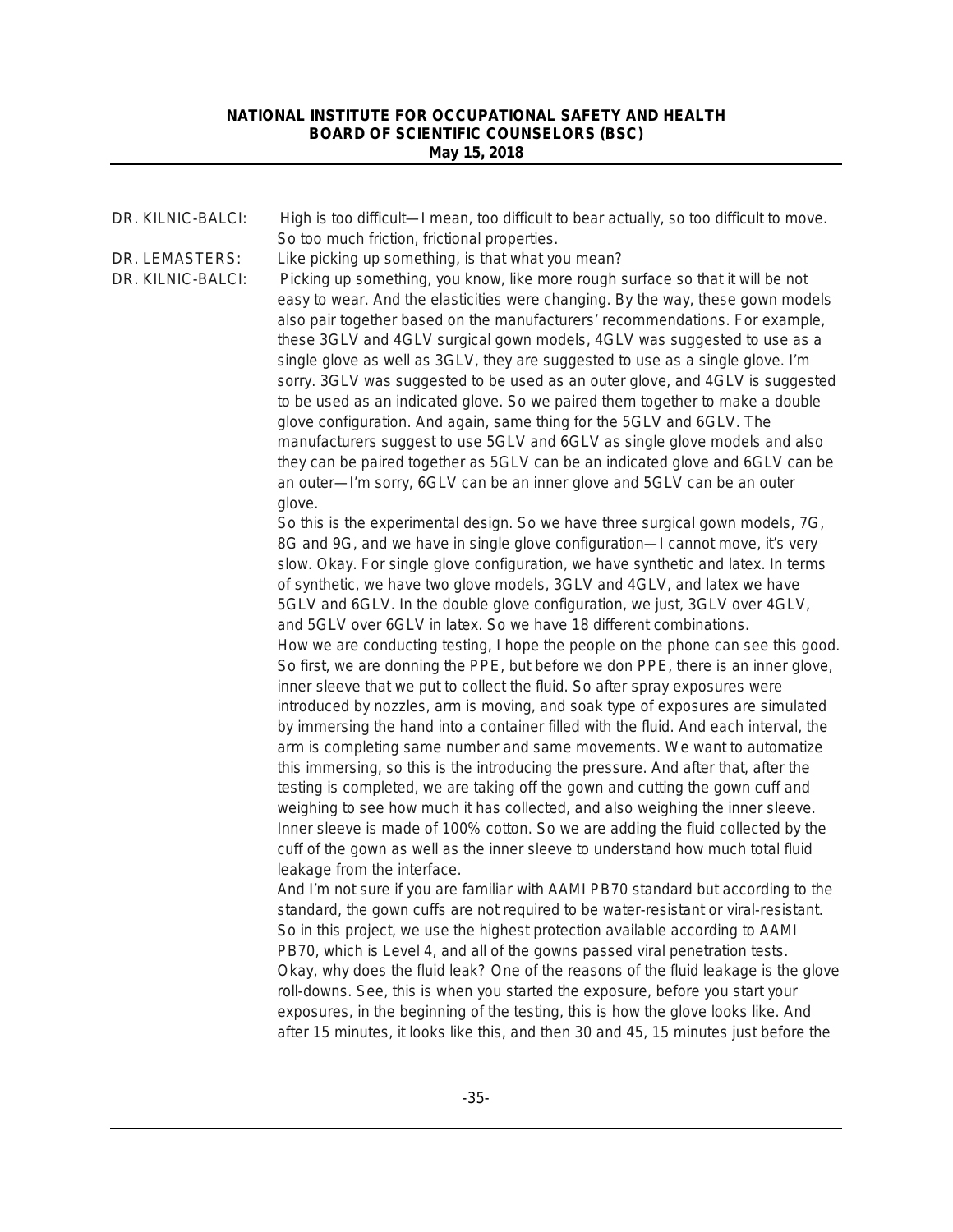fourth exposure, the glove looks like this. So glove roll-down is one of the reasons. And the second reason might be that gowns are designed, gown sleeves are designed wide and baggy to provide comfort to the wearers. That's what especially surgeons want. But when you pair the gown with that baggy sleeve with a glove, which is elastic, and then you create lots of channels underneath. The gowns, generally the gown sleeves are designed with 12 inches of circumference, but glove cuffs are generally 6 inches of circumference. So you have around 6, 4 to 6 inches of extra material underneath. So as you see, there are lots of channels created here. So when you have these channels, the fluid, the exposed fluid finds its way through these channels. And I'm going to show a video of soaking. This is a video taken with a slow-motion camera, but you will be able to see how the fluid is moving in one or two seconds. Okay, so we are starting to immerse but as soon as we start, you will see the fluid is moving. See how it is moving through the channels. Again, this is slow-motion camera so in one second, you can see. DR. NICAS: I have a question. This is Mark Nicas. When you do the spray, where is it hitting the garment? DR. KILNIC-BALCI: When we do the spray, it is hitting, we targeted this area, the area, the juncture area. So in results, this is the mean fluid leakage by surgical glove configuration and surgical gown model, and when we analyze the results, the y-axis is showing fluid leakage and x-axis showing different types of gloves and also gowns. So in result, we found that the gown model is, when we change the gown model, fluid leakage is changing significantly, in single glove configurations, double glove configurations, only synthetic, only latex. In all conditions, gown model is significantly affecting the fluid leakage. And same thing for glove model. Glove model is affecting the fluid leakage. But we haven't seen the glove material, there was no general trend with the material that the glove is made of. For example, as you see in this one, 5GLV and 6GLV, they are both made of latex material but one of them resulted in the least fluid leakage while the other one resulted in the highest. DR. LEMASTERS: Is that due to the gown then? DR. KILNIC-BALCI: The gown is also affecting. You can see 7G, 8G, it is changing from that. What we are thinking right now is one of the things that are affecting is the elasticity of the glove because for example 5GLV is very elastic material. So when you put on, it is covering really tightly. Even though it's the same size, it's covering snugly, holding your wrist. But 6GLV is not that elastic compared to 5GLV. And the other reason is 5GLV, remember the grip properties? 5GLV has the highest grip of all, so 3 compared to 1 in the other ones, and this is 1.5. So it might be affecting the fluid leakage.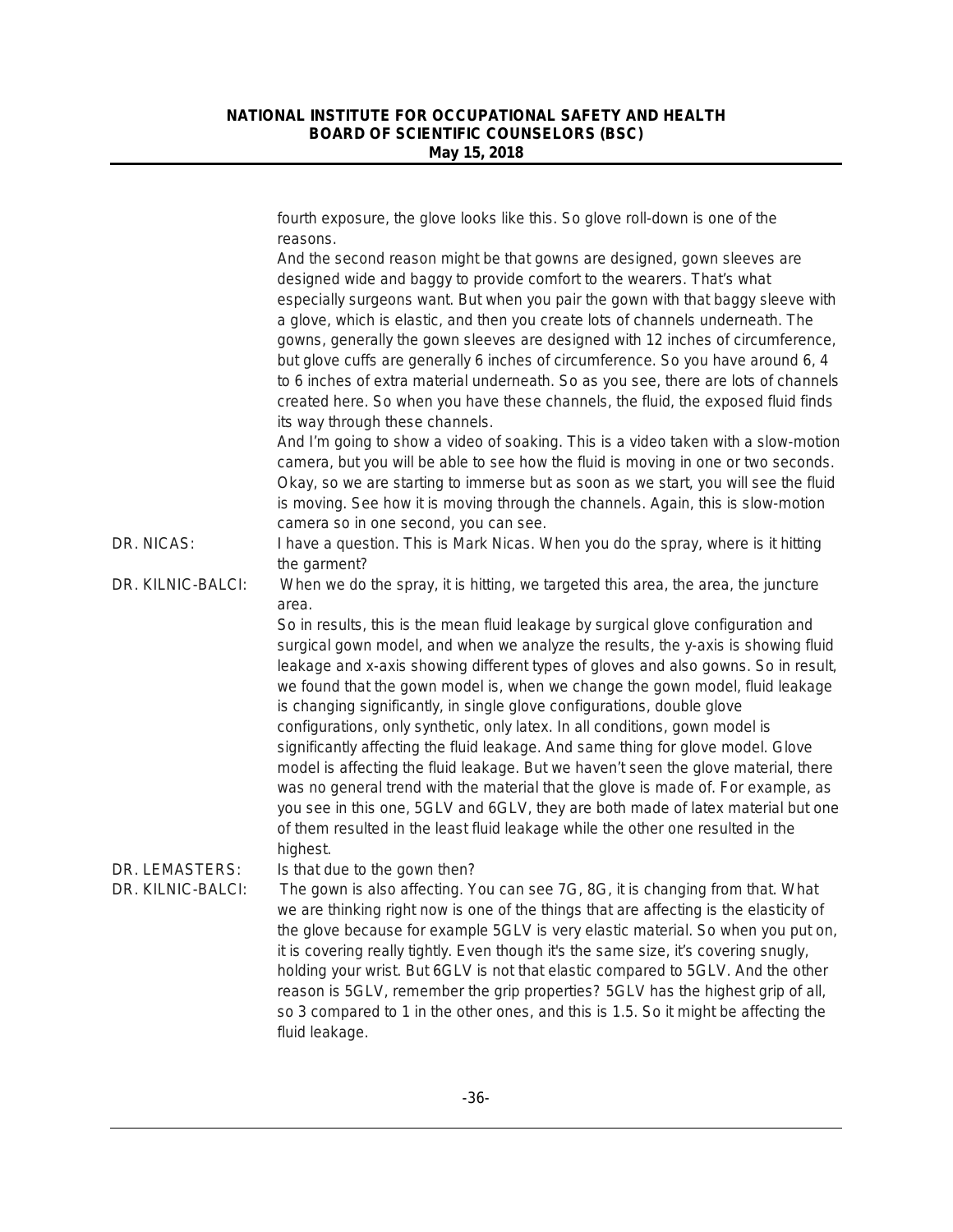So right now, we are acquiring a sensitive pressure sensing device to understand how much pressure is applied by the glove as applied by the glove as well as how much pressure is applied when we spray the gowns. I mean, spray pressure might be affecting their fluid leakage as well.

And at the same time, we are trying to understand how the surface properties of gloves as well as gowns are affecting the fluid leakage, because the roughness of the materials, thickness of the gown might be—because for example when you have a stiffer material, one of the gowns was stiffer compared to the other one, we see that the fluid leakage was higher with that one. So we are right now characterizing surface properties of gowns, both gowns and gloves, to understand how these are affecting the fluid leakage. And again, for the double conditions, it was less compared to the single conditions—configurations.

And from this graph, actually, the other thing that we were able to see is there is a significant interaction between glove and gown models, but gowns and gloves should be designed together as a system to minimize or eliminate the fluid leakage. Right now, gowns and glove manufactures, they are sourced from different manufacturers and they are not sometimes designed to work together. So we are thinking that, because what we saw here, each gown model is working with each glove material like different than others. So one glove model is better working with some gown models versus others. So they should be designed together as a system.

And out of this, we provided some recommendations for operating room personnel, and we disseminated these results, our findings, at several conferences and meetings, and also we prepared some papers to publish, submitted those papers. And our project was highlighted very recently in the AORN newsletter.

And next steps, so I showed you these simulated surgical settings and these simulated isolation settings, and now we would like to move to decontamination settings that I actually would like to get some information from you because as I talk with lots of healthcare personnel, I see that everybody is using different types of gown models or glove models. If the healthcare workers are using an isolation gown model, we don't need to even test, because what we have seen in the isolation settings, the simulation of isolation settings, if we did one second of spray, we have seen that the gown material is absorbing the whole fluid that we sprayed. So since the gown material has collected, absorbed all of the fluid that we sprayed, there was no fluid actually available to go through glove-gown interface. It was really, I mean, scary too at the same time. We thought that maybe it is because of the surface tension of the fluid, and we changed the fluid to water and then again, same thing. All of the gown models that we tested from no AAMI level to Level 3 isolation gown—Level 3 protection level—they all failed. And there is no Level 4 isolation gown available on the market right now, and we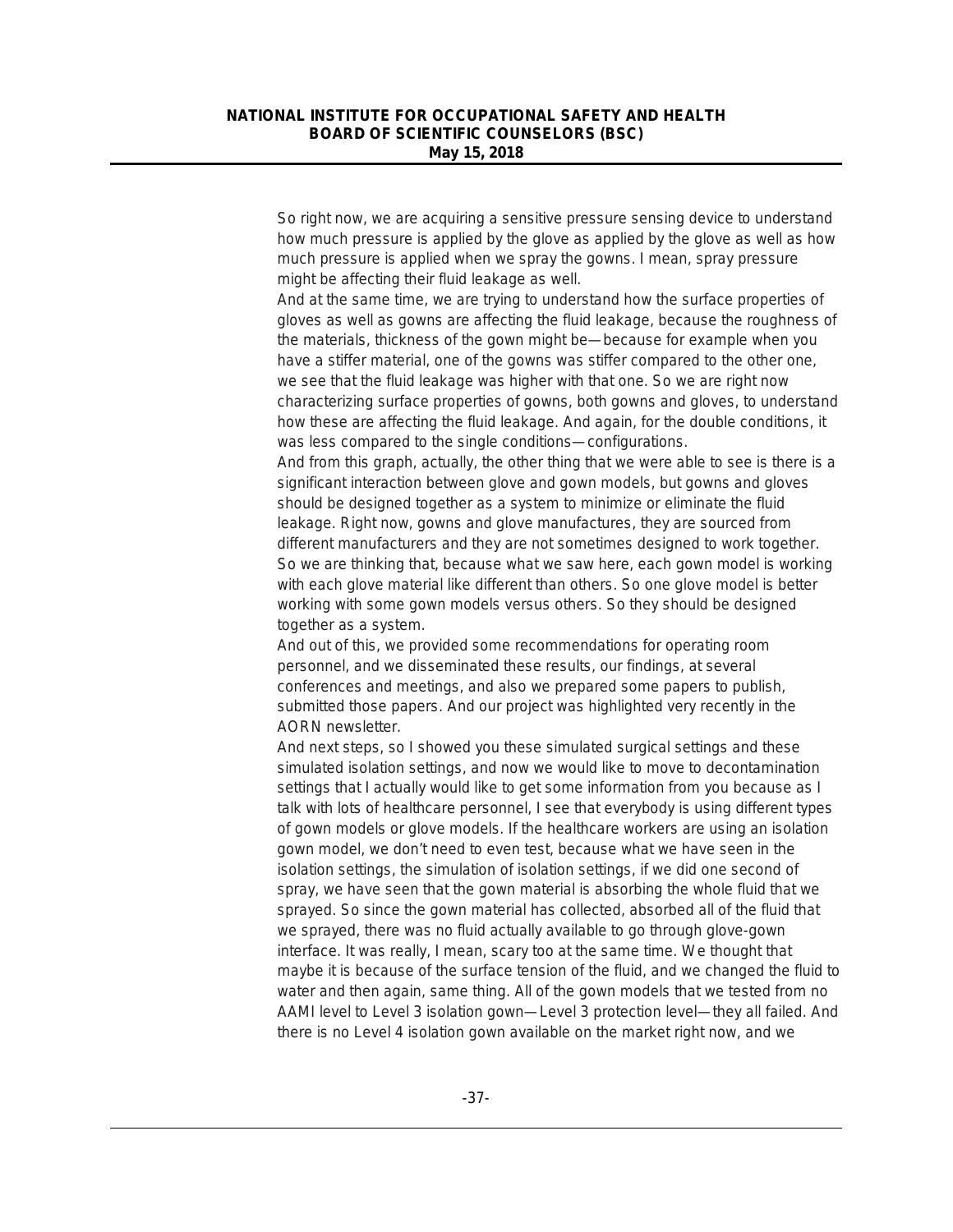haven't seen this problem in the surgical settings because in the surgical settings, we used Level 4 surgical gowns, which is the highest protection available, and Level 4 gowns passes the blood and viral penetration tests so they are a more protective barrier compared to the lower levels.

So right now, we would like to simulate decontamination settings and also, as I said, we are analyzing gown and glove surface characteristics, and also the effect of the surface tension on the leakage. And then we would like to move to a comparison of a variety of protective clothing models. For example, during Ebola, coveralls were used, in United States as well, coveralls are used. So we would like to see how coveralls compare to the gown models. And also we would like to investigate the use of tapes on the fluid leakages. We did some preliminary testing, a few number of testing with the taping, and even with tapes, we have seen some fluid exposures because not all of the tapes are water-resistant. So we would like to investigate that as well.

So now we have many directions to go from here. One of the things that we can do is designing human subject testing in clinical simulated settings. And the other one is assessing the fluid leakage in real work settings, focusing on procedures that most likely occur, because there is no data about that. We don't know which procedures—I mean, it was very challenging for us to design this testing because we had no idea about what is the most common type—I mean, how much fluid we need to introduce. What is the spray, or how much soaking? It differs from one setting to another, but still it will be great to have some numbers to start with. So these are some of the ideas, and the third one is we developed so much experience, so we have now some ideas about how to design a gown sleeve to minimize or eliminate the fluid leakage. So we are right now in the process of writing a Federal Register Notice to partner with companies or organizations to develop prototypes for a novel protective clothing design or a gown design. So these are the directions, and these are the questions that I have for the boards if I may. So suggestions on key partnerships to pursue or thoughts on the design of human subject testing protocol. As I said, it is challenging for us because should we design simulation studies in clinical settings or should we do real, I mean for example, should we talk with the surgeons if they accept to wear inner sleeve and try to understand how much is exposed using certain gown and glove model, and then we can repeat the same testing in our system to understand if we are simulating the real scenarios? Or there are some simulation centers in clinical settings; we can use those as well. But again, we will be dependent on the parameters that we use. So these are some of the challenges. And the other questions are thoughts on other resource gaps in this area, and suggestions for raising awareness or engaging the occupational safety and health community, and how might we drive the need for a change in PPE design and use. Thank you very much. This is our project team.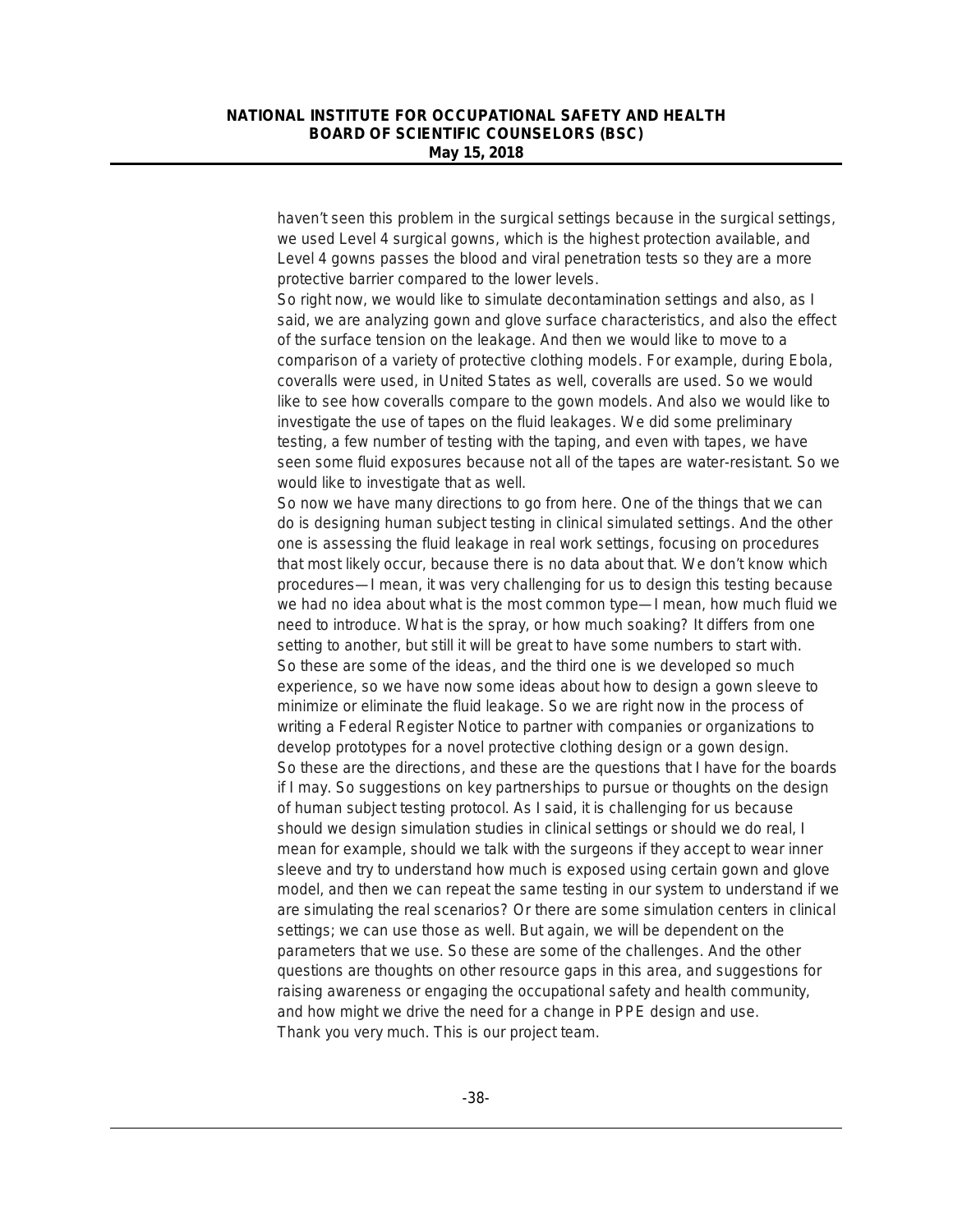| DR. ROGERS:       | Very nice.                                                                                                                                                                                                                                                                                                                                                                                                                                                                                                                                                                                                                       |
|-------------------|----------------------------------------------------------------------------------------------------------------------------------------------------------------------------------------------------------------------------------------------------------------------------------------------------------------------------------------------------------------------------------------------------------------------------------------------------------------------------------------------------------------------------------------------------------------------------------------------------------------------------------|
| DR. KILNIC-BALCI: | Thank you.                                                                                                                                                                                                                                                                                                                                                                                                                                                                                                                                                                                                                       |
| DR. ROGERS:       | Scary.                                                                                                                                                                                                                                                                                                                                                                                                                                                                                                                                                                                                                           |
| PARTICIPANT:      | It's good work.                                                                                                                                                                                                                                                                                                                                                                                                                                                                                                                                                                                                                  |
| DR. ROGERS:       | Terry and then Chris.                                                                                                                                                                                                                                                                                                                                                                                                                                                                                                                                                                                                            |
| DR. BUNN:         | Terry Bunn. Just very, very nice research. I'm wondering, you know, just to<br>increase awareness and to help actually not only the occupational safety and<br>health community but manufacturers, have you considered including like red food<br>dye in the water and in the spray, which would help visualize where those leaks<br>are actually occurring and really prove the point, especially when you're talking<br>gown design, if you're not Level 4, that this is a real problem, that you could<br>actually see that, as opposed to it's not the gloves, it's actually the design of the<br>gown. Something like that. |
| DR. KILNIC-BALCI: | Or the material that's used.                                                                                                                                                                                                                                                                                                                                                                                                                                                                                                                                                                                                     |
| DR. BUNN:         | Or the material that's used, you know.                                                                                                                                                                                                                                                                                                                                                                                                                                                                                                                                                                                           |
| DR. KILNIC-BALCI: | We considered using red dye but it will be very challenging to-                                                                                                                                                                                                                                                                                                                                                                                                                                                                                                                                                                  |
| DR. BUNN:         | I know it's messy, yes.                                                                                                                                                                                                                                                                                                                                                                                                                                                                                                                                                                                                          |
| DR. KILNIC-BALCI: | Yes, to clean after each test. So we did not. But we are able to see how much                                                                                                                                                                                                                                                                                                                                                                                                                                                                                                                                                    |
|                   | fluid is—I mean, if it is exposed, we can see, and we are collecting so it was the                                                                                                                                                                                                                                                                                                                                                                                                                                                                                                                                               |
|                   | best way that we could do. But we considered, yes.                                                                                                                                                                                                                                                                                                                                                                                                                                                                                                                                                                               |
| DR. ROGERS:       | Chris.                                                                                                                                                                                                                                                                                                                                                                                                                                                                                                                                                                                                                           |
| MS. LASZCZ-DAVIS: | You know, as you were—and this is a very nice study—but did you solicit the help<br>of manufacturers and users as you designed your study, or was this done by<br>NIOSH alone?                                                                                                                                                                                                                                                                                                                                                                                                                                                   |
| DR. KILNIC-BALCI: | We talked with many manufacturers. I actually presented this when we are<br>starting the idea at AAMI, Association for Advancement of Medical                                                                                                                                                                                                                                                                                                                                                                                                                                                                                    |
|                   | Instrumentation. They have the standard, main standard about gowns, they have<br>a gown classification standards, like Level 1, Level 2 I mentioned. So in that                                                                                                                                                                                                                                                                                                                                                                                                                                                                  |
|                   | committee, there are so many manufacturers, the main manufacturers sit, and<br>also end users sit in the committee. So to get their ideas, I presented there before<br>we started, so they were involved.                                                                                                                                                                                                                                                                                                                                                                                                                        |
|                   | And when we are designing the test also, we sent our protocol, I mean it was very<br>challenging again. Should we use two seconds of spray or five seconds of spray<br>or ten? So we designed something and we shared it with APIC and AORN<br>members, and they talked in their committee too and they decided, they were                                                                                                                                                                                                                                                                                                       |
|                   | agreeing on the parameters that we used in the protocols. Yes, they were<br>involved, both.                                                                                                                                                                                                                                                                                                                                                                                                                                                                                                                                      |
| MS. LASZCZ-DAVIS: | Thank you.                                                                                                                                                                                                                                                                                                                                                                                                                                                                                                                                                                                                                       |
| DR. ROGERS:       | Grace.                                                                                                                                                                                                                                                                                                                                                                                                                                                                                                                                                                                                                           |
| DR. KILNIC-BALCI: | Thank you.                                                                                                                                                                                                                                                                                                                                                                                                                                                                                                                                                                                                                       |
| DR. LEMASTERS:    | Very interesting. Well, one thing I thought about, and those of us who have worn                                                                                                                                                                                                                                                                                                                                                                                                                                                                                                                                                 |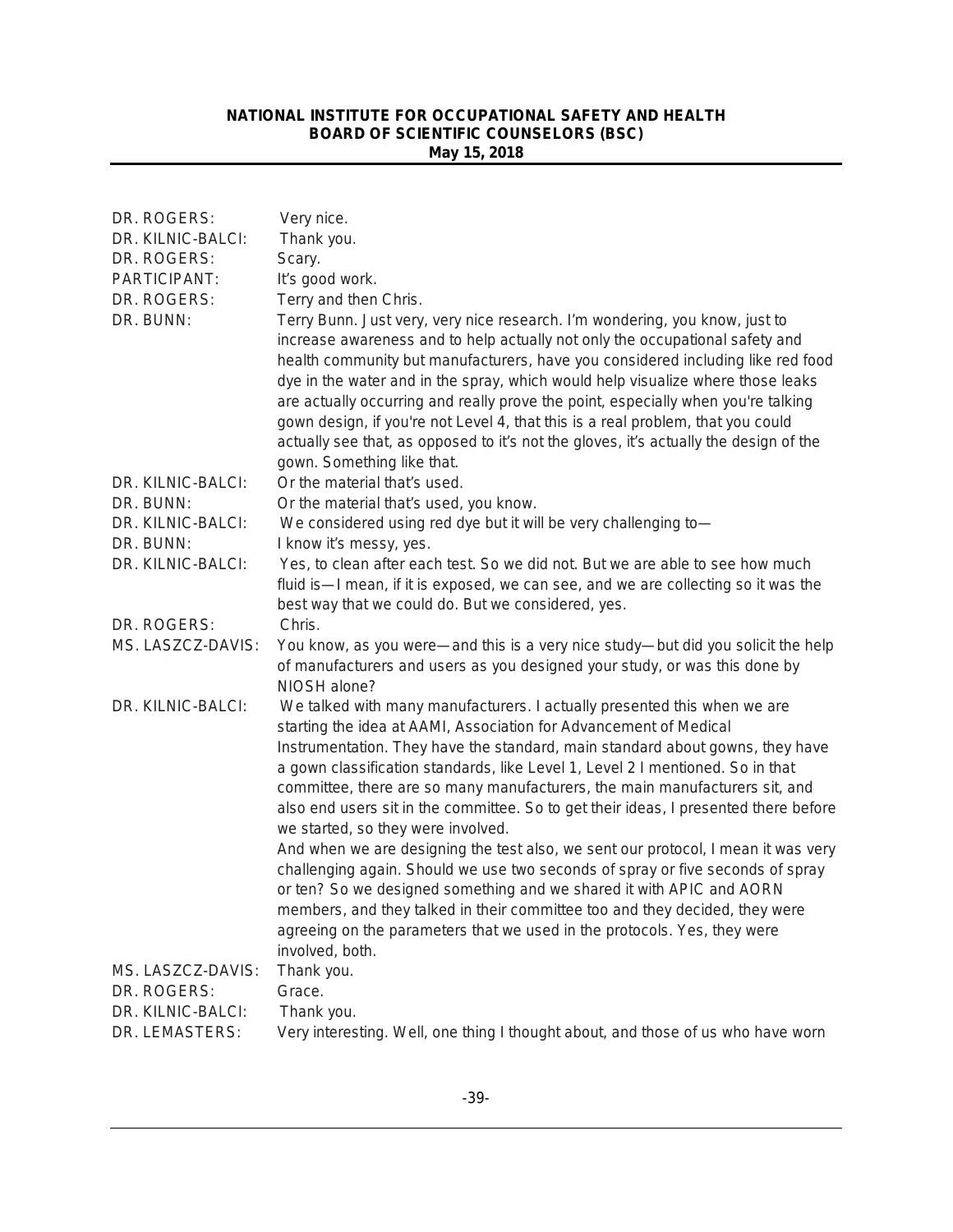|                   | these gowns and gloves, is the issue of perspiration from the body that's coming<br>from the body outside-                                                                                                                                                                                                                                                                                                                                                                                                                                                                                                                                                                                |
|-------------------|-------------------------------------------------------------------------------------------------------------------------------------------------------------------------------------------------------------------------------------------------------------------------------------------------------------------------------------------------------------------------------------------------------------------------------------------------------------------------------------------------------------------------------------------------------------------------------------------------------------------------------------------------------------------------------------------|
| DR. KILNIC-BALCI: | Yes.                                                                                                                                                                                                                                                                                                                                                                                                                                                                                                                                                                                                                                                                                      |
| DR. LEMASTERS:    | And how that may be acting as a wick to bring in, and so you only get that with<br>human subjects I think, unless you have a perspiring arm or something.                                                                                                                                                                                                                                                                                                                                                                                                                                                                                                                                 |
| DR. KILNIC-BALCI: | There are actually.                                                                                                                                                                                                                                                                                                                                                                                                                                                                                                                                                                                                                                                                       |
| DR. LEMASTERS:    | Yes.                                                                                                                                                                                                                                                                                                                                                                                                                                                                                                                                                                                                                                                                                      |
| DR. KILNIC-BALCI: | I mean not arms, but there are sweating (inaudible @ 00:42:43) available. But<br>yes, for that, I have another study about isolation gowns, so I am in the process of<br>right now testing the thermal comfort using different isolation gown models.                                                                                                                                                                                                                                                                                                                                                                                                                                     |
| DR. LEMASTERS:    | And I thought about, when you talked about NIOSH driving the need for change,<br>have you-you may have already reached out to the American Nursing<br>Association or the American Medical Association, which I think would have a huge<br>interest in this problem of, in surgery and contaminated blood and so forth, to try<br>to decrease exposure of their workforce. Have you had a chance to?                                                                                                                                                                                                                                                                                       |
| DR. KILNIC-BALCI: | Not American Nursing Association, I haven't reached out to them, but it's a good<br>idea. I can. That's a good idea. American Medical Association                                                                                                                                                                                                                                                                                                                                                                                                                                                                                                                                         |
| DR. ROGERS:       | What about the gowns and gloves that are integrated?                                                                                                                                                                                                                                                                                                                                                                                                                                                                                                                                                                                                                                      |
| DR. KILNIC-BALCI: | Oh yes, when we are designing, they can be integrated but I think the challenge is<br>healthcare workers want to change their gloves more frequently. So it may not<br>work. And the other thing is you might have a large body but small hands, so<br>logistics would be really difficult, you know. You have to have different size, even<br>currently size of the gloves are an issue, gowns are an issue. So combining them<br>might be difficult. And during surgery, I think when there's a puncture, needle<br>punctures, they want to change and if there is too much (sweat @ 00:47:16), they<br>want to change right away. So it might be difficult to change the whole system. |
| DR. ROGERS:       | Ron and then Sharon.                                                                                                                                                                                                                                                                                                                                                                                                                                                                                                                                                                                                                                                                      |
| DR. STOUT:        | It's a cool study, thanks. Just leveraging what Grace shared, I've just returned<br>from two or three weeks in Thailand and I was reminded how different conditions<br>are in different geographies. (Any @ 00:47:39) conditions that this study was done<br>under                                                                                                                                                                                                                                                                                                                                                                                                                        |
| DR. KILNIC-BALCI: | Yes.                                                                                                                                                                                                                                                                                                                                                                                                                                                                                                                                                                                                                                                                                      |
| DR. STOUT:        | Compared to the premise that                                                                                                                                                                                                                                                                                                                                                                                                                                                                                                                                                                                                                                                              |
| DR. KILNIC-BALCI: | Ebola.                                                                                                                                                                                                                                                                                                                                                                                                                                                                                                                                                                                                                                                                                    |
| DR. STOUT:        | You're taking a look at what might happen under an Ebola outbreak. So what is<br>the temperature and humidity, and have you thought about changing that to more<br>disaster type realities?                                                                                                                                                                                                                                                                                                                                                                                                                                                                                               |
| DR. KILNIC-BALCI: | Yes, that's a good idea. Right now, we use current laboratory temperature, which<br>is around like 25 degrees Celsius, and the humidity was changing from 30% to<br>even 60% of relative humidity. It can be done but it brings up the issue about<br>thermal comfort, I understand, and perspiration. We can use-everybody can use                                                                                                                                                                                                                                                                                                                                                       |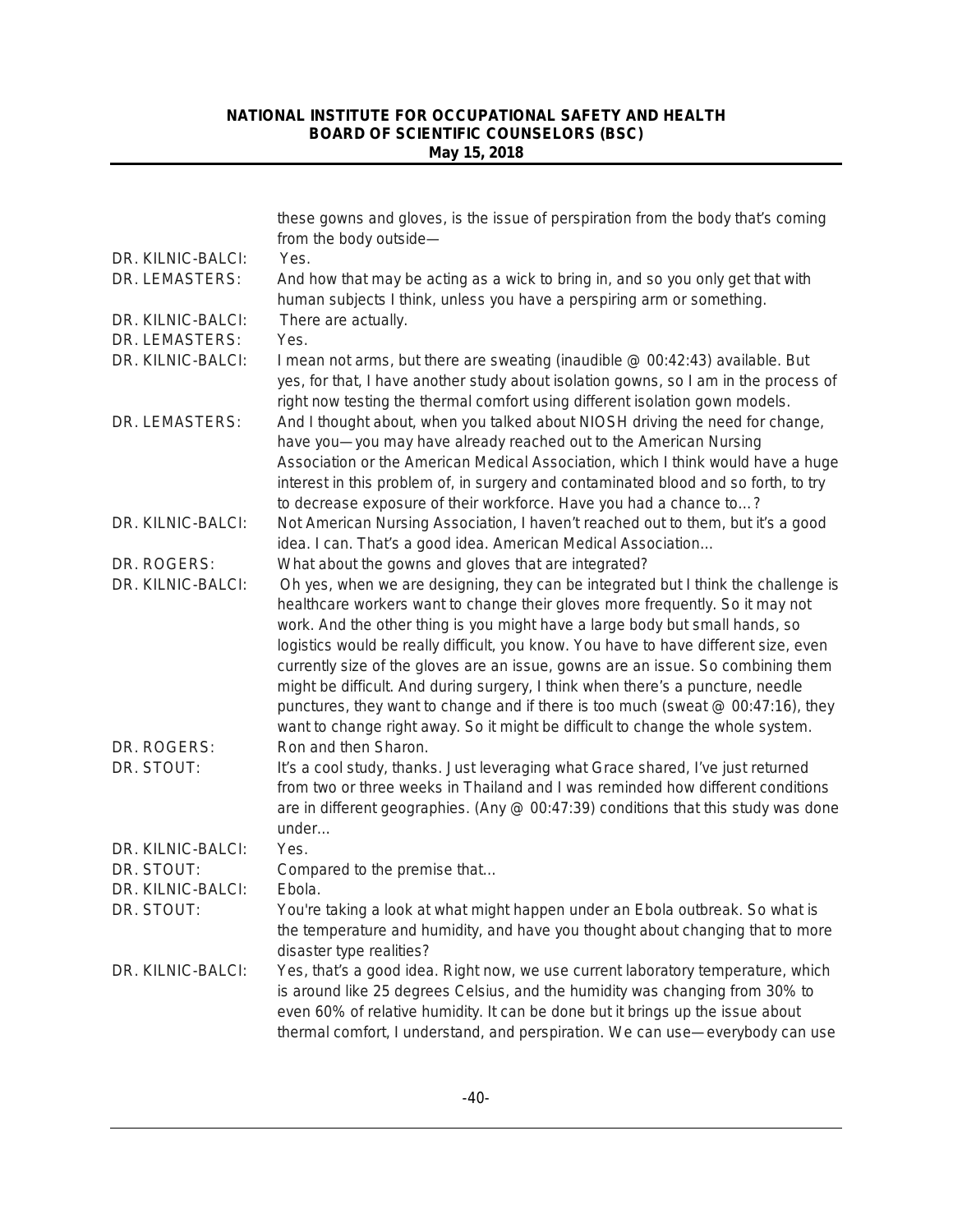|                   | Level 4 gowns but the problem would be the thermal comfort of course. This is<br>one of the But it can be done. We can change the environmental temperature<br>and humidity and then we can design the same thing and then repeat the testing.<br>Yes.                                                                                                                                                                                                                                                                                                                                                                                                                                                                                                                                                                                                                                                                                                                                                                                                                                                                                                                                                                                                                                                                                                                                                                                                                                           |
|-------------------|--------------------------------------------------------------------------------------------------------------------------------------------------------------------------------------------------------------------------------------------------------------------------------------------------------------------------------------------------------------------------------------------------------------------------------------------------------------------------------------------------------------------------------------------------------------------------------------------------------------------------------------------------------------------------------------------------------------------------------------------------------------------------------------------------------------------------------------------------------------------------------------------------------------------------------------------------------------------------------------------------------------------------------------------------------------------------------------------------------------------------------------------------------------------------------------------------------------------------------------------------------------------------------------------------------------------------------------------------------------------------------------------------------------------------------------------------------------------------------------------------|
| DR. ROGERS:       | Sharon.                                                                                                                                                                                                                                                                                                                                                                                                                                                                                                                                                                                                                                                                                                                                                                                                                                                                                                                                                                                                                                                                                                                                                                                                                                                                                                                                                                                                                                                                                          |
| DR. KILNIC-BALCI: | It would be challenging though.                                                                                                                                                                                                                                                                                                                                                                                                                                                                                                                                                                                                                                                                                                                                                                                                                                                                                                                                                                                                                                                                                                                                                                                                                                                                                                                                                                                                                                                                  |
| DR. COOPER:       | Well, I'd forgotten how many cases and deaths there were among healthcare<br>workers with Ebola.                                                                                                                                                                                                                                                                                                                                                                                                                                                                                                                                                                                                                                                                                                                                                                                                                                                                                                                                                                                                                                                                                                                                                                                                                                                                                                                                                                                                 |
| DR. ROGERS:       | It's a lot. It was shocking.                                                                                                                                                                                                                                                                                                                                                                                                                                                                                                                                                                                                                                                                                                                                                                                                                                                                                                                                                                                                                                                                                                                                                                                                                                                                                                                                                                                                                                                                     |
| DR. COOPER:       | I'd forgotten it was so-yes. So I just wondered, if this worked very effectively,<br>how many of those cases would have been prevented? Like there's other issues<br>like the interface at the neck, or this is just cutaneous exposure. So I just<br>wondered, would that have protected many of those cases or most of them?                                                                                                                                                                                                                                                                                                                                                                                                                                                                                                                                                                                                                                                                                                                                                                                                                                                                                                                                                                                                                                                                                                                                                                   |
| DR. KILNIC-BALCI: | That's a very good question. I think, I don't have an answer for that but I think<br>there is not good data about how those exposures happened in West Africa, that's<br>the problem. I sit at the WHO's committee and they don't have, unfortunately they<br>don't have good data, have the data about how these exposures happened, and<br>they, time to time, they invite also West African doctors, medical doctors or<br>nurses to the meetings, and in the first meetings, I was, like it was very emotional<br>because what they were saying-I mean, we were talking about oh, this kind of<br>design could be done, we can change this design, that kind of material. But they<br>said, we didn't even have any gloves to wear. So it was really, I mean, tough. And<br>I talked with MSF, Doctors Without Borders, you know, they had some cases, and<br>to understand how their exposures happened. They don't have good data but they<br>are thinking that these exposures happened during-you know, like those people,<br>those doctors are living in the same area. So when they are not working but when<br>they are outside of the work, they are still neighbors of some people so they are<br>pulled sometimes. They knock their-like some of the regional people, they knock<br>their door, they ask for help. So they don't say no, and they sometimes go without<br>proper protection. So they are thinking that it is in social life, not in the healthcare<br>environment. |
| DR. ROGERS:       | Any questions on the phone? Chris.                                                                                                                                                                                                                                                                                                                                                                                                                                                                                                                                                                                                                                                                                                                                                                                                                                                                                                                                                                                                                                                                                                                                                                                                                                                                                                                                                                                                                                                               |
| MS. LASZCZ-DAVIS: | Chris Laszcz-Davis. You know, I think maybe one of your big stakeholder groups<br>might be emergency responders, quite frankly. I mean, I've been in emergency<br>situations and you slap these on, you tape the wrists, hope it works.                                                                                                                                                                                                                                                                                                                                                                                                                                                                                                                                                                                                                                                                                                                                                                                                                                                                                                                                                                                                                                                                                                                                                                                                                                                          |
| DR. ROGERS:       | Hope for the best.                                                                                                                                                                                                                                                                                                                                                                                                                                                                                                                                                                                                                                                                                                                                                                                                                                                                                                                                                                                                                                                                                                                                                                                                                                                                                                                                                                                                                                                                               |
| MS. LASZCZ-DAVIS: | And you know, and that's probably your biggest challenge, quite frankly, and<br>you're going to have more variability but boy, if there were a use for studies like<br>this, that would be there.                                                                                                                                                                                                                                                                                                                                                                                                                                                                                                                                                                                                                                                                                                                                                                                                                                                                                                                                                                                                                                                                                                                                                                                                                                                                                                |
| DR. KILNIC-BALCI: | Talking about variability, variability is an issue for this study, but I mean we<br>repeated every test I talk about like 18 different conditions, but we repeated every                                                                                                                                                                                                                                                                                                                                                                                                                                                                                                                                                                                                                                                                                                                                                                                                                                                                                                                                                                                                                                                                                                                                                                                                                                                                                                                         |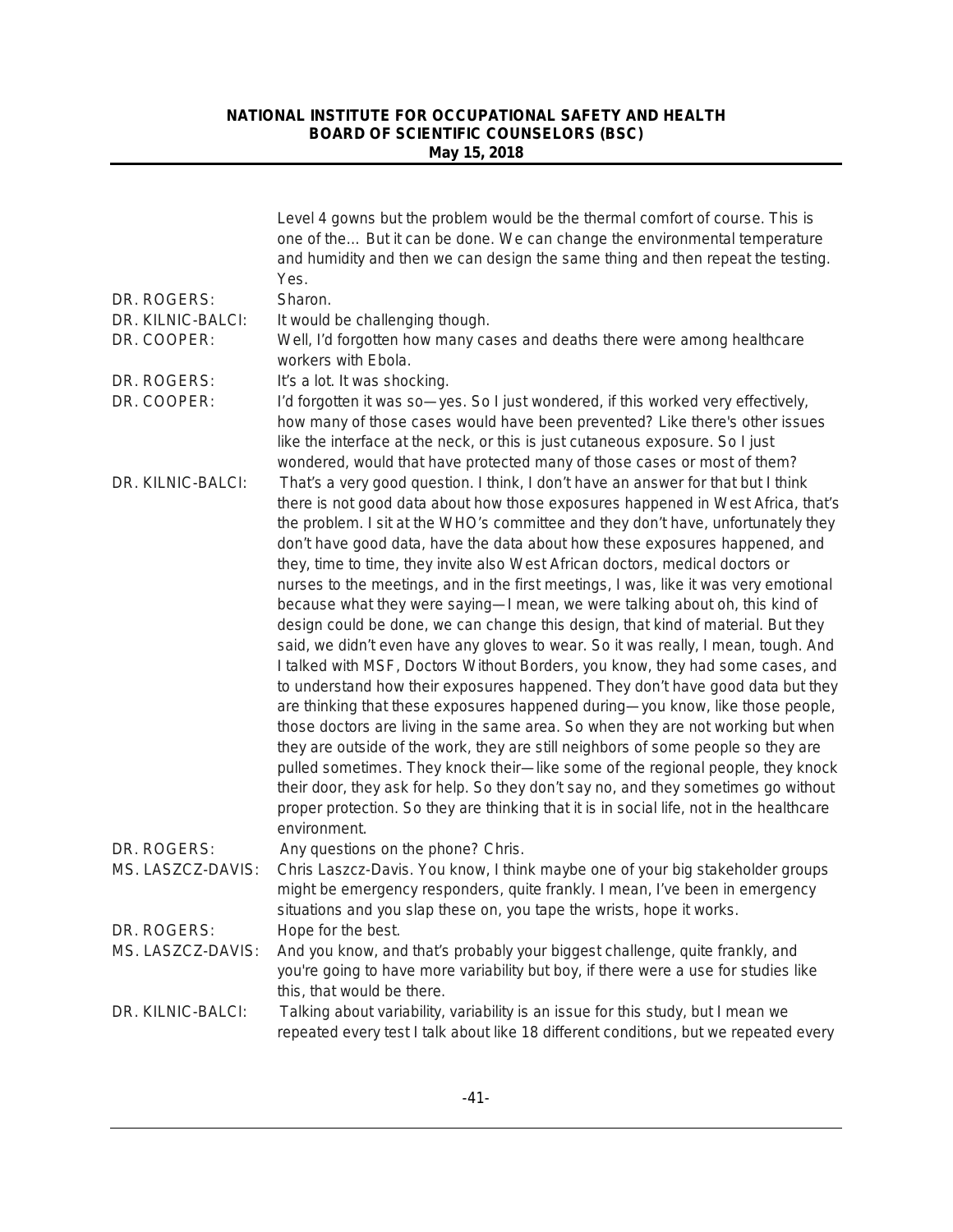|                                  | condition ten times, but there was too much variability. But when you look at real<br>scenarios, I mean it really depends. It really varies, like how you wear. So<br>variability exists in the real settings as well, like real clinical settings, yes,<br>variability.                                                                                                                                                                                                                                                                                                                                                                                                                                                                             |
|----------------------------------|------------------------------------------------------------------------------------------------------------------------------------------------------------------------------------------------------------------------------------------------------------------------------------------------------------------------------------------------------------------------------------------------------------------------------------------------------------------------------------------------------------------------------------------------------------------------------------------------------------------------------------------------------------------------------------------------------------------------------------------------------|
|                                  | And talking about emergency responders, should we change? Emergency<br>responders sometimes use isolation gowns I know, like sometimes they use EMS<br>coding, NFPA 1999. Should we use, I mean like gowns, gloves, what kind of<br>things? Or what type of exposures are they exposed?                                                                                                                                                                                                                                                                                                                                                                                                                                                              |
| MS. LASZCZ-DAVIS:<br>DR. ROGERS: | You know, I think it's worth talking to people who spend a lot of time involved in<br>emergency situations. Even if the test results don't end up with precise<br>effectiveness parameters, directionally you're going in the right-you're helping a<br>situation where people are just slapping things on and hoping that they work. And<br>I think some—if in fact, you get an opportunity to work with emergency responders<br>and change some of the studies to help address some of the issues they have, a<br>great factsheet sent out to the public would be really, really helpful, quite frankly,<br>because we deal with this all the time.                                                                                                |
| MS. GRUDEN:                      | MaryAnn.<br>MaryAnn Gruden. One of the results that struck me was that the latex gloves,<br>single latex gloves, actually gave the highest level of protection, and we've worked<br>so hard in healthcare to really reduce latex because of all the allergies. You know,<br>you still have the surgeons that they're not going to use anything but, but I just<br>thought it was interesting, better than double gloving, to really look at that because<br>the practitioners out on the floor, it's not always (inaudible @ 00:53:24), they're<br>using gloves all the time on the floor, you're going into isolation. So I think that's a<br>whole other area to kind of look at, should we be double gloving if you're going<br>into isolation or |
| DR. KILNIC-BALCI:                | Talking about latex gloves, but keep in mind that one of the latex models resulted<br>in the highest.                                                                                                                                                                                                                                                                                                                                                                                                                                                                                                                                                                                                                                                |
| MS. GRUDEN:                      | Right, right. Yes.                                                                                                                                                                                                                                                                                                                                                                                                                                                                                                                                                                                                                                                                                                                                   |
| DR. KILNIC-BALCI:                | So really, it's not material; it is really the glove model, like the elasticity of the<br>material, so they can do. And one thing that I found that cost is, you know that<br>cost is very important. So talking about the failures of the gowns, the gowns or the<br>materials, the processing technology, the manufacturing technology, it is out there<br>but the problem is, I think the biggest problem might be the cost. That's what I<br>see.                                                                                                                                                                                                                                                                                                |
| DR. STOUT:                       | Ron Stout. Would you mind bringing up the graphic "Mean fluid leakage by<br>surgical glove configuration"? I might be confused but there's an interesting story<br>right here. If I was going to be given a choice, I know which gown I would use and<br>which one I wouldn't.                                                                                                                                                                                                                                                                                                                                                                                                                                                                       |
| DR. KILNIC-BALCI:                | 8G, right.                                                                                                                                                                                                                                                                                                                                                                                                                                                                                                                                                                                                                                                                                                                                           |
| DR. STOUT:                       | What is the role of NIOSH and these type of studies in that type of environment?                                                                                                                                                                                                                                                                                                                                                                                                                                                                                                                                                                                                                                                                     |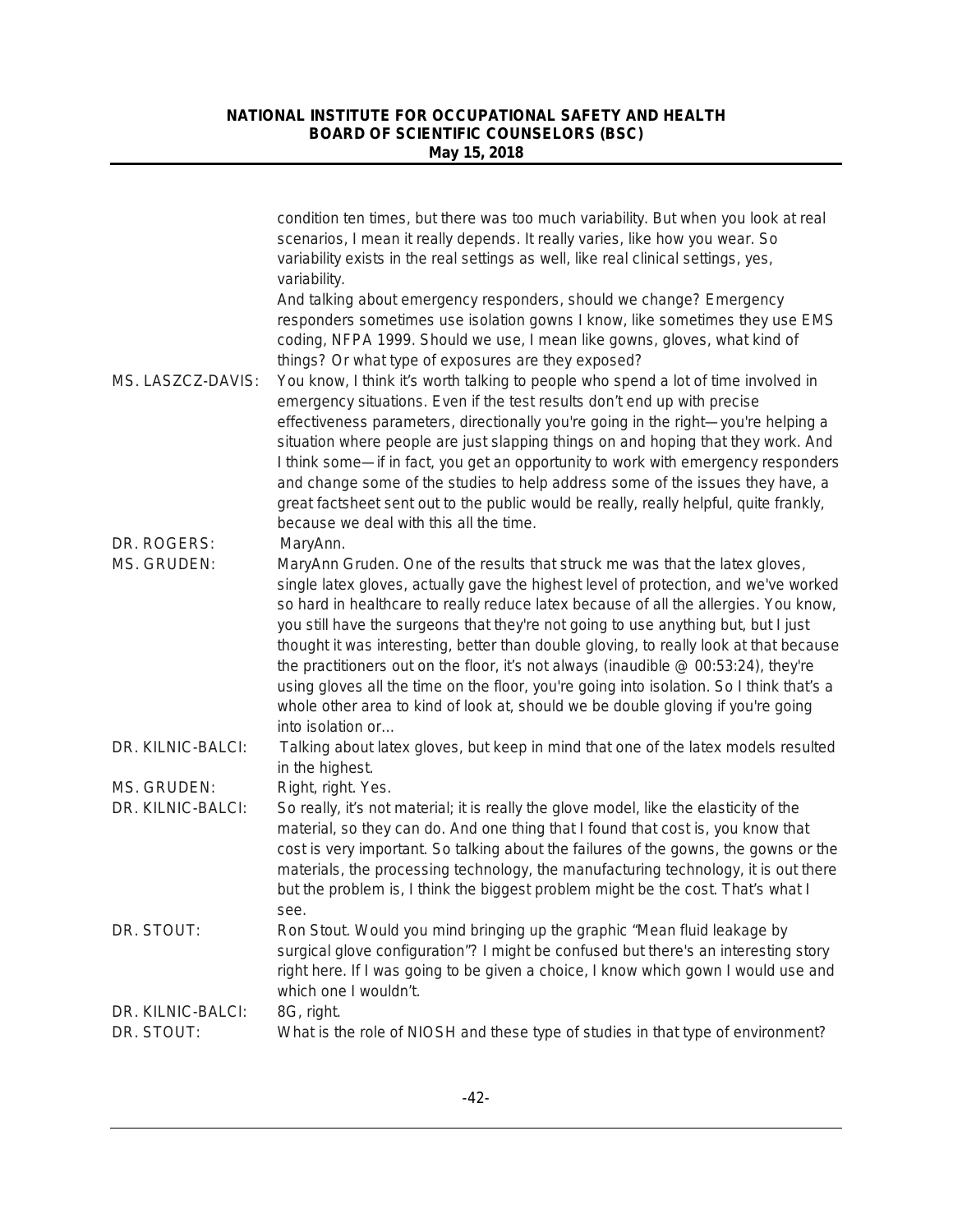| DR. KILNIC-BALCI: | It seems there's an obvious protective factor for at least one of these gowns.<br>Yes, true, but for example, we are looking at synthetic, for example synthetic<br>gloves, 8G is the best, across, except latex. So 8G, when they are paired with the<br>latex 6GLV, it is the highest. So it really depends on the material, interaction<br>between the gown material and the glove material. So that's why I guess I said<br>they should be designed as a system, gloves and gowns should be designed as a                                                                                                                                                                                                                                                                                                                 |
|-------------------|-------------------------------------------------------------------------------------------------------------------------------------------------------------------------------------------------------------------------------------------------------------------------------------------------------------------------------------------------------------------------------------------------------------------------------------------------------------------------------------------------------------------------------------------------------------------------------------------------------------------------------------------------------------------------------------------------------------------------------------------------------------------------------------------------------------------------------|
|                   | system so                                                                                                                                                                                                                                                                                                                                                                                                                                                                                                                                                                                                                                                                                                                                                                                                                     |
| DR. STOUT:        | And since they're not, perhaps we should disseminate this type of information<br>more widely.                                                                                                                                                                                                                                                                                                                                                                                                                                                                                                                                                                                                                                                                                                                                 |
| DR. KILNIC-BALCI: | Yes. How can we-I mean, other than journal papers or conferences, what do you<br>suggest how we disseminate this information?                                                                                                                                                                                                                                                                                                                                                                                                                                                                                                                                                                                                                                                                                                 |
| DR. ROGERS:       | Webinars. I mean, there are lots of approaches Mark and then Chris.                                                                                                                                                                                                                                                                                                                                                                                                                                                                                                                                                                                                                                                                                                                                                           |
| DR. NICAS:        | This is Mark Nicas. On the opposite effects really of these two latex gloves, so<br>there's a real problem here though but it tells me (inaudible @ 00:55:57)<br>manufacturing process of the glove, we start with the manufacturers. It's kind of<br>similar to the permeation testing that you see where you get neoprene gloves, it's<br>the same neoprene but you get different manufacturers and they show a very<br>great range of permeation against the same solvents. And so I would imagine that<br>gloves—I would imagine you'd have to manufacture this as a system because<br>gloves are always changing, and glove models are always changing, and you<br>could never keep up with the glove combinations to go with the gown. I think the<br>manufacturer has to manufacture a system. I would agree with you. |
| DR. KILNIC-BALCI: | I think the elasticity of the glove is really affecting, and also the grip properties. We<br>are trying to understand how they are also testing, I mean the frictional, we are<br>planning to test the friction of the gowns and gloves, and also stiffness and also<br>elasticity, but the grip is affecting and elasticity is affecting. But the problem is<br>when you increase the grip, you are reducing the fluid leakage, but it won't be<br>easy to put on and put off when you increase the grip. So I don't know how they<br>will be. But it can be optimized, like these properties can be optimized. But I can<br>say that this 5GLV model is really difficult to put on and put off.                                                                                                                             |
| DR. LEMASTERS:    | Yes, just in kind of the methodology, I assume, because it just makes me—when<br>you look at it, it's like ah, was there something in the method that is accounting for<br>that differential result? So did you try different lot numbers of the glove and also<br>like the number of times it was tested? Was this just like one test, or was this an<br>average of like ten tests or something?                                                                                                                                                                                                                                                                                                                                                                                                                             |
| DR. KILNIC-BALCI: | Yes, it is average of ten tests for each of them, each-so, and we used the<br>same—we changed the lot. Lot to lot difference, there was no lot to lot difference,<br>but we used the same lots. But just to see                                                                                                                                                                                                                                                                                                                                                                                                                                                                                                                                                                                                               |
| DR. LEMASTERS:    | Oh, you used the same lots.                                                                                                                                                                                                                                                                                                                                                                                                                                                                                                                                                                                                                                                                                                                                                                                                   |
| DR. KILNIC-BALCI: | We used the same lots.                                                                                                                                                                                                                                                                                                                                                                                                                                                                                                                                                                                                                                                                                                                                                                                                        |
| DR. LEMASTERS:    | Ah, okay.                                                                                                                                                                                                                                                                                                                                                                                                                                                                                                                                                                                                                                                                                                                                                                                                                     |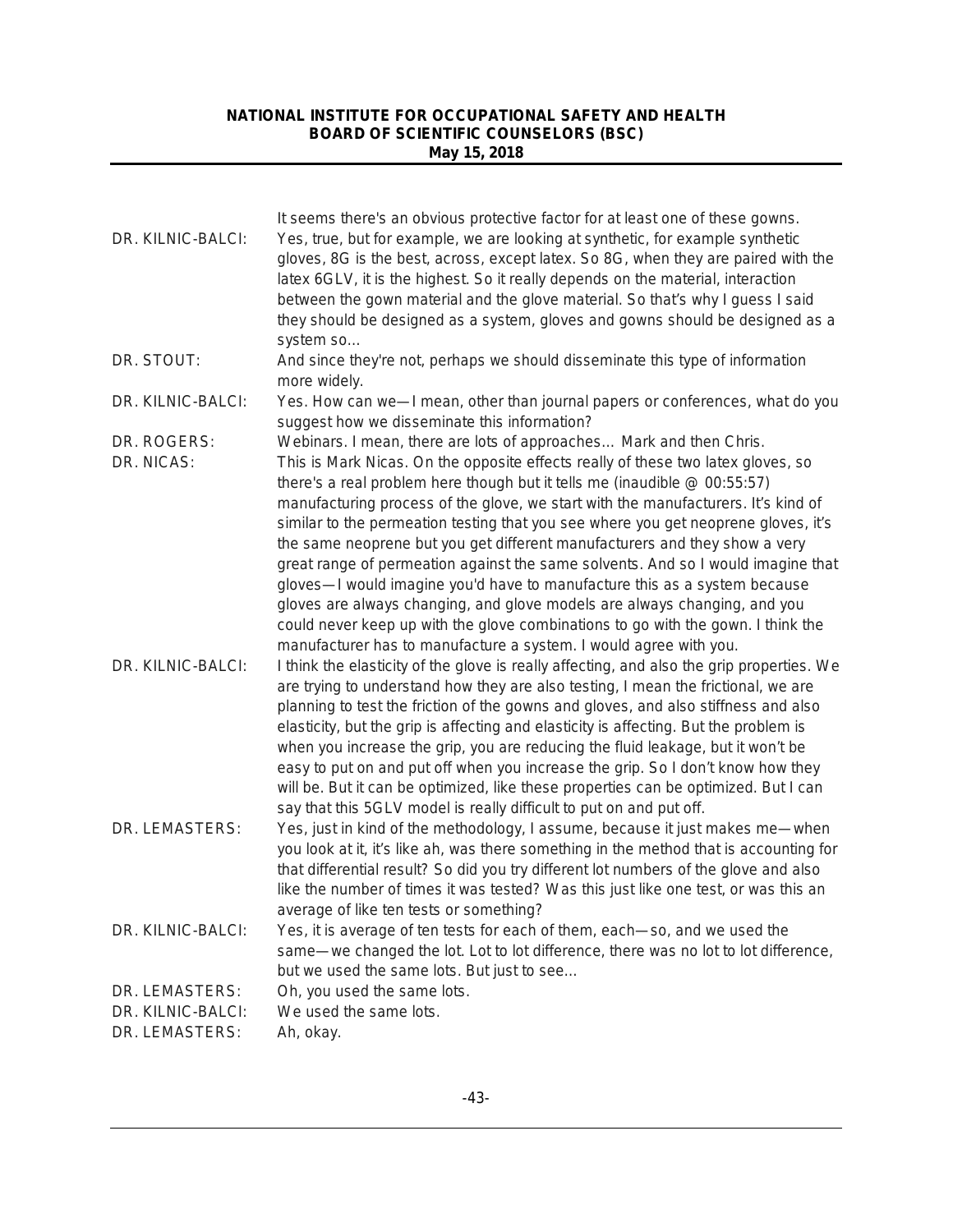| DR. ROGERS:<br>MS. LASZCZ-DAVIS: | Chris.<br>Chris Laszcz-Davis. It seems to me that you are at the perfect point of going back<br>to people who would make use of this information to help you design further steps<br>and further studies. I think about whether you go to the hospital associations-I<br>don't know whether or not these are the right associations, but it's the professional<br>and the trade associations I think that need to be tapped at this point. And<br>oftentimes, it's a simple call to start the dialogue, to see what core group they<br>have to begin that. Emergency responders, I mean there are national associations<br>for that. |
|----------------------------------|--------------------------------------------------------------------------------------------------------------------------------------------------------------------------------------------------------------------------------------------------------------------------------------------------------------------------------------------------------------------------------------------------------------------------------------------------------------------------------------------------------------------------------------------------------------------------------------------------------------------------------------|
| DR. ROGERS:                      | The Joint Commission.                                                                                                                                                                                                                                                                                                                                                                                                                                                                                                                                                                                                                |
| MS. LASZCZ-DAVIS:                | And many times, that's the way you start the dialogue, but you're at a perfect point<br>where you need some additional input into actual use, I think. Because the work<br>has been great so far but I think operationalizing it is the turning point here.                                                                                                                                                                                                                                                                                                                                                                          |
| DR. ROGERS:                      | And the Joint Commission would be                                                                                                                                                                                                                                                                                                                                                                                                                                                                                                                                                                                                    |
| DR. STOUT:                       | Ron Stout. I don't know if you've worked with manufacturers. A medical school<br>classmate of mine, Curt Hamann, runs a series of companies including<br>SmartPractice, and he's one of the larger manufacturers of gloves, particularly for<br>the dental and the surgical industry, and he's worked with NIH and others on latex<br>and allergies, etc. He's always very interested in these areas. So if you're<br>interested in working with those type of folks and I can connect you, let me know.                                                                                                                             |
| DR. KILNIC-BALCI:                | Yes, that would be great.                                                                                                                                                                                                                                                                                                                                                                                                                                                                                                                                                                                                            |
| DR. ROGERS:                      | So who approves these glove things?                                                                                                                                                                                                                                                                                                                                                                                                                                                                                                                                                                                                  |
| DR. KILNIC-BALCI:                | Who?                                                                                                                                                                                                                                                                                                                                                                                                                                                                                                                                                                                                                                 |
| DR. ROGERS:                      | I mean who approves the standards on the gloves?                                                                                                                                                                                                                                                                                                                                                                                                                                                                                                                                                                                     |
| DR. KILNIC-BALCI:                | I think for gloves, FDA have an approved 510(k). And for gowns, for                                                                                                                                                                                                                                                                                                                                                                                                                                                                                                                                                                  |
| DR. ROGERS:                      | $l$ mean                                                                                                                                                                                                                                                                                                                                                                                                                                                                                                                                                                                                                             |
| DR. KILNIC-BALCI:                | But they will be approving the glove, the performance of the glove, not the<br>interface.                                                                                                                                                                                                                                                                                                                                                                                                                                                                                                                                            |
| DR. ROGERS:                      | ANSI? I mean somebody has                                                                                                                                                                                                                                                                                                                                                                                                                                                                                                                                                                                                            |
| DR. KILNIC-BALCI:                | ANSI has standards, yes, ANSI has standards. But these gloves are passing the<br>viral penetration tests and the blood penetration tests.                                                                                                                                                                                                                                                                                                                                                                                                                                                                                            |
| DR. ROGERS:                      | But nothing more than that.                                                                                                                                                                                                                                                                                                                                                                                                                                                                                                                                                                                                          |
| DR. KILNIC-BALCI:                | But about the interface, there is no standard about that.                                                                                                                                                                                                                                                                                                                                                                                                                                                                                                                                                                            |
| DR. ROGERS:                      | I've often asked the question too and it probably doesn't relate to this, but when                                                                                                                                                                                                                                                                                                                                                                                                                                                                                                                                                   |
|                                  | gloves are put on and people wear them for a long time, I've asked this question                                                                                                                                                                                                                                                                                                                                                                                                                                                                                                                                                     |
|                                  | several times and there have been no answers. Does the glove itself get                                                                                                                                                                                                                                                                                                                                                                                                                                                                                                                                                              |
|                                  | contaminated and what is it contaminated with and for how long? Because I often                                                                                                                                                                                                                                                                                                                                                                                                                                                                                                                                                      |
|                                  | see, like just going into a restaurant and people have those gloves on and                                                                                                                                                                                                                                                                                                                                                                                                                                                                                                                                                           |
|                                  | touching everything, and they're wearing them for ever and ever, and you never                                                                                                                                                                                                                                                                                                                                                                                                                                                                                                                                                       |
|                                  | want to eat anything they've ever touched with the gloves on. But I've often                                                                                                                                                                                                                                                                                                                                                                                                                                                                                                                                                         |
|                                  | wondered that about, I mean in a healthcare environment as well, because people                                                                                                                                                                                                                                                                                                                                                                                                                                                                                                                                                      |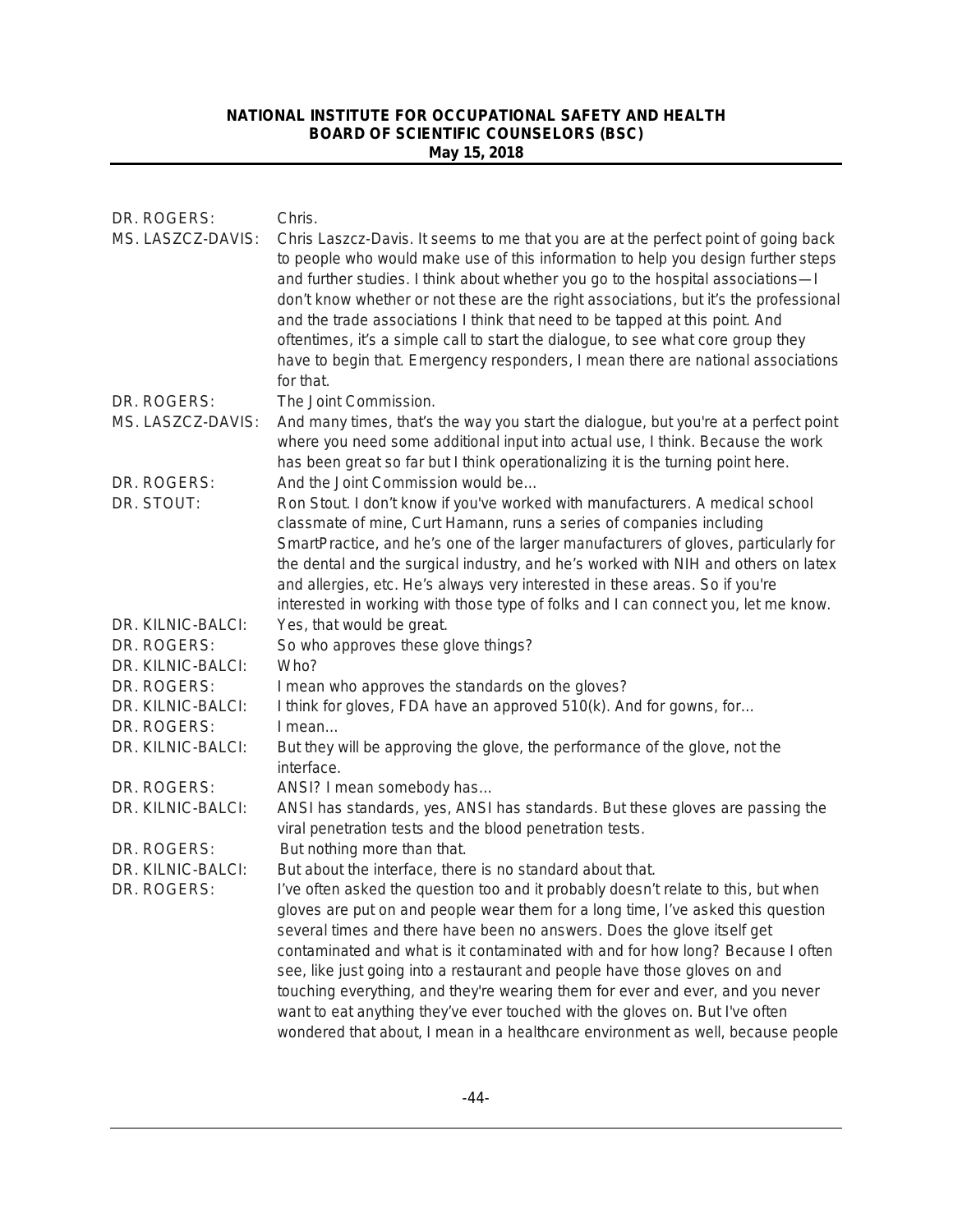|                   | just put these gloves on like it's nothing and wear them like for ever, and they're<br>touching many, many things and they're getting contaminated with many, many<br>things.                                                                                                                                                                                                                                                                                                                                                                                                                                                                                                                                                                                                                |
|-------------------|----------------------------------------------------------------------------------------------------------------------------------------------------------------------------------------------------------------------------------------------------------------------------------------------------------------------------------------------------------------------------------------------------------------------------------------------------------------------------------------------------------------------------------------------------------------------------------------------------------------------------------------------------------------------------------------------------------------------------------------------------------------------------------------------|
| DR. KILNIC-BALCI: | I don't know any study about that but I agree with you. Like when people put on<br>gloves, they are protecting themselves but after they are protected, they touch<br>everywhere                                                                                                                                                                                                                                                                                                                                                                                                                                                                                                                                                                                                             |
| DR. ROGERS:       | You know, they're doing many things with their gloved hands. Anyway, it's maybe<br>something in PPTL that is                                                                                                                                                                                                                                                                                                                                                                                                                                                                                                                                                                                                                                                                                 |
| DR. KILNIC-BALCI: | But for example, during Ebola, there was a need, if CDC-you might remember<br>CDC's donning and doffing procedure requires around, I think, like seven times<br>use of hand sanitizers. So there was a question if hand sanitizers are affecting the<br>gloves, glove properties. So we did some testing to understand if it is affecting, so<br>it wasn't really. It was effecting but it wasn't really, still those properties are within<br>the range of the approval.                                                                                                                                                                                                                                                                                                                    |
| DR. ROGERS:       | The whole glove thing is a mystery.                                                                                                                                                                                                                                                                                                                                                                                                                                                                                                                                                                                                                                                                                                                                                          |
| DR. KILNIC-BALCI: | Any suggestions about how we can design the human subject testing, I mean in<br>the clinical settings? I contacted the University of Maryland and also Emory<br>University. They were, as you know that they were leading during Ebola response.<br>So I wanted to design human subject testing but I wasn't really sure if we need to<br>really design in real clinical settings or simulated settings in clinical areas, or how<br>we can do this. Any ideas about that? Because it's not, I mean like cuffs for<br>example, you can simulate the cuff but it's not what we are trying to do. We can<br>do a simulation of some kind of spray exposures, soaking exposures, but it will be<br>still simulation. It won't be much different than what we are doing with the robotic<br>arm. |
| DR. LEMASTERS:    | How about the chiefs of surgery? Did you contact them at these institutions? You<br>said you contacted the University of Maryland.                                                                                                                                                                                                                                                                                                                                                                                                                                                                                                                                                                                                                                                           |
| DR. KILNIC-BALCI: | No, chief of?                                                                                                                                                                                                                                                                                                                                                                                                                                                                                                                                                                                                                                                                                                                                                                                |
| DR. LEMASTERS:    | Surgery. Surgery.                                                                                                                                                                                                                                                                                                                                                                                                                                                                                                                                                                                                                                                                                                                                                                            |
| DR. KILNIC-BALCI: | No, I haven't contacted.                                                                                                                                                                                                                                                                                                                                                                                                                                                                                                                                                                                                                                                                                                                                                                     |
| DR. LEMASTERS:    | Yes, I would think about that, or the CEO of the hospital, but-or the chief of<br>nursing. One of those folks that might be really interested in the protection aspect<br>of their employees. Just pick up the phone and contact them directly.                                                                                                                                                                                                                                                                                                                                                                                                                                                                                                                                              |
| DR. KILNIC-BALCI: | When we talked with Emory University or the University of Maryland, they had<br>some ideas about, for example they have, at University of Maryland for example,<br>they have simulation laboratories. They have a body with organs and then you can<br>take out organs, and you can design your study. You can just spray. But again, it<br>will depend on the parameters that we enter. It might be even like the second<br>step, just to validate, but should we really go for the real settings, real surgeries?                                                                                                                                                                                                                                                                          |
| DR. LEMASTERS:    | I would talk with the chief. If the chief of surgery doesn't buy in, you're dead in the<br>water. So you know, I would start with trying to get buy-in from                                                                                                                                                                                                                                                                                                                                                                                                                                                                                                                                                                                                                                  |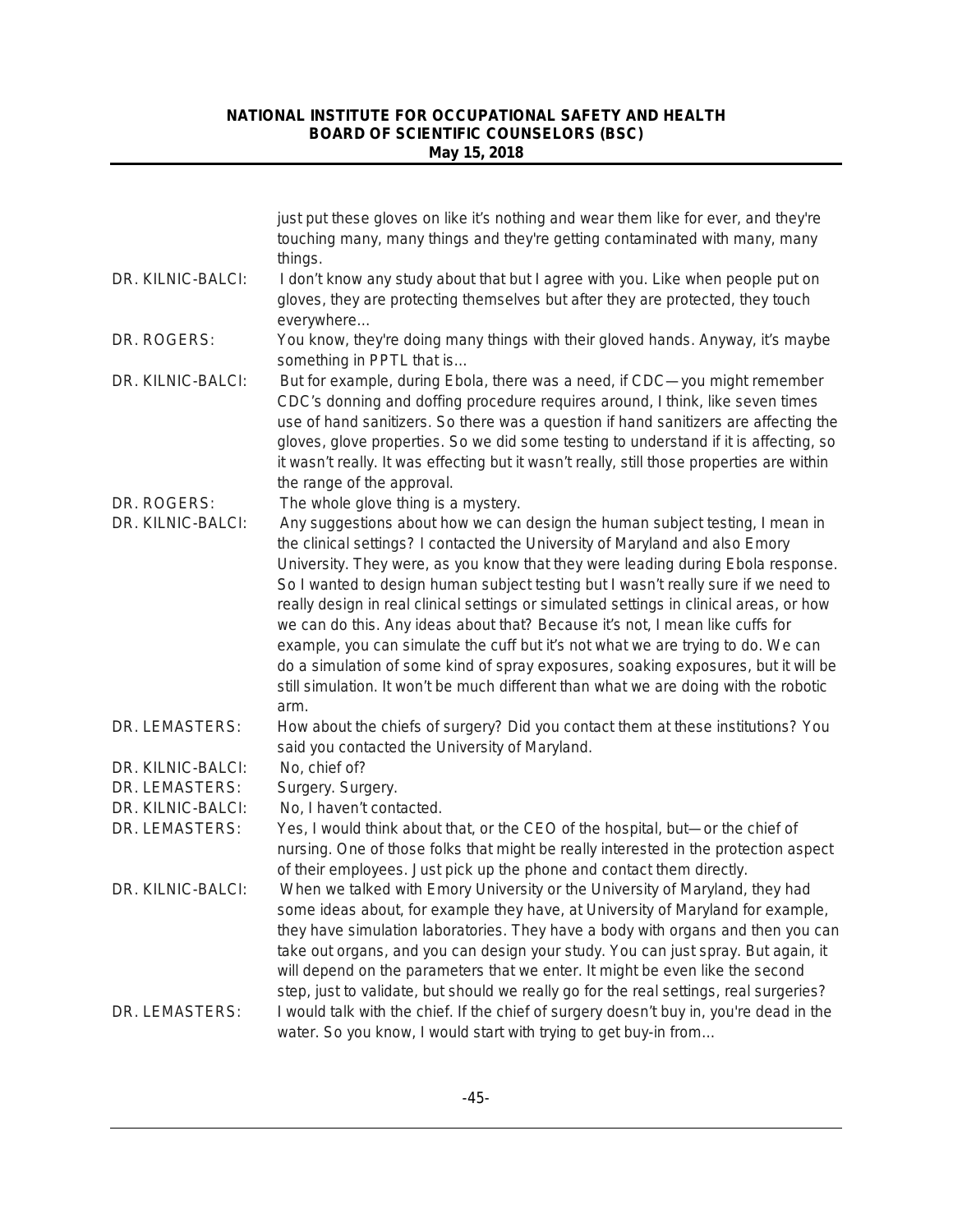| DR. KILNIC-BALCI:                | Chief of surgery.                                                                                                                                                                                                                                                                                                                                                                                                                                                                                                                                                                                                                                                                                                                                                                                                                                                                                                                            |
|----------------------------------|----------------------------------------------------------------------------------------------------------------------------------------------------------------------------------------------------------------------------------------------------------------------------------------------------------------------------------------------------------------------------------------------------------------------------------------------------------------------------------------------------------------------------------------------------------------------------------------------------------------------------------------------------------------------------------------------------------------------------------------------------------------------------------------------------------------------------------------------------------------------------------------------------------------------------------------------|
| DR. ROGERS:                      | And nursing as well.                                                                                                                                                                                                                                                                                                                                                                                                                                                                                                                                                                                                                                                                                                                                                                                                                                                                                                                         |
| DR. LEMASTERS:                   | Right.                                                                                                                                                                                                                                                                                                                                                                                                                                                                                                                                                                                                                                                                                                                                                                                                                                                                                                                                       |
| DR. ROGERS:                      | But I mean in terms of looking at human subjects, to me the first thing is really<br>just to observe how people put on those gloves to begin with, because everybody<br>does it differently, depending on the different story, the different situation.<br>Because obviously in the OR, it's put on differently than on the floor, where people<br>are just slapping them on and not much thought probably goes into how far up<br>they pull them, etc., etc. So I have no idea, but having done that myself, there are<br>times where you just put them on. You don't really think about it. You're just really<br>thinking about the hand part. In the OR, it's different because you don't want to<br>contaminate everything, much. And so just even an observation study to begin<br>with in terms of looking at different-and different settings are different. The<br>nursing home is quite different than the hospital than the home. |
| DR. LEMASTERS:                   | And (inaudible @ 01:05:52).                                                                                                                                                                                                                                                                                                                                                                                                                                                                                                                                                                                                                                                                                                                                                                                                                                                                                                                  |
| DR. ROGERS:                      | It is.                                                                                                                                                                                                                                                                                                                                                                                                                                                                                                                                                                                                                                                                                                                                                                                                                                                                                                                                       |
| DR. LEMASTERS:                   | Starting with being in an observation.                                                                                                                                                                                                                                                                                                                                                                                                                                                                                                                                                                                                                                                                                                                                                                                                                                                                                                       |
| DR. ROGERS:                      | Yes, just in terms of a design.                                                                                                                                                                                                                                                                                                                                                                                                                                                                                                                                                                                                                                                                                                                                                                                                                                                                                                              |
| DR. LEMASTERS:<br>DR. ROGERS:    | And then you go from observation, you've got your foot in the door.<br>You've got to first characterize how they do it, like in home healthcare, the gloves<br>they use are just awful to begin with. They're just loose and nasty, and they don't<br>even come up over anything. Well, they don't even wear gowns. So it doesn't<br>even matter, but just characterizing how people actually do it to begin with would<br>be important.                                                                                                                                                                                                                                                                                                                                                                                                                                                                                                     |
| DR. KILNIC-BALCI:                | Yes. I did not go and watch any surgeries, but that's what I am planning to do, but<br>I watched so many surgery videos, videos actually. So it's tough to watch as a<br>non-healthcare worker but yes, I agree. And surgical settings is more controlled<br>really.                                                                                                                                                                                                                                                                                                                                                                                                                                                                                                                                                                                                                                                                         |
| DR. ROGERS:                      | Exactly.                                                                                                                                                                                                                                                                                                                                                                                                                                                                                                                                                                                                                                                                                                                                                                                                                                                                                                                                     |
| DR. KILNIC-BALCI:                | And also for example, you can think that this is probably the best scenario, best-<br>case scenario, because we use the extended, I mean like 12 inch of glove cuff.<br>But when you are talking about the floor, I mean if they are not using any kind of-<br>any extended gloves, then we don't need to even test because-                                                                                                                                                                                                                                                                                                                                                                                                                                                                                                                                                                                                                 |
| DR. ROGERS:                      | The settings are going to be so different on a regular med-surg floor versus the<br>OR versus the emergency room versus the EMT person in the thing, the<br>helicopter person. They're all very different, how they—and whether it's an<br>emergency situation as well. Somebody has time to put on a glove versus like oh,<br>got to put it on right away, that's a whole different story. So I think there are lots of<br>areas here that need examination, just to begin with.                                                                                                                                                                                                                                                                                                                                                                                                                                                            |
| DR. KILNIC-BALCI:<br>DR. ROGERS: | And each area, I guess they do hazard assessment so the risk, that's<br>Good luck.                                                                                                                                                                                                                                                                                                                                                                                                                                                                                                                                                                                                                                                                                                                                                                                                                                                           |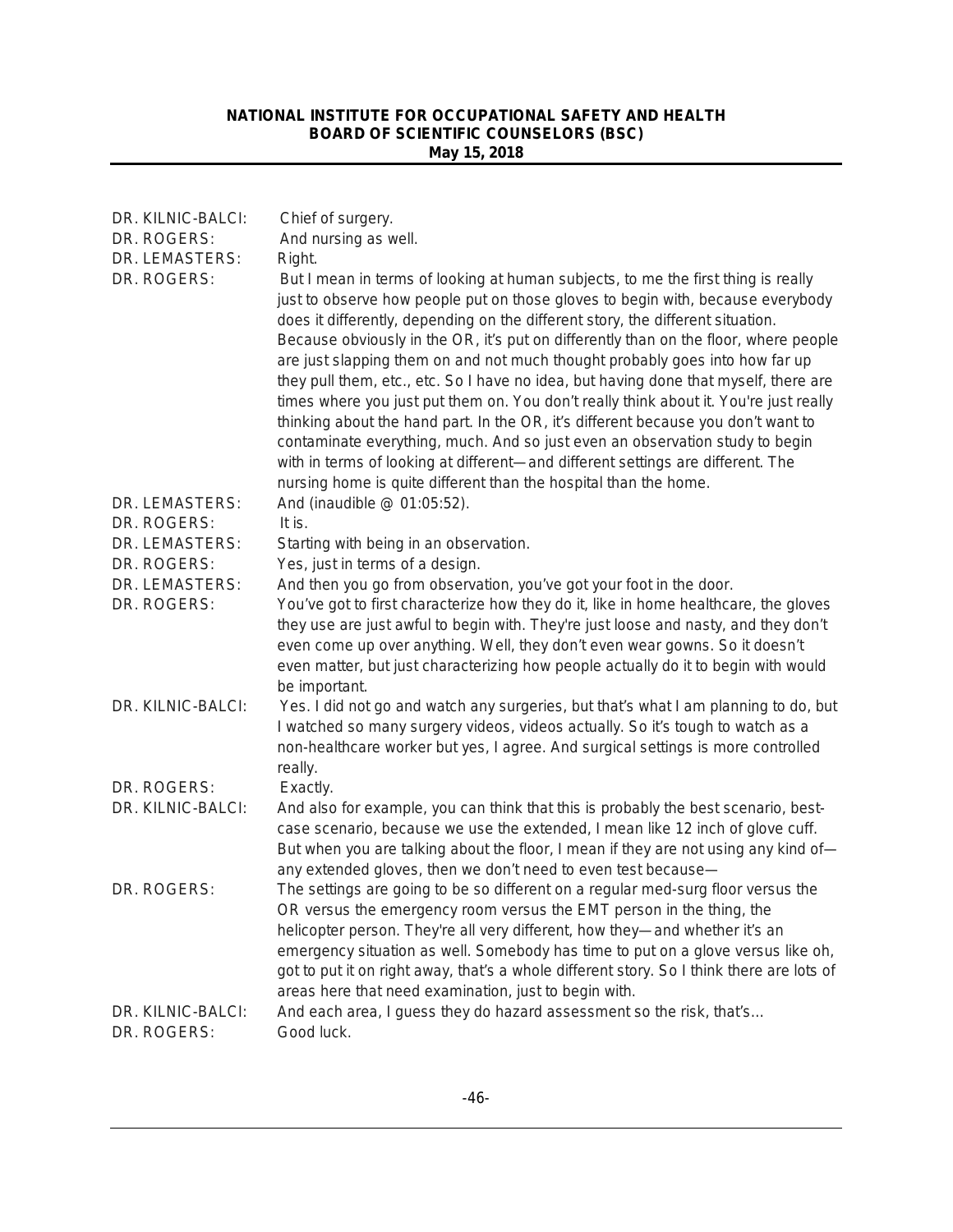| MS. LASZCZ-DAVIS: | You do hazard assessment but it might be very qualitative.                                                                                                                                                                                                                                                                                                                                                                                                                                                                                                                                                                                                                                                                                                                                                                                                                                                                                                                                                                                                                                                                                                                                                                                                                                                        |
|-------------------|-------------------------------------------------------------------------------------------------------------------------------------------------------------------------------------------------------------------------------------------------------------------------------------------------------------------------------------------------------------------------------------------------------------------------------------------------------------------------------------------------------------------------------------------------------------------------------------------------------------------------------------------------------------------------------------------------------------------------------------------------------------------------------------------------------------------------------------------------------------------------------------------------------------------------------------------------------------------------------------------------------------------------------------------------------------------------------------------------------------------------------------------------------------------------------------------------------------------------------------------------------------------------------------------------------------------|
| DR. ROGERS:       | Yes, good luck.                                                                                                                                                                                                                                                                                                                                                                                                                                                                                                                                                                                                                                                                                                                                                                                                                                                                                                                                                                                                                                                                                                                                                                                                                                                                                                   |
| DR. LEMASTERS:    | Well, sometimes they do post-surgery infection rate of the patient, how many                                                                                                                                                                                                                                                                                                                                                                                                                                                                                                                                                                                                                                                                                                                                                                                                                                                                                                                                                                                                                                                                                                                                                                                                                                      |
|                   | patients have infections following surgery.                                                                                                                                                                                                                                                                                                                                                                                                                                                                                                                                                                                                                                                                                                                                                                                                                                                                                                                                                                                                                                                                                                                                                                                                                                                                       |
| DR. ROGERS:       | The patients but not the workers.                                                                                                                                                                                                                                                                                                                                                                                                                                                                                                                                                                                                                                                                                                                                                                                                                                                                                                                                                                                                                                                                                                                                                                                                                                                                                 |
| DR. LEMASTERS:    | Which could occur during surgery or post-surgery, but that is the only kind of<br>health hazard evaluation I know of in a hospital setting.                                                                                                                                                                                                                                                                                                                                                                                                                                                                                                                                                                                                                                                                                                                                                                                                                                                                                                                                                                                                                                                                                                                                                                       |
| DR. ROGERS:       | Let me give this example, and it's not about gloves but it about respirators, which<br>is PPE. So I'm on this IOM committee that's looking at these elastomeric things,<br>and I come home from a meeting, my husband, who is a family physician, says to<br>me, "So what was the meeting about?" and so I said, well, it's about these<br>elastomeric respirators, blah blah. He says, "Is that like turtle thing you put on?"<br>and I said, well, that's the N95. He says, "I have one of those," and I said really?<br>He says, yes, I keep it—here's the clue—I keep it in the bottom drawer of my desk<br>and I pull it out when I need it to wear. I said, well, how long has that been? He<br>says, oh, I've had that one for a couple of years. And I said have you ever had a fit<br>testing? He says what's that? So when you think about healthcare workers and<br>how they deal with these PPE things, it's going to be so variable and a mess,<br>frankly, how people do that because then everybody in his office, clearly none of<br>those people are protected. Half of them came down with the flu this year even<br>though they had the vaccine, because the vaccine wasn't so great, but still they're<br>getting all kinds of exposures just from, poor practice. Well, they don't even know |
| DR. KILNIC-BALCI: | any better really.<br>Same thing actually about the surgeons' head caps. They just, nobody washes, if<br>it's reusable, they just put it whenever they go to food courts, like every                                                                                                                                                                                                                                                                                                                                                                                                                                                                                                                                                                                                                                                                                                                                                                                                                                                                                                                                                                                                                                                                                                                              |
| DR. ROGERS:       | So I think that whole looking at how people actually use stuff                                                                                                                                                                                                                                                                                                                                                                                                                                                                                                                                                                                                                                                                                                                                                                                                                                                                                                                                                                                                                                                                                                                                                                                                                                                    |
| DR. LEMASTERS:    | We have an Ebola outbreak going on right now and                                                                                                                                                                                                                                                                                                                                                                                                                                                                                                                                                                                                                                                                                                                                                                                                                                                                                                                                                                                                                                                                                                                                                                                                                                                                  |
| DR. ROGERS:       | Let's take one more question and then we'll break for lunch. Chris.                                                                                                                                                                                                                                                                                                                                                                                                                                                                                                                                                                                                                                                                                                                                                                                                                                                                                                                                                                                                                                                                                                                                                                                                                                               |
| MS. LASZCZ-DAVIS: | Just a real quick comment. Might we get back to Bonnie with some suggestions<br>as to how you might advance this whole thing? I think everybody's got ideas. I'd<br>like to give it a little bit of thought.                                                                                                                                                                                                                                                                                                                                                                                                                                                                                                                                                                                                                                                                                                                                                                                                                                                                                                                                                                                                                                                                                                      |
| DR. KILNIC-BALCI: | Yes, that would be great, thank you.                                                                                                                                                                                                                                                                                                                                                                                                                                                                                                                                                                                                                                                                                                                                                                                                                                                                                                                                                                                                                                                                                                                                                                                                                                                                              |
| DR. ROGERS:       | Any questions on the phone?                                                                                                                                                                                                                                                                                                                                                                                                                                                                                                                                                                                                                                                                                                                                                                                                                                                                                                                                                                                                                                                                                                                                                                                                                                                                                       |
| DR. MCKENZIE:     | Not on my end. Very, very interesting. Thanks very much.                                                                                                                                                                                                                                                                                                                                                                                                                                                                                                                                                                                                                                                                                                                                                                                                                                                                                                                                                                                                                                                                                                                                                                                                                                                          |
| DR. ROGERS:       | Thank you.                                                                                                                                                                                                                                                                                                                                                                                                                                                                                                                                                                                                                                                                                                                                                                                                                                                                                                                                                                                                                                                                                                                                                                                                                                                                                                        |
| DR. MCKENZIE:     | This is Judith.                                                                                                                                                                                                                                                                                                                                                                                                                                                                                                                                                                                                                                                                                                                                                                                                                                                                                                                                                                                                                                                                                                                                                                                                                                                                                                   |
| DR. HOWARD:       | I would say that when you send things to Bonnie, copy (inaudible @ 01:10:32) as                                                                                                                                                                                                                                                                                                                                                                                                                                                                                                                                                                                                                                                                                                                                                                                                                                                                                                                                                                                                                                                                                                                                                                                                                                   |
|                   | well so we can track it.                                                                                                                                                                                                                                                                                                                                                                                                                                                                                                                                                                                                                                                                                                                                                                                                                                                                                                                                                                                                                                                                                                                                                                                                                                                                                          |
| MS. LASZCZ-DAVIS: | Got it.                                                                                                                                                                                                                                                                                                                                                                                                                                                                                                                                                                                                                                                                                                                                                                                                                                                                                                                                                                                                                                                                                                                                                                                                                                                                                                           |
| DR. ROGERS:       | Okay, well, thank you very much.                                                                                                                                                                                                                                                                                                                                                                                                                                                                                                                                                                                                                                                                                                                                                                                                                                                                                                                                                                                                                                                                                                                                                                                                                                                                                  |
| DR. KILNIC-BALCI: | Thank you. Thank you. Thanks for all of the comments.                                                                                                                                                                                                                                                                                                                                                                                                                                                                                                                                                                                                                                                                                                                                                                                                                                                                                                                                                                                                                                                                                                                                                                                                                                                             |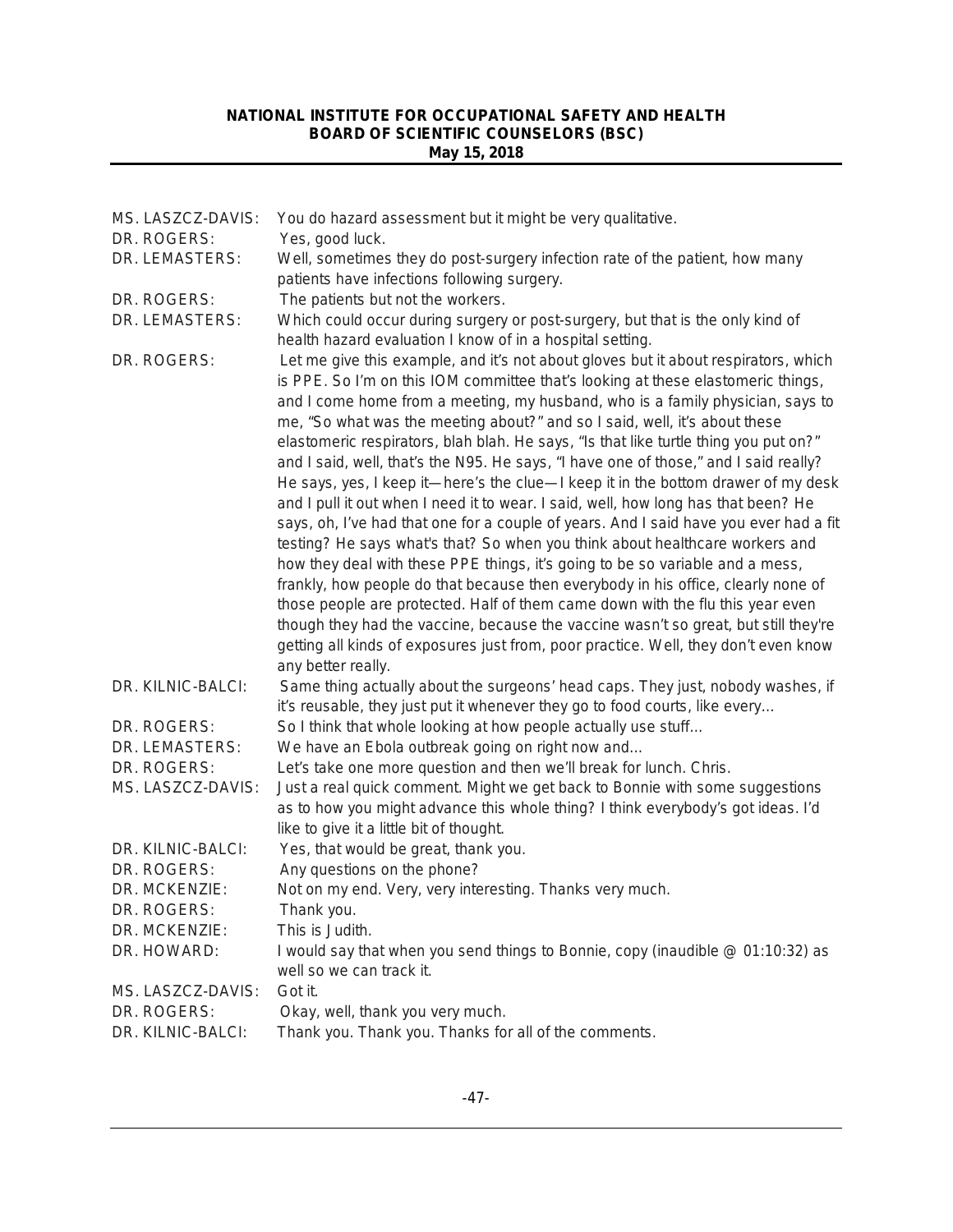| we'll come back So let's come back then in twenty minutes at 1:00.<br>Go ahead and start.<br>Okay. So we're going to do roll call to make sure that we have a quorum. I can go<br>down the list and see who's here and we can go-                                                                                                                                                                                                                                                                                                                                                                                                                                                                                                                                                                                                                                                                                                                                                                                                                                                                                                                                                                                                                                                                                                                                  |
|--------------------------------------------------------------------------------------------------------------------------------------------------------------------------------------------------------------------------------------------------------------------------------------------------------------------------------------------------------------------------------------------------------------------------------------------------------------------------------------------------------------------------------------------------------------------------------------------------------------------------------------------------------------------------------------------------------------------------------------------------------------------------------------------------------------------------------------------------------------------------------------------------------------------------------------------------------------------------------------------------------------------------------------------------------------------------------------------------------------------------------------------------------------------------------------------------------------------------------------------------------------------------------------------------------------------------------------------------------------------|
|                                                                                                                                                                                                                                                                                                                                                                                                                                                                                                                                                                                                                                                                                                                                                                                                                                                                                                                                                                                                                                                                                                                                                                                                                                                                                                                                                                    |
|                                                                                                                                                                                                                                                                                                                                                                                                                                                                                                                                                                                                                                                                                                                                                                                                                                                                                                                                                                                                                                                                                                                                                                                                                                                                                                                                                                    |
|                                                                                                                                                                                                                                                                                                                                                                                                                                                                                                                                                                                                                                                                                                                                                                                                                                                                                                                                                                                                                                                                                                                                                                                                                                                                                                                                                                    |
| What if our conflicts have changed?                                                                                                                                                                                                                                                                                                                                                                                                                                                                                                                                                                                                                                                                                                                                                                                                                                                                                                                                                                                                                                                                                                                                                                                                                                                                                                                                |
| So I see that Dr. Redinger is here, Dr. LeMasters is here, Dr. Nicas, MaryAnn, Dr.<br>Rogers, Ron, Chris, Sharon.                                                                                                                                                                                                                                                                                                                                                                                                                                                                                                                                                                                                                                                                                                                                                                                                                                                                                                                                                                                                                                                                                                                                                                                                                                                  |
| Terry is here.                                                                                                                                                                                                                                                                                                                                                                                                                                                                                                                                                                                                                                                                                                                                                                                                                                                                                                                                                                                                                                                                                                                                                                                                                                                                                                                                                     |
| Terry also.                                                                                                                                                                                                                                                                                                                                                                                                                                                                                                                                                                                                                                                                                                                                                                                                                                                                                                                                                                                                                                                                                                                                                                                                                                                                                                                                                        |
| She's in the bathroom listening.                                                                                                                                                                                                                                                                                                                                                                                                                                                                                                                                                                                                                                                                                                                                                                                                                                                                                                                                                                                                                                                                                                                                                                                                                                                                                                                                   |
| And Dr. Behm, are you still on the phone?                                                                                                                                                                                                                                                                                                                                                                                                                                                                                                                                                                                                                                                                                                                                                                                                                                                                                                                                                                                                                                                                                                                                                                                                                                                                                                                          |
| Hello. This is Mike Behm. Did I hear my name. I'm sorry, I can't hear you very<br>well.                                                                                                                                                                                                                                                                                                                                                                                                                                                                                                                                                                                                                                                                                                                                                                                                                                                                                                                                                                                                                                                                                                                                                                                                                                                                            |
| Yes. I was making sure you were on the phone with us still.                                                                                                                                                                                                                                                                                                                                                                                                                                                                                                                                                                                                                                                                                                                                                                                                                                                                                                                                                                                                                                                                                                                                                                                                                                                                                                        |
| Yes. Good afternoon.                                                                                                                                                                                                                                                                                                                                                                                                                                                                                                                                                                                                                                                                                                                                                                                                                                                                                                                                                                                                                                                                                                                                                                                                                                                                                                                                               |
| Okay.                                                                                                                                                                                                                                                                                                                                                                                                                                                                                                                                                                                                                                                                                                                                                                                                                                                                                                                                                                                                                                                                                                                                                                                                                                                                                                                                                              |
| All right. So we're good. Okay.                                                                                                                                                                                                                                                                                                                                                                                                                                                                                                                                                                                                                                                                                                                                                                                                                                                                                                                                                                                                                                                                                                                                                                                                                                                                                                                                    |
| And Judith.                                                                                                                                                                                                                                                                                                                                                                                                                                                                                                                                                                                                                                                                                                                                                                                                                                                                                                                                                                                                                                                                                                                                                                                                                                                                                                                                                        |
| Judith?                                                                                                                                                                                                                                                                                                                                                                                                                                                                                                                                                                                                                                                                                                                                                                                                                                                                                                                                                                                                                                                                                                                                                                                                                                                                                                                                                            |
| Oh, Judith. Okay. We don't have any public comments but so we're going to do-<br>we're going to let Rene say a couple of things but-                                                                                                                                                                                                                                                                                                                                                                                                                                                                                                                                                                                                                                                                                                                                                                                                                                                                                                                                                                                                                                                                                                                                                                                                                               |
| There's still going to be our public-                                                                                                                                                                                                                                                                                                                                                                                                                                                                                                                                                                                                                                                                                                                                                                                                                                                                                                                                                                                                                                                                                                                                                                                                                                                                                                                              |
| So Dr. Howard told me to come here, so I'll stand. So in relation to the information<br>that Amia was sharing with you on contribution analysis, I think a couple of you<br>talked about cost effectiveness or cost or economic value or economic outcome.<br>So I wanted to kind of take an opportunity to connect some dots. We recently did<br>a study with RAND that involved three case studies to kind of understand the<br>economic benefits associated with NIOSH research and services. So these three<br>case studies were chosen. They're not like random case studies. They were<br>chosen because their projects were mature, etcetera, etcetera. They were several<br>criteria and they were different from each other. And so there were-if I can<br>describe this, this way-sort of like clusters of related projects. So they weren't a<br>program, they weren't NIOSH overall and they weren't a project. They were<br>clusters of related projects. So I can send you the information so you can add it<br>for the benefit of the Board. But they were very different. One was exposure to<br>crystalline silica during construction, road construction, for workers working with<br>large asphalt milling machines. The second , one was exposure to cancers in<br>firefighters. And the third one was evaluating an Ohio program to subsidize |
|                                                                                                                                                                                                                                                                                                                                                                                                                                                                                                                                                                                                                                                                                                                                                                                                                                                                                                                                                                                                                                                                                                                                                                                                                                                                                                                                                                    |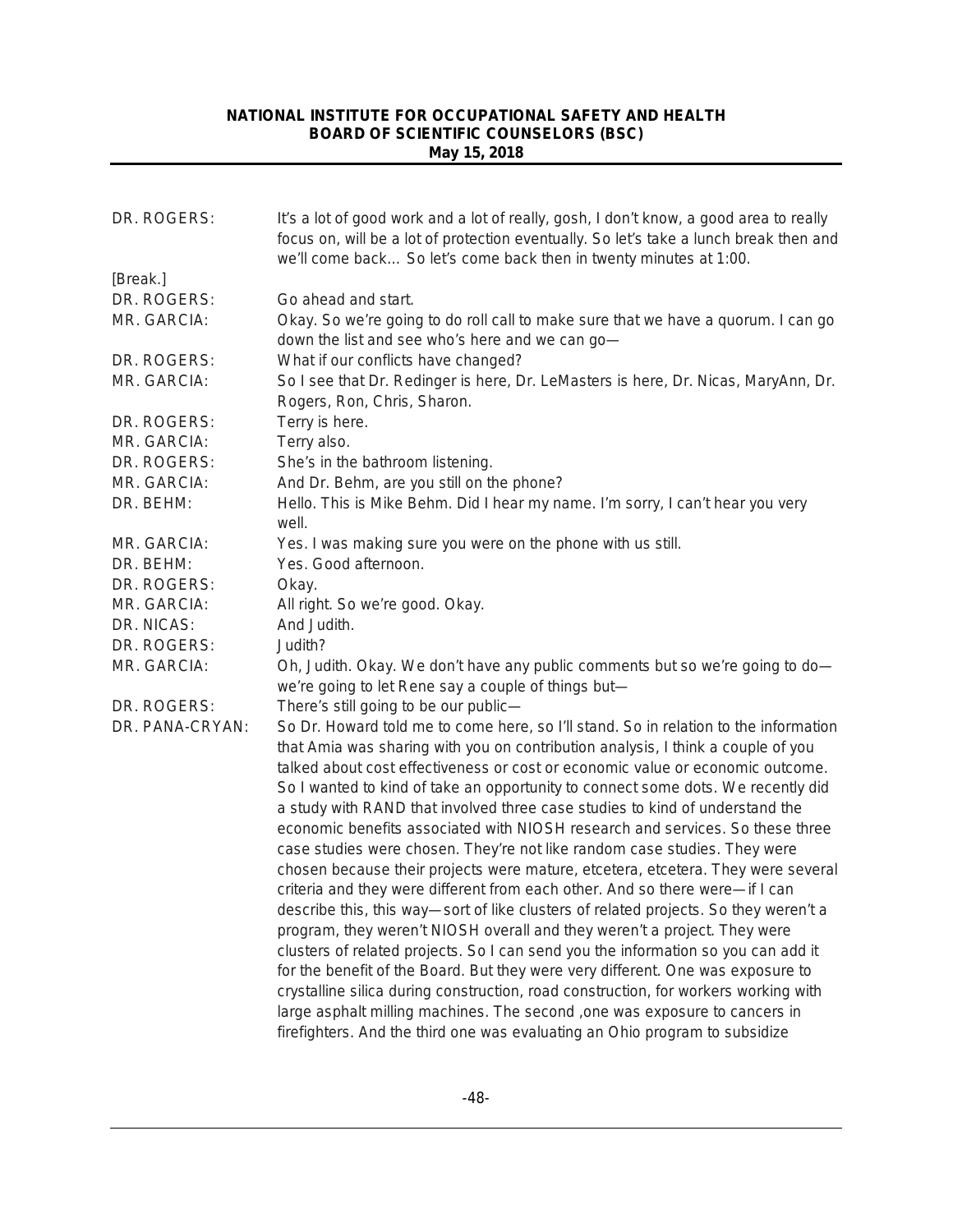|                    | employers to implement engineering controls.<br>And so for all of these case studies, we estimated medical costs and productivity<br>losses averted, as well as value of a statistical life estimates which, don't hurt me<br>but this is one of the metrics we used for regulation purposes so we provided this<br>information as well. And we also estimated preliminary values for what NIOSH<br>spent to develop all this information and implement evaluations. So I will provide<br>the information for the Board and we hope to present to you in more detail this<br>work in an upcoming meeting of the Board. Thank you.                                                                                                                                                                                                                                                                                                                                                                                                                                                                                                                                                                                                                                                                                                                                                                                                                                                                                                                                                                                                                         |
|--------------------|-----------------------------------------------------------------------------------------------------------------------------------------------------------------------------------------------------------------------------------------------------------------------------------------------------------------------------------------------------------------------------------------------------------------------------------------------------------------------------------------------------------------------------------------------------------------------------------------------------------------------------------------------------------------------------------------------------------------------------------------------------------------------------------------------------------------------------------------------------------------------------------------------------------------------------------------------------------------------------------------------------------------------------------------------------------------------------------------------------------------------------------------------------------------------------------------------------------------------------------------------------------------------------------------------------------------------------------------------------------------------------------------------------------------------------------------------------------------------------------------------------------------------------------------------------------------------------------------------------------------------------------------------------------|
| MR. GARCIA:        | Thank you.                                                                                                                                                                                                                                                                                                                                                                                                                                                                                                                                                                                                                                                                                                                                                                                                                                                                                                                                                                                                                                                                                                                                                                                                                                                                                                                                                                                                                                                                                                                                                                                                                                                |
| DR. ROGERS:        | Thank you.                                                                                                                                                                                                                                                                                                                                                                                                                                                                                                                                                                                                                                                                                                                                                                                                                                                                                                                                                                                                                                                                                                                                                                                                                                                                                                                                                                                                                                                                                                                                                                                                                                                |
| MR. GARCIA:        | And then one additional thing that I wanted to share with you guys is that we, Paul,<br>Dr. Piacentino and I, we put together a Federal Register Notice to recruit more<br>Board members since we are having quite a few members whose term is going to<br>end up in December. So if you know anybody that would be interested in serving,<br>or interested in participating in the Board, have them submit their resume to us.<br>All the details on how to submit the information will be on the FRN, and we hope<br>to see it come in the next week or two, so.                                                                                                                                                                                                                                                                                                                                                                                                                                                                                                                                                                                                                                                                                                                                                                                                                                                                                                                                                                                                                                                                                        |
| DR. ROGERS:        | Okay. Good. All right. Sarah? So we welcome Dr. Sarah for safety and health<br>workforce training.                                                                                                                                                                                                                                                                                                                                                                                                                                                                                                                                                                                                                                                                                                                                                                                                                                                                                                                                                                                                                                                                                                                                                                                                                                                                                                                                                                                                                                                                                                                                                        |
| [Technical setup.] | OCCUPATIONAL SAFETY AND HEALTH WORKFORCE TRAINING                                                                                                                                                                                                                                                                                                                                                                                                                                                                                                                                                                                                                                                                                                                                                                                                                                                                                                                                                                                                                                                                                                                                                                                                                                                                                                                                                                                                                                                                                                                                                                                                         |
| DR. FELKNOR:       | Thank you. It's a pleasure to be here today. My name is Sarah Felknor. And for<br>those of you I don't know, I'm the Associate Director for Research Integration and<br>Extramural Performance at NIOSH and oversee our Extramural Program and also<br>our NORA Intramural Research Competition. And before I came to NIOSH I was<br>involved with the University of Texasthe great University of Texas, ERC, and<br>directed the Center for Occupational Environmental Health. So some of our<br>training efforts, I've lived some of this history that we're going to be talking about.<br>So okay, so I want to acknowledge our folks in the Office of Extramural Programs,<br>who I'll probably refer to as OEP, because there's been a lot of data collected to<br>try to look back and really do what I hope you'll think is a nice retrospective<br>summary of where NIOSH has been involved in training the next generation of<br>occupational safety and health professional for generations. Okay, so to remind<br>us of the mandate for training, when NIOSH was established by the OSHA Act is<br>included the mandate to provide a continual supply of occupational safety and<br>health professionals for the US, to protect US workers. So the training mandate is<br>in the very beginnings of NIOSH.<br>And when we refer to the NIOSH Occupational Safety and Health Training<br>Portfolio or the Workforce Training Portfolio, a couple of things to keep in mind.<br>One is that it represents 30% of the entire extramural budget. So we put a lot of<br>our money into training. And it has two large components. The Education and |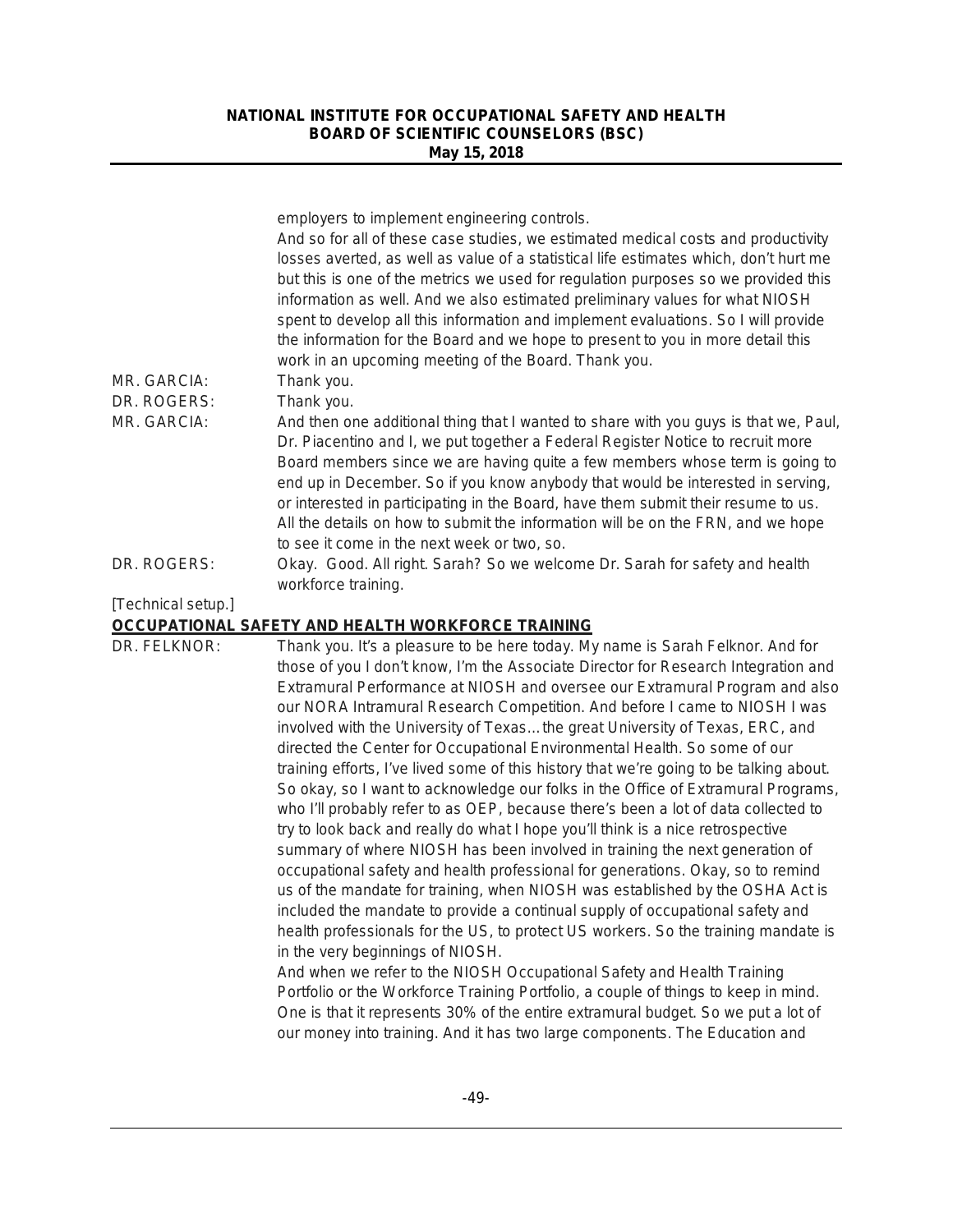|                              | Research Centers, or ERCs, are probably the most well-known piece of that. They<br>were known as Education Resource Centers until 1998, reflecting the regional<br>resource responsibility and obligation our ERCs had to provide access to, and<br>outreach to, all the federal regions in the United States. They provide primary<br>graduate degree training in both what we consider core and allied fields, and<br>provide continuing education and outreach in those areas as well.<br>The second component, and I think less well-known, of our training portfolios are<br>what we refer to as TPGs. These are our Training Project Grants. These are<br>single discipline degree training programs at either the bachelors, or<br>undergraduate or graduate level, mostly graduate. And they're in the core and<br>allied fields of occupational safety and health. And we have a limited number of<br>specialty non-degree training project grants that are more focused on front line<br>workers. We have a TPG with the International Association of Firefighters. We<br>have a Maritime Health and Safety TPG. And what you can't see behind those<br>icons is Occupational Health Internship Program, or the OHIP Program, that's run<br>by [ACOM]-AOAC.                                                                                                                                                                                                                                             |
|------------------------------|-------------------------------------------------------------------------------------------------------------------------------------------------------------------------------------------------------------------------------------------------------------------------------------------------------------------------------------------------------------------------------------------------------------------------------------------------------------------------------------------------------------------------------------------------------------------------------------------------------------------------------------------------------------------------------------------------------------------------------------------------------------------------------------------------------------------------------------------------------------------------------------------------------------------------------------------------------------------------------------------------------------------------------------------------------------------------------------------------------------------------------------------------------------------------------------------------------------------------------------------------------------------------------------------------------------------------------------------------------------------------------------------------------------------------------------------------------------------------------------------------------------------|
| PARTICIPANT:<br>DR. FELKNOR: | AOAC.<br>Sorry, AOAC. Okay. So I've divided this into sort of chunks of activity where the<br>training program of NIOSH started and what it has now evolved to. And the early<br>years of training at NIOSH were exclusively Training Project Grants. And they go<br>back to the very beginnings of NIOSH in what I think might have been one of the<br>fastest government responses, is, in 1970 NIOSH was formed and in 1971 we<br>had 21 TPGs in 16 institutions in 14 states. By 1975 we had 39 TPGs in 31<br>institutions in 22 states. And by 1976 we had 44 TPGs in 35 institutions in 25<br>states. And it was really the success, the growth, the development, and clearly the<br>need for training, that took the nascent, if you will, TPG program in these first five<br>years, really of activity, and brought us to the evolution of the Training Project<br>Grants which I'll get to in just a second.<br>So by 1976 our Training Project Grants had single degree programs in hygiene,<br>medicine, safety, engineering and had a number of short term training in allied<br>fields. And you'll see throughout this presentation that Pay attention to what's<br>going on in the allied fields because I also think that that's an area for us to pay<br>attention to as we go forward with our training programs. So there's a long list of<br>training programs including an independent study course in nursing. There wasn't<br>a degree program in occupational health nursing at that time. |
|                              | So as I mentioned, it was really the success of the TPGs that got us to the<br>evolution of the training program and got us to this idea of Education and<br>Research Centers, which, as I mentioned, were Resource Centers in their first<br>many years, that were designed with the idea that they would provide regional<br>resources and access to training to provide this steady stream of occupational<br>safety and health professionals to enter the workforce.                                                                                                                                                                                                                                                                                                                                                                                                                                                                                                                                                                                                                                                                                                                                                                                                                                                                                                                                                                                                                                          |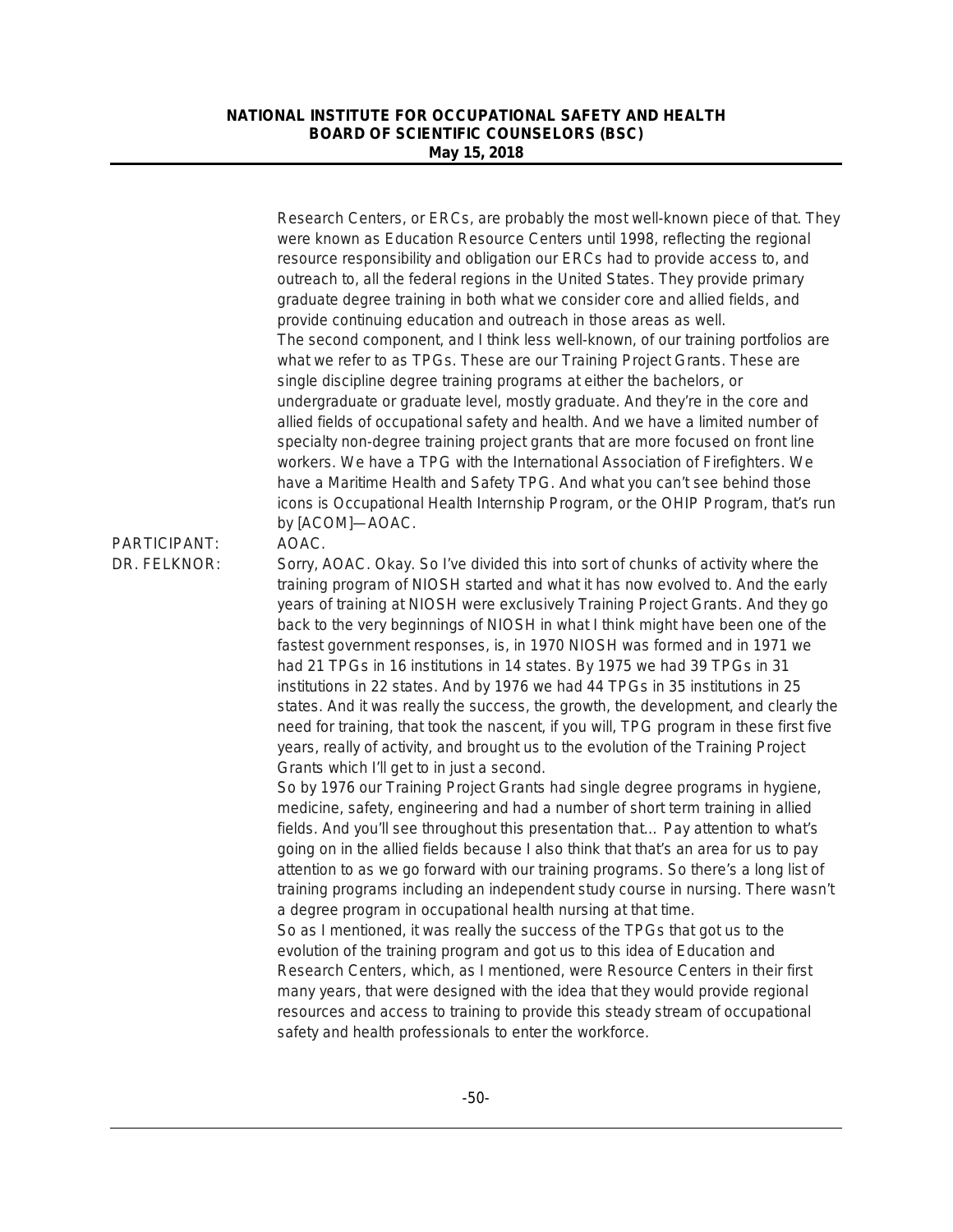In the first year that ERCs were funded, nine ERCs were funded in nine states in five of the 10 federal health regions. Between '78 and 1985 NIOSH added a few more, five more, ERCs in 14 states in eight of the 10 regions. And between 1997 and 2011 we got to 18 ERCs in 17 states. California has two, north and south, and in all federal regions. And today that's where we are with the same, 18 ERCs in 17 states in all 10 health regions.

By 2017 the components of the ERCs were… There are some required components and some optional components. Required included a planning and evaluation core. You have to have obviously an academic training core where you have at least three academic programs in some combination of core and allied fields. Again, the allied fields are something that I think we need to pay attention to. And by 2017, reflected in I think a fairly substantial overhaul of the funding opportunity announcement for ERCs, we allowed certificate training in approved areas. Certificate training was certainly outside the initial scope of the ERCs which were graduate degree focused programs. And so now ERCs are able to provide certificate training in any of their approved academic areas. They have to have enough substantial work in that academic area to be able to offer the certificate. And they have to have the outreach core to the region.

Optional components, which are present in all of our ERCs in one degree or another, have a research training core. And this is through pilot project research training and also targeted research training which now allows support for postdoctoral training. So in the revision that we did in 2015 those were two really major changes to NIOSH's thinking about the original old paradigm of "we're going to train in medicine, safety, hygiene, nursing and you're going to give a degree and it's got to look like this." And now we're sort of expanding that to allow certificate training, largely in response to some workforce needs assessments that we've been doing over the years. And I'll touch briefly on those. We've made continuing education optional, although I think all or all but one of our ERCs continue to support a continuing education program.

The academic programs of our ERCs now include the four mother tongues of occupational safety and health and a number of allied disciplines, which, if you hold this slide up to the original TPG slide it doesn't look too terribly different. So you'll recognize some of those disciplines as well.

So that's a brief review of kind of the history where training started, how it evolved, where we are today. Let me show you where we are today. Here are 18 ERCs and here's how they're distributed or located in, across the United States. And these are our TPGs. We have 34 of them today in many states in the country. And I thought it was interesting to put the two maps side by side so you can see how a lot of… And I really should probably do this in one slide so you can see how they overlay. There are still gaps in terms of states without activity. But again, the notion and the responsibility, the explicit responsibility of the ERCs, is to provide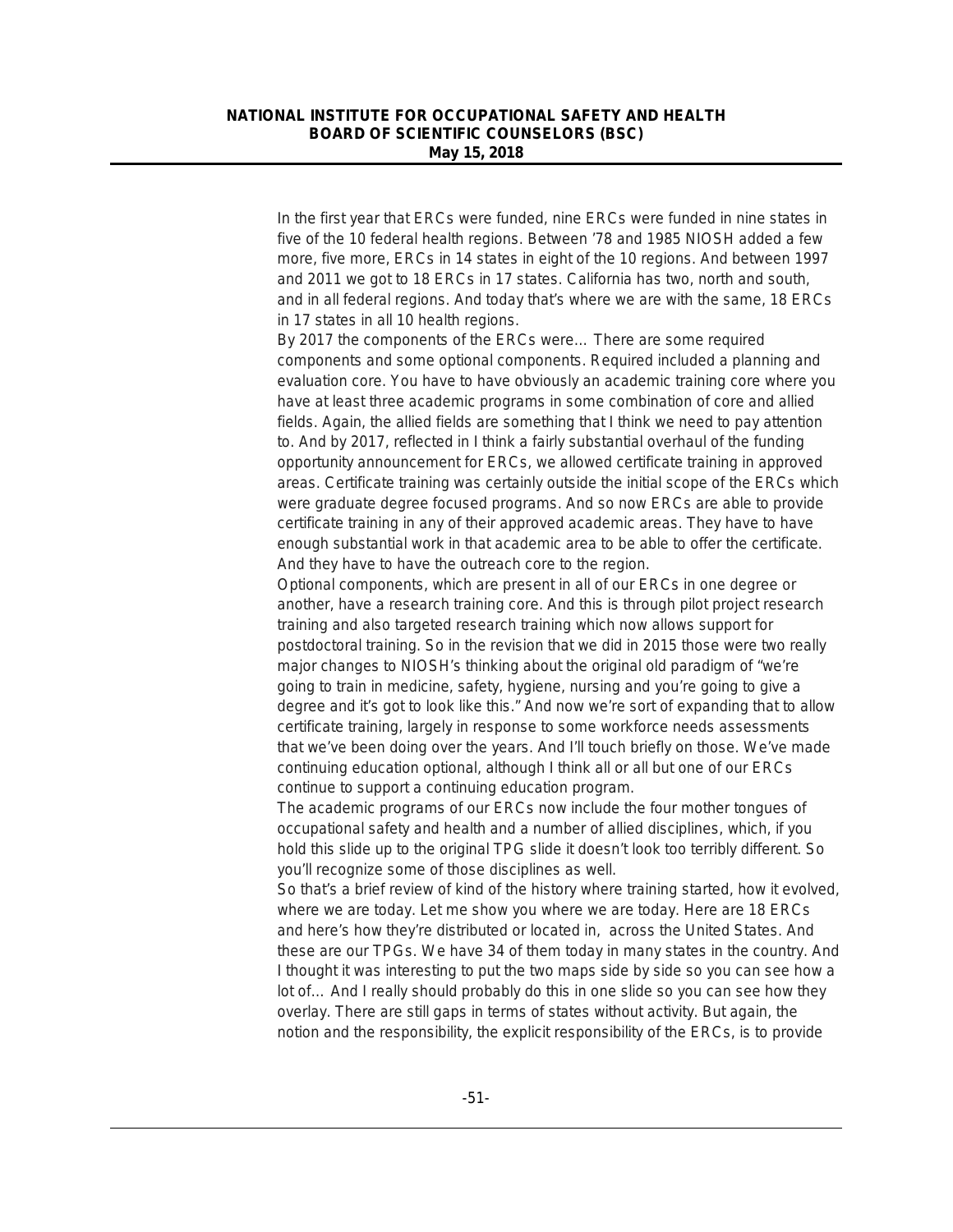that regional resource. And I'm sure, as Dr. Rogers can attest, many of our courses now offered in ERCs are online. And so they catchment area, the old idea of the catchment area being your federal health region, don't go outside it, is passé, really.

So in looking at where we've been with the development of our programs, we also wanted to a look at what have we put out, what are the outputs. So we looked back at data going back to 1977, which does cross several technological development lines, and we had to pull out a few shoeboxes and go through some old three-by-five cards and put things in piles and count them up, so we've rounded for the purpose of presentation, to get some of these data. So we're looking at 40 years of activity. Our ERCs and our TPGs have produced 18,400 graduates. And here's how they distribute in the four core areas and the allied field in occupational safety and health. Clearly the largest number of graduates is in industrial hygiene, followed, actually, by allied field as the second largest discipline area. And it's a very, obviously it's a real gamut of disciplines. Followed by safety, medicine and nursing.

And then I'm going to show you some slides about how these break down by ERCs and TPGs, to give you some idea of how the training outputs are a little different. This is the distribution of the almost 11,000—10,668—graduates over 40 years produced by the ERCs. Again, hygiene is the largest number of graduates, represents the largest number of graduates, followed by medicine, nursing, safety and allied occupational safety and health.

And then I wanted to see what it looked by decade to see what the influences were. We've done a number of needs assessments which, again, I'll get to in a minute, over the 40 years period. And I wanted to see how the number of graduates might have changed in the decade, sort of this early decade, the first 10 years. You see the four decades represented here. And there's a real bump in the 1987 to '96 decade. I guess we all had more energy in our twenties, right? So, and then it sort of stabilizes in the last two decades. And these are among our ERCs.

And then looking at discipline, graduates by discipline, by decade. So for each discipline, hygiene, nursing, medicine, safety, and allied, I've shown the number of graduates by the four decades for each of these disciplines. So you see, in hygiene and in medicine, that same peak that we saw here in that second decade. Right? There was a large number, larger number of graduates in that second decade. Occupational health nursing really actually had the highest number. In the third decade safety is kind of up and down. But take a look at allied occupational safety and health. And it's really, in the last decade, the contribution of graduates in the last 10 years of training in allied occupational safety and health has increased substantially.

And this is what the breakdown looks like by our TPGs. So it's a very different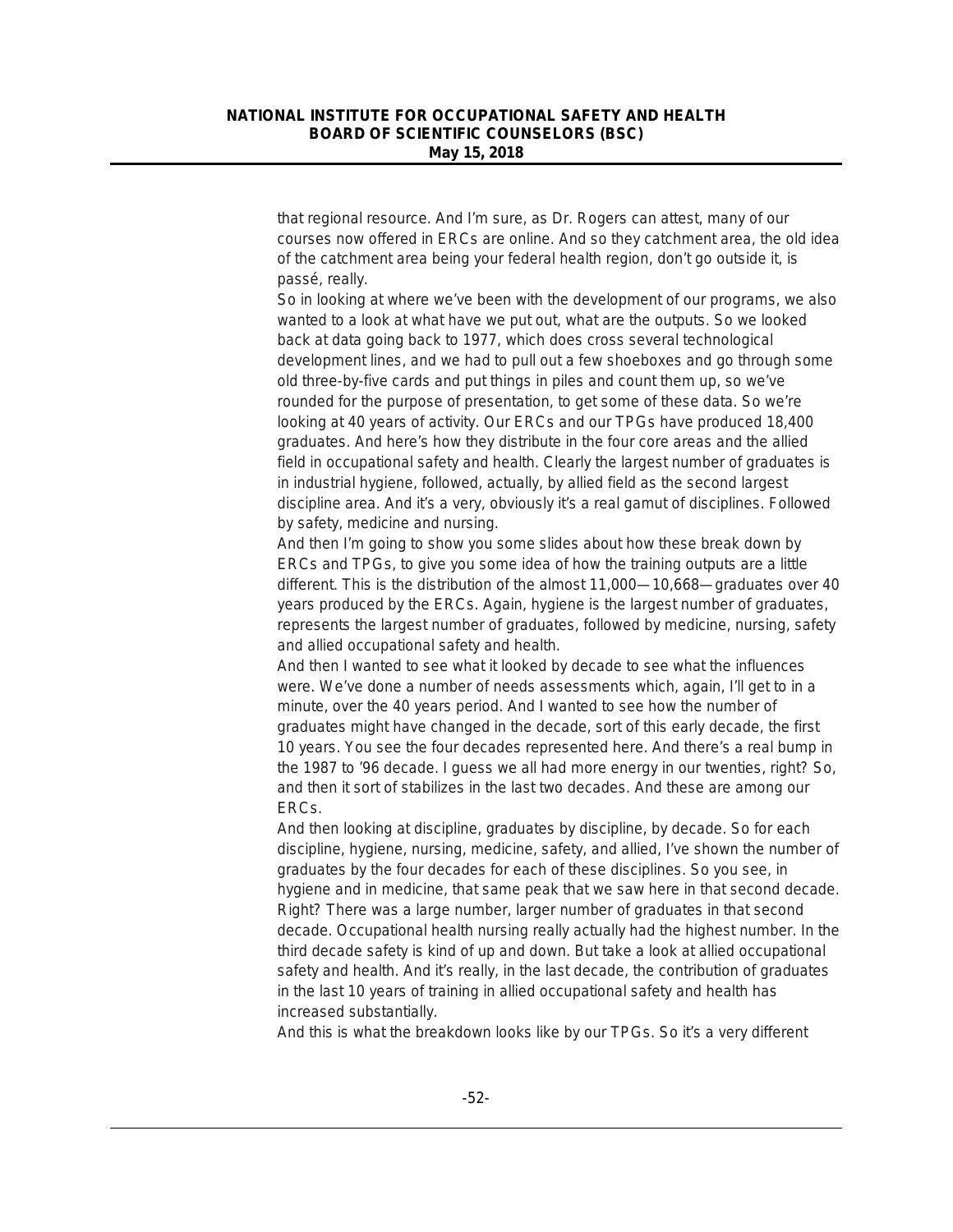distribution. These are the number of graduates by discipline over the entire 40 year period with the most number of graduates are in the allied fields from our TPGs, followed by hygiene, then safety, then medicine and practically no, very few, nursing. Today we don't have any TPGs in nursing. And the same data of distribution of TPG graduates by decade, the distribution curve moves a little to the right. And so it's actually in the third decade that our TPGs turned out more graduates comparing that to the same data for the ERCs. Keeping in mind, obviously, the number of TPGs that are producing these graduates changes, so these are just gross total numbers. And then, again, here's the distribution of TPG graduates by discipline. Again, looking at the sheer numbers of graduates in the allied fields, I really think this is sort of where we need to… We need to keep our eye on that. And I think it might be a leading indicator of… And we'll get into a discussion about paradigm shifts. So you could see that safety graduates have been increasing steadily. Hygiene had a real increase and has dropped down. Medicine has been up and down. Nursing. Again these are TPGs. And then the greatest number in allied. So the TPGs, of that 18,668 graduates, the TPGs contributed almost 8,000 of those and about 10,000 came from the ERCs. So another way we look at success, effectiveness, impact, in our training program is did trainees go to work in the field you trained them in? Are they working at Burger King or are they running safety programs for Shell Global? So we've been capturing employment data of our graduates since 2005. So I have 12 years of data here. And this graph shows you the percent of graduates that go to work in these—that are employed in occupational safety and health when they graduate. So the first blue bar. And the slides you have I believe in your book go to 2016. And so after I submitted those slides we were able to get the rest of our 2017 data together so I thought I'd show you that. I think the only change has been in hygiene and allied. It went from 90% to 91% so there weren't big changes. So this is 12 years of data. 91% of our industrial hygiene graduates are employed in occupational safety and health. 79 of our OHN graduates are employed in occupational safety and health. 87% of our medicine graduates are employed in

occupational safety and health. 84% of our safety graduates are working in the field. And 91% of our allied graduates, again, allied, are working in the field. For NIOSH accounting purposes, if you've graduated from an OSH training program, ERC or TPG, and then go on to seek an advanced degree in an occupational safety and health discipline, you're counted as "employed," air quotes, in occupational safety and health. So that does represent—And I'll show you some breakdowns of whose in, seeking advanced training. But we consider that—employed.

PARTICIPANT: Can I ask you a question before you go on? So in the allied field if you had somebody who was already trained in occupational health, nursing, or another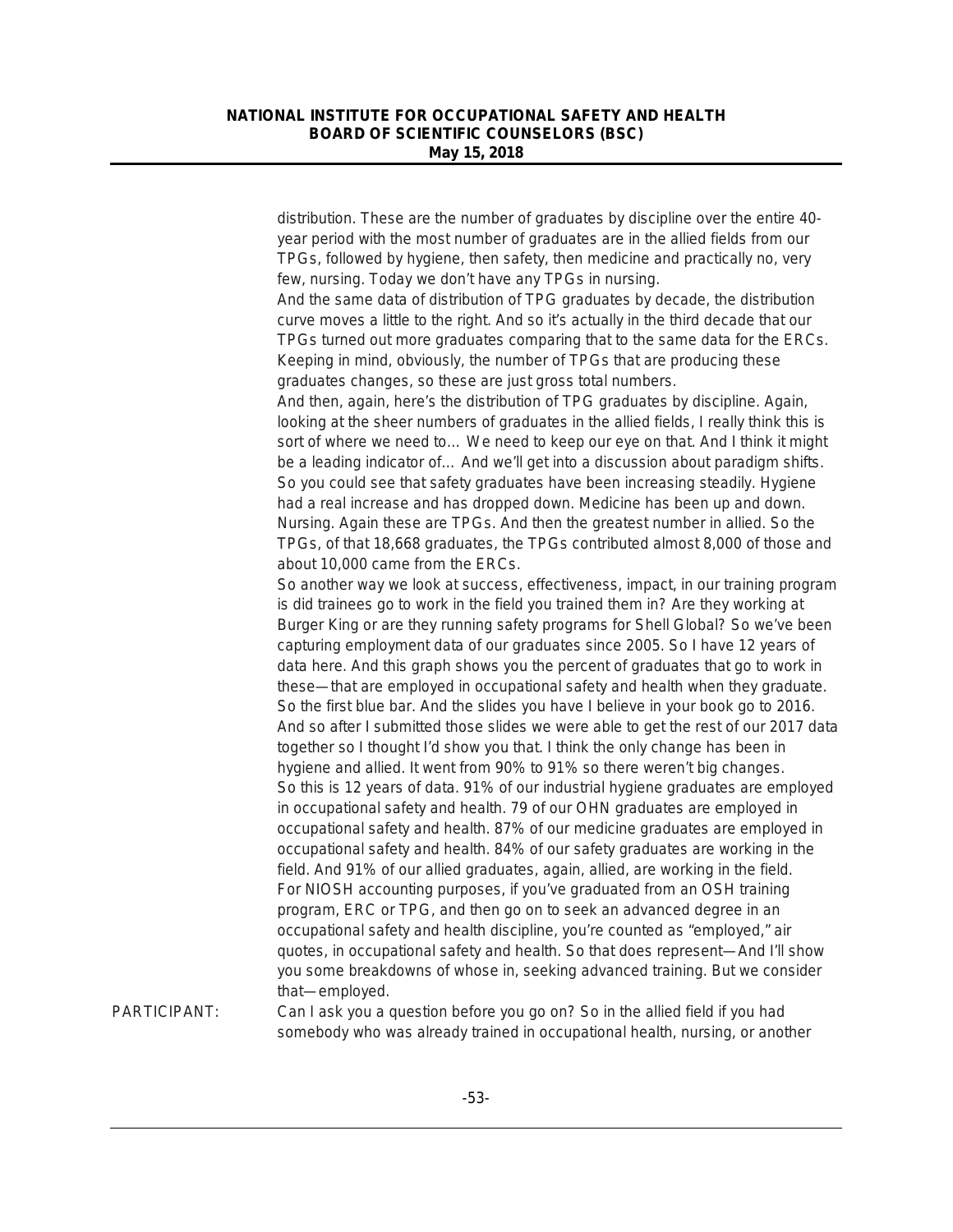| as an allied professional in this? Or would you be counted in both places?<br>Well, for the year you contributed your employment data you would be counted in<br>DR. FELKNOR:<br>that year, so-<br>PARTICIPANT:<br>But you could have people that are in those other professions that then go on and<br>do a NIOSH-sponsored allied profession, and then would be counted in the allied<br>even if you were already trained in-<br>Sure. So people who are trained in the allied field in NIOSH-sponsored programs<br>DR. FELKNOR:<br>could have a degree in nursing, medicine, hygiene.<br>PARTICIPANT:<br>Occupational nursing or medicine.<br>DR. FELKNOR:<br>Yes. Right.<br>PARTICIPANT:<br>Okay.<br>DR. FELKNOR:<br>Yes. And we can look into that. It's a question we haven't really considered.<br>PARTICIPANT:<br>Yes. I was just curious. Thanks.<br>It would be, yes, interesting to see what their background is. Because it's hard.<br>DR. FELKNOR:<br>Allied? What's allied? It's like everything. And how do you really articulate what it<br>means? So again, that's why I think it's something that we need to pay attention to<br>in terms of Because obviously there's need because people don't go-91% of<br>them are working the field when they graduate. And this is over a 12-year period.<br>So I think it's something that we need to pay attention to. |
|----------------------------------------------------------------------------------------------------------------------------------------------------------------------------------------------------------------------------------------------------------------------------------------------------------------------------------------------------------------------------------------------------------------------------------------------------------------------------------------------------------------------------------------------------------------------------------------------------------------------------------------------------------------------------------------------------------------------------------------------------------------------------------------------------------------------------------------------------------------------------------------------------------------------------------------------------------------------------------------------------------------------------------------------------------------------------------------------------------------------------------------------------------------------------------------------------------------------------------------------------------------------------------------------------------------------------------------------------------------------------------|
|                                                                                                                                                                                                                                                                                                                                                                                                                                                                                                                                                                                                                                                                                                                                                                                                                                                                                                                                                                                                                                                                                                                                                                                                                                                                                                                                                                                  |
|                                                                                                                                                                                                                                                                                                                                                                                                                                                                                                                                                                                                                                                                                                                                                                                                                                                                                                                                                                                                                                                                                                                                                                                                                                                                                                                                                                                  |
|                                                                                                                                                                                                                                                                                                                                                                                                                                                                                                                                                                                                                                                                                                                                                                                                                                                                                                                                                                                                                                                                                                                                                                                                                                                                                                                                                                                  |
|                                                                                                                                                                                                                                                                                                                                                                                                                                                                                                                                                                                                                                                                                                                                                                                                                                                                                                                                                                                                                                                                                                                                                                                                                                                                                                                                                                                  |
|                                                                                                                                                                                                                                                                                                                                                                                                                                                                                                                                                                                                                                                                                                                                                                                                                                                                                                                                                                                                                                                                                                                                                                                                                                                                                                                                                                                  |
|                                                                                                                                                                                                                                                                                                                                                                                                                                                                                                                                                                                                                                                                                                                                                                                                                                                                                                                                                                                                                                                                                                                                                                                                                                                                                                                                                                                  |
|                                                                                                                                                                                                                                                                                                                                                                                                                                                                                                                                                                                                                                                                                                                                                                                                                                                                                                                                                                                                                                                                                                                                                                                                                                                                                                                                                                                  |
|                                                                                                                                                                                                                                                                                                                                                                                                                                                                                                                                                                                                                                                                                                                                                                                                                                                                                                                                                                                                                                                                                                                                                                                                                                                                                                                                                                                  |
|                                                                                                                                                                                                                                                                                                                                                                                                                                                                                                                                                                                                                                                                                                                                                                                                                                                                                                                                                                                                                                                                                                                                                                                                                                                                                                                                                                                  |
| And then this is the breakdown of where our graduates go. So the previous slide<br>showed you who goes to work in the field by their discipline. And this shows you<br>where they work. So 24% of our graduates work in private industry. And 14% or<br>15% work for the government, federal, state, local, work for academic institutions,                                                                                                                                                                                                                                                                                                                                                                                                                                                                                                                                                                                                                                                                                                                                                                                                                                                                                                                                                                                                                                      |
| or work in clinics and hospitals. Only 1% go to work for "other," what's defined as<br>"other" occupational safety and health employment. And there's that 9%. So I<br>mentioned that we count graduates who go on to get a further degree in OSH as<br>being employed as OSH. And they represent 9% of our total graduates.<br>And the last output I have to report are the continuing education outputs, again,<br>over that same 12-year period. So this is where numbers, I think, can just be                                                                                                                                                                                                                                                                                                                                                                                                                                                                                                                                                                                                                                                                                                                                                                                                                                                                               |
| impactful. Over 12 years—and this is only from among our ERCs. We do have<br>some TPGs that provide continuing education. It's not a program component and                                                                                                                                                                                                                                                                                                                                                                                                                                                                                                                                                                                                                                                                                                                                                                                                                                                                                                                                                                                                                                                                                                                                                                                                                       |
| it's not something that they really get allocated money for. So this only captures<br>our ERC outputs. So over 12 years-our ERCs have provided almost three million                                                                                                                                                                                                                                                                                                                                                                                                                                                                                                                                                                                                                                                                                                                                                                                                                                                                                                                                                                                                                                                                                                                                                                                                              |
| person hours of training, which sounds like a lot. That's a long course, to over half<br>a million trainees in over 18,000 courses. And the courses are listed here in order                                                                                                                                                                                                                                                                                                                                                                                                                                                                                                                                                                                                                                                                                                                                                                                                                                                                                                                                                                                                                                                                                                                                                                                                     |
| of the number of courses offered. So safety is the most popular, if you will.<br>Hygiene, nursing and medicine, I thought it was very interesting that those                                                                                                                                                                                                                                                                                                                                                                                                                                                                                                                                                                                                                                                                                                                                                                                                                                                                                                                                                                                                                                                                                                                                                                                                                     |
| courses really kind of distribute pretty evenly in the 2,300 to 2,400 courses over                                                                                                                                                                                                                                                                                                                                                                                                                                                                                                                                                                                                                                                                                                                                                                                                                                                                                                                                                                                                                                                                                                                                                                                                                                                                                               |
| this 12-year period. Hazard substance training used to be a funded opportunity<br>that was offered through our ERCs. And that funding stopped in 2012. We have a                                                                                                                                                                                                                                                                                                                                                                                                                                                                                                                                                                                                                                                                                                                                                                                                                                                                                                                                                                                                                                                                                                                                                                                                                 |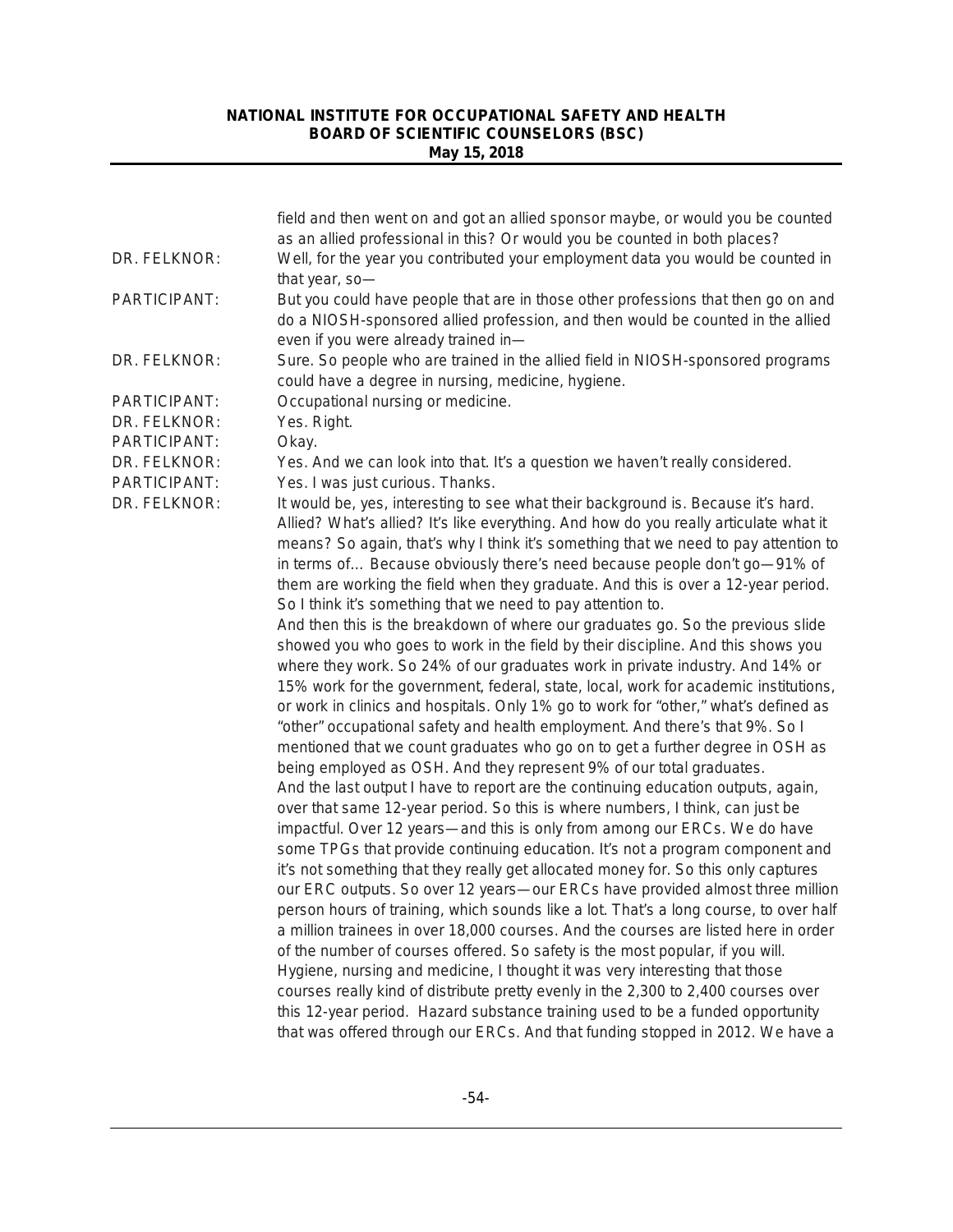|                             | limited number of ag safety programs within our ERC portfolio. And then, here<br>again, under "other" are the allied fields; which is really if you were to order these<br>completely in order the number of courses would be the second most popular<br>offering. But again, allied represents so many. It isn't one. It isn't ergonomics. It<br>isn't occupational psychology. It's really the composite. Yes?                                                                                                                                                                                                                                                                                                                                                                                                                                                                                                                                                                                                                                                                                                                                                         |
|-----------------------------|--------------------------------------------------------------------------------------------------------------------------------------------------------------------------------------------------------------------------------------------------------------------------------------------------------------------------------------------------------------------------------------------------------------------------------------------------------------------------------------------------------------------------------------------------------------------------------------------------------------------------------------------------------------------------------------------------------------------------------------------------------------------------------------------------------------------------------------------------------------------------------------------------------------------------------------------------------------------------------------------------------------------------------------------------------------------------------------------------------------------------------------------------------------------------|
| DR. REDINGER:               | Charles Redinger. A quick question. I think I know the answer to this but just to be<br>clear. So a course means, not the degree program or courses within, but a<br>lockout-tagout three day thing or industrial hygiene review for certification                                                                                                                                                                                                                                                                                                                                                                                                                                                                                                                                                                                                                                                                                                                                                                                                                                                                                                                       |
| DR. FELKNOR:                | Exactly. Exactly. And where continuing education units of some kind, whether it's<br>a CME, CNE or a certificate of some kind is offered at the end of the course. Yes.                                                                                                                                                                                                                                                                                                                                                                                                                                                                                                                                                                                                                                                                                                                                                                                                                                                                                                                                                                                                  |
| DR. REDINGER:               | Thank you.                                                                                                                                                                                                                                                                                                                                                                                                                                                                                                                                                                                                                                                                                                                                                                                                                                                                                                                                                                                                                                                                                                                                                               |
| DR. FELKNOR:                | That's exactly right. This is non-degree training. And again, distributed across the<br>main core disciplines and allied fields.                                                                                                                                                                                                                                                                                                                                                                                                                                                                                                                                                                                                                                                                                                                                                                                                                                                                                                                                                                                                                                         |
| DR. NICAS:                  | I have a question. This is Mark Nicas. Other than hazardous substances training,<br>would most of these be CE courses? I mean, con-                                                                                                                                                                                                                                                                                                                                                                                                                                                                                                                                                                                                                                                                                                                                                                                                                                                                                                                                                                                                                                      |
| DR. FELKNOR:                | Yes.                                                                                                                                                                                                                                                                                                                                                                                                                                                                                                                                                                                                                                                                                                                                                                                                                                                                                                                                                                                                                                                                                                                                                                     |
| DR. NICAS:                  | Yes?                                                                                                                                                                                                                                                                                                                                                                                                                                                                                                                                                                                                                                                                                                                                                                                                                                                                                                                                                                                                                                                                                                                                                                     |
| DR. FELKNOR:                | Yes. Yes, they'd be CE courses. Most if not all of them, most of them, we'd have<br>to pay for. You have to register. You need a faculty. You've got some degree-<br>granting institution that's providing the CE credits. They may be affiliating with<br>another professional association to actually provide the units.                                                                                                                                                                                                                                                                                                                                                                                                                                                                                                                                                                                                                                                                                                                                                                                                                                               |
| DR. NICAS:                  | When you had previously shown that there were some certificate programs that<br>you do associated with these courses-                                                                                                                                                                                                                                                                                                                                                                                                                                                                                                                                                                                                                                                                                                                                                                                                                                                                                                                                                                                                                                                    |
| DR. FELKNOR:                | No.                                                                                                                                                                                                                                                                                                                                                                                                                                                                                                                                                                                                                                                                                                                                                                                                                                                                                                                                                                                                                                                                                                                                                                      |
| DR. NICAS:                  | No?                                                                                                                                                                                                                                                                                                                                                                                                                                                                                                                                                                                                                                                                                                                                                                                                                                                                                                                                                                                                                                                                                                                                                                      |
| DR. FELKNOR:                | No. So the certificate, so what, 10 years ago, maybe, Schools of Public Health<br>started offering certificate programs in public health which in general was a<br>course in each of the five major disciplines of public health: epi, biostat,<br>environment, health behavior, and management. Yes, management and policy<br>sciences. And you would get a certificate in public health. And this became a<br>popular option for early career folks, maybe in health departments, who weren't<br>going to go back and get a masters. Or, they had a masters in some other and<br>they weren't going to go get a doctorate. But they needed that credential and<br>training. And so we've seen, in occupational safety and health, that there are<br>some certificate programs available in industrial hygiene or safety. And so that's<br>the certificate program that has a kind of a surrogate degree credential. These are<br>continuing education programs that are designed for professionals who are<br>already in the field working and need to continue their education in that regard.<br>Okay. So you can't talk about the ERCs without talking about money. |
| DR. ROGERS:<br>DR. FELKNOR: | Correct.<br>Correct. So I thought it would be interesting to look at the funding trends. And I've                                                                                                                                                                                                                                                                                                                                                                                                                                                                                                                                                                                                                                                                                                                                                                                                                                                                                                                                                                                                                                                                        |
|                             |                                                                                                                                                                                                                                                                                                                                                                                                                                                                                                                                                                                                                                                                                                                                                                                                                                                                                                                                                                                                                                                                                                                                                                          |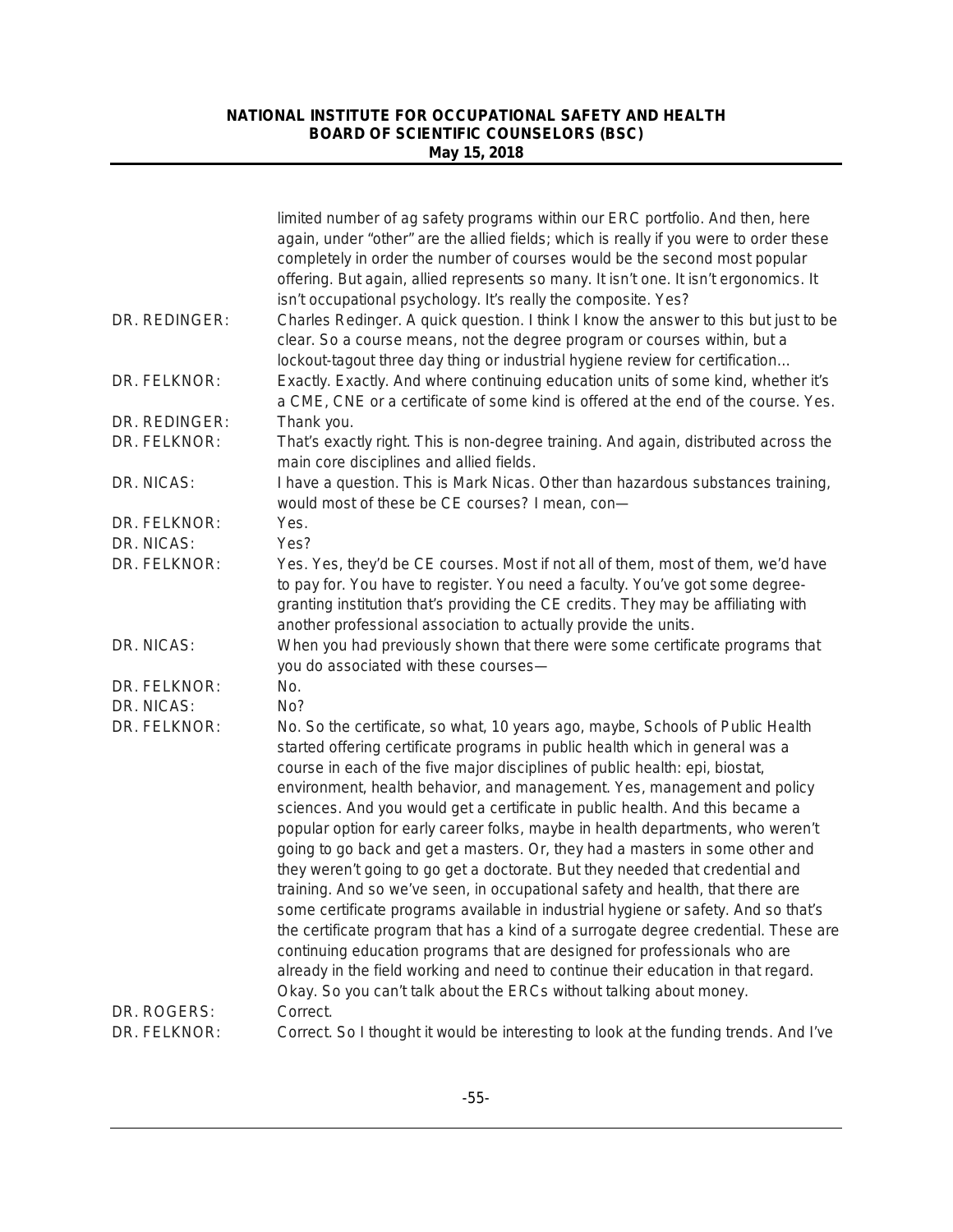looked back from 2012 to '17. And these data also are produced annually in annual report that we put out on our extramural program. So this shows you the funding trends of our ERCs which, starting in 2012 at just over 24 million in 2017, were up to 28.4 million. So they've seen a nice steady increase over this six-year period. Actually and that's the most recent view of what's been a long period of, history of increase.

And then I wanted to show our ERCs up against our other sort of flagship center portfolios. So the blue bar represents the ERCs. The green bar represents the funding to our ag centers. And note that this is funding just for centers only. So this isn't any other related research projects that are directly related to ag or construction. This is just the money for the centers.

So our ag centers have also seen a little over \$4 million increase over this sixyear period. And the red bar represents our National Construction Center. And that funding has remained flat and steady over this period of time. And then the gray bar represents our Total Worker Health Centers. For the first few years we had only four centers and their funding remained relatively flat, although we increased it a little bit in 2015. And then in '16 we added two more centers. So we've increased the allocation to our Total Worker Health Centers.

And there is some overlap communication between some of our ERCs and Total Worker Health. Some ERCs are developing certificate programs in Total Worker Health. Some ERCs have degree programs in Total Worker Health. And we're working to… In the revision to the 2015 funding opportunity, when we allowed training in certificate areas and we also changed the definition of sort of what we meant by core and allied fields. And so it opened up the opportunity for our ERCS to develop coherent curriculum in a concentrated area. And we were actually thinking of Total Worker Health when that revision was made, to allow that flexibility to really try to be responsive to what's been a very longstanding program. And you have a good thing going, you just want to keep it going and so you just keep it going. And it takes some energy to change what you're doing. And so the last trending slide I'll show you is to just sort of juxtapose the research funding relative to where our ERCs and other center funding has gone over this six-year period. And you'll see that there's been—with the steady increase in funding to our centers, there's been—a decline in our investigator initiated research. It's purely a numerator, denominator thing. And the denominator doesn't change. And so when the bottom line doesn't change, and you change either the number of programs or how much you give those programs, the slices of the pie just get redistributed.

And I think what we've been trying to do as we've been watching this trend, is work with our ERCs and ag centers and well, Total Worker Health and construction, to look at within these earmarked areas, of training, ag, construction, Total Worker Health, how can these research activities that we're putting money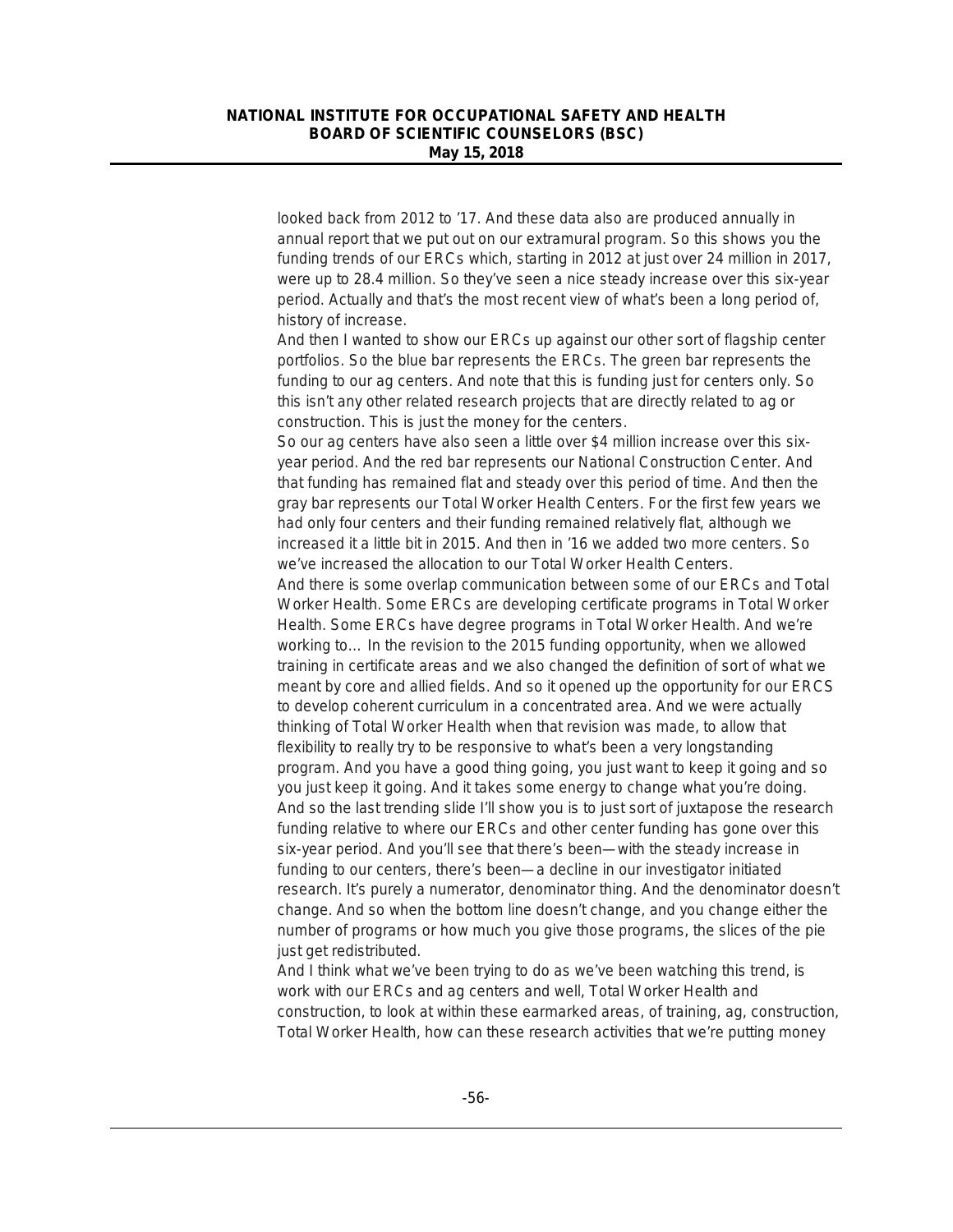into support the research agenda of NIOSH. And so I do think that our ERCs, and ag centers in particular, do a very good job of identifying the NIOSH interest, the NORA agenda items, the NIOSH strategic research items, areas that their research programs are supporting. So that's an important piece of information for us to capture. And we haven't quite captured it yet so I think we need to figure out how we can portray that information going forward.

I mentioned that NIOSH has a history of conducting occupational safety and health workforce assessments looking at supply and demand. And in fact, the first one was commissioned the year after the ERCs were first funded. So we had the first seven years of our TPGs, ERCs had been at it for a year and NIOSH commissioned a nationwide survey of the workforce looking particularly at supply and demand in 1978. In 1985 NIOSH commissioned RTI to do a study of the impact of our training programs on supply and demand. And in 2011 we commissioned Westat to conduct another national assessment of occupational safety and health workforce, looking at, not only supply and demand but also core competencies to kind of help us answer the question "Were we teaching the right things? Is there supply? Is there demand? And how well prepared are they to enter these fields?"

And I'll just briefly touch on these. These are available on the website. And Alberto, I can send you the link to these if folks are interested in looking at them in some greater depth. And they all have different versions of the same story. In '78 the study which was designed to assess demand through a survey of employers and educators, predicted chronic shortage of graduates in safety and nursing. They noted a current shortage in medicine, but that that was not expected to continue.

In 1985 a survey of academic programs and graduates found that the ERC graduation rates were expected to remain level except for a sharp decline in safety. They found that ERC graduates are easily employed, which remains true today. I mean, the percent of graduates that are employed in the field is really, I think, impressive. And then employers found a shortage of nursing and medicine graduates.

And in 2011, the Westat study—which looked at supply, demand and competencies was a national survey of employers and educators—found that the five year demand which was over the 2012 to 2016 period, would outpace supply by about 50%, especially in safety and nursing. They noted an apparent decline in funding. And this isn't borne out in the slides, but that also was about the time of the 2012 rescission where we had to go back and cut some funding based on a reduction of the whole NIOSH budget which happened in 2012.

They also noted that funding, but also lack of awareness of occupational safety and health to be one of the main obstacles to recruiting, is that people just didn't know about the field. And many of us have talked about how did you get into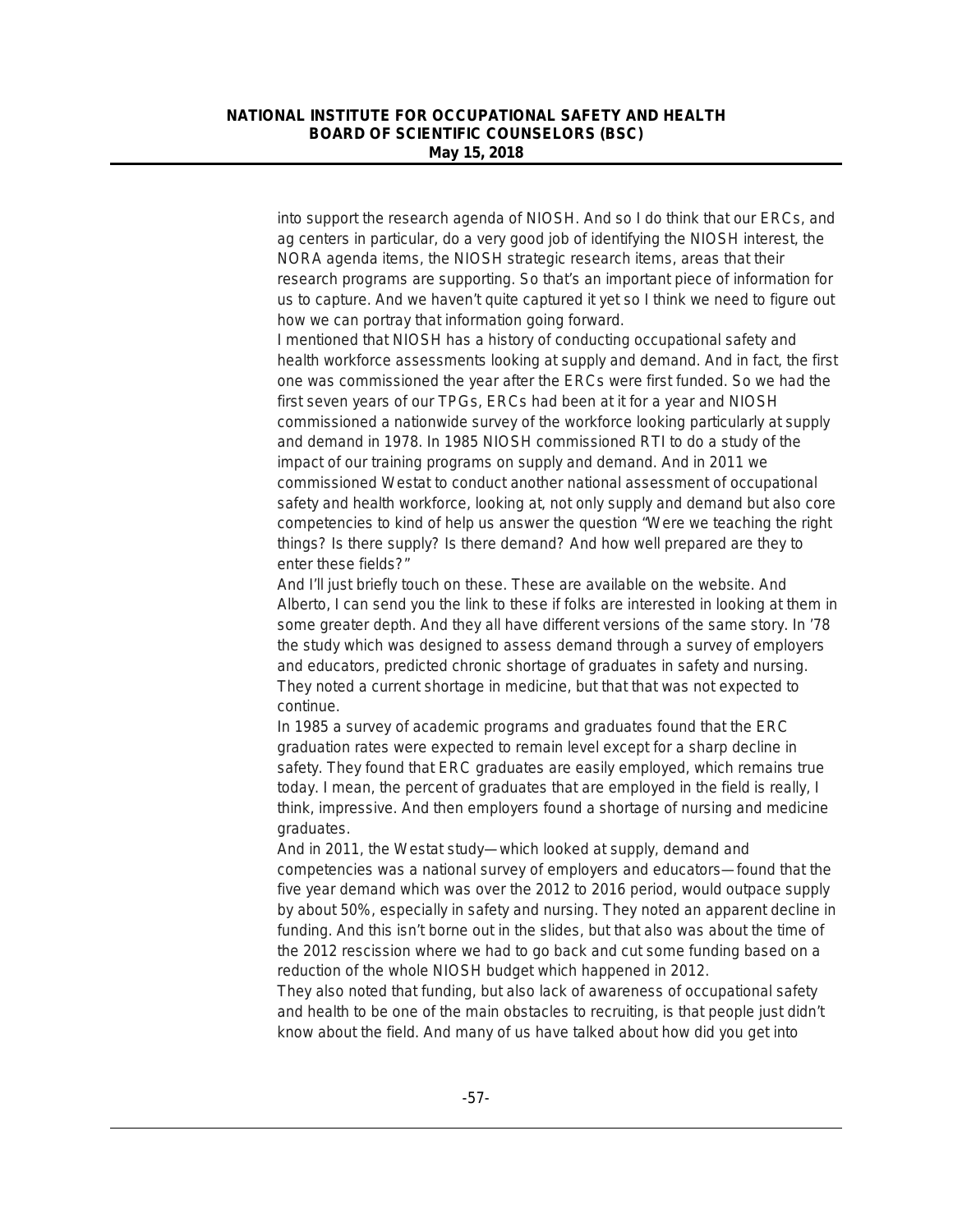|                            | occupational safety and health? And it was "I was in the wrong room." "I didn't<br>know this was the conference I was going to and then I found a career." And or "I<br>took a job and I had no idea what I was going to do. And then I found a degree<br>program and found a career." Right? So Rebecca will talk a little bit about some of<br>the initiatives that NIOSH has going to try to address that. And it did find, the<br>Westat study was clear, that, employers were very satisfied with the discipline<br>specific competencies and training. So in those really core areas they were very<br>satisfied with training. They did mention, pretty overwhelmingly, that there was an<br>increased need for interdisciplinary training. That this siloed approach to a doc<br>being a doc, never doing anything with hygiene and on down the line, was being<br>challenged by current need. And that, in particular, training in management and<br>leadership were content areas that they felt needed to be added. Yes? |
|----------------------------|-------------------------------------------------------------------------------------------------------------------------------------------------------------------------------------------------------------------------------------------------------------------------------------------------------------------------------------------------------------------------------------------------------------------------------------------------------------------------------------------------------------------------------------------------------------------------------------------------------------------------------------------------------------------------------------------------------------------------------------------------------------------------------------------------------------------------------------------------------------------------------------------------------------------------------------------------------------------------------------------------------------------------------------|
| DR. LEMASTERS:             | Sorry, do you think that these have borne out what they said as far as their<br>findings?                                                                                                                                                                                                                                                                                                                                                                                                                                                                                                                                                                                                                                                                                                                                                                                                                                                                                                                                           |
| DR. FELKNOR:               | Let me go back if I can.                                                                                                                                                                                                                                                                                                                                                                                                                                                                                                                                                                                                                                                                                                                                                                                                                                                                                                                                                                                                            |
| DR. LEMASTERS:             | I'm speaking mainly about Westat, the last one. You know, demand for safety and<br>occupational health nursing as well as the interdisciplinary training and bachelor-<br>level employees.                                                                                                                                                                                                                                                                                                                                                                                                                                                                                                                                                                                                                                                                                                                                                                                                                                          |
| DR. FELKNOR:               | So because we haven't conducted any subsequent studies, I don't know the<br>answer to that. But I think that certainly the ease with which our graduates are<br>hired tells us that there's certainly plenty of demand for them. Whether it's 50%<br>more than they can provide, I don't know. So I mean, there isn't a follow-up study<br>to really be able to answer that question.<br>We've shared the results of this pretty widely within our training program portfolio<br>and have encouraged work in those area so-                                                                                                                                                                                                                                                                                                                                                                                                                                                                                                         |
| DR. LEMASTERS:             | I just wondered if you'd heard anything in the field, "Well, we really do need these<br>types of graduates," or                                                                                                                                                                                                                                                                                                                                                                                                                                                                                                                                                                                                                                                                                                                                                                                                                                                                                                                     |
| DR. FELKNOR:               | Yes. Ron?                                                                                                                                                                                                                                                                                                                                                                                                                                                                                                                                                                                                                                                                                                                                                                                                                                                                                                                                                                                                                           |
| DR. STOUT:                 | Did I miss comments from Westat on physician-                                                                                                                                                                                                                                                                                                                                                                                                                                                                                                                                                                                                                                                                                                                                                                                                                                                                                                                                                                                       |
| DR. FELKNOR:               | On physicians?                                                                                                                                                                                                                                                                                                                                                                                                                                                                                                                                                                                                                                                                                                                                                                                                                                                                                                                                                                                                                      |
| DR. STOUT:                 | On physician workforce?                                                                                                                                                                                                                                                                                                                                                                                                                                                                                                                                                                                                                                                                                                                                                                                                                                                                                                                                                                                                             |
| DR. FELKNOR:<br>DR. STOUT: | There aren't any up there. They did look at the physician workforce.<br>I note in '78 everything is honky-dory, '85 things are slipping. What did they say in<br>2011?                                                                                                                                                                                                                                                                                                                                                                                                                                                                                                                                                                                                                                                                                                                                                                                                                                                              |
| DR. FELKNOR:               | Yes. So I'll have to look it up to get the medicine numbers for you. But the two of<br>greatest note were a 50% outpace of supply in safety and nursing in particular.<br>But I'll get the medicine numbers for you.                                                                                                                                                                                                                                                                                                                                                                                                                                                                                                                                                                                                                                                                                                                                                                                                                |
| DR. REDINGER:              | And I would just offer (inaudible @ 00:45:37) in the states I run about 30 clinics<br>with Procter & Gamble and it's a beautiful time to be an occ health nurse or an<br>occ med physician. Most of our candidates are having three or four offers and the<br>pay is just-                                                                                                                                                                                                                                                                                                                                                                                                                                                                                                                                                                                                                                                                                                                                                          |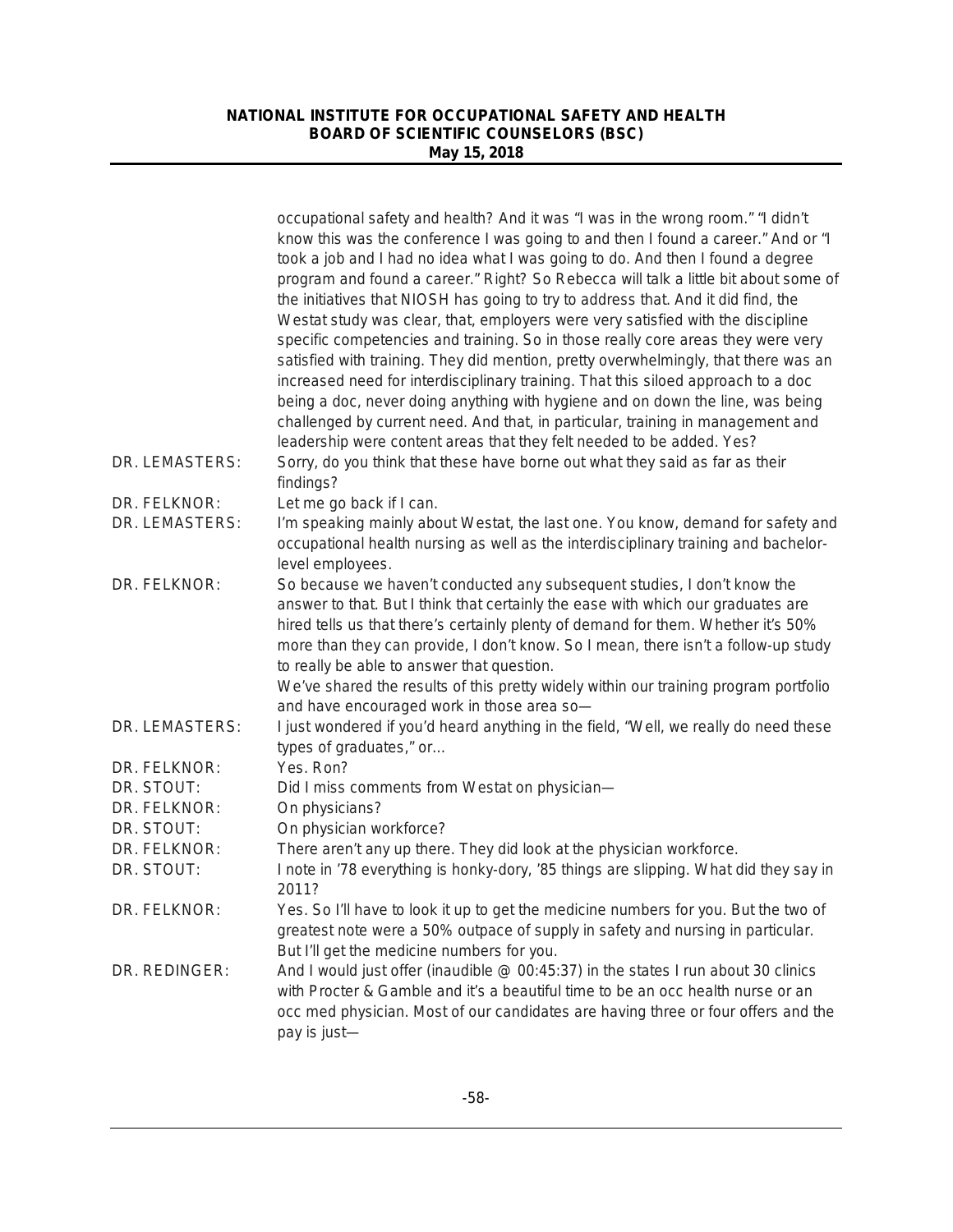| DR. FELKNOR:    | Yes. That's great.                                                                                                                                                                                                                                                                                                                                                                                                                                                                                                                                                                                                                                                            |
|-----------------|-------------------------------------------------------------------------------------------------------------------------------------------------------------------------------------------------------------------------------------------------------------------------------------------------------------------------------------------------------------------------------------------------------------------------------------------------------------------------------------------------------------------------------------------------------------------------------------------------------------------------------------------------------------------------------|
| DR. REDINGER:   | It's good if you're a candidate. It's not so good if you're trying to fill the vacancy.                                                                                                                                                                                                                                                                                                                                                                                                                                                                                                                                                                                       |
| DR. FELKNOR:    | Yes. Fill a vacancy because-                                                                                                                                                                                                                                                                                                                                                                                                                                                                                                                                                                                                                                                  |
| DR. REDINGER:   | There's just, there's not enough-right now there's not-                                                                                                                                                                                                                                                                                                                                                                                                                                                                                                                                                                                                                       |
| DR. FELKNOR:    | There are not enough graduates.                                                                                                                                                                                                                                                                                                                                                                                                                                                                                                                                                                                                                                               |
| DR. REDINGER:   | There's not enough certified occupational health nurses. There's not enough<br>trained certified occupational physicians, at least my world, that fill the needs.                                                                                                                                                                                                                                                                                                                                                                                                                                                                                                             |
| DR. FELKNOR:    | Right. So in the years in-between the Westat study and the revision to the funding<br>opportunity announcement for the ERCs which we made in 2015, we spent a fair<br>amount of time in focus group conversations with our specialty program areas.<br>And our medicine residency directors would tell us over and over and over, "I can<br>train everybody. I just need more money. The problems with recruiting and<br>producing more is a function of money." Obviously stipend and tuition support for<br>occ docs is more expensive than other of the degree programs. And so there are<br>limits within money. We did open up the pathways to medicine residency and by |
|                 | allowing alternative Help me, John, remember what they are. The pathways for<br>residency.                                                                                                                                                                                                                                                                                                                                                                                                                                                                                                                                                                                    |
| DR. HOWARD:     | So there's the—I thought there was the—traditional pathway and there's an<br>alternative pathway and then a complementary pathway.                                                                                                                                                                                                                                                                                                                                                                                                                                                                                                                                            |
| DR. FELKNOR:    | And complementary pathway, yes. So we allowed Previously NIOSH had not                                                                                                                                                                                                                                                                                                                                                                                                                                                                                                                                                                                                        |
|                 | allow funding to be used for anything other than the traditional residency pathway.<br>And so in 2015 we opened it up to try to make it a little more competitive to bring<br>in folks that had suitable training to go into the field.                                                                                                                                                                                                                                                                                                                                                                                                                                       |
|                 | What I haven't done yet, and I think will be an important exercise, is, to answer<br>your question, which is "How have the prediction, actually each of these studies,                                                                                                                                                                                                                                                                                                                                                                                                                                                                                                        |
|                 | borne out? Some of them I know by looking at them, the ERCs did not see a                                                                                                                                                                                                                                                                                                                                                                                                                                                                                                                                                                                                     |
|                 | decline in funding. There was a little dip. But in terms of the supply and demand<br>predictions that were made we need to sort of map those two against each other.                                                                                                                                                                                                                                                                                                                                                                                                                                                                                                          |
| DR. ROGERS:     | And against cost of living. I mean, the dollar amount might not have changed.<br>What has changed in real dollars in terms of cost of living for the ERCs. They may<br>be getting the same money but are trying to hire professors.                                                                                                                                                                                                                                                                                                                                                                                                                                           |
| DR. FELKNOR:    | Sure. Yes, so relative to that question, though, and Rene can tell us whether the<br>cost of living in the last 12 years that we showed has gone up significantly enough                                                                                                                                                                                                                                                                                                                                                                                                                                                                                                      |
| DR. PANA-CRYAN: | to where those dollars need to be adjusted.                                                                                                                                                                                                                                                                                                                                                                                                                                                                                                                                                                                                                                   |
|                 | We could adjust them. I mean, I don't have the numbers on top of my head. I<br>don't have it in front of me but-                                                                                                                                                                                                                                                                                                                                                                                                                                                                                                                                                              |
| DR. FELKNOR:    | Right. But we could look at that. The other question you asked is that the ERC                                                                                                                                                                                                                                                                                                                                                                                                                                                                                                                                                                                                |
|                 | and TPG money is restricted in terms of the percent of funding that can go to                                                                                                                                                                                                                                                                                                                                                                                                                                                                                                                                                                                                 |
|                 | faculty and the percent of funding that can go to students. And so 70% or more of                                                                                                                                                                                                                                                                                                                                                                                                                                                                                                                                                                                             |
|                 | the total academic funding has to go directly to students-stipends, research,<br>traineeships, whatever-leaving 30%, recognizing it takes faculty to run these                                                                                                                                                                                                                                                                                                                                                                                                                                                                                                                |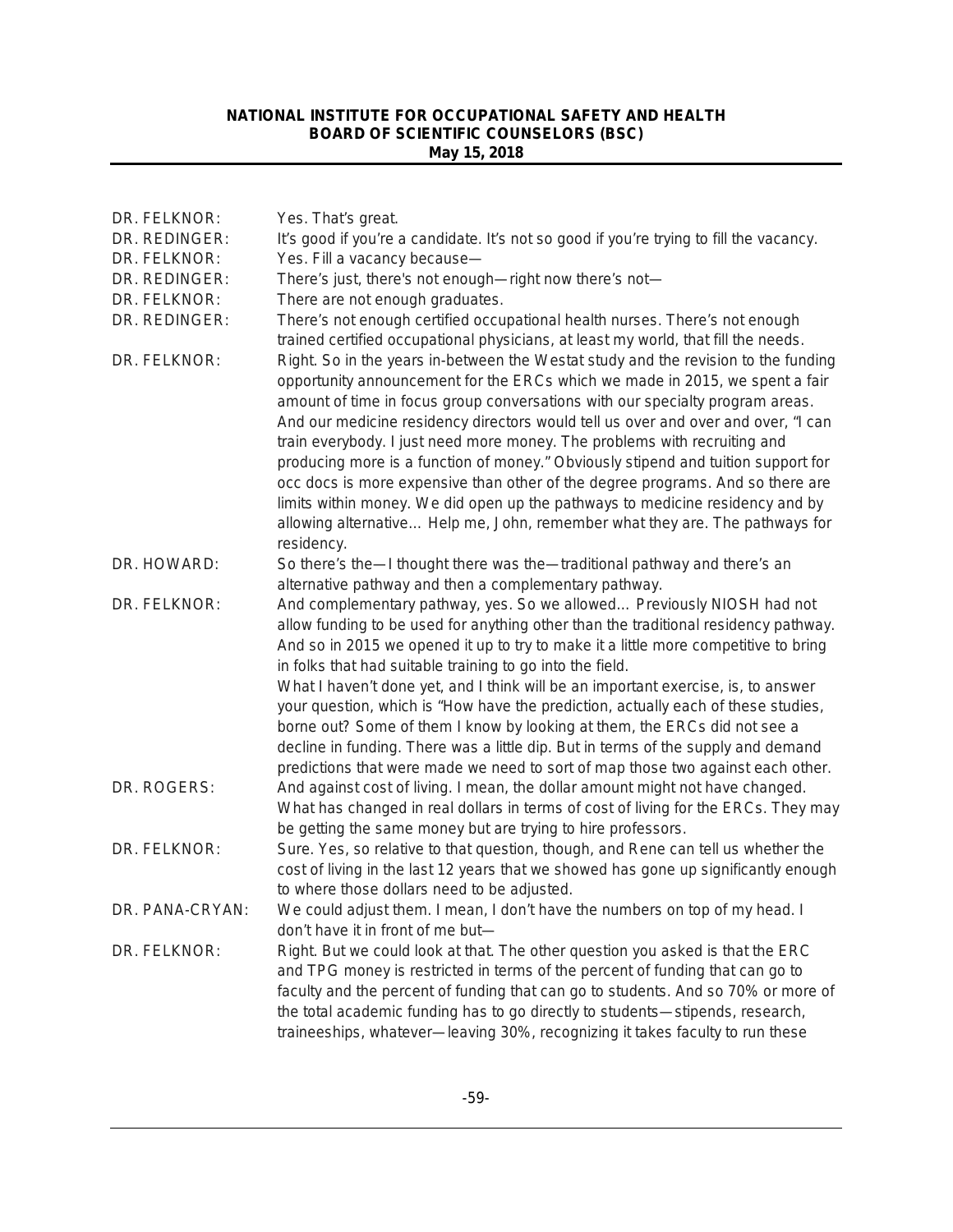|                   | programs and the more students you have, the more faculty you need. So that<br>may answer that question a little bit.                                                                                                                                                                                                                                                                                                                                                                                                                                                                                                                                                                                                                                                                                                           |
|-------------------|---------------------------------------------------------------------------------------------------------------------------------------------------------------------------------------------------------------------------------------------------------------------------------------------------------------------------------------------------------------------------------------------------------------------------------------------------------------------------------------------------------------------------------------------------------------------------------------------------------------------------------------------------------------------------------------------------------------------------------------------------------------------------------------------------------------------------------|
| DR. LEMASTERS:    | It's just tough recruiting students too. I mean, there's a lot of competition in<br>recruiting students                                                                                                                                                                                                                                                                                                                                                                                                                                                                                                                                                                                                                                                                                                                         |
| DR. FELKNOR:      | And this is a real problem with occ docs.                                                                                                                                                                                                                                                                                                                                                                                                                                                                                                                                                                                                                                                                                                                                                                                       |
| DR. LEMASTERS:    | From other programs that are going into, let's just say, toxicology, genetic<br>molecular, genetic biology. I mean, the competition is fierce, right?                                                                                                                                                                                                                                                                                                                                                                                                                                                                                                                                                                                                                                                                           |
| DR. FELKNOR:      | Yes. Yes.                                                                                                                                                                                                                                                                                                                                                                                                                                                                                                                                                                                                                                                                                                                                                                                                                       |
| MS. LASZCZ-DAVIS: | Chris Laszcz-Davis. Did you guys try to do an assessment as to the business<br>drivers for all this for the numbers or you just dealt with the statistics pretty much?                                                                                                                                                                                                                                                                                                                                                                                                                                                                                                                                                                                                                                                          |
| DR. FELKNOR:      | Well, I'm reporting the statistics and I'd have to go I mean, in some of the<br>questions I think there are some questions in the Westat study-is the one I'm<br>really the most familiar with—where questions that we asked employers got to<br>some of that but-                                                                                                                                                                                                                                                                                                                                                                                                                                                                                                                                                              |
| MS. LASZCZ-DAVIS: | I wonder if I might just comment, add to that.                                                                                                                                                                                                                                                                                                                                                                                                                                                                                                                                                                                                                                                                                                                                                                                  |
| DR. FELKNOR:      | Sure.                                                                                                                                                                                                                                                                                                                                                                                                                                                                                                                                                                                                                                                                                                                                                                                                                           |
| MS. LASZCZ-DAVIS: | I mean, having worked in the industry for over 25 years and for a big company, I<br>mean, one of the things we saw was that as business decentralized and the profit<br>centers were further out we eliminated a number of our docs and outsourced that.<br>And what we really needed then were the generalists and the safety people who<br>knew how to effect change within an organization. And most of our businesses in<br>the US today are small to medium sized. Procter & Gambles, and the big guys, I<br>mean, you guys run Cadillac shops but you can. But unfortunately I think the<br>struggle that most American industry has is small to medium businesses so they<br>need the generalists, they need the safety folks. But it may be at the expense of<br>some critical core competencies too. That's a dilemma. |
| DR. STOUT:        | If I could, I think in some respects you're correct about what's in corporate, so to<br>speak. But the difficulty that we're finding now, with the many different companies<br>that are running occupational health and other centers, is finding physicians and<br>finding nurses to staff the centers, to staff the premise to come two hours onsite<br>at one of your plants. The folks just aren't up there with the training. And many<br>companies have gone over the last 20 years to using nurse-centered models and<br>the COHN model was a very effective one. And candidly, there'sthe elasticity in<br>that population is giving out on us as well.                                                                                                                                                                 |
| DR. FELKNOR:      | So my time is up but I just want to leave you with this last slide. And I'll be happy<br>to continue a dialogue with anyone and would appreciate your thoughts. Just<br>some thinking about sort of where we are with future challenges and what are we<br>thinking about. We think that the future of training, workforce training, is<br>inextricably linked to the future of the field. Right? It's training is the chicken and<br>it's also the egg. And so understanding that I think is very important. And being<br>able to respond to turbulent environments, constrained resources where the need                                                                                                                                                                                                                      |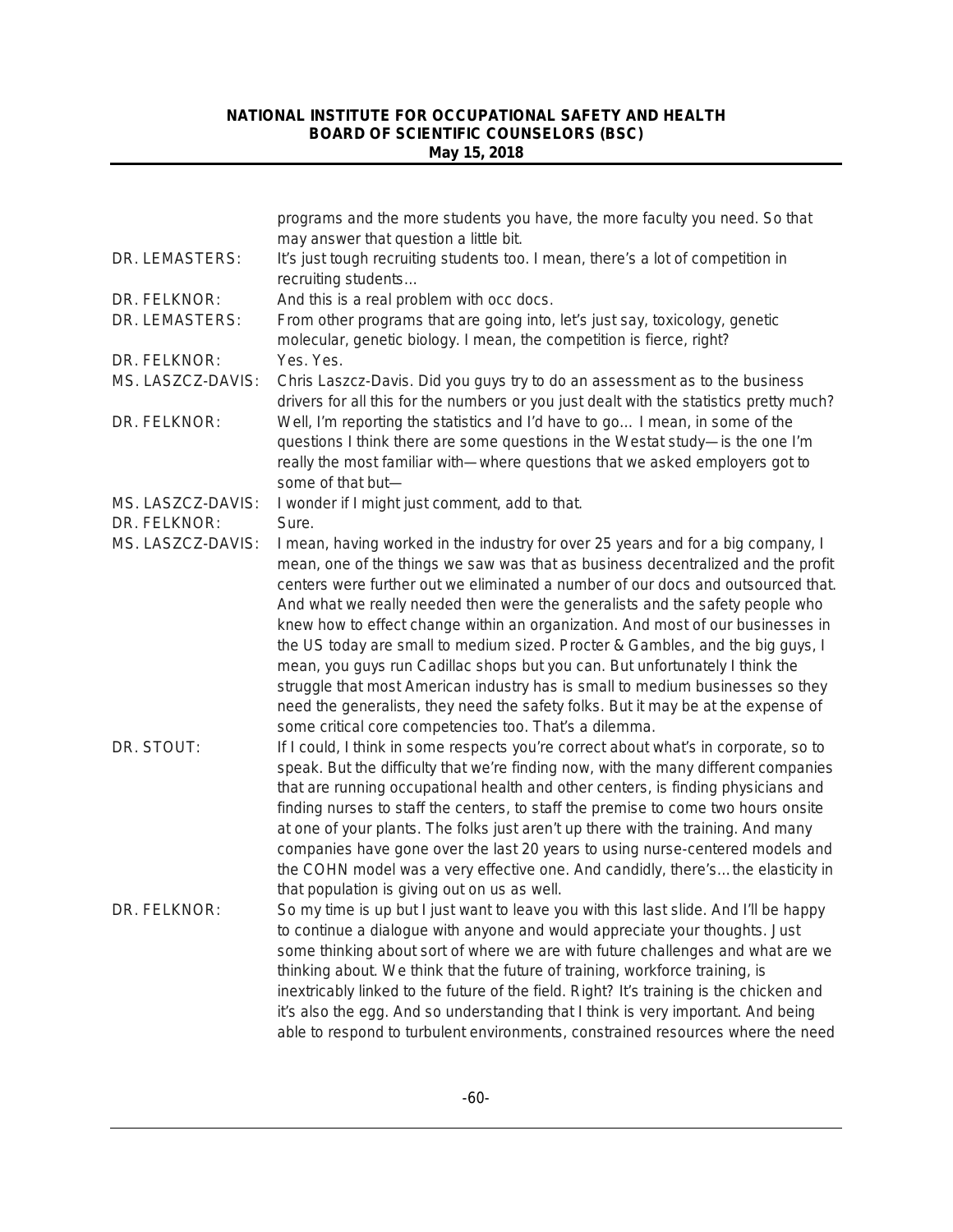|               | to demonstrate relevance and benefit has like never been greater. ERCs, ERCs<br>are perennially up for elimination. And so the challenge to really be able to report<br>and show relevance and benefit of training. And return on investment. We're<br>talking to Rene and her group about strategies we might look at to show what the<br>return on investment might be.                                                                                                                                                                                                                                                                                                                                                                                                                                                                                                                                                                                                                                                                                                                                                                                                                                             |
|---------------|-----------------------------------------------------------------------------------------------------------------------------------------------------------------------------------------------------------------------------------------------------------------------------------------------------------------------------------------------------------------------------------------------------------------------------------------------------------------------------------------------------------------------------------------------------------------------------------------------------------------------------------------------------------------------------------------------------------------------------------------------------------------------------------------------------------------------------------------------------------------------------------------------------------------------------------------------------------------------------------------------------------------------------------------------------------------------------------------------------------------------------------------------------------------------------------------------------------------------|
|               | Changes in nature of work, workforce, workplace challenge these existing<br>paradigms. And I mentioned that briefly before. We've designed a whole training<br>portfolio that's 45 years old that is really built on the traditional paradigm of<br>occupational safety and health. And bringing new paradigms in I think is also a<br>challenge, and an opportunity for us. Where we're especially paying attention to<br>this core and allied piece. NIOSH has been regulating, if you will, what the core<br>disciplines are and that you must have at least two of the core. And then you can<br>kind of do whatever you want to have your ERC and "maybe NIOSH should let the<br>market figure that out" is a question that we're asking ourselves. And the issues of<br>supply and demand, competency training versus discipline training. The change in<br>CEPH, the way the credential body for schools of public health have completely<br>upended the structure of how Schools of Public Health are organized by discipline<br>to flipping it to a competency-based structure, since most of our ERCs are in<br>Schools of Public Health, is also something that's important for us to pay attention<br>to. |
| DR. STOUT:    | Could I offer just one more "and"? I'm sorry for being so passionate. This is Ron<br>Stout again.                                                                                                                                                                                                                                                                                                                                                                                                                                                                                                                                                                                                                                                                                                                                                                                                                                                                                                                                                                                                                                                                                                                     |
| DR. FELKNOR:  | Yes, would you knock it off?                                                                                                                                                                                                                                                                                                                                                                                                                                                                                                                                                                                                                                                                                                                                                                                                                                                                                                                                                                                                                                                                                                                                                                                          |
| DR. STOUT:    | No.                                                                                                                                                                                                                                                                                                                                                                                                                                                                                                                                                                                                                                                                                                                                                                                                                                                                                                                                                                                                                                                                                                                                                                                                                   |
| DR. FELKNOR:  | It's a little late for passion.                                                                                                                                                                                                                                                                                                                                                                                                                                                                                                                                                                                                                                                                                                                                                                                                                                                                                                                                                                                                                                                                                                                                                                                       |
| DR. STOUT:    | There are not enough—using the occ med physician, there's not enough occ med<br>docs out there.                                                                                                                                                                                                                                                                                                                                                                                                                                                                                                                                                                                                                                                                                                                                                                                                                                                                                                                                                                                                                                                                                                                       |
| DR. FELKNOR:  | That's true.                                                                                                                                                                                                                                                                                                                                                                                                                                                                                                                                                                                                                                                                                                                                                                                                                                                                                                                                                                                                                                                                                                                                                                                                          |
| DR. STOUT:    | And as I recruit from the ERCs the occ med docs that are there need more Total<br>Worker Health wellbeing informatics training. So I think it's an "and." We need<br>more occ health training platforms and we really need to rethink about the focus<br>of occ health, I would argue.                                                                                                                                                                                                                                                                                                                                                                                                                                                                                                                                                                                                                                                                                                                                                                                                                                                                                                                                |
| DR. FELKNOR:  | And many of our medicine programs will tell us they have trouble finding good<br>candidates. So it's really a conundrum. And we think some of that's how much<br>time in the medicine school curriculum is devoted to occupational medicine, like<br>bzzz, that's it. So where that is, how we kind of intervene in that to help with that,<br>because that's a cycle that's really an important one I think for us to try to figure<br>out.                                                                                                                                                                                                                                                                                                                                                                                                                                                                                                                                                                                                                                                                                                                                                                          |
| DR. REDINGER: | It'll change. This year kids coming out of your ERCs programs are getting multiple<br>offers, \$220,000, \$230,000, \$300,000, kids straight out of training.                                                                                                                                                                                                                                                                                                                                                                                                                                                                                                                                                                                                                                                                                                                                                                                                                                                                                                                                                                                                                                                         |
| DR. ROGERS:   | That's too much money.                                                                                                                                                                                                                                                                                                                                                                                                                                                                                                                                                                                                                                                                                                                                                                                                                                                                                                                                                                                                                                                                                                                                                                                                |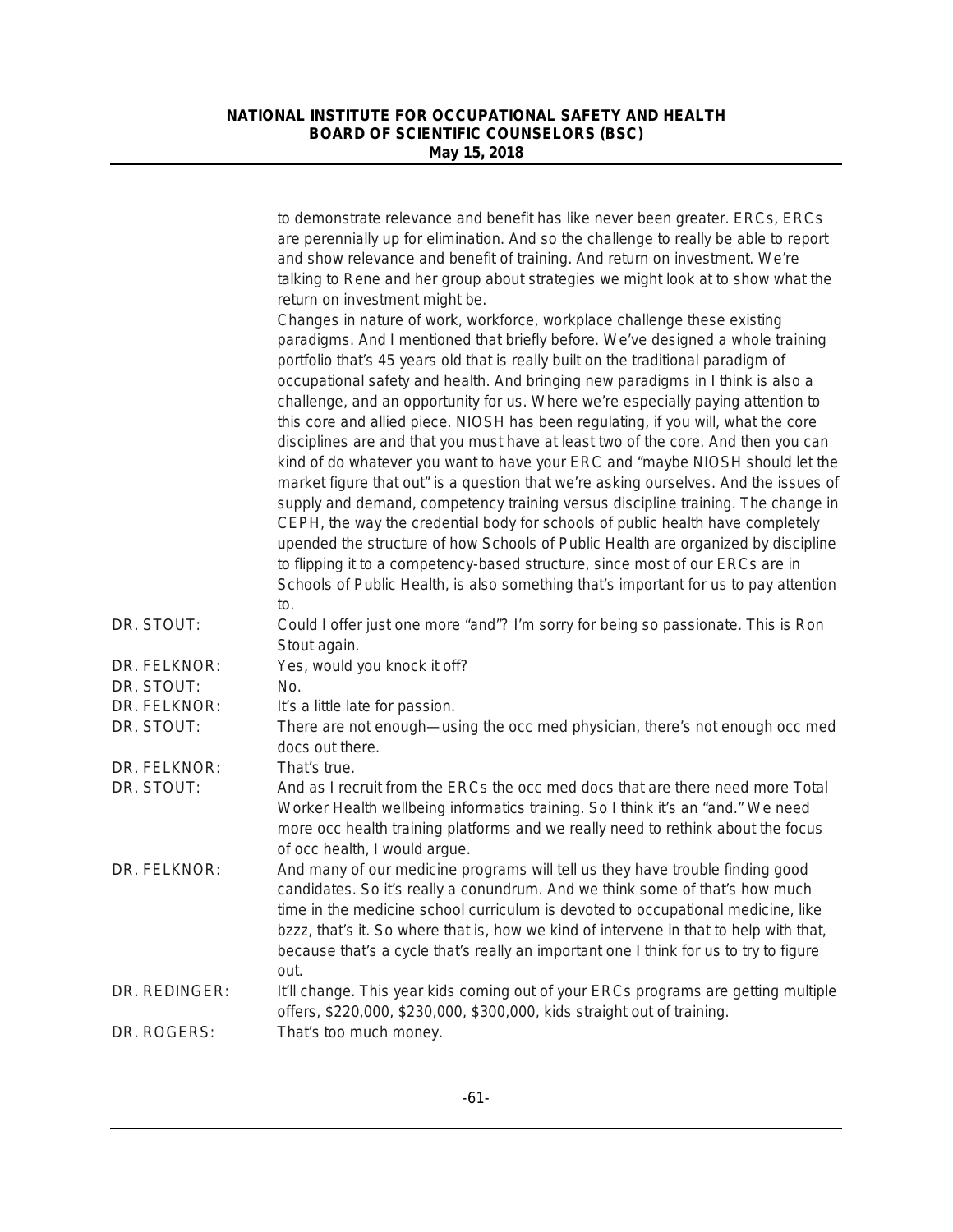| DR. FELKNOR:              | Where are they going? That's where I want to go.                                                                                                                                                                                                                                                                                                                                                                           |
|---------------------------|----------------------------------------------------------------------------------------------------------------------------------------------------------------------------------------------------------------------------------------------------------------------------------------------------------------------------------------------------------------------------------------------------------------------------|
| PARTICIPANT:              | That's too much money for a kid.                                                                                                                                                                                                                                                                                                                                                                                           |
| DR. REDINGER:             | They're making more than us old-timers.                                                                                                                                                                                                                                                                                                                                                                                    |
| DR. ROGERS:<br>DR. STOUT: | Anyone else?<br>A quick question. So one of the slides or statistics—you don't need to find to slide,                                                                                                                                                                                                                                                                                                                      |
|                           | but—on the total graduates for the period of '77 to '17 there are more IH grads.<br>And so I'm going to speculate that, well, there are just more programs for<br>industrial hygiene. But why is that? I mean, was it just that at certain periods of                                                                                                                                                                      |
|                           | time folks in the IH field were successful in developing programs? I don't think this<br>is correct, but someone at AHI may say, well, because industrial hygiene is the<br>most important piece of the four legs. But any interpretation on it?                                                                                                                                                                           |
| DR. FELKNOR:              | Well, I have a thought about it. I mean, but I know occupational medicine goes                                                                                                                                                                                                                                                                                                                                             |
|                           | back to Ramazzini so I did get him in to the conversation. But I'm not sure, I don't<br>know enough of the history of what is known today as occupational medicine,<br>when did it really start as a field versus when was industrial hygiene recognized as                                                                                                                                                                |
|                           | a field. And I don't know the answer to that, yes.                                                                                                                                                                                                                                                                                                                                                                         |
| DR. ROGERS:               | Medicine was in the Forties. I mean-                                                                                                                                                                                                                                                                                                                                                                                       |
| DR. NICAS:                | This is Mark. I'll speculate. Because I think it was the advent of the OSHA Act and<br>that had regulations that needed to be met legally. And the regulations for<br>industrial hygiene and safety. They weren't in medicine. No one required you to<br>provide medical services. They didn't require you to provide occupational health<br>nurses. I mean, there were some medical surveillance issues. But it was legal |
|                           | requirements.                                                                                                                                                                                                                                                                                                                                                                                                              |
| DR. ROGERS:               | But nursing dates back to 1911. I mean, that's actually 1888 to be specific, in the<br>States. But I mean, the first nursing courses were offered in the New England<br>region in 1910-11, around that area. Yes, so they've been around a long time. But<br>the growth of it has just been, over time, and I think with the OSHA Act as well,<br>that's been important. Any questions on the telephone? Thank you, Sarah. |
| DR. FELKNOR:              | Okay, you're welcome.                                                                                                                                                                                                                                                                                                                                                                                                      |
| [Applause.]               |                                                                                                                                                                                                                                                                                                                                                                                                                            |
| DR. ROGERS:               | So we have a final presentation. Rebecca?                                                                                                                                                                                                                                                                                                                                                                                  |
|                           | SAFE-SKILLED-READY WORKFORCE UPDATE: RESEARCH FOR YOUNG AND TEMPORARY                                                                                                                                                                                                                                                                                                                                                      |
| <b>WORKERS</b>            |                                                                                                                                                                                                                                                                                                                                                                                                                            |
| DR. GUERIN:               | And I will apologize ahead of time. It's ragweed season in Cincinnati so I'm-                                                                                                                                                                                                                                                                                                                                              |
| DR. ROGERS:               | Ah, are you okay?                                                                                                                                                                                                                                                                                                                                                                                                          |
| DR. GUERIN:               | Yes. No, I'm fine. It's just allergies. So it's my stuffiness. But I'm very happy to be<br>here. And thank you very much for this opportunity to talk to you today about<br>preparing the emerging workforce for safe and healthy employment. And I'm the<br>Coordinator at NIOSH for the Safe-Skilled-Ready Workforce Program which is<br>housed in the Education and Information Division in Cincinnati. And as a social |
|                           | scientist at NIOSH I'm part of a small but mighty group of researchers.                                                                                                                                                                                                                                                                                                                                                    |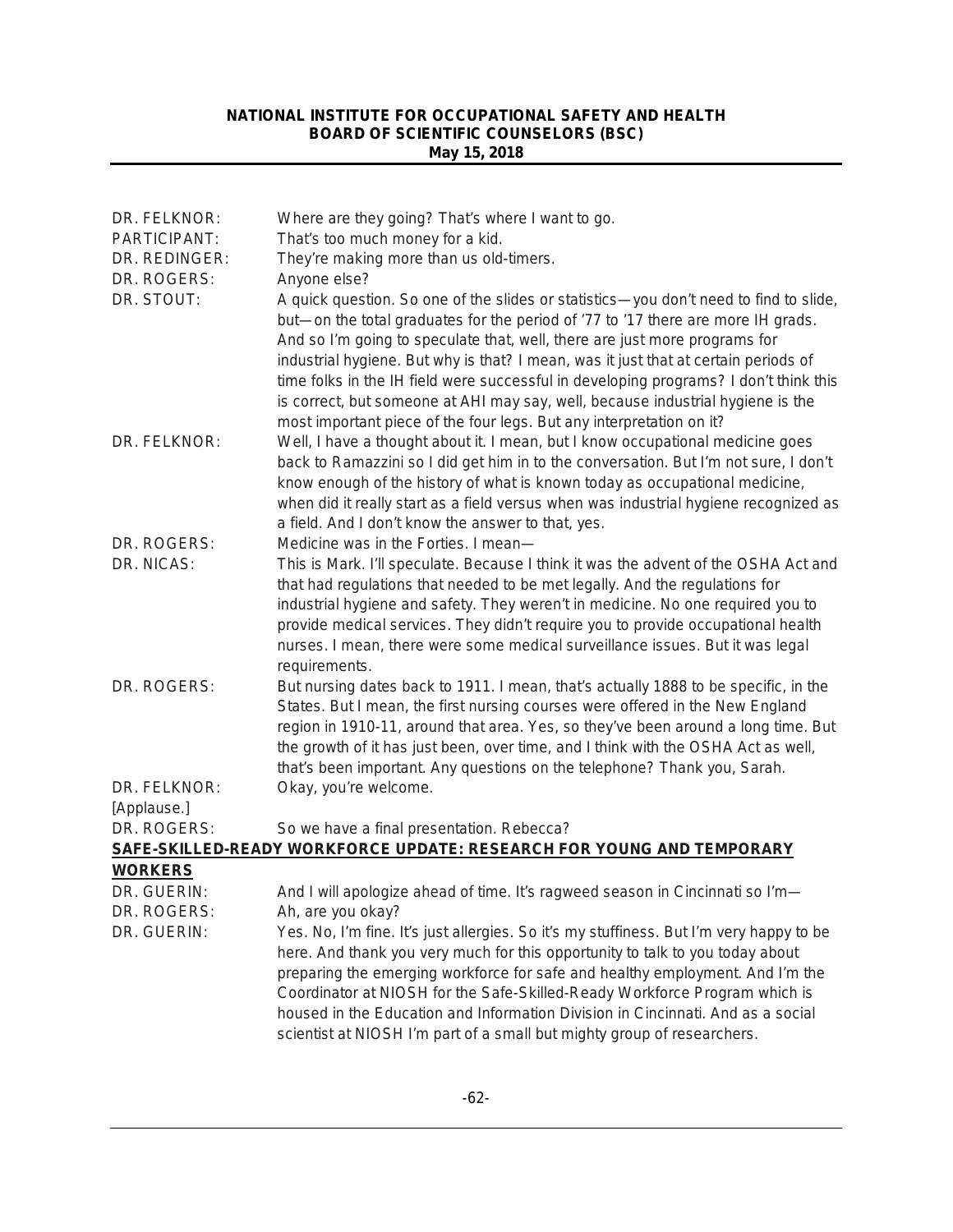We borrow from a lot of fields including education, economics, psychology, health education, health behavior, anthropology and others, to really examine the collective and individual factors that contribute to workplace safety and health and the decisions that go into those at both an individual and an environmental level. And NIOSH has long recognized the value of social science to the mission and the vision of safer, healthier workers. But luckily we're not alone. So Dr. Lance Collins who is the Dean of Engineering at Cornell University published and impassioned plea a few years ago in *The Washington Post* in which he talked about the need and the importance for social science. And there's so much emphasis on the STEM disciplines these days which are also incredibly important but we need social science. And in order to tackle the global challenges that we face, Dr. Collins contended that technical fixes alone are not enough. We need to bring transdisciplinary and interdisciplinary science to bear on these complicated issues that face us as a global world.

And Sarah highlighted it, but in the field of occupational safety health as the workforce continues to change and evolve, and the nature of work continues to change and evolve, the importance of social science will continue to be very relevant and important to the work that we do at NIOSH. So with that plug, I'll try and give you a brief overview. In my presentation I'm going to talk about the Safe-Skilled-Ready Workforce Program. And some of you have already been introduced to it. And I'll be able to give you some updates on our activities and some of the research that's ongoing under the program. And hopefully I'll have a lot of time to take your questions and your input and feedback on how we can move forward and where we go from here.

So the Safe-Skilled-Ready Workforce Program was launched in 2013 and shortly after in the fall of that year we introduced it to the Board of Scientific Counselors. And I'm happy to report in the intervening five years we have a lot of accomplishments to report to you. And the purpose of the program was to really build on more than 30 years of effort at NIOSH aimed at protecting young workers, who we've known for a long time, from the surveillance data and from the research, are a highly vulnerable group. But the idea was also to expand into other areas where we might be able to apply the lessons that we've learned through our research and activities to other vulnerable workers.

So the goal of our program is that before joining the US workforce for the first time or starting a new job, all workers will have the foundational knowledge, skills and abilities they need to stay safe and healthy at work and to contribute to a safe, healthy and productive workplace.

So what are these foundational knowledge, skills and abilities? So again, as social scientists we love our models, we love our theories, so we created a foundational framework of competencies. We call them the "8 Core Competencies." They're grounded in the "health belief" model. And they include the ability to understand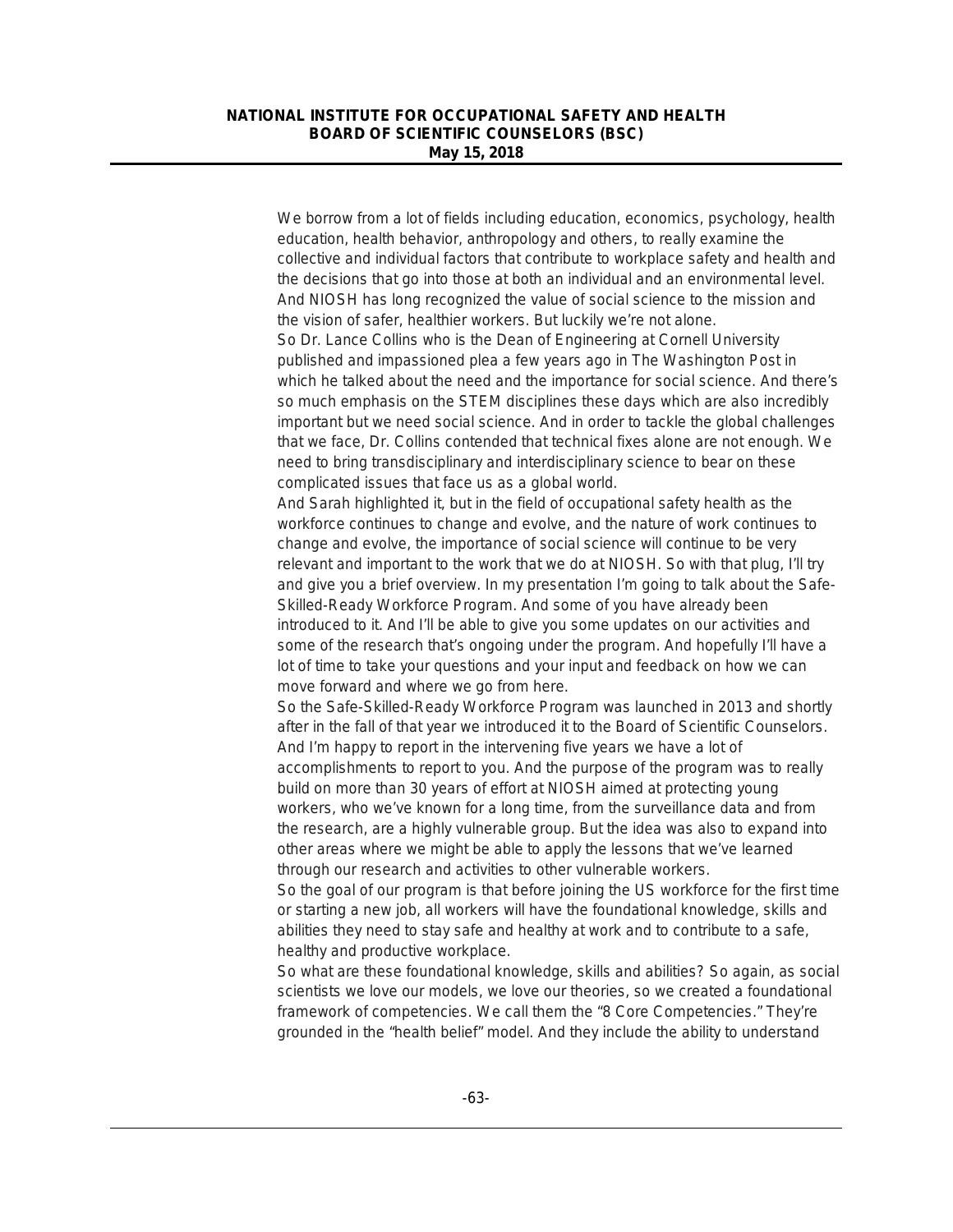the short and long term effects of job injuries and illnesses, to identify job hazards and control methods, to understand worker rights and responsibilities on the job, and to communicate about safety problems at work.

So these are the foundational, again, competencies we believe that everybody needs, every individual needs, before they enter the workforce or before they start a new job. And we say that they're fundamental in that the serve as the basis for advanced skill development. So in no way do they replace the skills that you learned through on-the-job training or through apprenticeship programs or other programs. They complement those skills. They're portable in that they crosscut all industries and occupations so that's not just about one job or one set of skills. And they're also transferrable which means that they apply across social and cognitive domains anywhere in life where risk-based decisions are made.

So what we did is we looked across the vast literature and programs out there right now, initiatives, to skill up the American workforce. I'm sure everyone has heard a lot about that, about employability skills and work readiness, the middle skills gap. And what we found is in the frameworks and the initiatives that are out there, what's really missing from the discussion is workplace safety and health. And so we say these are the missing life skills from these frameworks. And the new administration is very, is focused right now on expanding opportunities for apprenticeship programs and other employability programs. So it's just really critical right now, as it always has been, to make sure that occupational safety and health is at the table at all of those discussions, and part of all of the programs and initiatives that are aimed at preparing the emerging workforce. They also need to be safe and healthy.

So the goals of our program are to promote the competencies in various avenues and in different areas. And I'll talk about some of those. To develop, maintain and evaluate workplace safety and health training and curricula. To conduct intervention and evaluation research. And to translate our research to practice, as well as our practice to research. So we see this as a very iterative process. We're already learning from our field work and taking what we learn from the field and applying it to our research and such. And so goes the cycle.

We have, as I mentioned, a number of areas of focus in terms of the groups that we focus on. So young workers is our traditional area of focus. And now expanding into looking at other vulnerable groups, including contingent workers and some other workers that I'll talk about. And we have partners. I feel that's something we've done really successfully as a program, is building very strong partnerships across industry and all sectors of the economy. And I'll be able to highlight just a few of those today.

So with that, I'm going to talk to you a little bit about young worker safety and health. So this is the main area of the research portfolio that I lead. And what are we talking about when we talk about young workers? So generally they're defined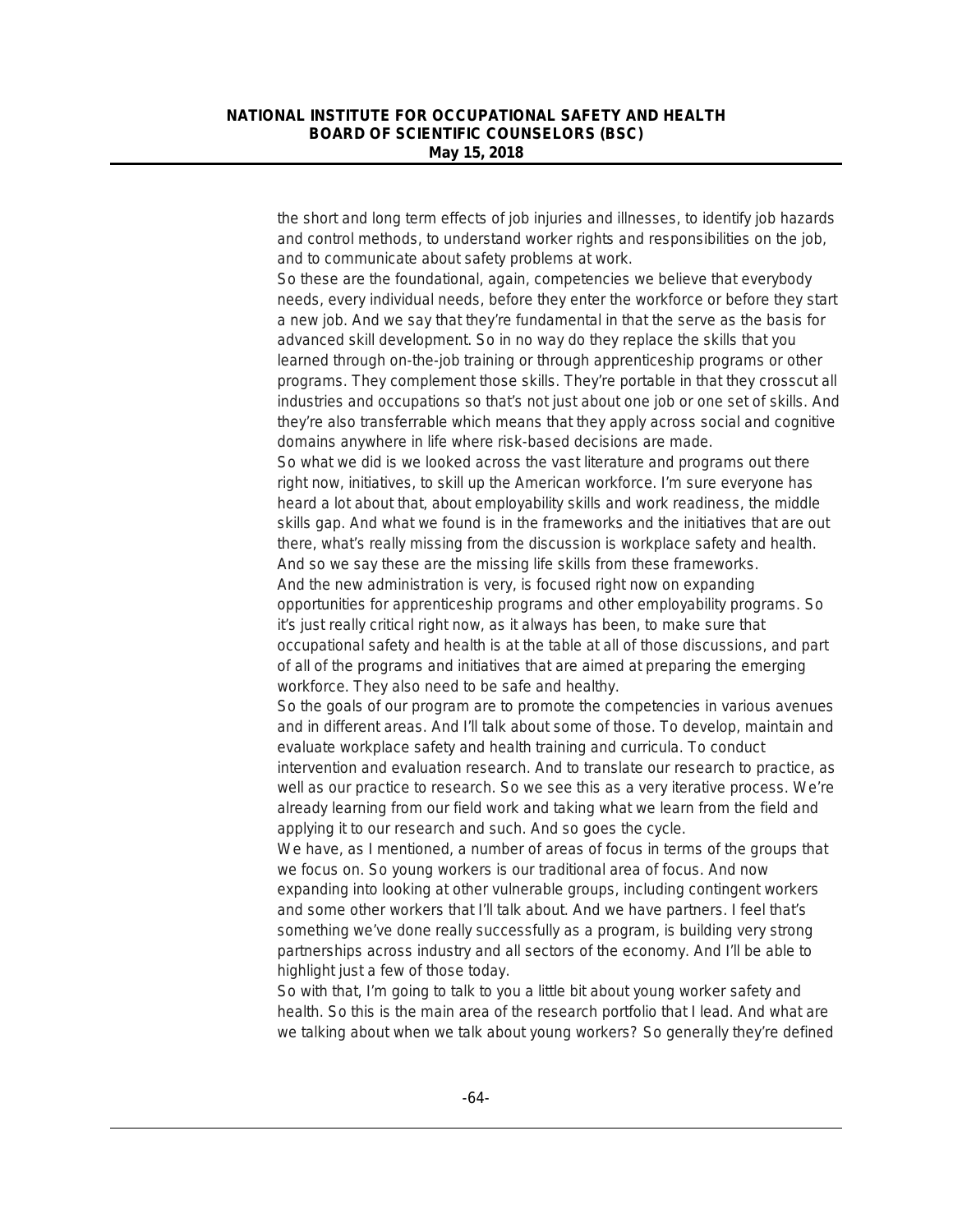as those workers under the age of 25. So between the ages of 14 and 24. But a subset of younger workers are what we call "adolescent workers." So they're those workers under the age of 18. By law you're not supposed to be working if you're under—formally, in paid jobs, obviously there's a lot of informal work, under—the age of 14. But we know from the research that already very young children are being integrated into the workforce at 12 and 13 years old. And they're not captured in our injury statistics.

And workers that are between the ages of 14 and 17 have special legal protections, under both State and Child Federal Labor Laws. And they're a particularly vulnerable group and that's why we focus on them. And I'll talk about that a little bit more. But in the United States more than in any other industrialized country, work is really a formative part of the adolescent experience. So most teenagers work—you can see almost 80% to 90% of them will have a job before completing high school. They mostly work—in restaurant jobs but in other retail sector jobs and office jobs. You can see the distribution in this pie chart. Sorry about the small text there. And the research tells us that work really has positive benefits for working adolescents. So it's an opportunity for young people to learn skills, to develop autonomy and independence, and build self-efficacy.

But we also know from our research that young workers have risks when they go into the workforce. And so in this country every minute a worker under the age of 25 is injured on the job. And we know that young people between the ages of 15 and 17, when we look at the surveillance data, are injured at twice the rate of adults over the age of 24. And these burdens are incredible in terms of both the social cost but also the economic cost.

And what we have to remember is that we have our statistic but behind the statistics are the stories of the young people whose lives have been altered by workplace injuries. And so this is Mallory and she's featured in one of the NIOSH videos that we have. And Mallory was just 16 when she went to her summer job. And she was injured so seriously that she has a debilitating injury that really affected the entire course of her life and has also affected her family members. And as a mother it's very compelling when her mom gets on there and talks about how this has really changed her daughter's life and the future prospects that they've had for her.

And what's all the more tragic is the fact that these injuries can be predicted and prevented. And Dr. Steven Lacey, who is the former, or the outgoing, president of the American Industrial Hygiene Association, one of our partners—I'll talk about that partnership—also published a commentary, an impassioned plea, in The American Journal of Public Health in the fall talking about this problem, this persistent public health problem of young worker injury. And he said we send out kids off to work almost every day and most of them are very much unprepared for the hazards and the risks that they will face.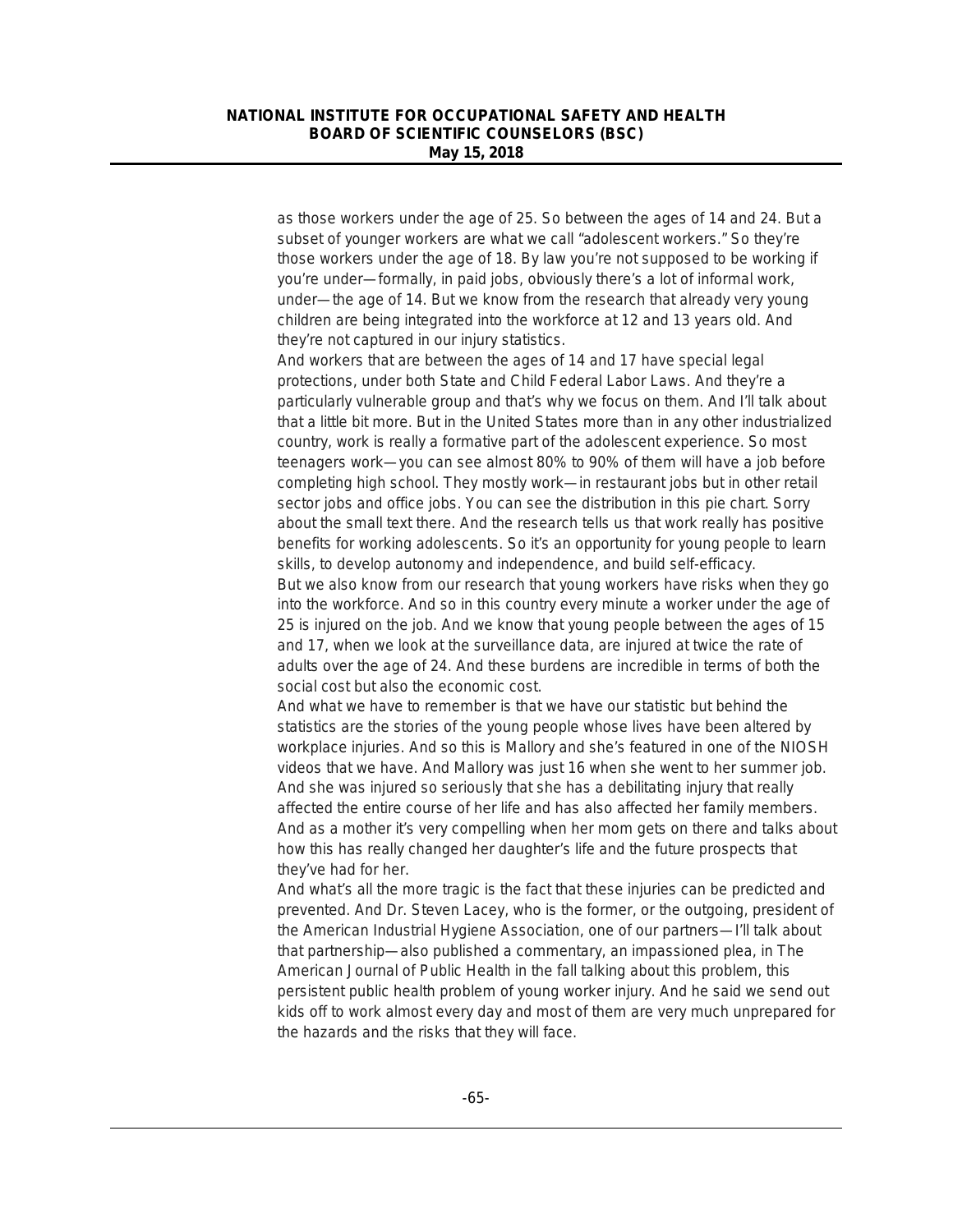So there are a number of contributing factors. We know this. There's a pretty extensive body of literature at this point, epidemiological and other literature, about why young workers suffer this increased rate of injury. Some of it, it can be contributed to their unique physical development and cognitive maturational factors. Their exposure to physical hazards, so in the case of Mallory she was using an unguarded machine and she stuck her hand in there and was entangled. Their inexperience, their lack of job control, the lack of supervision and training. These are all well documented factors in the literature as to why these young people suffer injuries. As well as the lack of understanding of their legal protections that they have. And also the lack their parents have of those legal protections.

And so all of these factors have led a number of public health practitioners and researchers to advocate for the inclusion of workplace safety and health education in the school context, so that all young people get it as part of their formal schooling before they enter the labor force.

And this approach has been successful in France. So there was a study that was released just last year that indicated that workers, young workers, who received basic OSH education in secondary school when they went off to work, suffered two times fewer injuries than their peers who had not received this basic foundational training. So we think this is an approach that we should be trying in the United States and that can work here for us too.

And so that brings me to how we're trying that. And that is through a curriculum that we've developed with many, many partners and stakeholders over many years. And it's called the "Youth at Work Talking Safety Curriculum." It's available free of charge from the NIOSH website for download. It's fun. It's interactive. It's based on all the best science for knowledge transfer and training effectiveness, teaches our core competencies. It's aligned with a number of the education standards, including the National Health Education Standards from CDC and the Common Core State Standards. And we did key informant interviews with district leaders with school districts, 36 school districts across the country. And what we found from them is that if your curricula are not aligned with these state standards, which the school districts are held accountable for, and teachers are held accountable for, it's a nonstarter. So we wanted to remove this barrier to the adoption of our curriculum. And that's why we did this.

So we have customized versions for all states and territories to reflect the state specific child labor laws and resources. We also recently published several Spanish language editions. So the curriculum contains six 45 minute lessons and we have supplemental lessons. Everything is laid out step-by-step for teachers. They can just follow the steps and get through the curriculum. And I'll talk about why that's so valuable. It also has an online assessment tool and digital badge which I'll talk about. And it is evidence- and theory-based.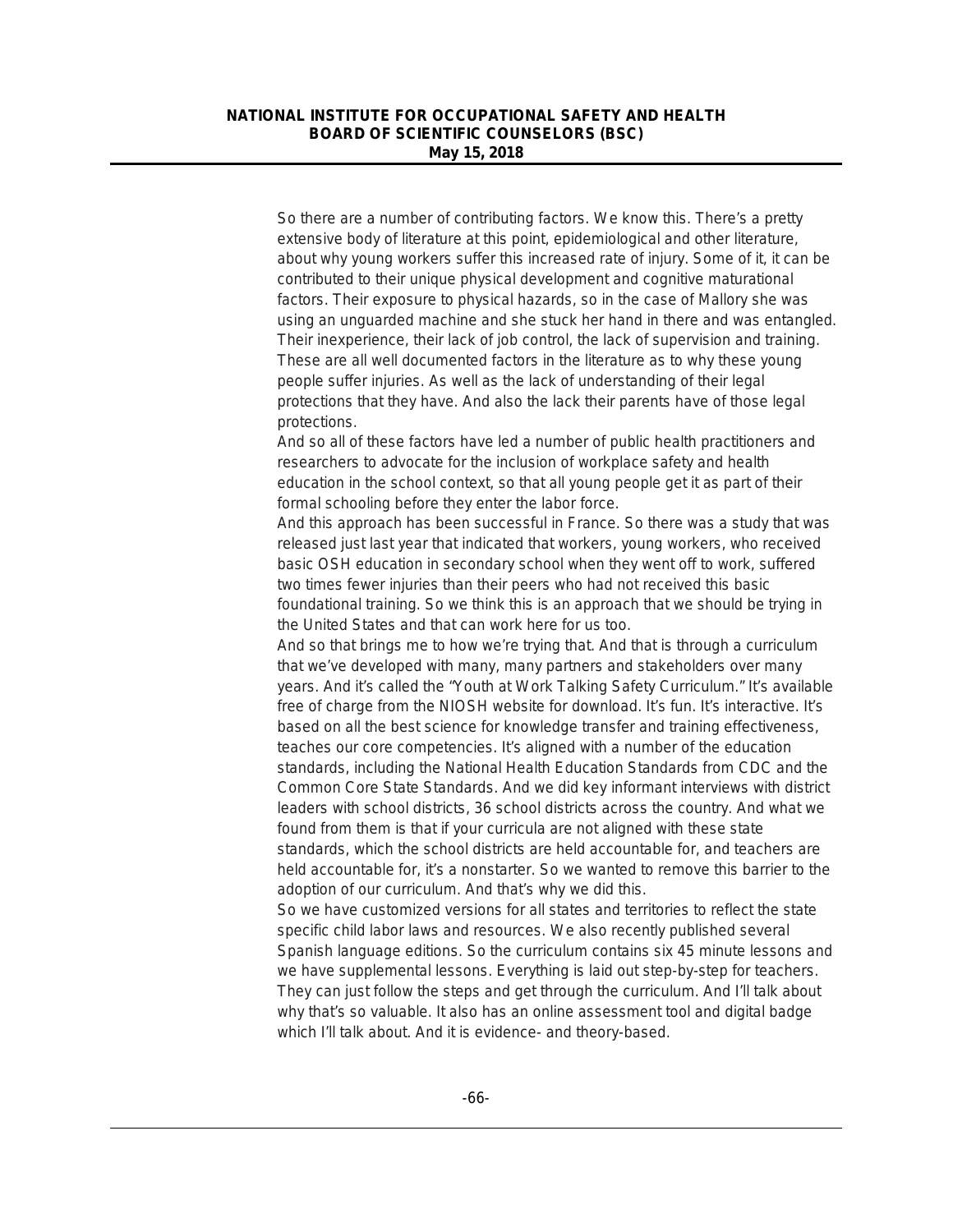So we worked with about 15 stakeholders and partners over about two years. And we worked with NOCTI which is a nonprofit organization and they develop competency tests for industry. And we worked with them to develop an assessment tool for the curriculum. And this was in response to needs from our stakeholders who say, "Hey, you have do you have a test? We would really use this more if we could have a way to assess our students." And then what we also did is we're trying out in this new technology that a lot of community colleges are using and career technical schools and it's called a "digital badge." So my little daughter is eight years old and she's in Girl Scouts and she's got her little brown vest. And she comes home with her badges and we iron them on. So it's exactly the same concept. It's just a digital badge instead of a physical badge. It contains metadata. It shows, it provides a visual acknowledgement of a student's learning. And what's really valuable is to employers. Now some school districts are even requiring these electronic portfolios with badges that shows their learning so they can take them to an employer. An employer can look and say, "Hey, you're somebody who's got skills in all these areas." And we've done some formative research with employers and what we've found is that employers were more likely to hire young people who already had a foundation of safety before they came into the workforce. So in terms of building an evidence base for this program, we are just wrapping up a four year intervention and evaluation study in the Miami-Dade public school system which is the fourth largest school system in the country. We were invited into Miami-Dade subsequent to a presentation Dr. Howard gave. They got very excited about the curriculum and said, "Hey, we want to be the first in the country to be doing this."

So in that picture in the middle there is their superintendent, Alberto Carvalho. That's the Board of Education. We went down there and sign an MOU with them. And they have adopted the curriculum and implemented it in the eighth grade science classes. So it's now a part of their mandatory science training for all eighth grade students across the district. And we also did some research around this implementation and around the effectiveness of the curriculum. And we're just starting to publish some of our results so we're using some techniques like structural equation modeling. And this paper was just published in *The Journal of Youth and Adolescence* last month about some of our initial results from the Miami research.

So overall what we found is that after the implementation of the curriculum, so students got it from their eighth grade science teachers, that they has statistically significant increases on measures of occupational safety and health knowledge, self-efficacy, their attitudes toward occupational safety and health, as well their intention to use these skills either in their current job—and we found that a number of kids are already working at those ages—or in future jobs. And I'll talk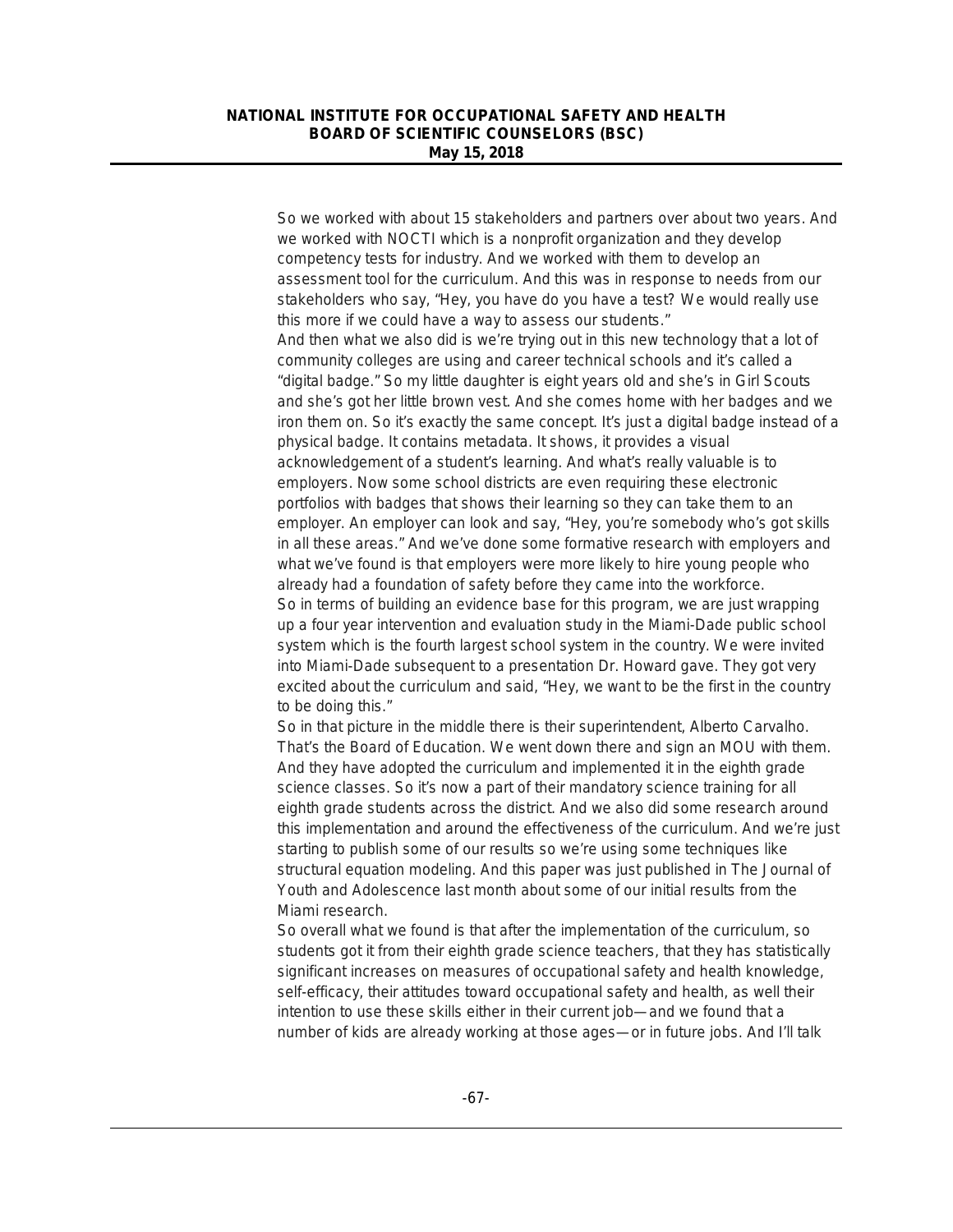about that a little more, but that was a really exciting finding. So like Amia, I'm also an evaluation nerd. So another part of the research that we're doing is called, is translation research so specifically implementation research. So what we wanted to know is, the teachers, what was their fidelity to implementation of the curriculum. And by "fidelity" what we mean is adherence to the model as we designed it. Because what happens is, if you have a program failure, if you haven't monitored your fidelity to the implementation of the curriculum or whatever the program is, you don't know if your program failed because there was a problem with your program or it failed because it was not implemented properly. So you want to look at that and control for that. And what we found was something which I found really exciting, which was it didn't matter if teachers were a PhD or a BA. It didn't matter how many years they'd been teaching. It didn't matter how many years they'd been in our study. And it didn't matter what their sex was. That, if they followed the NIOSH recipe, if they followed the guide, if they implemented our curriculum with integrity, with fidelity, they got the best outcomes from their students on those measures. So practically speaking, what that tells us is when we go out to school districts and we say, hey, here's this curriculum, don't worry. You don't have to be a NIOSH professional. You don't ever have to have seen an SDS before in your life. Just follow the NIOSH recipe and you're going to get good outcomes and good results from your students. They will learn. They will retain this. So something that we're always looking at is kind of that—I'm a big fan of logic modeling and so looking at those logic models and you know, that distal terminus is always reduction in injuries and illnesses. And that's something that we're always working towards, but we need to show the intermediate outcomes of our programs and the effectiveness of our training because it takes years, sometimes decades, to look at moving the needle on morbidity and mortality. So we use models and theories from the social sciences, including the theory of planned behavior which is probably the most widely used in health promotion research. It's supported by a huge evidence base in school-based interventions, and prevention programs and such, as to its effectiveness. And what it tells us, what this model and their theory tells us, if you can change a person's attitude, you can change their self-efficacy, you can change their norms and you can change their intention; that intention is highly predictive of actual change in actions once they're in a supportive environment. And we say that's always key. The environment has to be supportive. So the workplace has to be safe. So we are able to move the needle on intention and we're showing that in our research. And so it's a very exciting finding and a very exciting intermediate outcome that we're able to show through our research.

We also have an intervention and evaluation study going on in the Oklahoma City Public Schools. So we've been working with partners and stakeholders there for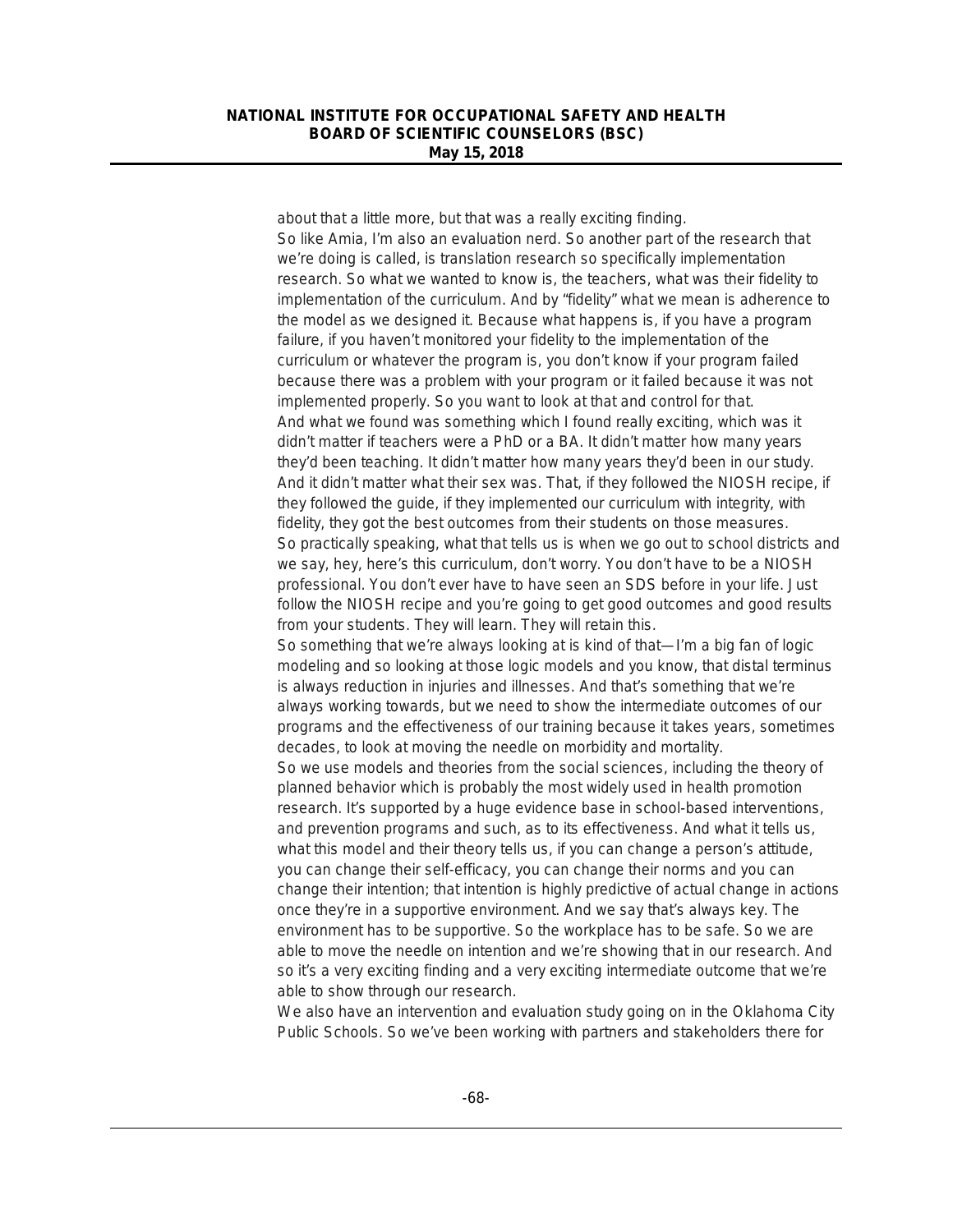many years. They were so excited about this curriculum, and about this idea of preparing the emerging workforce for safe and healthy work, that they took it to their state legislature and passed a bill. Governor Mary Fallin signed into laws this bill in April of 2015 requiring the teaching of occupational safety and health education grades seven through 12 using the NIOSH curriculum. And so now what we're doing is we've been invited into the Oklahoma City Public Schools to build a model intervention that can be replicated throughout the state as a way to respond to this new legislation. And so what's exciting about the research here is the curriculum can be used in middle schools or high schools, so in Miami it's middle school. Here we're using it in high schools, in ninth grade business technology classes. And this is the first opportunity we've had to conduct a randomized trial. So we currently have, it's going on right now, they're collecting data as we speak, I hope, it's a block randomized trial. And we have a six month follow-up. The follow-up is what's going on right now. Human subject research is very messy. If anyone has been watching the news, our teachers were on strike for a while in Oklahoma. So we're back in business. We weren't sure if we were going to get that follow-up but it looks like we are.

And so this is something, so having a randomized trial, there are almost no randomized trials in effectiveness training for young worker safety and health education. And there are very few, really, in the training effectiveness research as was borne out by a systematic review that was conducted a few years ago. So this is a really exciting opportunity for us and we can't wait to get our data crunched and out.

So as I mentioned, something that we do well is partnerships. We have a very strong partnership with the American Industrial Hygiene Association. I'm so glad Chris is here today so she can also provide some background or some information from her perspective. And so what we did is we partnered with AIHA to develop a one hour training that AIHA members could go out into their communities, into schools or church groups or Boy Scouts, Girl Scouts, whatever, and just present on the issue of workplace safety and health. But we say this is kind of the Trojan horse to get into the schools but really a bit part of it is to introduce kids to careers in industrial hygiene and in occupational safety and health. And I should say also a part of our curriculum—I forgot to mention this—is about careers in OSH. So we do have a lesson on careers in OSH in the curriculum.

And so we know anecdotally that several hundred members now have used the curriculum. But so many are so excited about this idea of workplace safety and health and protecting young workers that they want to repeat the experiment in Oklahoma and build model legislation that can be enacted in other states. And so a number of AIHA members went to their state legislators in Texas and they got a bill successfully passed in September of last year requiring the integration of OSH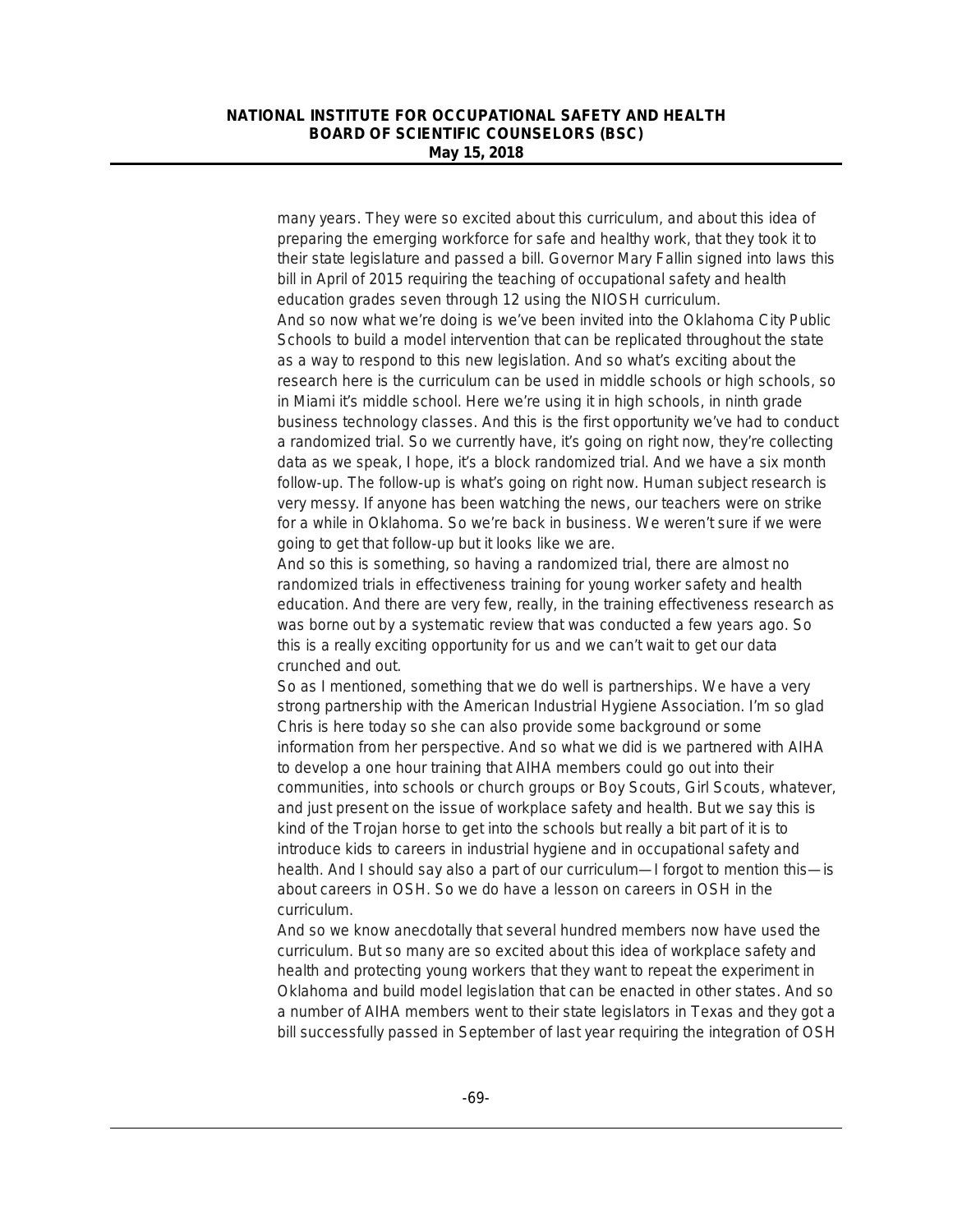into public schools there. And there are a number of efforts like this ongoing in other states.

We also have a longstanding partnership with the American Federation of Teachers. They have millions of members nationwide. They helped us to align our curriculum with the Common Core standards. They've trained numbers of teachers across the country on our curriculum. We're currently working with them to bring Talking Safety to the Chicago Public Schools which is even a bigger school district than Miami. So that's a huge opportunity for us. They've made our lessons available on the Share My Lesson website where they have more than a million users. And they also released a resolution in the fall regarding protecting the next gen workers. And in that a major component of that resolution is the implementation of Talking Safety. Not only in the career technical schools, but in all schools. And this is one of the ideas that we're very passionate about, that there's a natural fit in career tech, sure, but everybody works and so everybody needs this foundation of workplace safety and health in all schools. We also have very strong partnerships in government. We work closely with OSHA as well as the Department of Labor and the Employment Training Administration. We worked with them to integrate health and safety into their Foundational Building Blocks model as a foundational building block. so what these competency models are used for is in the one-stop career training centers and the apprenticeship programs, and these really delineate sort of the basket of skills that individuals need in different industries.

And I just read a report the other day that was released by the White House, again about this issue of expanding apprenticeships. And in it, it said, that they would be using these competency models going forward to create new apprenticeship opportunities and look at the kind of skills that apprentices need when they go into these various industries. So the fact that we have health and safety now in that competency model is really critical.

So I mentioned that we are also expanding into looking at other vulnerable populations. So one of the areas that we're looking at is how does our research translate to other vulnerable groups such as contingent workers, who very often are young and also inexperienced, and share some of the same vulnerabilities but may not necessarily be. So my colleague, Dr. Menger-Ogle, Lauren, is, she's currently on maternity leave, but she heads this part of the portfolio. So we define, we use the Bureau of Labor Statistic's definition of contingent workers as "persons who do not expect their job to last or describe their job as temporary." Dr. Howard published an excellent overview of nonstandard work arrangements in The American Journal of Industrial Medicine in 2017. I highly recommend everyone take a look at that if you're interested in this issue. So there's a number of sort of subcategories of contingent workers.

Temporary workers, and that's an area that we're looking at, are considered those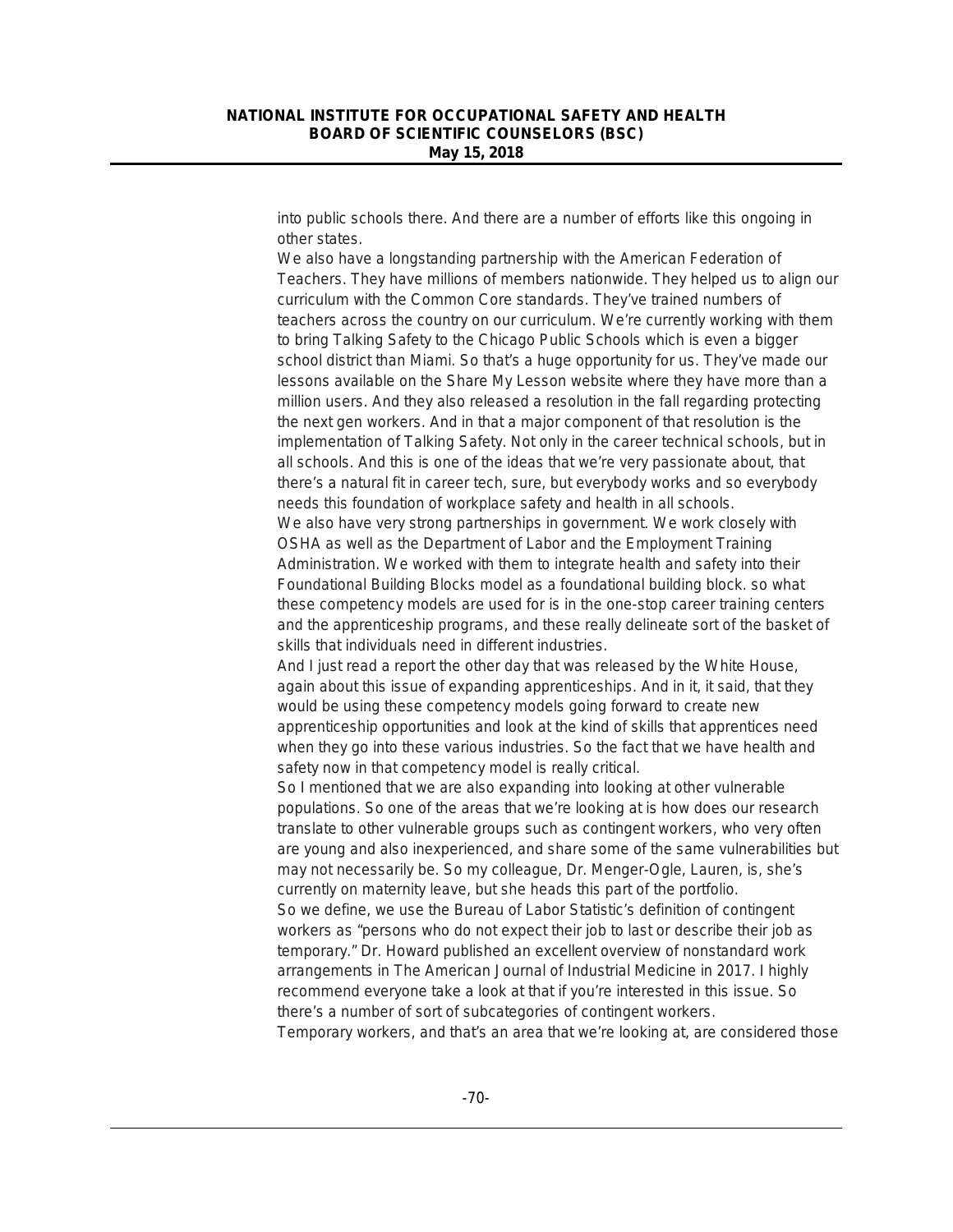workers that are placed by a temporary staffing agency onto a host jobsite, whether or not the job itself is temporary. And what we see from the data—and there really aren't a lot of studies out there, but what we see—is, mostly from the Workers' Comp data, that contingent workers, temporary workers face increased risks for occupational injury in most industries. And you can see that this is actually data from Washington State. And a number of contributing factors, you'll recognize those from the young worker presentation in terms of inexperience, being new to the job. These dual employment situations create confusion about who is responsible for safety and health training. And they tend to be concentrated in hazardous jobs. And I don't remember what that last one is. Oh, job insecurity. I couldn't see it.

So in 2015 NIOSH and OSHA released joint recommendations on protecting temporary workers. And part of these recommendations, later came some followup bulletins and OSHA released one about safety and health training. And what they say is that there's sort of a dual responsibility for occupational safety and health training. So the site employers are responsible for the job specific, site specific, training. But that the staffing agencies—so these are the staffing agencies that place temporary workers on the site—are responsible for general occupational safety and health training. But it's not clear. What does that mean? What is that general training? What does it consist of?

And so that's part of the research that we're doing in this world and in the formative research, is looking at both the workforce development sector—so these are workforce investment boards—and also at the temporary staffing agency itself. And we're doing some formative research with partners at Workforce Tulsa and the National Association of Workforce Boards, as well as with the American Staffing Association, and Staffmark which is a large staffing company, to understand what the training needs are of workers that, either are trained through or placed through these entities, and also what are the current training practices or what would be the future training practices of these entities. And what would that look like? Is it online training? Is it in-person training? How long? What does it contain? And so that's all part of the formative research that we're looking into right now.

We also have some focus on other vulnerable populations. And I'm going to speed through these because I think I'm running out of time. But we've partnered with the Labor Occupational Health Program at UC Berkeley to create a curriculum for workers with intellectual and developmental disabilities. This is a population that's at very high risk for occupational injuries. And there's almost no comprehensive safety and health training out there for this group. So we've created this training with them and it's currently being used and evaluated by LOHP.

We've also done some outreach. We part of the NIOSH Tribal Collaborations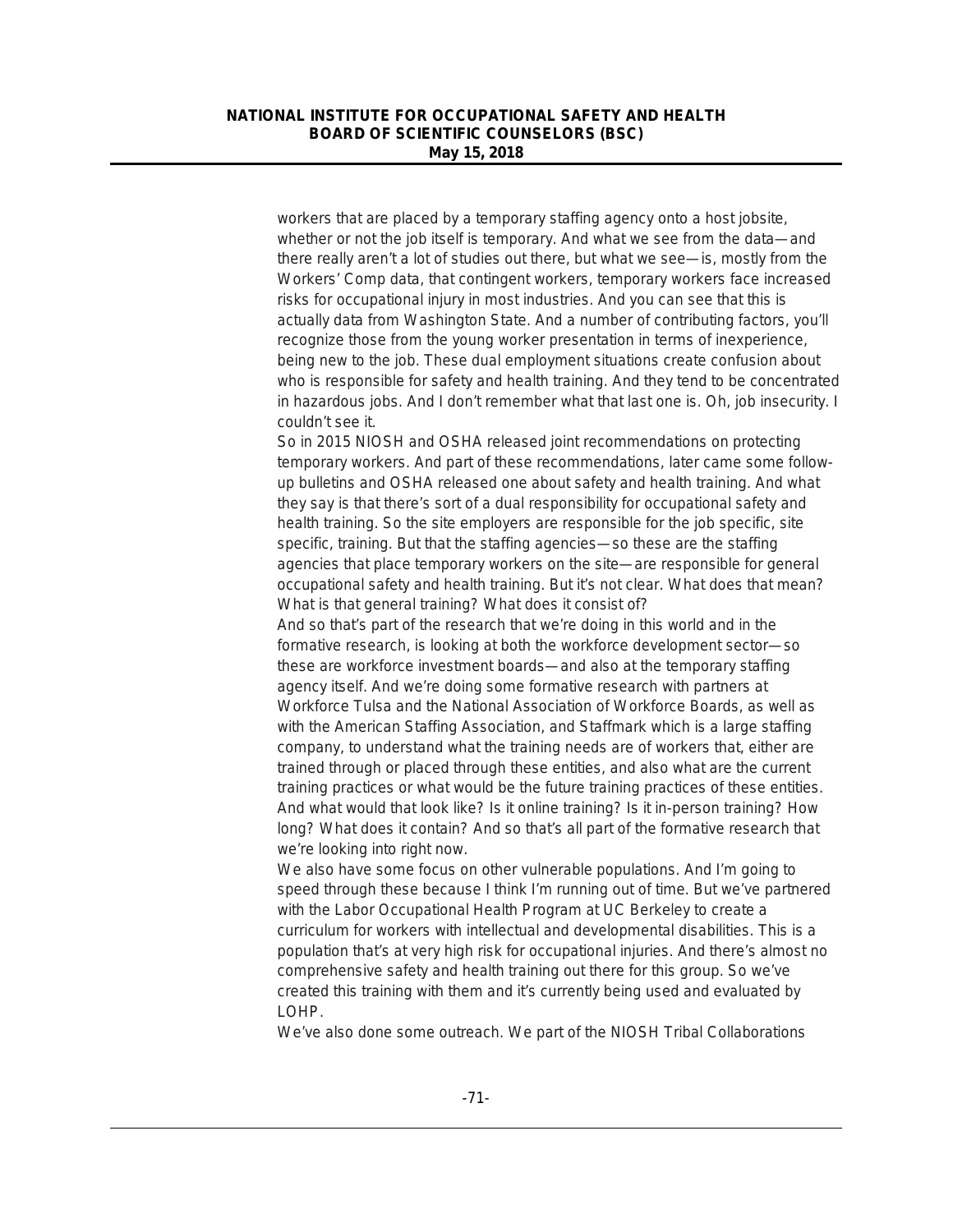Team. And we've partnered with the Chickasaw and Choctaw Nations to tailor the curriculum for the needs of American Indian youth. We've also collaborated with an organization called WeRNative to promote the competencies for American Indian youth. And so we continue to look at the special needs and the vulnerabilities of some of these subpopulations of an already vulnerable population.

And so there's been a lot of interest, domestically in our programs, in our interventions but as well as internationally. We got to travel to Brazil a couple of years ago to work with a partner organization—we have a memorandum of understanding, NIOSH does, with SESI and we worked with them over several days to adapt the Talking Safety curriculum to the Brazilian context. So this was an incredible opportunity and they're already using the curriculum in some of their schools there in the south of Brazil.

So what's next? So right now we have a very exciting opportunity to partner with the OSHA Training Institute to develop a new OSHA 10 training that incorporates the Talking Safety curriculum that's interactive. If anyone has taken the OSHA 10 it is not interactive. So really, to make it something that we know that we can apply lessons learned and our research knowledge to the OSHA 10, to make it something that's going to be engaging and that people are going to remember when they walk out…young people, what they learned. So we're working with OSHA right now on that and a number of our partners in the technical trades to develop some customized modules in construction, healthcare services, culinary arts and others.

We continue to conduct our research studies; our implementation, translation, intervention research. And we're also looking at this exploration of overlapping vulnerabilities, so this is… A number of other researchers at NIOSH are looking at this too, but what happens at the middle of that Venn diagram, when you're both young, you're a contingent worker, you're a Hispanic worker, and you also work for a small business. So that compounding of vulnerabilities and how do we address the needs of these workers.

So this is where I hope you'll have lots of ideas for me in terms of—I should put the caveat at the top—given limited resources we need your input. So we're really, really, though, looking for ideas. I feel like we're really great with the push side of the program. But creating that pull, especially from the business community. And that's what we've been trying to do with the digital badge and some of our other partnership, is really creating demand among employers, like hey, I want young people to come in who already have this skill set. I want schools to teach this. Because that's actually what happened in Miami. It was an employer. It was the County who said hey, a lot of kids are getting hurt. You guys got to teach this before they're coming to work for us because they're getting hurt on the first day. And so really creating that pull in the business community.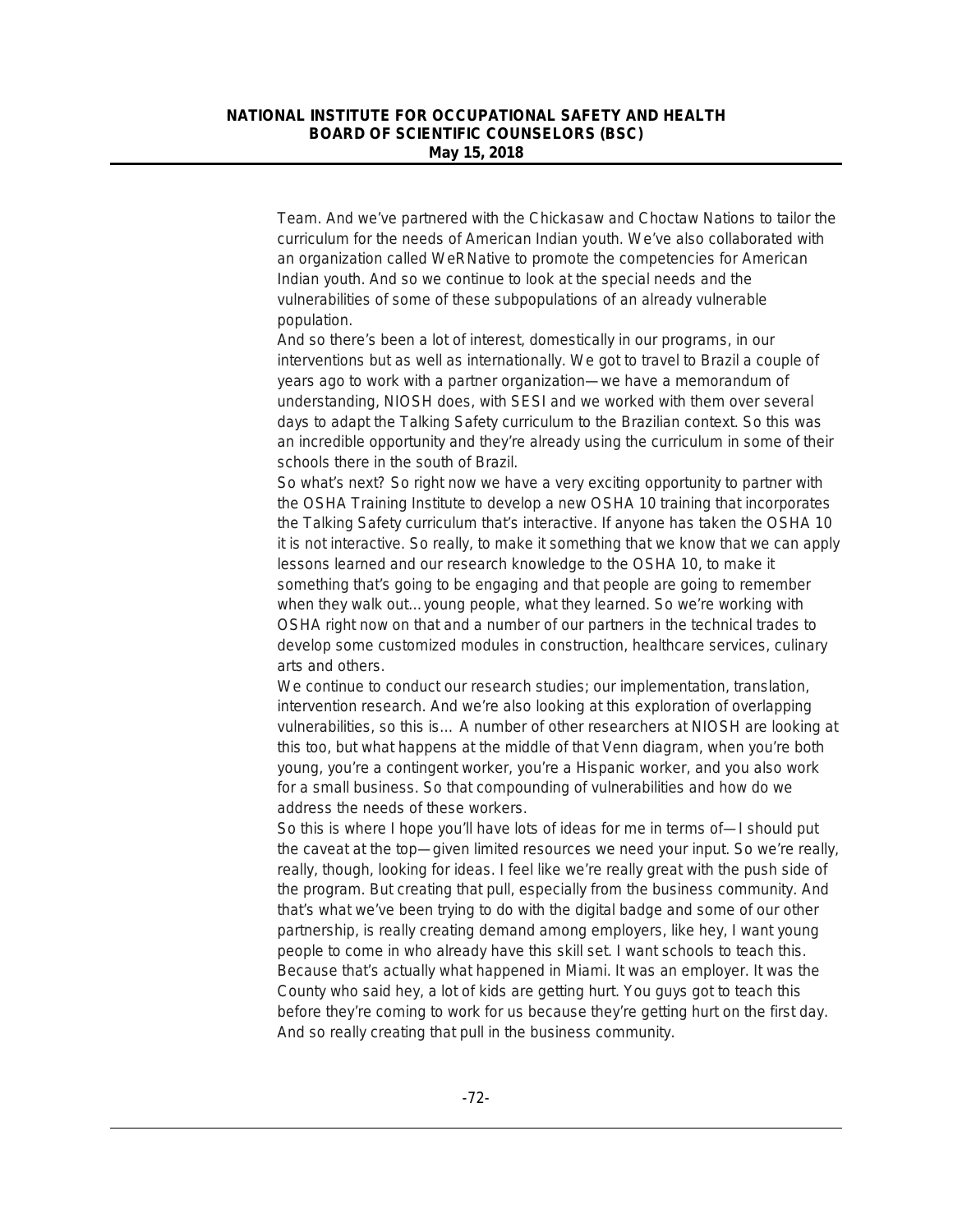|                          | Everything that's on this slide and then some is—we could use your input.                                                          |
|--------------------------|------------------------------------------------------------------------------------------------------------------------------------|
|                          | Measuring outcomes and impact. We would love to follow these kids                                                                  |
|                          | longitudinally. Again, given limited time, resources, it's very difficult, especially in                                           |
|                          | Miami where you have a school district that spans 2,000 square miles. That's how                                                   |
|                          | large the school district is. And they go off after eighth grade and they completely                                               |
|                          | scatter. There are a lot of families who move around quite a bit, a lot of transient                                               |
|                          | families. So how are you going to follow these kids for five, six, seven years when                                                |
|                          | they're in formal jobs? It's just very difficult. But can we look over time? And that's                                            |
|                          | something that we're looking at right now, is just getting baseline data and looking                                               |
|                          | to see if we can see trends over time where our curriculum has been                                                                |
|                          | implemented in terms of the injury and illness stats.                                                                              |
|                          | So I'll stop there and but really quickly I wanted to thank my entire team. I couldn't                                             |
|                          | do it without them and their dedication and motivation. And not listed on the slide                                                |
|                          | but very essential to our efforts, is Dr. Andrea Okun who's now retired from                                                       |
|                          | NIOSH but comes back as a contractor. Nobody leaves NIOSH. So she's tried to                                                       |
|                          | retire but she's been just such a huge champion for this work for 35 years and so                                                  |
|                          | we're trying to Many came before me and hopefully many will come after me to                                                       |
|                          | carry this torch. And Dr. Howard and the Institute, Dr. Kitt, Dr. Felknor, everyone,                                               |
|                          | for your support internally for this work. thank you. I'll go back to this slide.                                                  |
| [Applause.]              |                                                                                                                                    |
| DR. BUNN:                | Terry Bunn. Well, excellent. I was not aware of you guys doing, developing this                                                    |
|                          | curriculum so I think it would be-I can't imagine it would not be an easy sell. To                                                 |
|                          | reach all of the schools, just based on the type of person our Governor is, you                                                    |
|                          | might want to approach like the National Governors' Association. I think a                                                         |
|                          | presentation there. School Superintendents' Meeting would be a good association                                                    |
|                          | to also reach with that. And then also like you say here, engaging the business                                                    |
|                          | community. I know in Kentucky, Toyota sponsors "Alive at 25" that is out of the                                                    |
|                          | National Safety Council. So I think that that would be a very, very easy sell for                                                  |
|                          | them, or similar large companies, to sponsor the implementation of the curriculum                                                  |
|                          | in the schools. And maybe even provide a token incentive for schools who adopt                                                     |
|                          | the program. It's Procter & Gamble. We have—well, not only Toyota but—Ford.                                                        |
|                          | And also health insurance companies would be a big one.                                                                            |
| DR. GUERIN:<br>DR. BUNN: | That's a good one. And also we've thought about Workers' Comp insurers too.<br>Like Humana and Aetna. Yes. Yes, and Workers' Comp. |
| DR. GUERIN:              | Yes. That's a great idea. Thank you.                                                                                               |
| DR. ROGERS:              | Have you done any work with the school nurses?                                                                                     |
| DR. GUERIN:              | It's so interesting that you ask that. We have not yet but we know from the                                                        |
|                          | research that school nurses are huge champions for these type of school-based                                                      |
|                          | preventions.                                                                                                                       |
| DR. ROGERS:              | You should. And it's a pretty large group across the country.                                                                      |
| DR. GUERIN:              | Mm-hmm. Thank you. And part of it is we're right-I should say a lot of the work                                                    |
|                          |                                                                                                                                    |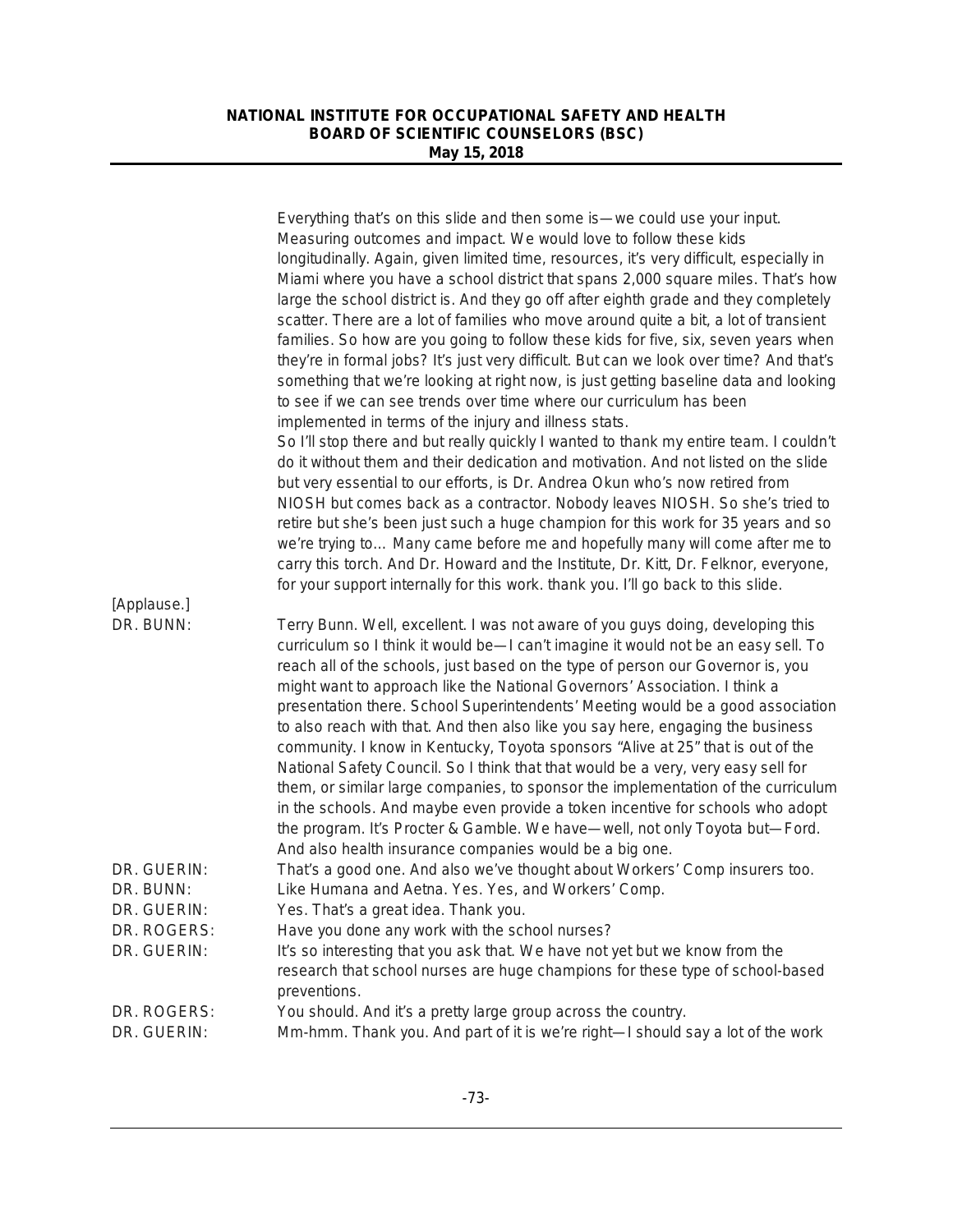|                              | that we're doing right now is the dissemination so this is a great timing for these<br>suggestions. We wanted to have a really strong evidence-base for the curriculum<br>because the first question is:<br>Well, does it work? So yes. And is it evidence-<br>based? Yes, it's evidence-based. We can now say that because-                                                             |
|------------------------------|------------------------------------------------------------------------------------------------------------------------------------------------------------------------------------------------------------------------------------------------------------------------------------------------------------------------------------------------------------------------------------------|
| DR. ROGERS:                  | Because Alive at 25 is not so you could-I mean, that whole thing with evidence,<br>yes. Easy sell.                                                                                                                                                                                                                                                                                       |
| DR. GUERIN:                  | We know the buzz. The questions we got right away: is it aligned with the<br>Common Core? Is it evidence-based? Is it easy to teach? Is it free? And so we<br>can say, "Check, check, check, check."                                                                                                                                                                                     |
| DR. ROGERS:                  | Charles?                                                                                                                                                                                                                                                                                                                                                                                 |
| DR. REDINGER:                | Thank you. Charles Redinger.                                                                                                                                                                                                                                                                                                                                                             |
| DR. GUERIN:                  | Hi Charles.                                                                                                                                                                                                                                                                                                                                                                              |
| DR. REDINGER:                | So thank you for all this work, Rebecca.                                                                                                                                                                                                                                                                                                                                                 |
| DR. GUERIN:                  | Thanks.                                                                                                                                                                                                                                                                                                                                                                                  |
| DR. REDINGER:                | And everyone on your team.                                                                                                                                                                                                                                                                                                                                                               |
| DR. GUERIN:                  | Thanks.                                                                                                                                                                                                                                                                                                                                                                                  |
| DR. REDINGER:                | But two quick things.                                                                                                                                                                                                                                                                                                                                                                    |
| DR. GUERIN:                  | Sure.                                                                                                                                                                                                                                                                                                                                                                                    |
| DR. REDINGER:                | One is, even with the AIHA example, I was on the Board when this was evolving<br>in AIHA. And I don't think the message in AIHA is what you just gave the Board.                                                                                                                                                                                                                         |
| DR. GUERIN:                  | Oh, interesting.                                                                                                                                                                                                                                                                                                                                                                         |
| DR. REDINGER:                | It's about promoting industrial hygiene. It's about the profession. So it's not to say<br>they're not connected but there's parallel things going on here, and I think as far<br>as us impacting the workforce, I think it's a different conversation within AIHA. So<br>that's one place to look. And at our conference next week I may get Steve off to<br>the side and twist his ear. |
| DR. GUERIN:<br>DR. REDINGER: | Get Steven off to the side and say hey, remember, this is also supposed to<br>So the second thing is, back to this whole piece of different professional<br>organizations and whatnot, disciplines. For instance, in the State of                                                                                                                                                        |
|                              | Massachusetts my wife is on the school committee in our small town and every<br>fall she goes to—and I can't remember the name of the organization but in<br>Massachusetts they all get together, all the school committee folk and<br>superintendents get together for this thing, for a conference, so that would be a                                                                 |
|                              | place                                                                                                                                                                                                                                                                                                                                                                                    |
| DR. GUERIN:                  | That's a good one.                                                                                                                                                                                                                                                                                                                                                                       |
| DR. REDINGER:                | And I even—and this is different but I think it's important and I may actually twist<br>my wife's ear and see about getting on the agenda there if that would be-                                                                                                                                                                                                                        |
| DR. GUERIN:                  | That would be wonderful. And we have very strong partners at the Massachusetts<br>Department of Public Health and they were part of the developers of the original<br>curriculum. And they've been involved in the assessment development and then<br>the reissue of the curriculum. So I could connect you as well with those folks.                                                    |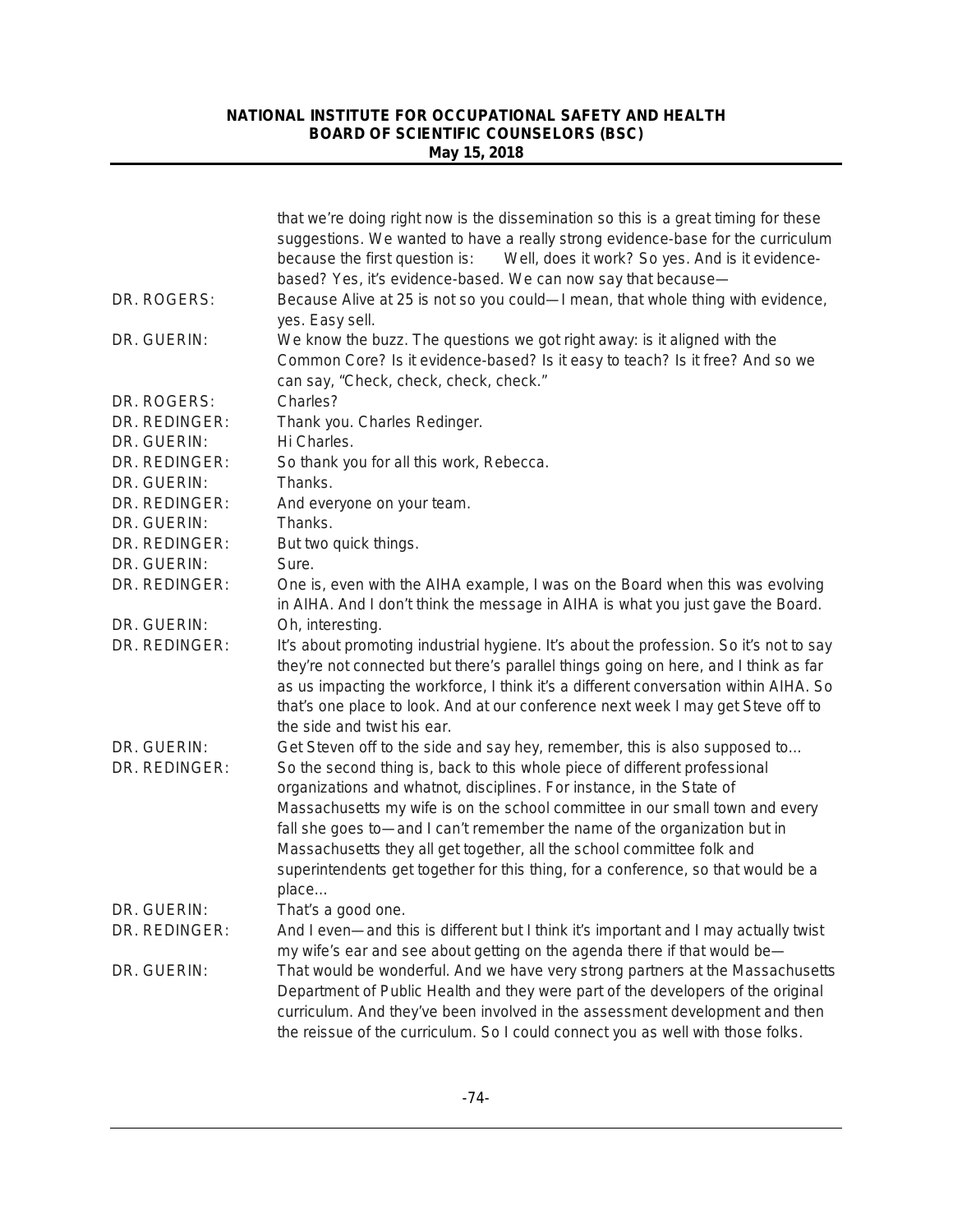| DR. ROGERS:<br>DR. COOPER: | Sharon?<br>Sharon Cooper. Having devoted a lot of my career to the epidemiology study of<br>injuries and illnesses in young workers, I'm just so excited to see the progress<br>here in a global way. And so congratulations. That's very exciting. I didn't hear you<br>mention today anything specifically about young agricultural workers that might                                                                                                                                                                                                                                                                                                                                                                                                                                                                                                                                       |
|----------------------------|------------------------------------------------------------------------------------------------------------------------------------------------------------------------------------------------------------------------------------------------------------------------------------------------------------------------------------------------------------------------------------------------------------------------------------------------------------------------------------------------------------------------------------------------------------------------------------------------------------------------------------------------------------------------------------------------------------------------------------------------------------------------------------------------------------------------------------------------------------------------------------------------|
| DR. GUERIN:                | have a little bit of different needs.<br>Ah, thank you. Thank you. And I was making a note to myself to mention that, so<br>thank you for bring that up. So the rules for agriculture are very different, as many<br>of you know. It's an entirely different world. It's an entirely different animal. So it's<br>critically important. And one of our goals is to develop the same program for the<br>ag side. We just haven't gotten there yet. But it's just so important. And what did is<br>we did integrate. So we have some case examples in the study that the kids go<br>through and they talk about what happened, how could this have been prevented.<br>So we do have some examples in there in agriculture. And we tried to put some<br>ag content into the curriculum just so it was there. But it's not the complete. We<br>don't cover the child labor laws in agriculture or- |
| DR. COOPER:                | Worker protection standard, obviously.                                                                                                                                                                                                                                                                                                                                                                                                                                                                                                                                                                                                                                                                                                                                                                                                                                                         |
| DR. GUERIN:                | Right, right, and so Absolutely. But thank you for bringing that up. I meant to say<br>that this is for non-ag jobs.                                                                                                                                                                                                                                                                                                                                                                                                                                                                                                                                                                                                                                                                                                                                                                           |
| DR. COOPER:                | And I was going to also suggest maybe some faith-based partners. And maybe<br>for children who aren't in school, that may be another way to reach them.                                                                                                                                                                                                                                                                                                                                                                                                                                                                                                                                                                                                                                                                                                                                        |
| DR. GUERIN:                | Interesting. Yes.                                                                                                                                                                                                                                                                                                                                                                                                                                                                                                                                                                                                                                                                                                                                                                                                                                                                              |
| DR. ROGERS:                | Grace.                                                                                                                                                                                                                                                                                                                                                                                                                                                                                                                                                                                                                                                                                                                                                                                                                                                                                         |
| DR. LEMASTERS:             | Very interesting Rebecca. And I was also thinking about, have you thought about<br>the school itself as a workplace? I mean, that the kids are in the school, they're<br>bringing money to school in terms of sports, in terms of like I was thinking the<br>schools for the creative, performing arts, acting, dancing, technical training that<br>they go through. It seems like it would be interesting to look at the schools you<br>have been in, the before and after, did the schools themselves have changes in<br>their rate of injuries in the school after the students took the course? And that<br>would be another. Not only is it preparing them for when they leave, but while<br>they're there. That's their job, going to school. Right?                                                                                                                                     |
| DR. GUERIN:                | That's a really interesting comment and the Europeans are far ahead of us. They<br>have a whole model. It's called this "whole school" model. And it's basically this<br>idea of the school as a work environment. And it's more focused on the teachers<br>and those who work in the schools and not the kids themselves. But certainly<br>those examples that you bring up about that being sort of a microcosm of the<br>work world for kids themselves is a great idea. And we do-                                                                                                                                                                                                                                                                                                                                                                                                         |
| DR. LEMASTERS:             | Playground safety. You know                                                                                                                                                                                                                                                                                                                                                                                                                                                                                                                                                                                                                                                                                                                                                                                                                                                                    |
| DR. GUERIN:                | Yes. And this is one really interesting study, only one that I've found, in the<br>prevention literature about playground safety. And we kind of use that as a                                                                                                                                                                                                                                                                                                                                                                                                                                                                                                                                                                                                                                                                                                                                 |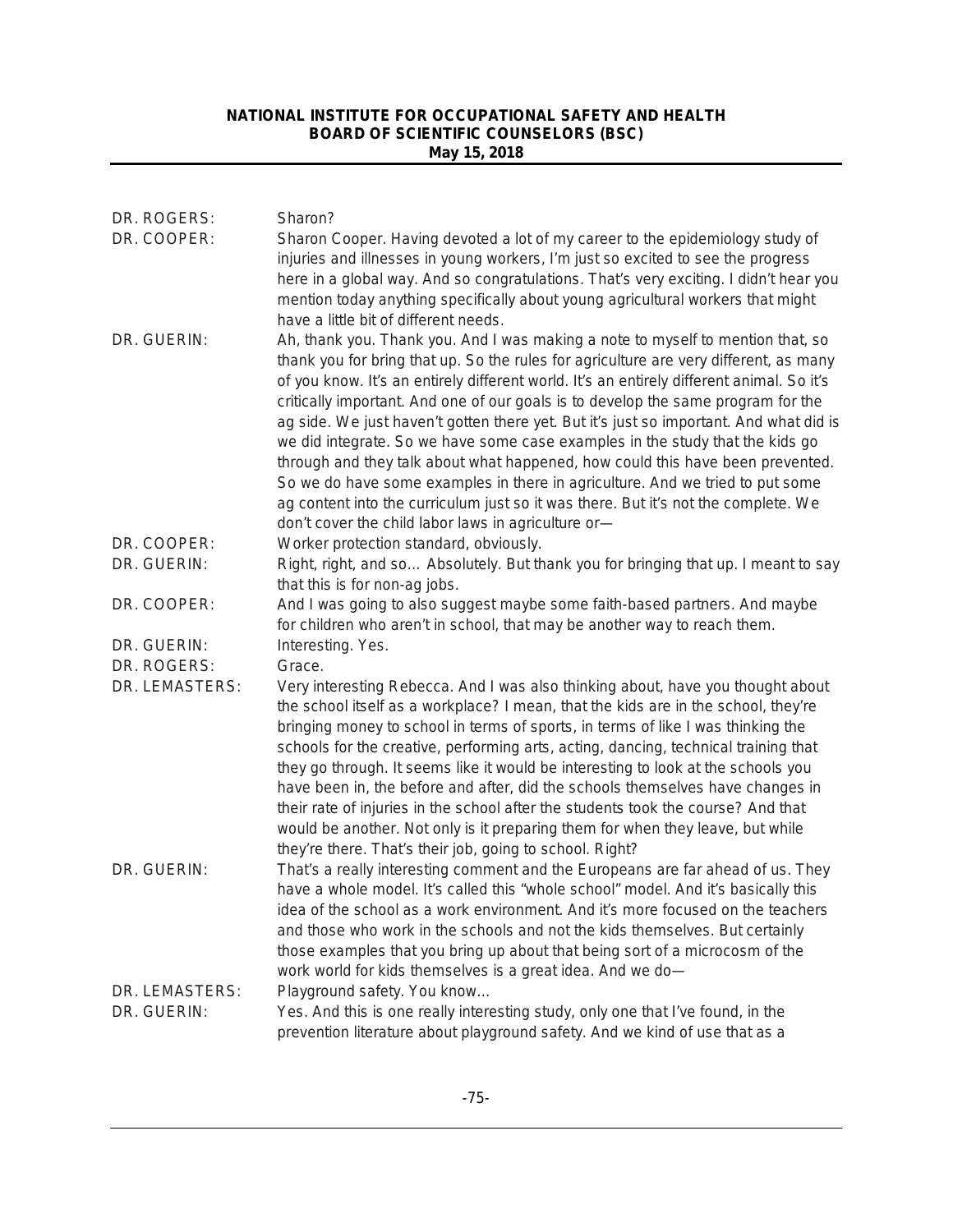|                               | corollary for some of the work that we do. And then also we do have an activity in<br>the curriculum where the kids go through and they can go through the lab or really<br>any environment. They can go to the lunchroom. And they point out hazard<br>They make a note of the hazards that they detect, and then they're supposed to<br>write a memo to the principal of how you can address the hazards that we saw, so<br>there was a whatever the case is.                                                                                                                                                                                                                                                                                                                                                                                                   |
|-------------------------------|-------------------------------------------------------------------------------------------------------------------------------------------------------------------------------------------------------------------------------------------------------------------------------------------------------------------------------------------------------------------------------------------------------------------------------------------------------------------------------------------------------------------------------------------------------------------------------------------------------------------------------------------------------------------------------------------------------------------------------------------------------------------------------------------------------------------------------------------------------------------|
| DR. LEMASTERS:<br>DR. GUERIN: | You should go back and look before and after injuries at the school.<br>That's a great idea-yes, no, we had never So that, specifically, we haven't<br>done. But I think it's a great idea. And we're actually going to be down in Miami<br>doing some, just kind of our exit interviews with them so that will be I'll take<br>those questions to them and see if that's something that we could gather.                                                                                                                                                                                                                                                                                                                                                                                                                                                         |
| PARTICIPANT:                  | (It $@$ 01:39:26) should be there.                                                                                                                                                                                                                                                                                                                                                                                                                                                                                                                                                                                                                                                                                                                                                                                                                                |
| PARTICIPANT:                  | And the Workers' Comp among the teachers would be interesting to look at as to<br>how it might affect the teachers.                                                                                                                                                                                                                                                                                                                                                                                                                                                                                                                                                                                                                                                                                                                                               |
| DR. ROGERS:                   | Interesting. Any comments from the phone? No. Okay. MaryAnn?                                                                                                                                                                                                                                                                                                                                                                                                                                                                                                                                                                                                                                                                                                                                                                                                      |
| DR. SCHULTE:                  | Yes. This is Paul Schulte. I just wanted to mention one thing. One of the issues<br>we've faced is that the school system in the US is decentralized and controlled<br>locally. So it's difficult to develop an overarching plan. And we're looking for<br>strategies to address different school districts that have their own control<br>approaches. And that's why we're trying these different kinds of activities in<br>different states. So if you have any suggestions along those lines that would be<br>helpful.                                                                                                                                                                                                                                                                                                                                         |
| DR. GUERIN:                   | Thanks Paul. MaryAnn?                                                                                                                                                                                                                                                                                                                                                                                                                                                                                                                                                                                                                                                                                                                                                                                                                                             |
| MS. GRUDEN:                   | I think this is wonderful work that you've done.                                                                                                                                                                                                                                                                                                                                                                                                                                                                                                                                                                                                                                                                                                                                                                                                                  |
| DR. GUERIN:                   | Thank you.                                                                                                                                                                                                                                                                                                                                                                                                                                                                                                                                                                                                                                                                                                                                                                                                                                                        |
| MS. GRUDEN:                   | I'm really excited to see it.                                                                                                                                                                                                                                                                                                                                                                                                                                                                                                                                                                                                                                                                                                                                                                                                                                     |
| DR. GUERIN:                   | Thank you.                                                                                                                                                                                                                                                                                                                                                                                                                                                                                                                                                                                                                                                                                                                                                                                                                                                        |
| MS. GRUDEN:                   | I have a little bit of a different twist. You were talking about like education at all<br>levels. I think it's a great foundation. And my background is in healthcare so I'm<br>sitting here thinking about we have all these healthcare workers who think about<br>the patient first and not their own safety. And all the problems that we have like we<br>talked about earlier, I think it's wonderful to have that foundation and then if we<br>could build on it at each level. We still have many diploma schools of nursing,<br>believe it or not. And so they don't even hear about occupational health or And I<br>don't know in other curriculums, but I think if you look at it you could certainly build<br>on that through the future. And that would also help change the culture of safety in<br>healthcare because we need a lot of work on that. |
| DR. GUERIN:                   | So that's our "phase whatever." I don't even know. But one of the areas that I                                                                                                                                                                                                                                                                                                                                                                                                                                                                                                                                                                                                                                                                                                                                                                                    |
|                               | would love to expand into is community colleges.                                                                                                                                                                                                                                                                                                                                                                                                                                                                                                                                                                                                                                                                                                                                                                                                                  |
| MS. GRUDEN:                   | Community colleges.                                                                                                                                                                                                                                                                                                                                                                                                                                                                                                                                                                                                                                                                                                                                                                                                                                               |
| DR. GUERIN:                   | And we know right in Cincinnati, we have Cincinnati State and healthcare is their                                                                                                                                                                                                                                                                                                                                                                                                                                                                                                                                                                                                                                                                                                                                                                                 |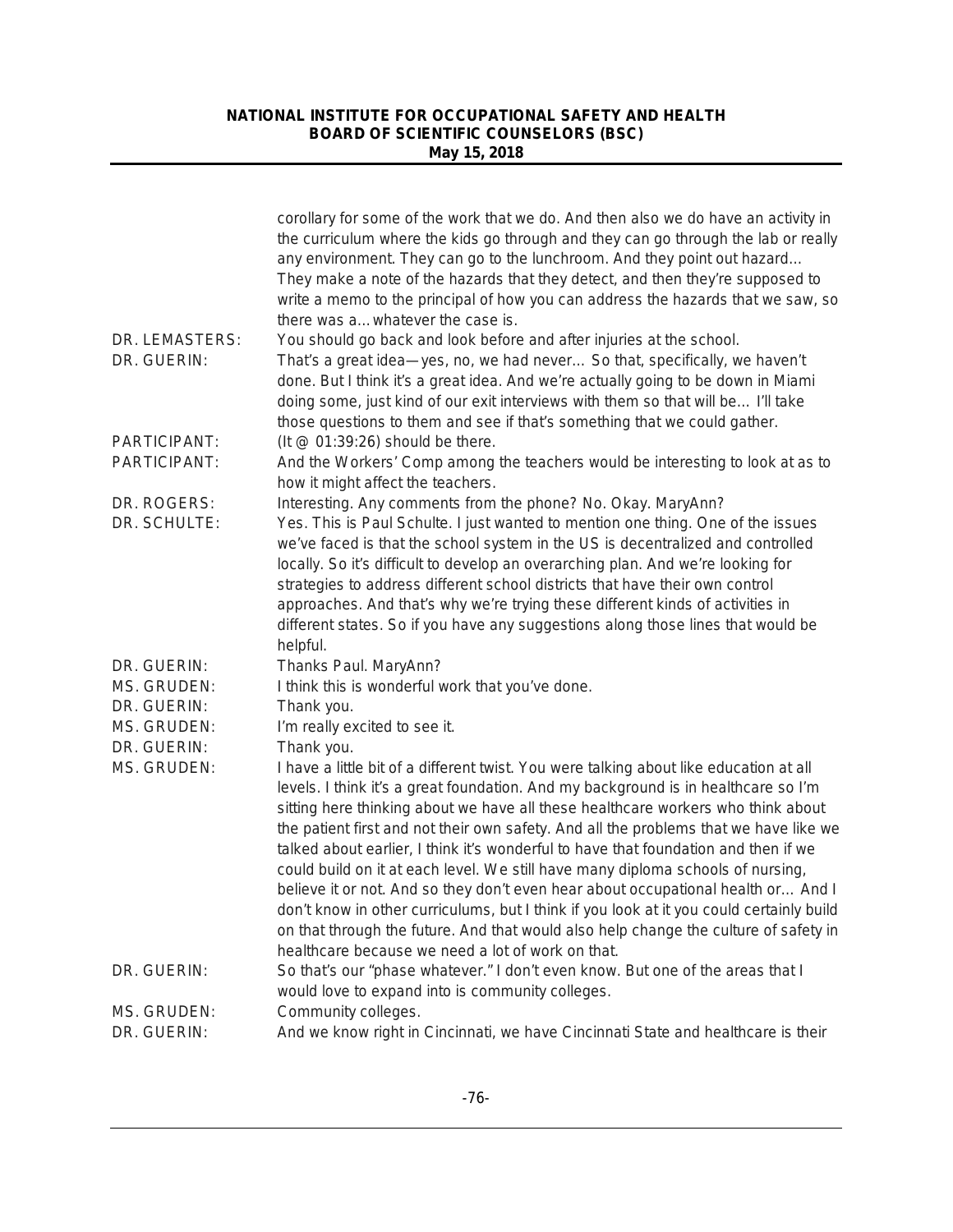|                              | biggest program. And we've had some initial conversations with them. It's just it's<br>really, for us, a resource issues to have somebody who can lead the charge on<br>that. But absolutely. And we think there's a lot of need and a lot of ability to, again,<br>adapt these foundational competencies for different workers, different age groups,<br>different contexts. So thank you.                                                                                                                                                                                                                                                                                                                                                                                                                                                                                                                                                                                                              |
|------------------------------|----------------------------------------------------------------------------------------------------------------------------------------------------------------------------------------------------------------------------------------------------------------------------------------------------------------------------------------------------------------------------------------------------------------------------------------------------------------------------------------------------------------------------------------------------------------------------------------------------------------------------------------------------------------------------------------------------------------------------------------------------------------------------------------------------------------------------------------------------------------------------------------------------------------------------------------------------------------------------------------------------------|
| MS. GRUDEN:                  | Thank you. Yes.                                                                                                                                                                                                                                                                                                                                                                                                                                                                                                                                                                                                                                                                                                                                                                                                                                                                                                                                                                                          |
| DR. GUERIN:                  | I'll be tapping you for help with our OSHA 10 healthcare module.                                                                                                                                                                                                                                                                                                                                                                                                                                                                                                                                                                                                                                                                                                                                                                                                                                                                                                                                         |
| DR. ROGERS:<br>DR. MCKENZIE: | Any other comment?<br>This is Judith McKenzie. I'm sorry I missed a part of your talk, but it's very                                                                                                                                                                                                                                                                                                                                                                                                                                                                                                                                                                                                                                                                                                                                                                                                                                                                                                     |
|                              | interesting and very important. And I see that there is a curriculum and you may<br>have talked about dissemination but if a business wanted to take it and run with it,<br>would they just get it off the web? Like how would that work?                                                                                                                                                                                                                                                                                                                                                                                                                                                                                                                                                                                                                                                                                                                                                                |
| DR. GUERIN:                  | So Judith, this is Rebecca. So yes, it's available for download. I believe in my<br>slides there's a link. I can send out, we can send out another link. So you can just<br>go in there-                                                                                                                                                                                                                                                                                                                                                                                                                                                                                                                                                                                                                                                                                                                                                                                                                 |
| DR. MCKENZIE:                | I see the slide, yes.                                                                                                                                                                                                                                                                                                                                                                                                                                                                                                                                                                                                                                                                                                                                                                                                                                                                                                                                                                                    |
| DR. GUERIN:                  | You can just go and download the curriculum for your state or for any state. It's<br>been—Actually I just looked at our web metrics. I think in the past few years, three<br>years maybe, it's been-downloaded about 25,000 times.                                                                                                                                                                                                                                                                                                                                                                                                                                                                                                                                                                                                                                                                                                                                                                       |
| PARTICIPANT:                 | Oh my gosh.                                                                                                                                                                                                                                                                                                                                                                                                                                                                                                                                                                                                                                                                                                                                                                                                                                                                                                                                                                                              |
| DR. GUERIN:                  | So we don't know.                                                                                                                                                                                                                                                                                                                                                                                                                                                                                                                                                                                                                                                                                                                                                                                                                                                                                                                                                                                        |
| DR. MCKENZIE:                | Excellent.                                                                                                                                                                                                                                                                                                                                                                                                                                                                                                                                                                                                                                                                                                                                                                                                                                                                                                                                                                                               |
| DR. GUERIN:                  | I account for about 24,000 of those downloads so I'm not sure about the<br>Obviously it's hard for us to track, of who downloaded it, who is actually using it.<br>But yes, anybody can download it, anybody can use it. And so we know there are<br>many people out there using the curriculum, schools using it. We had a meeting<br>with the Virginia Department of Education and they said oh, yes, everybody uses<br>Talking Safety. And I said oh, yes. Yes. Like, everybody? Who is everybody? So<br>we could use some help with contribution analysis of really who's using it. It's very<br>difficult for us to know. But it is out there. It's in the public domain, free. And we<br>maintain it. We keep it We update it. We've been trying to do quarterly. It's stuff<br>to stay on top of quarterly but at least twice a year we're updating the versions to<br>reflect changes to minimum wage laws and across 54 versions. Now we have<br>Spanish versions. It gets a little tricky but- |
| DR. MCKENZIE:                | That's great. Thank you.                                                                                                                                                                                                                                                                                                                                                                                                                                                                                                                                                                                                                                                                                                                                                                                                                                                                                                                                                                                 |
| DR. GUERIN:                  | Thank you, Judith.                                                                                                                                                                                                                                                                                                                                                                                                                                                                                                                                                                                                                                                                                                                                                                                                                                                                                                                                                                                       |
| DR. ROGERS:                  | So I had one question that really relates to sort of a combination of this and that.<br>And so if a community college It's not an option for a community college to<br>apply for a TPG.                                                                                                                                                                                                                                                                                                                                                                                                                                                                                                                                                                                                                                                                                                                                                                                                                  |
| DR. GUERIN:                  | I don't think there's any restriction on a—it has to be an accredited degree<br>program, allied. That large allied field is an allowed area.                                                                                                                                                                                                                                                                                                                                                                                                                                                                                                                                                                                                                                                                                                                                                                                                                                                             |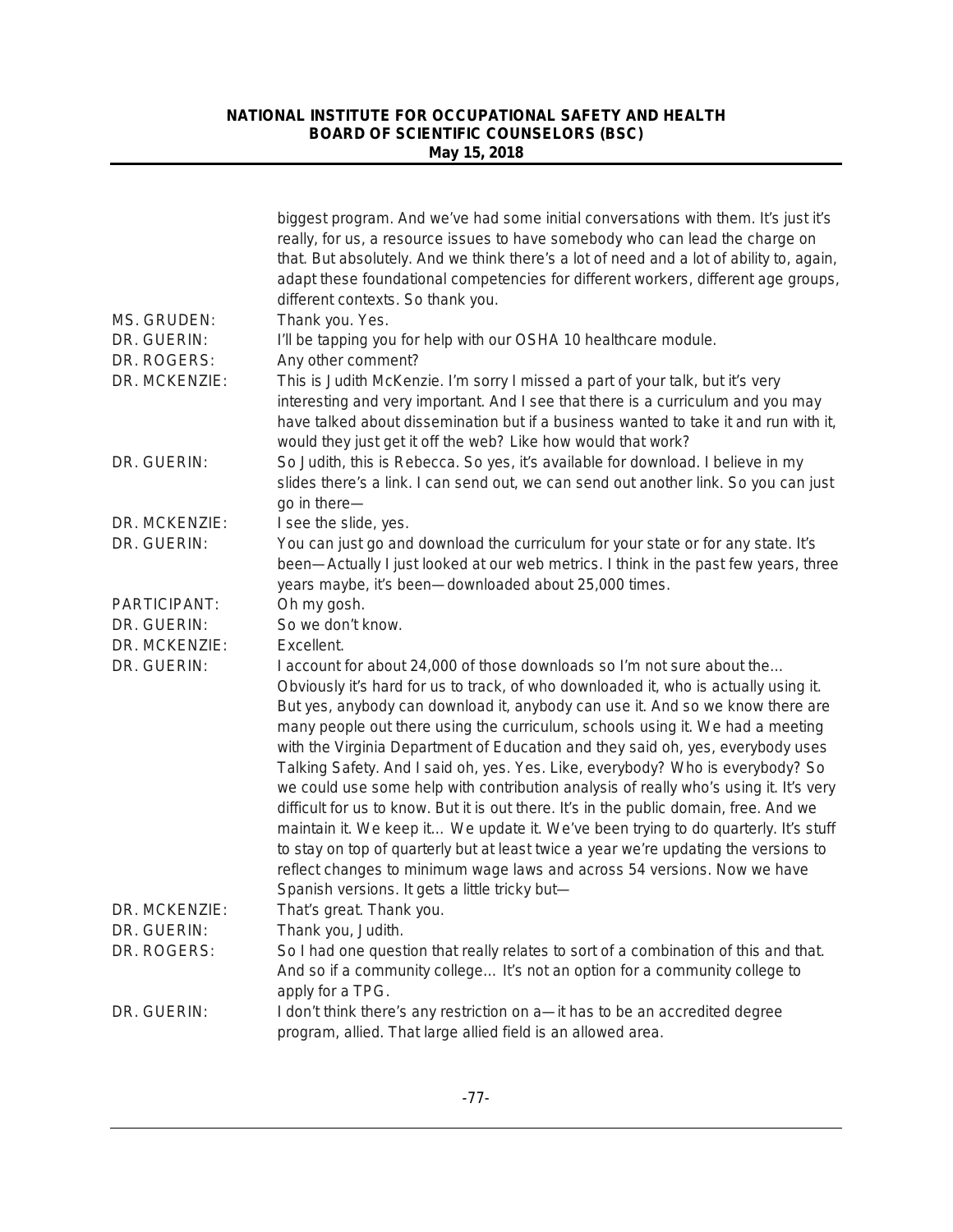| PARTICIPANT:   | Does it have to be a four-year degree?                                                                                                                                                                                                                                                                                                                                                                                                                                                                                                                                                              |
|----------------|-----------------------------------------------------------------------------------------------------------------------------------------------------------------------------------------------------------------------------------------------------------------------------------------------------------------------------------------------------------------------------------------------------------------------------------------------------------------------------------------------------------------------------------------------------------------------------------------------------|
| DR. GUERIN:    | I don't, I don't I'm searching my database here.                                                                                                                                                                                                                                                                                                                                                                                                                                                                                                                                                    |
| PARTICIPANT:   | Why would it?                                                                                                                                                                                                                                                                                                                                                                                                                                                                                                                                                                                       |
| DR. GUERIN:    | I don't think the FOA I think the FOA says "eligible institutions of higher<br>education."                                                                                                                                                                                                                                                                                                                                                                                                                                                                                                          |
| DR. ROGERS:    | No, I bring that up because community colleges really are virtually zero in<br>occupational safety and health education. But a lot of people attend community<br>colleges. And it would be nice. And but the degree thing, I mean, the academic<br>certificate programs are not degrees.                                                                                                                                                                                                                                                                                                            |
| DR. GUERIN:    | That's true.                                                                                                                                                                                                                                                                                                                                                                                                                                                                                                                                                                                        |
| DR. ROGERS:    | We need degrees. So I've often thought about that for the last few years why-                                                                                                                                                                                                                                                                                                                                                                                                                                                                                                                       |
| DR. GUERIN:    | There might be some opportunities for collaborations with our ERCs and their<br>local community colleges to have some kind of a shared pipeline of students who<br>would start at the community but finish up at the university with a certificate.                                                                                                                                                                                                                                                                                                                                                 |
| DR. ROGERS:    | Or just get the associate degree at the community college level. That's what I'm<br>thinking. I mean, that is a degree program.                                                                                                                                                                                                                                                                                                                                                                                                                                                                     |
| DR. GUERIN:    | Yes. I don't think there's anything that says it has to be a four-year college.                                                                                                                                                                                                                                                                                                                                                                                                                                                                                                                     |
| DR. ROGERS:    | Okay. There we go. My next job.                                                                                                                                                                                                                                                                                                                                                                                                                                                                                                                                                                     |
| DR. GUERIN:    | Yes.                                                                                                                                                                                                                                                                                                                                                                                                                                                                                                                                                                                                |
| DR. LEMASTERS: | Just to answer-this is Grace LeMasters again. Just to answer Paul's question,<br>Paul Schulte's question, I just have one comment. One system of the school<br>system that is not totally diverse but are numerous is the Catholic school system,<br>parochial school system. And you hit a couple of arch dieses, you might be able to<br>get buy-in from a huge number of parochial schools. Public schools are so<br>diverse. You have to go to individual school systems and kind of guess by city.<br>Catholic school systems, you might be able to reach a whole lot through one<br>cardinal. |
| DR. GUERIN:    | It's a bishop.                                                                                                                                                                                                                                                                                                                                                                                                                                                                                                                                                                                      |
| DR. LEMASTERS: | Yes, a bishop.                                                                                                                                                                                                                                                                                                                                                                                                                                                                                                                                                                                      |
| DR. GUERIN:    | I'm familiar with those bishop schools.                                                                                                                                                                                                                                                                                                                                                                                                                                                                                                                                                             |
| DR. LEMASTERS: | Yes. Yes. So anyway-                                                                                                                                                                                                                                                                                                                                                                                                                                                                                                                                                                                |
| DR. GUERIN:    | It's an interesting Yes, it's not We haven't looked at the parochial schools<br>even though I'm a product of them.                                                                                                                                                                                                                                                                                                                                                                                                                                                                                  |
| DR. LEMASTERS: | Yes. Right in front of my face.                                                                                                                                                                                                                                                                                                                                                                                                                                                                                                                                                                     |
| DR. ROGERS:    | There are probably many products here.                                                                                                                                                                                                                                                                                                                                                                                                                                                                                                                                                              |
| DR. GUERIN:    | Right. Right. But thank you, thank you. And in Cincinnati, I mean, you can't<br>escape them. Right?                                                                                                                                                                                                                                                                                                                                                                                                                                                                                                 |
| DR. LEMASTERS: | Exactly. That's why I was thinking it would be a good place to start.                                                                                                                                                                                                                                                                                                                                                                                                                                                                                                                               |
| DR. GUERIN:    | More churches than Starbucks I say.                                                                                                                                                                                                                                                                                                                                                                                                                                                                                                                                                                 |
| DR. ROGERS:    | All right. Any other comments, though, or questions? Phone? Okay, that brings us<br>to the end. And thank you.                                                                                                                                                                                                                                                                                                                                                                                                                                                                                      |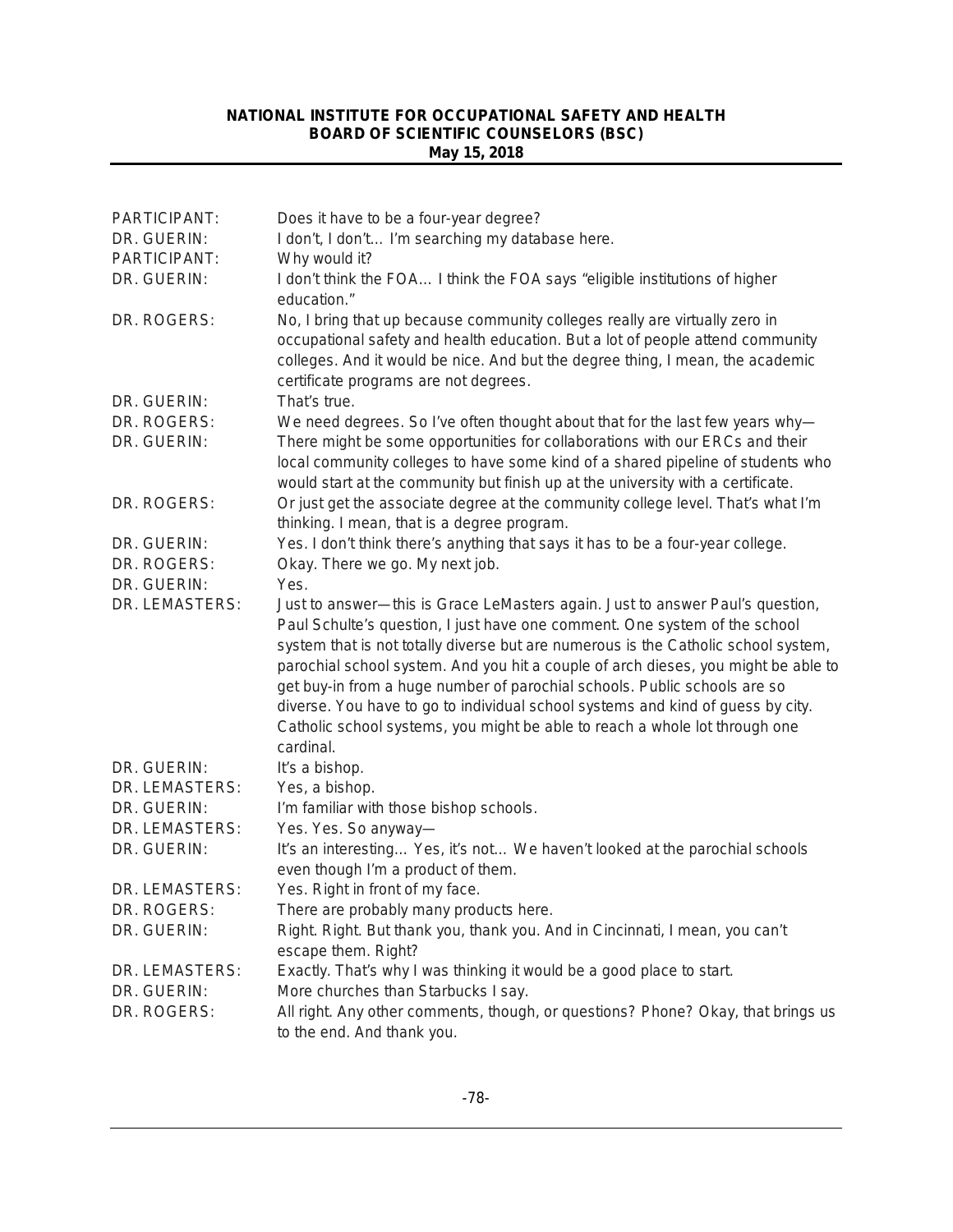| DR. GUERIN:                                  | Thank you.                                                                                                                                                                                                                                                                                                                                                                                                                                                                                                                                                                                                                                                                                                                                                                                                                                                                                                                                                                                                                                                                                                                                                               |  |
|----------------------------------------------|--------------------------------------------------------------------------------------------------------------------------------------------------------------------------------------------------------------------------------------------------------------------------------------------------------------------------------------------------------------------------------------------------------------------------------------------------------------------------------------------------------------------------------------------------------------------------------------------------------------------------------------------------------------------------------------------------------------------------------------------------------------------------------------------------------------------------------------------------------------------------------------------------------------------------------------------------------------------------------------------------------------------------------------------------------------------------------------------------------------------------------------------------------------------------|--|
| DR. ROGERS:                                  | Thank you very much.                                                                                                                                                                                                                                                                                                                                                                                                                                                                                                                                                                                                                                                                                                                                                                                                                                                                                                                                                                                                                                                                                                                                                     |  |
| DR. GUERIN:                                  | Thank you.                                                                                                                                                                                                                                                                                                                                                                                                                                                                                                                                                                                                                                                                                                                                                                                                                                                                                                                                                                                                                                                                                                                                                               |  |
|                                              | SUMMARY AND WRAP-UP, FUTURE AGENDA ITEMS, MEETING DATES, CLOSING REMARKS                                                                                                                                                                                                                                                                                                                                                                                                                                                                                                                                                                                                                                                                                                                                                                                                                                                                                                                                                                                                                                                                                                 |  |
| DR. ROGERS:<br>[Applause.]                   | And thanks, everybody for coming.                                                                                                                                                                                                                                                                                                                                                                                                                                                                                                                                                                                                                                                                                                                                                                                                                                                                                                                                                                                                                                                                                                                                        |  |
| DR. ROGERS:                                  | And I just want to express my thanks for being Chair and working with Alberto and<br>Paul and a number of staff that I've always worked with. Gosh, I'm thinking I've<br>done two terms and six months. I was so After my first term I agreed to another<br>and then six months. And Roger is here, and just as a funny thing when I was first<br>asked to be on the Board of Scientific Counselors-do you remember that,<br>Roger-it took like two years, three years, before HHS would, before they were<br>ready to sign off on everybody? Well, see, I had never even been on the Board<br>and I get a call from Dr. Howard saying would you be Chair of the Board of<br>Scientific Counselors? And I said, I've never been on the Board of Scientific-do<br>you remember that? And he says to me, because I had been Chair of the NORA<br>thing, he says to me, well, if you would do it I won't have to train another person. I<br>said, okay. And so that's kind of how it came. But I've enjoyed my tenure here. It's<br>been great working with so many wonderful people, really. It's great. I mean, all<br>the staff are great and I appreciate all that, so- |  |
| DR. LEMASTERS:<br>DR. ROGERS:<br>[Applause.] | Well, you've been a great Chair too, so.<br>Thank you.                                                                                                                                                                                                                                                                                                                                                                                                                                                                                                                                                                                                                                                                                                                                                                                                                                                                                                                                                                                                                                                                                                                   |  |
| DR. ROGERS:                                  | It's always fun. It's always fun.                                                                                                                                                                                                                                                                                                                                                                                                                                                                                                                                                                                                                                                                                                                                                                                                                                                                                                                                                                                                                                                                                                                                        |  |
| DR. LEMASTERS:                               | You're great. Well, one other thing I saw on the future meeting dates, do we have<br>any idea about that?                                                                                                                                                                                                                                                                                                                                                                                                                                                                                                                                                                                                                                                                                                                                                                                                                                                                                                                                                                                                                                                                |  |
| MR. GARCIA:                                  | So we are toying with two dates. Maybe September 20 or September 27.                                                                                                                                                                                                                                                                                                                                                                                                                                                                                                                                                                                                                                                                                                                                                                                                                                                                                                                                                                                                                                                                                                     |  |
| DR. LEMASTERS:                               | Okay.                                                                                                                                                                                                                                                                                                                                                                                                                                                                                                                                                                                                                                                                                                                                                                                                                                                                                                                                                                                                                                                                                                                                                                    |  |
| MR. GARCIA:                                  | I think that Pauline is probably going to canvass you guys-                                                                                                                                                                                                                                                                                                                                                                                                                                                                                                                                                                                                                                                                                                                                                                                                                                                                                                                                                                                                                                                                                                              |  |
| DR. ROGERS:                                  | Sooner rather than later, yes.                                                                                                                                                                                                                                                                                                                                                                                                                                                                                                                                                                                                                                                                                                                                                                                                                                                                                                                                                                                                                                                                                                                                           |  |
| MR. GARCIA:                                  | I think that, to check with Dr. Howard's calendar and those are two days that                                                                                                                                                                                                                                                                                                                                                                                                                                                                                                                                                                                                                                                                                                                                                                                                                                                                                                                                                                                                                                                                                            |  |
|                                              | seemed to be available so far.                                                                                                                                                                                                                                                                                                                                                                                                                                                                                                                                                                                                                                                                                                                                                                                                                                                                                                                                                                                                                                                                                                                                           |  |
| DR. LEMASTERS:                               | So you'll write to us.                                                                                                                                                                                                                                                                                                                                                                                                                                                                                                                                                                                                                                                                                                                                                                                                                                                                                                                                                                                                                                                                                                                                                   |  |
| DR. ROGERS:                                  | Safe travels.                                                                                                                                                                                                                                                                                                                                                                                                                                                                                                                                                                                                                                                                                                                                                                                                                                                                                                                                                                                                                                                                                                                                                            |  |
| <b>[END MEETING]</b>                         |                                                                                                                                                                                                                                                                                                                                                                                                                                                                                                                                                                                                                                                                                                                                                                                                                                                                                                                                                                                                                                                                                                                                                                          |  |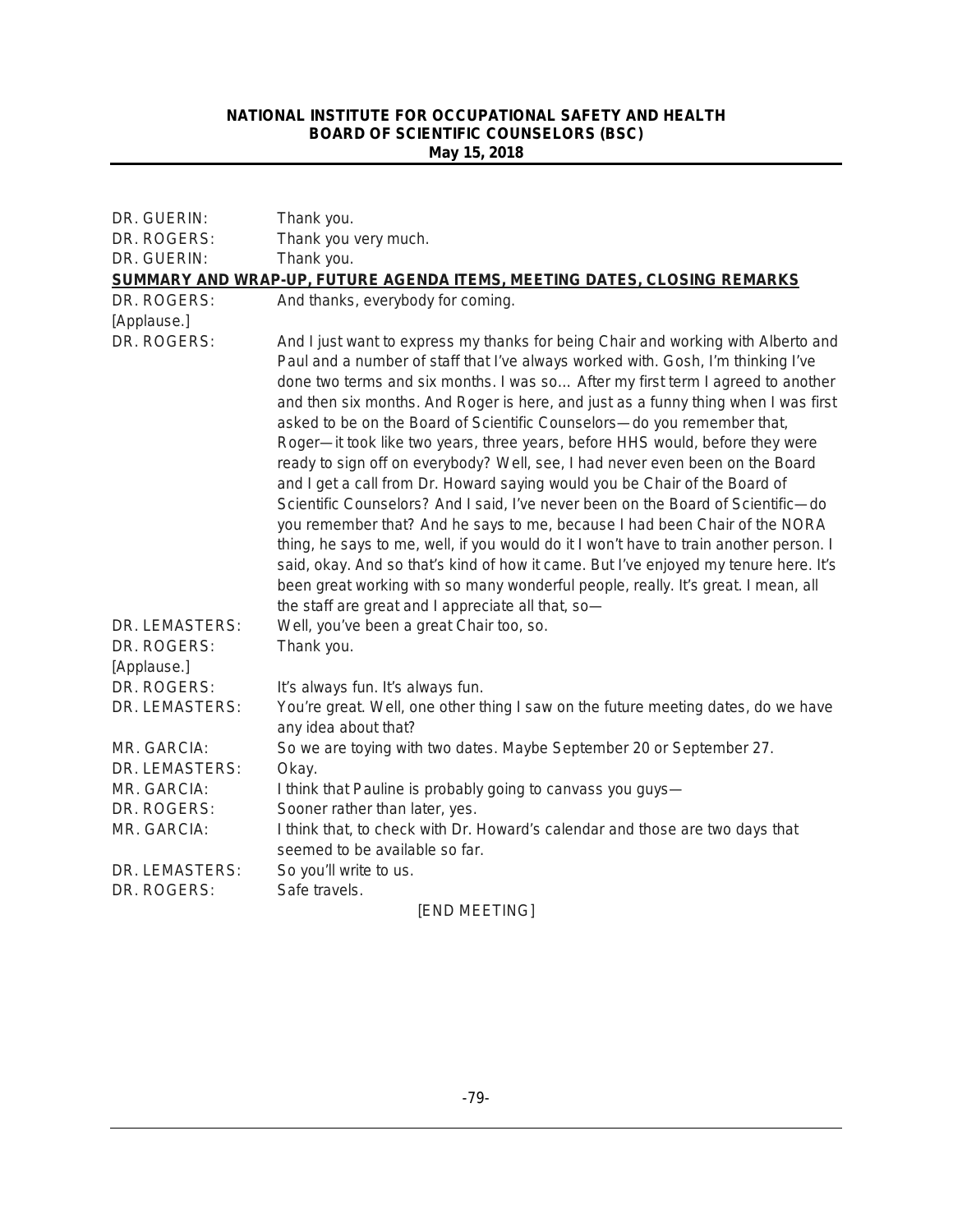#### **G L O S S A R Y**

| <b>ABPM</b>   | American Board of Preventive Medicine                         |  |  |
|---------------|---------------------------------------------------------------|--|--|
| <b>ACGME</b>  | Accreditation Council for Graduate Medical Education          |  |  |
| AIHA          | American Industrial Hygiene Association                       |  |  |
| <b>AOHP</b>   | Association of Occupational Health Professionals              |  |  |
| ASSE          | American Society of Safety Engineers                          |  |  |
| <b>BSC</b>    | <b>Board of Scientific Counselors</b>                         |  |  |
| <b>CDC</b>    | United States Centers for Disease Control and Prevention      |  |  |
| <b>DART</b>   | Division of Applied Research and Technology                   |  |  |
| <b>DOE</b>    | Department of Energy                                          |  |  |
| <b>DOL</b>    | Department of Labor                                           |  |  |
| <b>DOT</b>    | Department of Transportation                                  |  |  |
| EPA           | <b>Environmental Protection Agency</b>                        |  |  |
| <b>ERC</b>    | <b>Emergency Response Center</b>                              |  |  |
| FACA          | <b>Federal Advisory Committee Act</b>                         |  |  |
| <b>HELD</b>   | Health Effects Laboratory Division                            |  |  |
| <b>HHS</b>    | US Department of Health and Human Services                    |  |  |
| <b>HRSA</b>   | <b>Health Resources and Services Administration</b>           |  |  |
| <b>IRB</b>    | Institutional Review Board                                    |  |  |
| <b>NACOSH</b> | National Advisory Committee on Occupational Safety and Health |  |  |
| <b>NIH</b>    | National Institutes of Health                                 |  |  |
| <b>NIOSH</b>  | National Institute for Occupational Safety and Health         |  |  |
| <b>NORA</b>   | National Occupational Research Agenda                         |  |  |
| <b>NPPTL</b>  | National Personal Protective Technology Lab                   |  |  |
| <b>OMB</b>    | Office of Management and Budget                               |  |  |
| <b>OSHA</b>   | Occupational Safety and Health Administration                 |  |  |
| <b>PPE</b>    | Personal Protective Equipment                                 |  |  |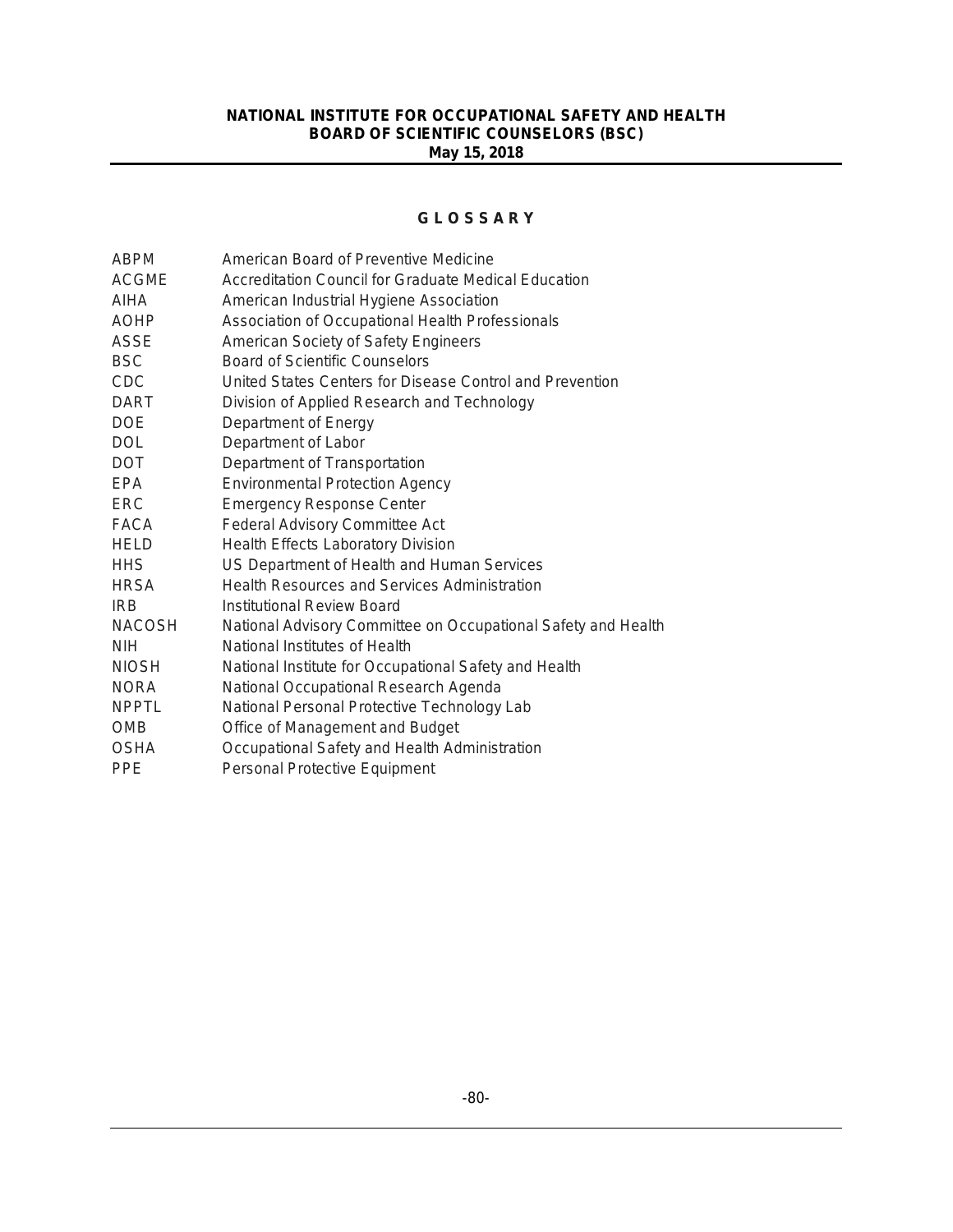#### **Appendix A**

# **Department of Health and Human Services Centers for Disease Control and Prevention National Institute for Occupational Safety and Health Board of Scientific Counselors (BSC) Agenda: Seventieth Meeting**

NIOSH Offices Conference Number: 888-397-9578 395 E Street, S.W., Suite 9000 Participant Code: 63257516 Washington, DC 20201 <https://odniosh.adobeconnect.com/nioshbsc/>

#### **Tuesday ─ May 15, 2018**

| <b>Time</b> | <b>Topic</b>                                     | <b>Presenter</b>                       |
|-------------|--------------------------------------------------|----------------------------------------|
| $8:30$ am   | Welcome and Introduction                         | Alberto Garcia                         |
|             | <b>Meeting Logistics</b>                         | DFO, NIOSH                             |
| $8:40$ am   | Agenda, Announcements, and                       | Dr. Bonnie Rogers                      |
|             | <b>Approval of Minutes</b>                       | Chair, NIOSH BSC                       |
| 8:50 am     | <b>Director's Opening Remarks</b>                | Dr. John Howard                        |
|             |                                                  | Director, NIOSH                        |
| $9:20$ am   | Using Contribution Analysis to Evaluate Research | Dr. Amia Downes                        |
|             | Impact                                           | Program Evaluation Specialist, NIOSH   |
| 10:00 am    | <b>Break</b>                                     |                                        |
| $10:20$ am  | Breach in the Protective Barrier System: Glove   | Dr. Selcen Kilinic-Balci               |
|             | and Gown Interface                               | Senior Scientist, NPPTL, NIOSH         |
| 11:30 am    | Lunch                                            |                                        |
| 12:30 pm    | <b>Public Comments</b>                           | Alberto Garcia                         |
|             |                                                  | DFO, NIOSH                             |
|             | Occupational Safety and Health Workforce         | Dr. Sarah Felknor                      |
| 12:45 pm    | <b>Training</b>                                  | <b>Associate Director for Research</b> |
|             |                                                  | Integration and Extramural Performance |
| 1:30 pm     | Safe-Skilled-Ready Workforce Update: Research    | Dr. Rebecca Guerin                     |
|             | for Young and Temporary Workers                  | Research Social Scientist, EID NIOSH   |
| $2:10$ pm   | Summary & Wrap-up, Future Agenda Items,          | Dr. Bonnie Rogers                      |
|             | <b>Meeting Dates, Closing Remarks</b>            | Chair, NIOSH BSC                       |
| 2:30 pm     | Adjourn                                          |                                        |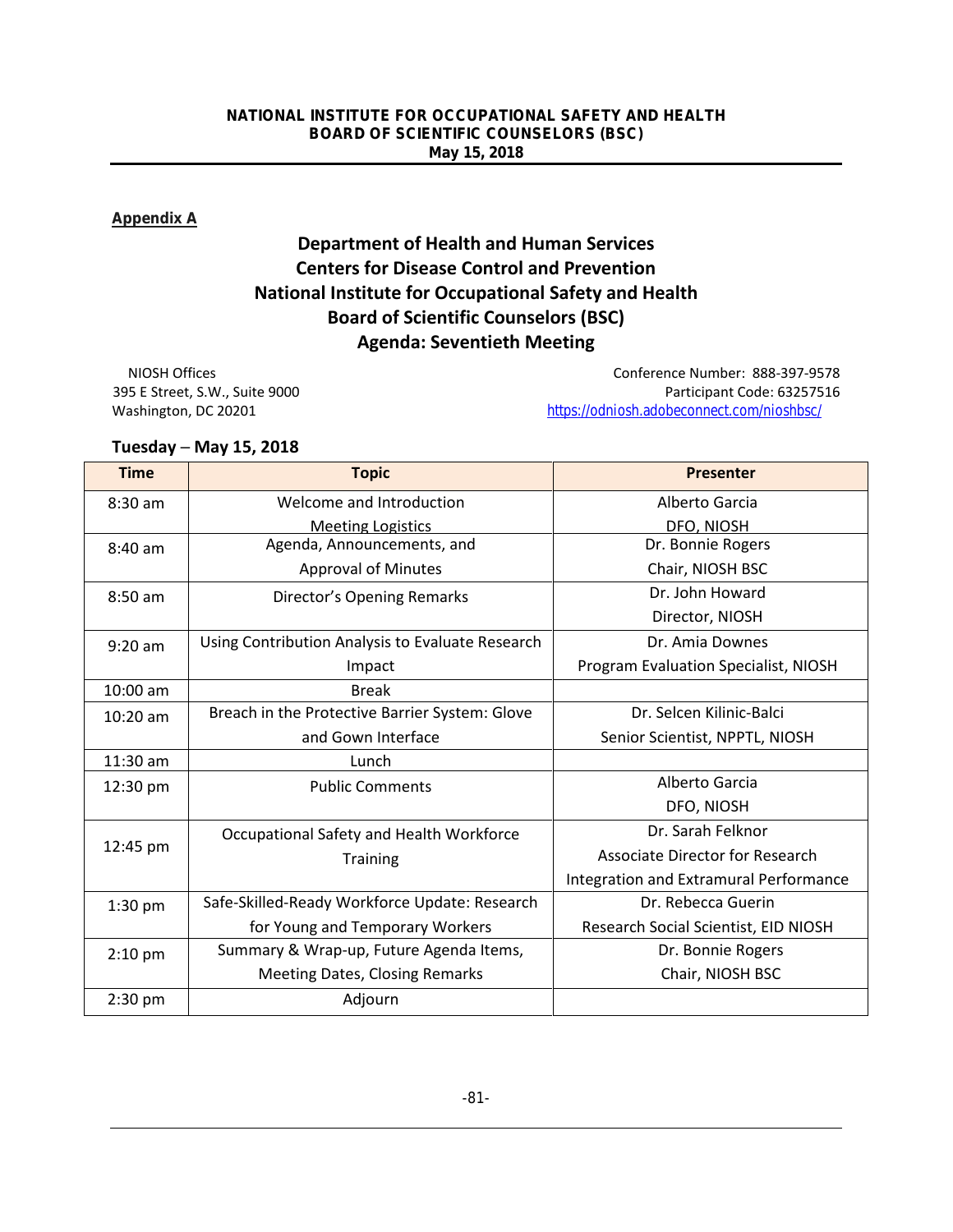**Appendix B**

# **Board of Scientific Counselors Washington, D.C, May 15, 2018**

# **Budget**

Dr. Howard will present the most current budget information at the time of the meeting.

# **Organizational and Personnel Announcements**

### **Cincinnati Reshaping effort is underway.**

**Chuck Geraci,** Ph.D., CIH, has been appointed NIOSH Associate Director for Emerging Technologies, effective April 15, 2018.

# **Long time senior advisor to the director and former Associate Director for Mining, Lewis Wade, passed away on Sunday, April 22, 2018.**

### **Retired:**

**Allison Tepper** has retired as HETAB Branch Chief; Doug Trout is the new Chief of HETAB

**Kevin Ashley, Ph.D** has retired from DART/CEMB after 26-years of Federal Service. For the last 6-years, he has been the Managing Editor of the NIOSH Manual of Analytical Methods (NMAM).

**CAPT Eileen Birch, Ph.D.** has retired from DART/CEMB after 30-years of Federal Service in the U.S. Public Health Service. Eileen retired as the Team Lead for DART's Aerosol Research Team.

**Debbie Lipps** has retired after 42-years of Federal Service. Debbie ended her outstanding federal career as Secretary for the Deputy Director of the DART/OD.

**Bernice Clark** has retired from DART/EPHB after 30-years of Federal Service. Bernice ended her outstanding federal career as Program Operations Assistant for the Branch Chief in DART/EPHB.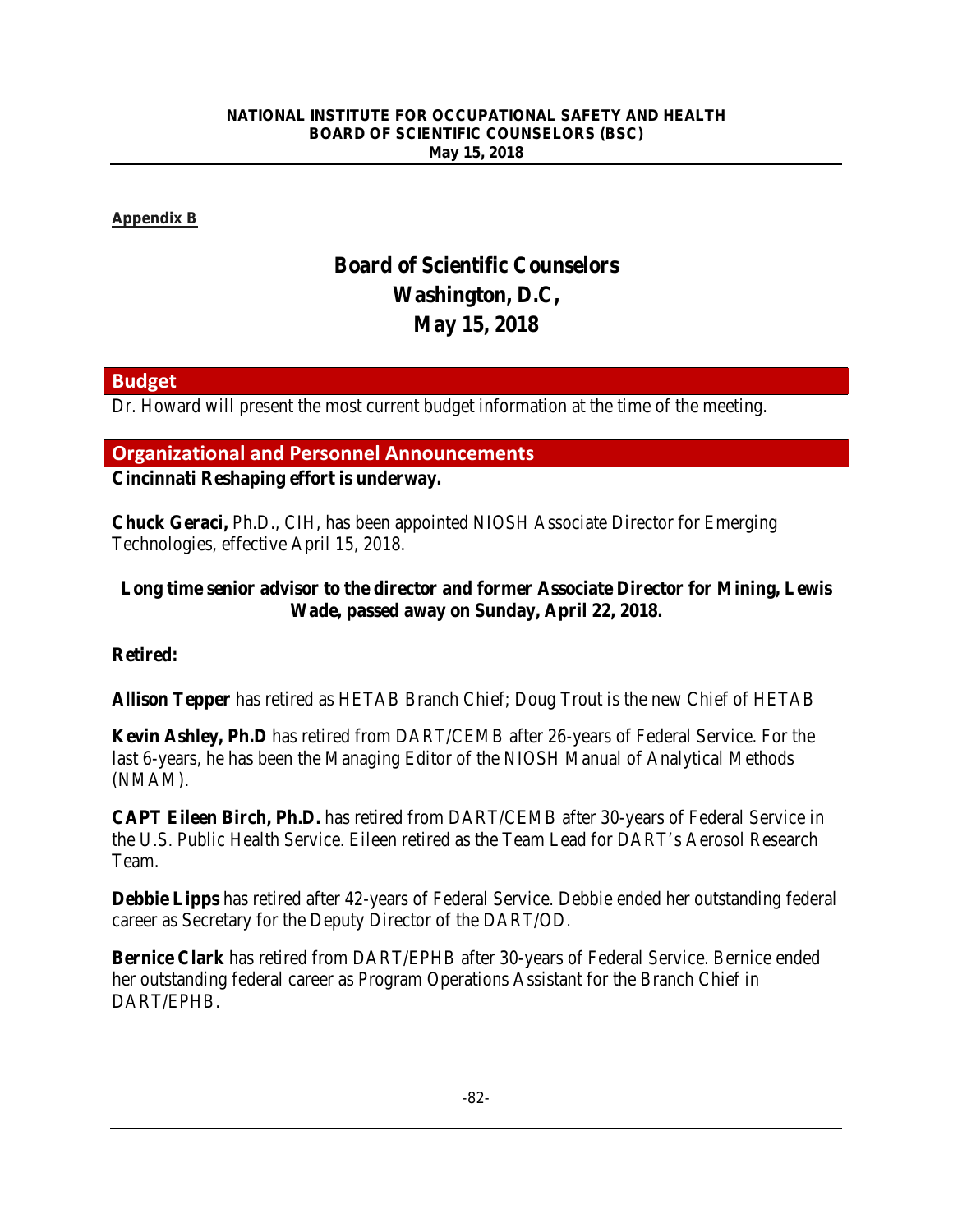**Thomas H. Connor, Ph.D.** retired after 17-years of Federal Service. Tom spent most of his career as a Research Biologist in DART/BHAB.

**Joe Fernback** retired after more than 30-years of Federal Service. Joe analyzed field samples by both optical microscopy and electron microscopy, as well as by X-ray diffraction at DART/CEMB.

# **New Programs and Initiatives**

### **NPPTL**

### **Evaluation of NIOSH Certified CBRN Air-Purifying Respirators against New Chemical/Radiological Threats**

Seventeen years ago, NIOSH, in partnership with other federal agencies, performed a hazard assessment of the most probable Chemical, Biological, Radiological and Nuclear (CBRN) agents that would be used in a terrorist attack to develop the NIOSH CBRN Respiratory Protective Device (RPD) Performance Standards. NIOSH has a functional role to support the CDC's preparedness and response efforts by providing information about the selection, use and capabilities of RPDs in the event of a CBRN terrorist attack or a large scale domestic incident such as a radiation release from a nuclear power plant or a naturally-occurring infectious disease outbreak like Ebola. NIOSH had not evaluated NIOSH certified RPD capabilities to protect against newly identified hazards since 2001. Over the past two years, under an Office of Public Health Preparedness and Response (OPHPR) funded project, NIOSH has collaborated with federal partners to assess evolving chemical and radiological hazards identified in current Department of Homeland Security (DHS) Hazard Assessments, and is determining whether current test representative agents in the NIOSH CBRN Air Purifying Respirator (APR) Standards adequately simulate the newly identified chemical threats. This evaluation will provide CDC and the responders the confidence that NIOSH RPDs can provide the necessary protection against any new CBRN threats, or identify the need to modify the current NIOSH CBRN RPD Standards to protect against these newly identified threats.

# **Division of Surveillance, Hazard Evaluations, and Field Studies**

NIOSH researchers recently authored an article (Bertke et al, 2018) that updated the mortality experience of NIOSH's boat builders' cohort. This study examined exposure to styrene used in reinforced plastic in two boatbuilding facilities and its effects on cancer mortality. The study found an association between duration of styrene exposure and increased leukemia mortality. This study was published in time to be considered at the March IARC Monograph meeting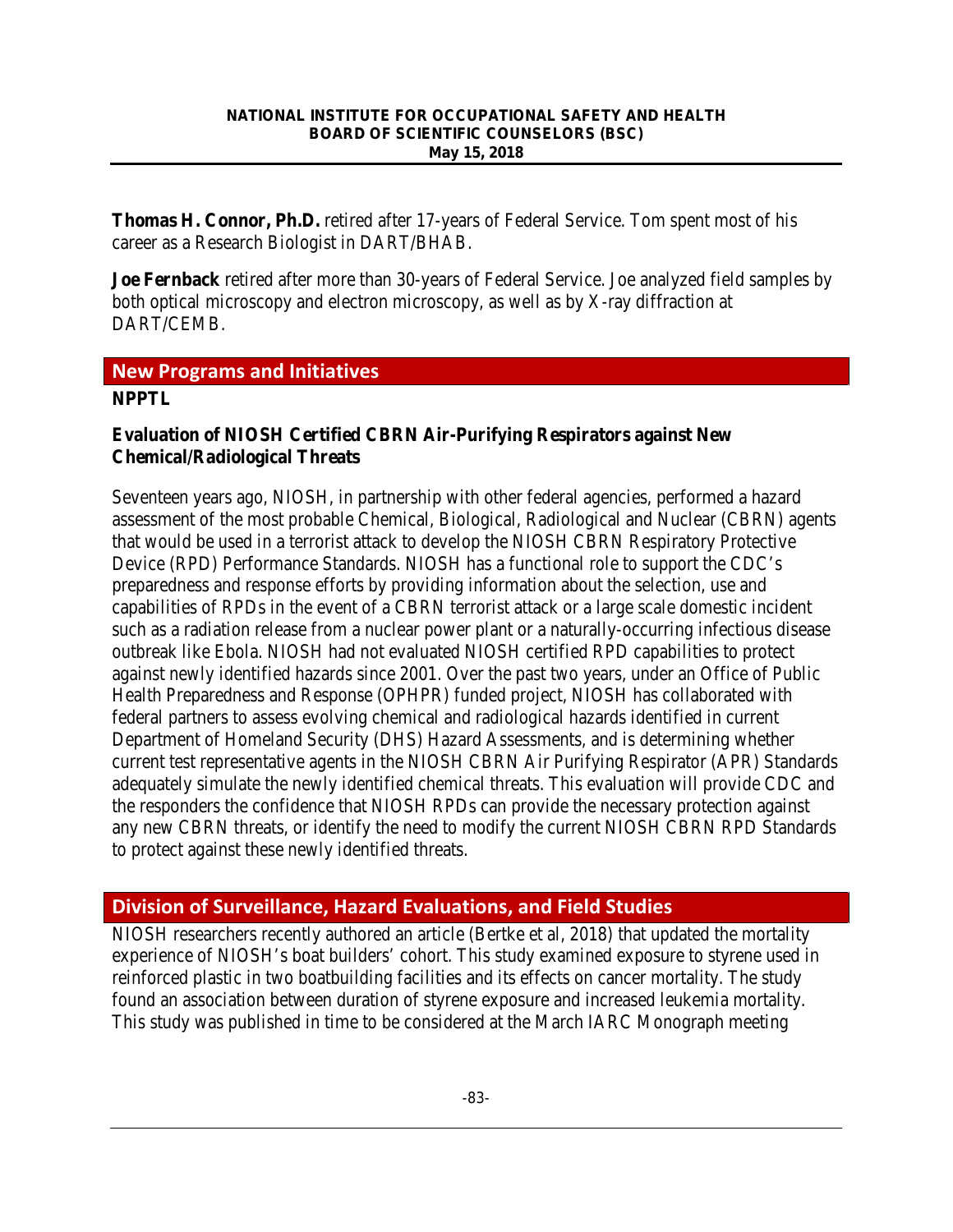investigating the carcinogenicity of styrene. Studies of workers in this industry are considered most informative due to high styrene exposures and lack of confounding exposures.

The HHE Program has released the 2017 Annual Report. The last 3 years of Annual Reports are available at<https://www.cdc.gov/niosh/hhe/annualreports.html>

The NIOSH Health Hazard Evaluation Program has conducted a number (eight completed or in process) of evaluations concerning work-related exposure to opioids. Worker groups evaluated have included first responder groups as well as other 'non-first responder groups.' Among first responders we are trying to learn more about potential exposures and resultant health effects. While NIOSH has interim guidelines for emergency responders related to fentanyl and its analogues [\(https://www.cdc.gov/niosh/topics/fentanyl/risk.html\)](https://www.cdc.gov/niosh/topics/fentanyl/risk.html) based on the best available data, currently available data are limited. Information gathered from field studies and other activities may be helpful to first responder groups across the country and to NIOSH as it routinely reviews current guidance. The HHE Program has also performed evaluations of other groups who are not first responders (Medical Examiner's office, Transportation Security Screening workers), who may have the potential to be exposed to opioid drugs in the course of their work.

NIOSH recently reestablished monthly surveillance of health-related workplace absenteeism using population-based data from the Current Population Survey (CPS). This surveillance system provides health and economic impact measures during an influenza pandemic and health situational awareness during the inter-pandemic period. It can also be used to evaluate the impact of pandemic control measures and to inform future pandemic preparedness and response planning. Monthly surveillance reports are routinely shared with the Community Interventions for Infection Control Unit (CI-ICU) within CDC's Division of Global Migration and Quarantine.

With colleagues from Indiana University, NIOSH researchers recently co-authored a review article in the American Journal of Public Health (AJPH) suggesting consideration of occupation as a social determinant of health. The article was part of a special section featured on the cover of the March issue, and included an invited editorial and two accompanying essays by a former OSHA administrator and the Safety Director of the United Steel Workers. AJPH also posted a podcast featuring the authors. The review article is in the top 5% of all research outputs scored by Altmetric.

High blood pressure and high cholesterol are more common among workers exposed to loud noise at work according to a NIOSH study published last month in the *[American Journal of](https://onlinelibrary.wiley.com/doi/full/10.1002/ajim.22833)  [Industrial Medicine](https://onlinelibrary.wiley.com/doi/full/10.1002/ajim.22833)*. NIOSH researchers analyzed data from the 2014 National Health Interview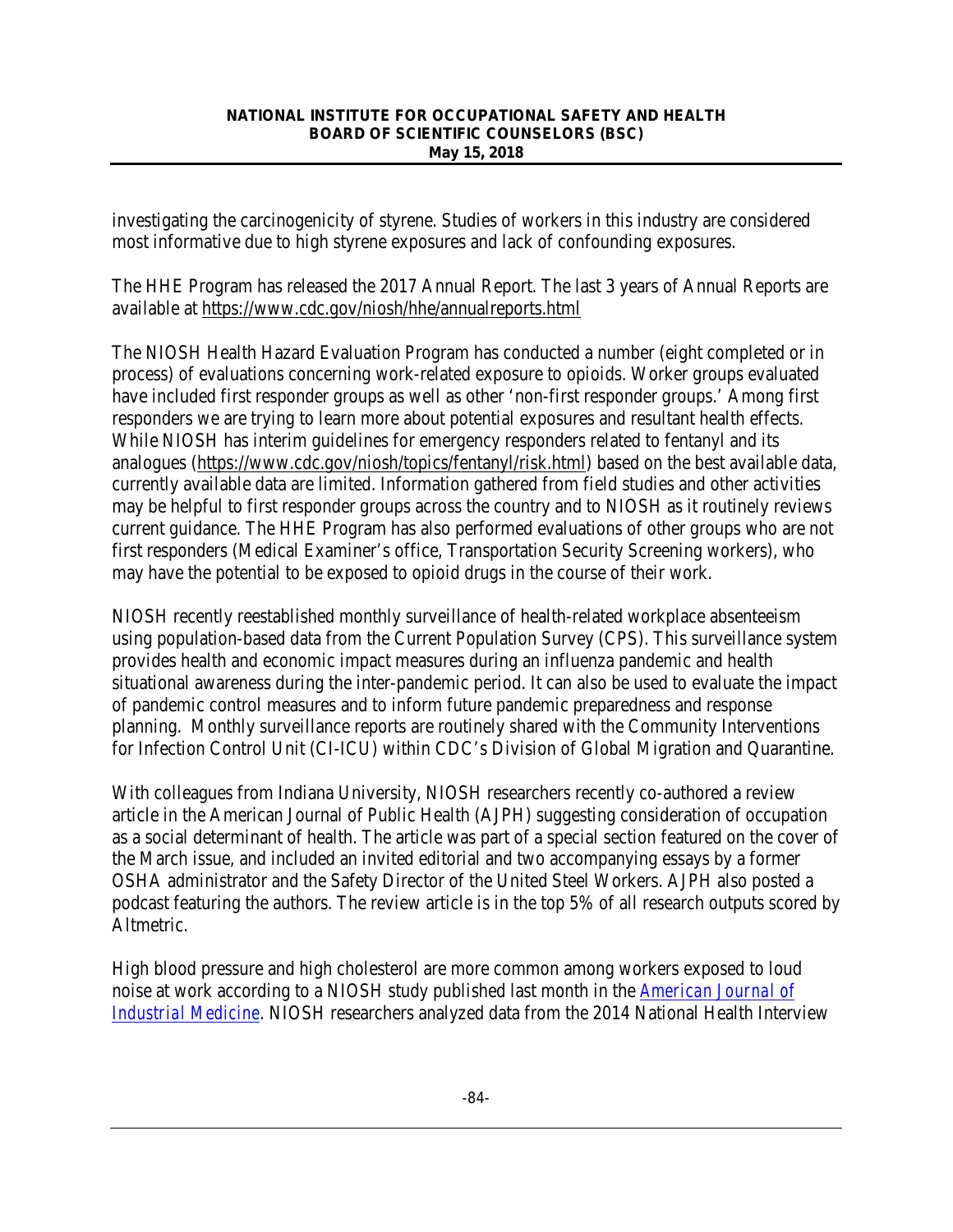Survey to estimate the prevalence of occupational noise exposure, hearing difficulty and heart conditions within U.S. industries and occupations. They also looked at the association between workplace noise exposure and heart disease. The analysis showed: Twenty-five percent of current workers had a history of work-related noise exposure; 14 percent were exposed in the last year. Twelve percent of current workers had hearing difficulty, 24 percent had high blood pressure and 28 percent had high cholesterol. Of these cases, 58 percent, 14 percent, and 9 percent, respectively, can be attributed to occupational noise exposure.

# **Division of Applied Research and Technology**

### **Engineering Controls and Nanotechnology**

DART recently published three new Nanotechnology Workplace Design Solutions (WDS) documents. These documents represent the release of important risk management guidance for companies that produce and use nanomaterials. They provide helpful recommendations on minimizing exposures during common processes and tasks:

*1) The Workplace Design Solutions: Protecting Workers during the Handling/Weighing of Nanomaterials-* <https://doi.org/10.26616/NIOSHPUB2018121>

2) *The Workplace Design Solutions: Protecting Workers during Nanomaterial Reactor Operations*-

<https://doi.org/10.26616/NIOSHPUB2018120>

3) *The Workplace Design Solutions: Protecting Workers during Intermediate and Downstream Processing of Nanomaterials*- <https://doi.org/10.26616/NIOSHPUB2018122>

### **NMAM Methods**

- New method 8318 2,5-hexanedione in urine. This method can be used to measure for exposure to hexane.
- New method  $7405 Alkali$  metal cations Na+, K+, Li+
- Update to the NMAM Web book that included chapters and methods published since the original publication of the Web book.

### **Healthy Work Design and Well-Being Program (HWD)**

DART convened the 2018 International Symposium to Advance Total Worker Health<sup>®</sup>, which featured more than 100 presentations and workshops examining opportunities to improve the safety of work and enhance the health and well-being of the workforce; as well as hosted several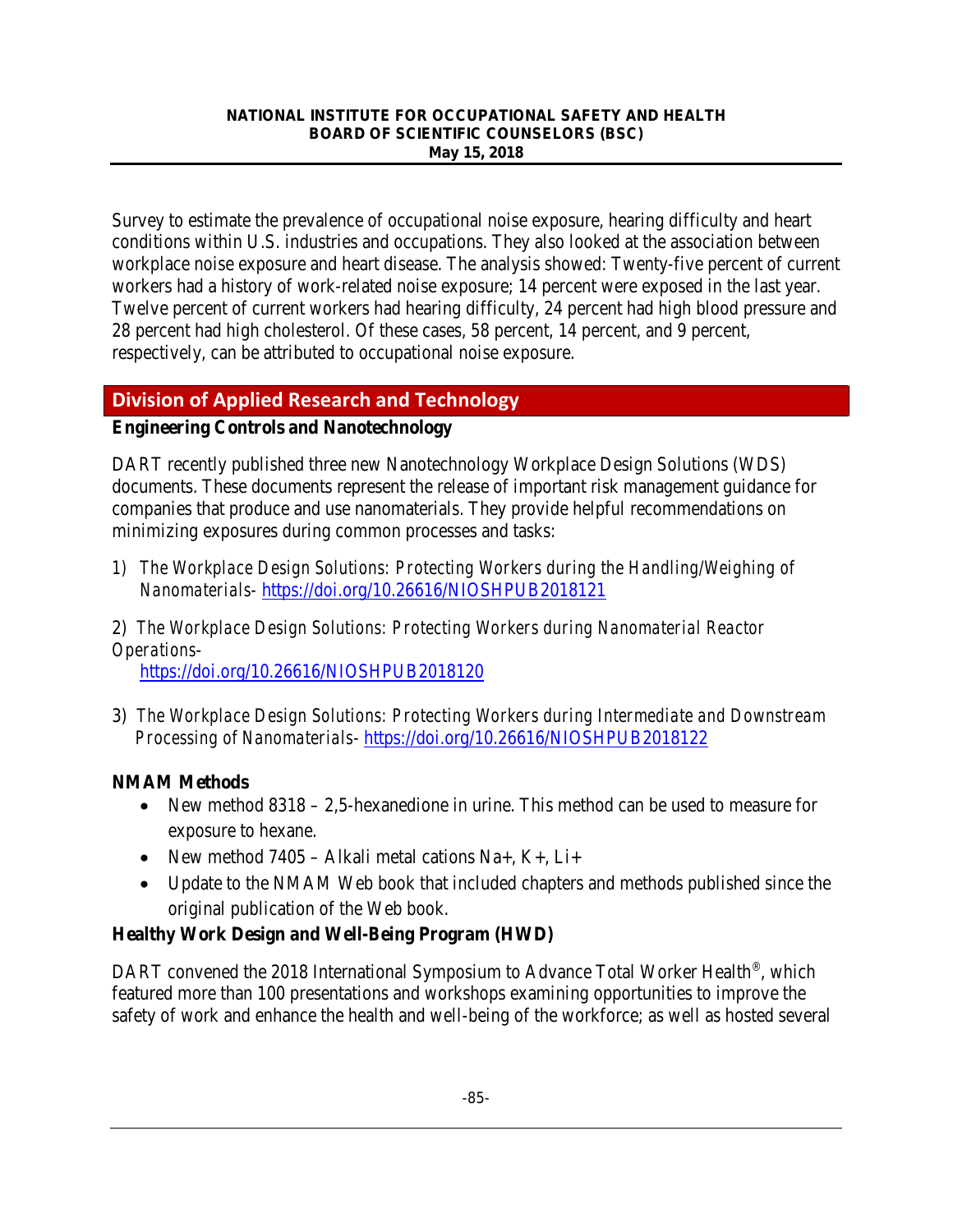webinars addressing the health and safety effects of nonstandard work arrangements, human fatigue factors, hours of work and sleep, and interventions for aging workers.

DART published studies on work arrangements, job stress, and Health Related Quality of Life (HRQL) and the impact of parental access to paid sick leave and children's access to and use of healthcare services, presented on HWD priorities, including the taxonomy and impact of work arrangements, at national and international conferences (e.g., Work, Stress, and Health 2017; State of the Science), and organized a roundtable of academic faculty, practitioners, human resource and business managers, professional society leaders, and researchers to advance capacity building and workforce development in the area of [Total Worker Health®](https://www.cdc.gov/NIOSH/twh/).

During Sleep Awareness Week, NIOSH promoted its recommendations on sleep and time change via the NIOSH website and NIOSH social media channels (Twitter, Facebook, and Instagram). On Monday March 12, NIOSH HWD researchers also participated in a Twitter chat organized by National Healthy Sleep Awareness Project. Check out #SleepWorksForYou.

# **Oil and Gas Extraction**

DART researchers attended and presented research results at the NIOSH NORA Oil and Gas Extraction Sector Council meeting in Denver, Colorado. Other NIOSH Divisions were also well represented. Other council members include representatives of OSHA, industry, insurers, and industry organizations including the American Petroleum Institute (API), the Association of Energy Service Companies (AESC), the national Service, Transmission, Exploration and Production Safety (STEPS) network, and the International Association of Drilling Contractors (IADC). Presentations included progress in achieving NORA Council goals, emerging hazards, updates on current research activities, the NIOSH web page on Fatalities in the Oil and Gas Extraction (OGE) Industry (FOG) database, [http://www.cdc.gov/niosh/topics/fog\)](http://www.cdc.gov/niosh/topics/fog), and priorities for future research in worker safety, health and cross-cutting issues in the industry.

### **Meetings and Collaborations**

DART researchers participated, along with members from DSHEFS, Center for Workers' Compensation Studies (CWCS), and the Ohio Bureau of Workers Compensation, in an Exoskeleton Workshop. This session included demonstrations of Exoskeletons, current academic research, and information from end-users.

DART researchers attended the NIOSH/University of Kentucky (UK) summit at the Club at UK Spindletop Hall in Lexington, KY. The summit was organized to discuss a variety of research topics of interest to both NIOSH and UK faculty primarily from the departments of Environmental Health and Epidemiology. The topics included reproductive health, cancer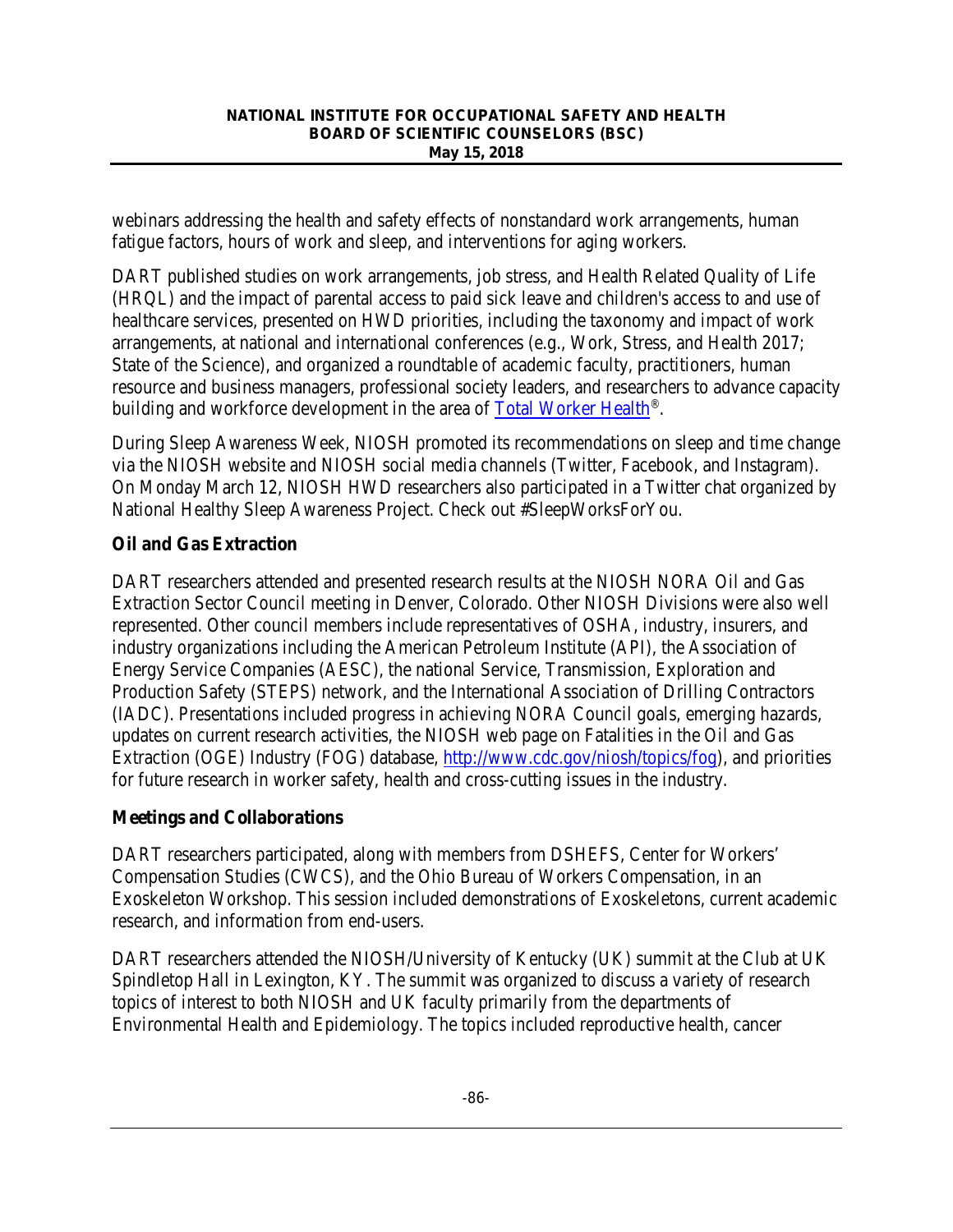surveillance, worker compensation records, opioid health effects, ergonomics, engineering controls, and chronic kidney disease.

# **Division of Safety Research**

### **NIOSH and CPWR Create New FACE Report Database**

The NIOSH [Fatality Assessment and Control Evaluation \(FACE\)](https://www.cdc.gov/niosh/face/) program and CPWR investigated selected work-related fatalities, collecting information not captured in other data sources - including safety management, training programs, use of engineering controls, personal protective equipment, and recommendations for preventing similar incidents. CPWR coded 768 fatality cases in construction that were investigated and reported between 1982 and 2015 into a searchable database.

NIOSH collaborated with CPWR and published two papers in 2017 [describing the database](https://www.sciencedirect.com/science/article/pii/S0022437516303991) and the [analysis of fall fatalities.](https://www.sciencedirect.com/science/article/pii/S0001457517300982) In April 2018, the findings were used for a new NIOSH-CPWR cobranded infographic [Fall Protection Saves Lives](https://www.cdc.gov/niosh/construction/pdfs/CPWR2018FallProtection.pdf) to support this year's National Campaign to Prevent Falls in Construction. The [FACE database](https://www.cpwr.com/research/construction-face-database) is available through the CPWR website and is free for anyone to download.

In February 2018, a manuscript on nonfatal injuries to law enforcement officers was published online in the [American Journal of Preventive Medicine.](http://www.ajpmonline.org/article/S0749-3797(17)30716-X/fulltext) The manuscript appears in print in the April 2018 issue. This was the first study to measure all types of nonfatal injuries among LEOs on a national scale. The authors found a significant upward trend in assault injuries. Reports on the manuscript were picked up b[y Police One,](https://www.policeone.com/Officer-Safety/articles/471606006-Research-review-Police-officer-nonfatal-injuries-on-the-rise/) [Safety + Health](http://www.safetyandhealthmagazine.com/articles/16858-assaults-leading-cause-of-injuries-among-law-enforcement-officers-niosh) magazine, [OHS online,](https://ohsonline.com/articles/2018/02/14/niosh-study-estimates.aspx) and [officer.com.](https://www.officer.com/tactical/tactical-medical/news/20993640/niosh-law-enforcement-officers-three-times-more-likely-to-be-injured-than-other-workers) It will be featured in the May issue of [Research Rounds.](https://www.cdc.gov/niosh/research-rounds/resroundsv1n10.html) A follow-up study and analysis are both planned.

# **Education and Information Division**

### **Nanotechnology**

The NTRC and the NIOSH Office of Communications hosted an edit-a-thon in honor of National Nanotechnology Day. Wikipedians from across the Midwest gathered to work with NIOSH scientists to expand and improve Wikipedia articles about the emerging work-place safety and health issues of nanotechnology, advanced materials, and additive manufacturing. NIOSH's Nanotechnology Research Center coordinated the event and collaborated with the Manufacturing and Engineering Control Programs to provide a broad perspective. For more information, visit <https://en.wikipedia.org/wiki/WP:NANO2017>[October 19].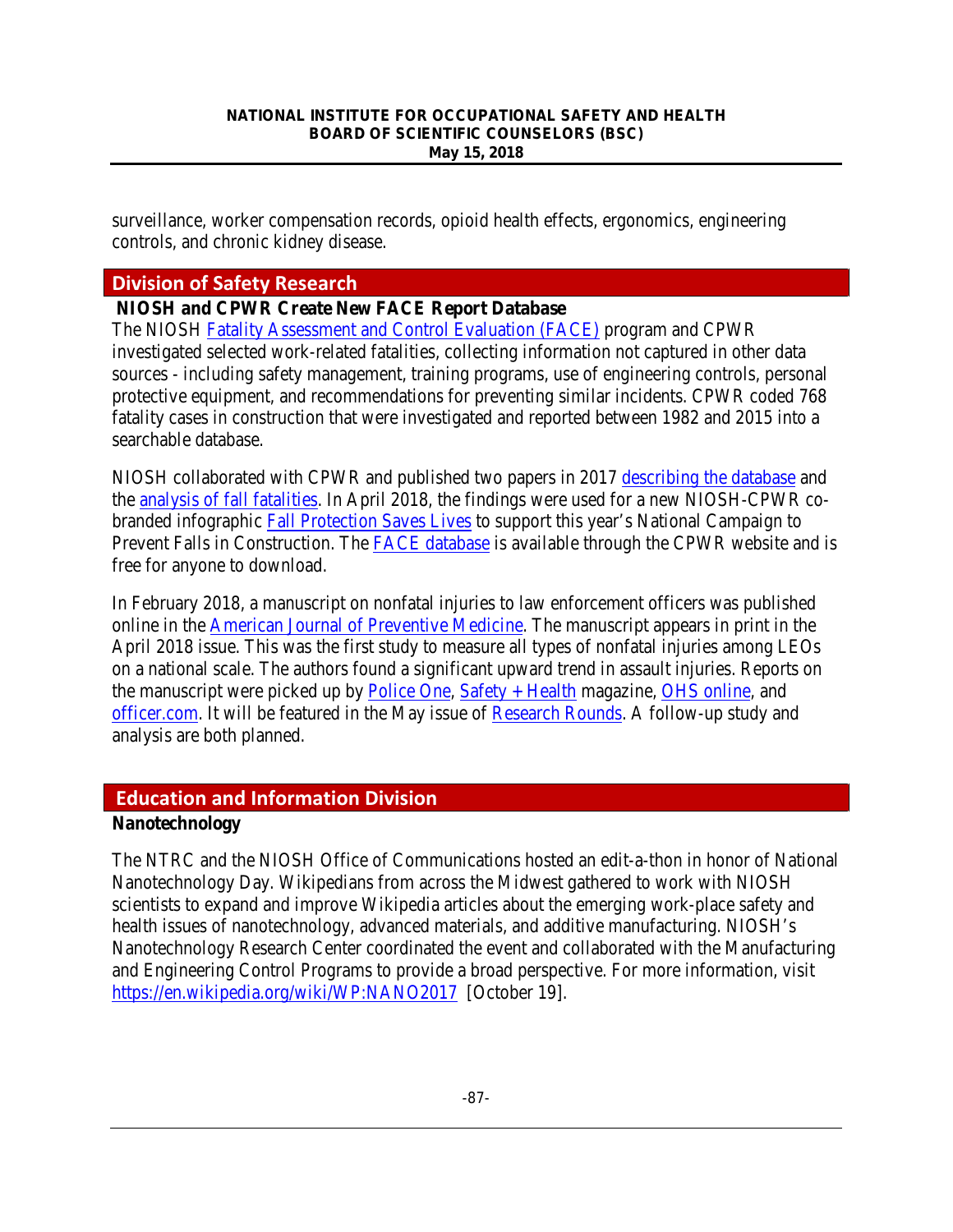# **NIOSH Customer Satisfaction Survey**

The NIOSH Customer Satisfaction Survey has been approved by the Office of Management and Budget (OMB). The goal of the NIOSH Customer Satisfaction Survey is to collect stakeholder feedback on the effectiveness of NIOSH products and their dissemination. NIOSH conducted earlier versions of this survey in 2003 and 2010. The contractor developed the online survey instrument with input from NIOSH staff and is in the final stages of obtaining cooperation from partnering organizations to recruit their members for participation. Data collection is expected to begin September - October 2018.

# **NIOSH Pocket Guide to Chemical Hazards: Update and Redesign**

The NIOSH Pocket [Guide to Chemical Hazards \(](http://www.cdc.gov/niosh/npg/)NPG) celebrates its  $40<sup>th</sup>$  anniversary in 2018. The Pocket Guide continues to be the most popular document NIOSH produces. To celebrate the 40th year anniversary, NIOSH is planning to update all versions (hard copy, web, and app) and reprint the hard copy, adding new content including more chemicals and skin exposure information. In addition to reviewing, evaluating, and updating the essential information in the NPG, NIOSH has developed new proposed layouts and sizes for the print version, and has sought feedback about these new designs from stakeholders and key audiences who use the NPG. This feedback will factor into the redesign of the new anniversary edition.

The NPG provides descriptive information such as recommendations for exposure limits, protective clothing, and first aid measures for 677 chemicals commonly found in the work environment. Workers, employers, and occupational health professionals use the NPG to control workplace exposures to chemical hazards and as a reference in emergencies. Fire fighters, for example, use the NPG to prepare themselves for chemical exposures they might face during responses to emergency scenarios such as an explosion, fire, or chemical spill.

### **NIOSH Safe-Skilled Ready Workforce program**

The NIOSH Safe-Skilled Ready Workforce (SSRW) program is engaged in multiple research activities to promote foundational OSH knowledge and skills among vulnerable populations young and contingent workers—who face a high risk of OSH injury and illness. Recent activities include:

• A large-scale evaluation of the Talking Safety curriculum in the Miami-Dade Public School System, the fourth largest U.S. school district. Results indicate that the Talking Safety intervention had a positive, significant impact on approximately 4,000 eighth grade students'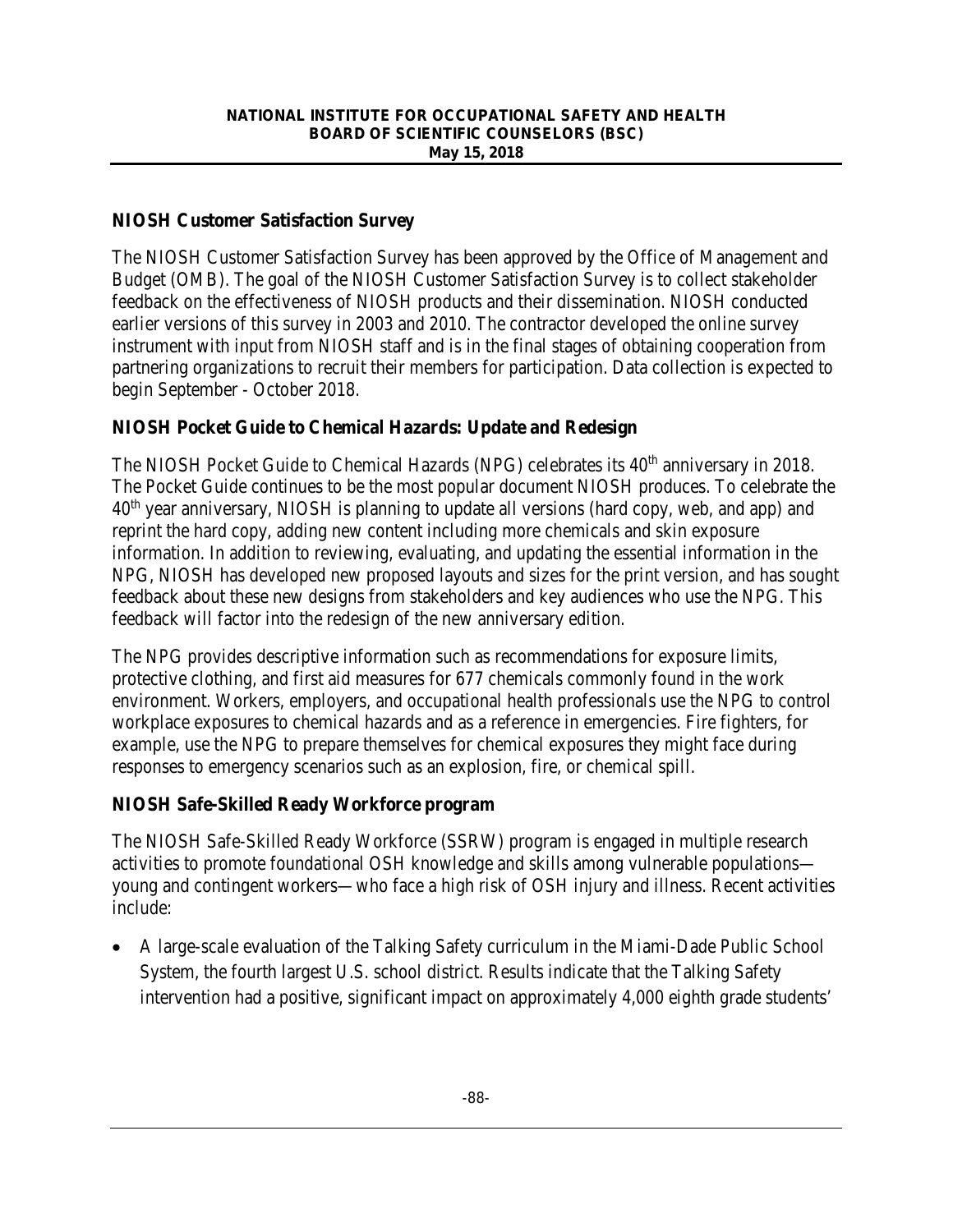OSH knowledge, attitude, social norms, self-efficacy, and behavioral intention to enact workplace safety skills.

<https://www.cdc.gov/niosh/talkingsafety/>

- Guerin et al. [2018]. Using a modified theory of planned behavior to examine adolescents' workplace safety and health knowledge, perceptions, and behavioral intention: a structural equation modeling. J Youth Adolescence, March 2018.
- A partnership with the American Federation of Teachers (AFT), with 1.7 million members in more than 3,000 local affiliates nationwide. Since 2013, AFT members have trained teachers on the Talking Safety curriculum. The on-going AFT/NIOSH partnership will be further advanced by the recent AFT resolution to protect Next-Gen Workers, which calls for the expansion of the Talking Safety program to all K-12 locals and their districts.

[https://www.aft.org/resolution/protecting-next-gen-workers-health-and-safety-education](https://www.aft.org/resolution/protecting-next-gen-workers-health-and-safety-education-young-workers-21st)[young-workers-21st.](https://www.aft.org/resolution/protecting-next-gen-workers-health-and-safety-education-young-workers-21st)

- Formative research with workforce development organizations, including the National Association of Workforce Boards, to better understand current OSH training practices and needs in the workforce development sector.
- Formative research with staffing companies and other organizations, including the American Staffing Association, to better understand current OSH training practices and needs in the staffing industry.

# **Emergency Preparedness and Response Office**

In April, NIOSH (EPRO and DSHEFS/HETAB) released new guidance for healthcare personnel to prevent occupational exposure to illicit fentanyl and its analogues (also referred to as illicit fentanyl). These drugs pose a potential hazard to healthcare personnel who could come into contact with them during the course of their work in hospital and clinic settings. Healthcare personnel who could potentially be exposed to illicit fentanyl include nurses, nursing assistants, physicians, technicians, therapists, phlebotomists, pharmacists, students, and trainees. The guidance includes recommendations for establishing work practices when illicit fentanyl is known or potentially present; implementing training where illicit fentanyl is reasonably anticipated to be present; using personal protective equipment when illicit fentanyl products are visible; and how to perform decontamination when individuals or items are contaminated with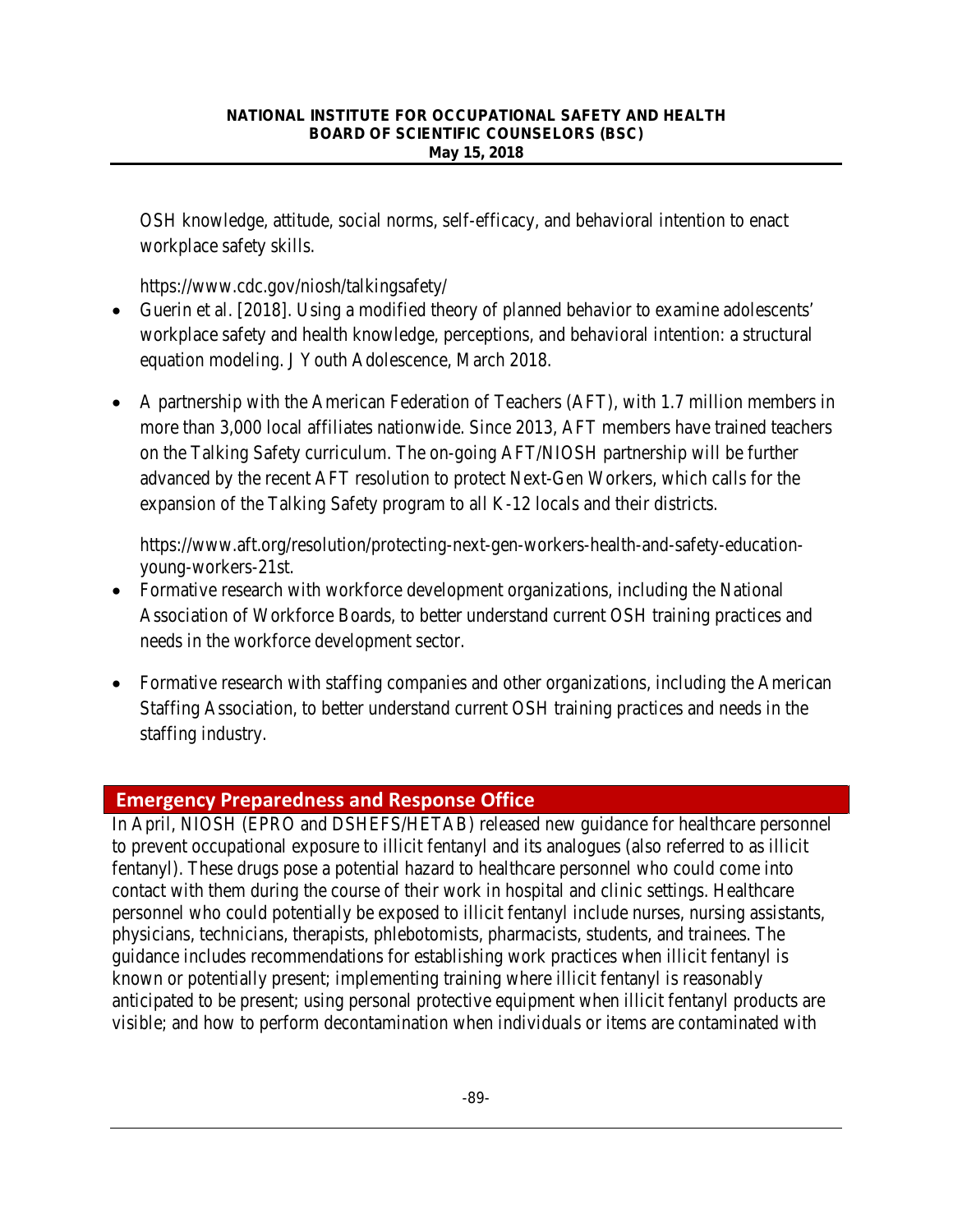illicit fentanyl. The guidance is available on the NIOSH Fentanyl Topic Page at [https://www.cdc.gov/niosh/topics/fentanyl/healthcareprevention.html.](https://www.cdc.gov/niosh/topics/fentanyl/healthcareprevention.html)

# **Health Effects Laboratory Division**

### **Mold Immunotoxicology Research**

Mold contamination in various sectors can result in occupational exposure to aerosolized fungal particles. Workplace mold exposures can become extreme particularly after hurricane-associated flooding as was observed following Katrina, Sandy, and more recently, Harvey. The accompanying media coverage has resulted in broad public concern regarding potential adverse health effects of fungal exposures. To date, the immunotoxicological consequences that follow workplace exposures remain uncharacterized for many occupationally relevant fungal species.

Fungal exposures were nominated to the National Toxicology Program (NTP) for investigation to address the knowledge gaps. Through an Interagency Agreement with NTP, HELD researchers were selected to address this issue because they developed a state-of-the-art exposure system that simulates natural exposure by aerosolizing dry fungal spores and delivering them to mice housed in a multi-animal nose-only exposure chamber.

HELD is utilizing this exposure system to test a series of fungal species for the NTP. Subchronic inhalation exposures (13 weeks) using *Aspergillus fumigatus* and, most recently, two strains of *Stachybotrys chartarum* (black mold) have been completed. Repeated exposures to spores derived from these species showed the major tissues effected were the larynx, lung, and bronchial lymph nodes. The lungs of *A. fumigatus* exposed mice demonstrated allergic inflammation that was dependent on the viability of *A. fumigatus* spores. In contrast, mice repeatedly exposed to *S. chartarum* showed that allergic mediated responses were dependent on the strain and the production of fungal fragments.

These early studies are showing varying pulmonary immunological responses between species and strains. Unexpectedly, pulmonary arterial hyperplasia has been consistently identified in mice repeatedly exposed to all tested fungal strains to date. This is a unique histologic finding highlighting the potential for fungal exposures to modulate cardiovascular endpoints, such as pulmonary hypertension and right ventricular dysfunction. This rather striking finding is the focus of current research efforts.

The results of this cooperative research between NTP and NIOSH are providing an improved understanding of the pulmonary immunotoxicological and the pathological responses associated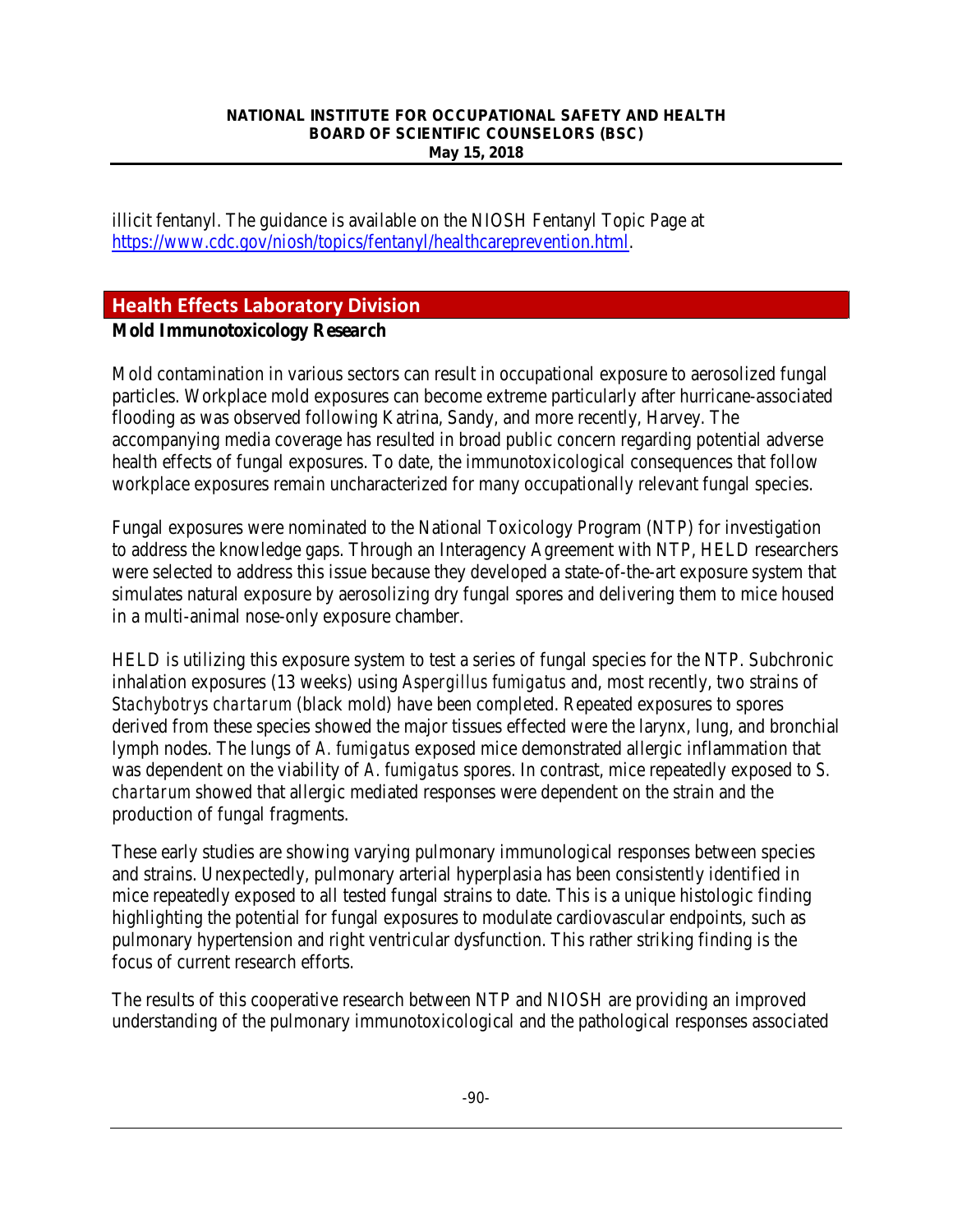with sub-chronic exposures to fungi using a model that better replicates worker exposure to mold.

# **National Personal Protective Technology Laboratory**

### **Effect of Stockpiling Conditions on the Performance of PPE that Protect Workers for Bloodborne Pathogens and Infectious Airborne particulates**

NIOSH's National Personal Protective Technology Laboratory is assessing the effect of stockpiling conditions—such as temperature, humidity, light exposure, and storage time—on respirators and surgical gowns. NIOSH established a PPE Stockpile Partnership with members consisting of federal agencies as well as hospital, city, county, state, and federal stockpiles. Input from the Partnership and a Federal Register Notice to the public was used to categorize U.S. stockpiles into one of three categories based on the facility's ability to meet the manufacturerrecommended temperature and humidity storage conditions: 1) meets recommendations; 2) may meet recommendations; and 3) unlikely to meet recommendations. Eight collaborating stockpiles have been identified that represent all three facility categories. Across all eight facilities, 12 airpurifying respirator (APR) models—11 N95 filtering face respirators and one elastomeric cartridge filter—will be evaluated. Only five of the collaborating facilities stockpile Level 3 or Level 4 surgical gowns with a total of four different models available for evaluation. For APRs, tests will be conducted to evaluate filtration performance and fit. For gowns, tests will be conducted to evaluate performance. Respirator and gown samples from all collaborating facilities will be collected by August 2018. Filtration performance results have been obtained for 8 models of respirators from 5 facilities to date. IRB approval for fit testing is being sought with testing expected to begin in May 2018. Surgical gown testing will begin in June of 2018.

### **NIOSH Respirator Approval Program Action Plan**

The NIOSH Respirator Approval (RA) Program performs a critical function within the occupational safety and health community by ensuring the integrity of the respirator supply in the U.S. It is imperative that this Program continue to ensure confidence in all approval decisions while also providing consistent and efficient service to support the timely introduction of new and improved devices to market. The RA Program Action Plan was developed over the last year by a team of NPPTL experts, and provides a detailed analysis of the NIOSH respirator approval process. Sources of input to the effort include: 1) stakeholder perspectives; 2) analysis of current workflow steps and decision logic; 3) analysis of "active working time" and "wait time" for each step; 4) exploring other federal and private sector conformity assessment programs; 5) previous external reviews that included recommendations for this Program; and 6) an independent review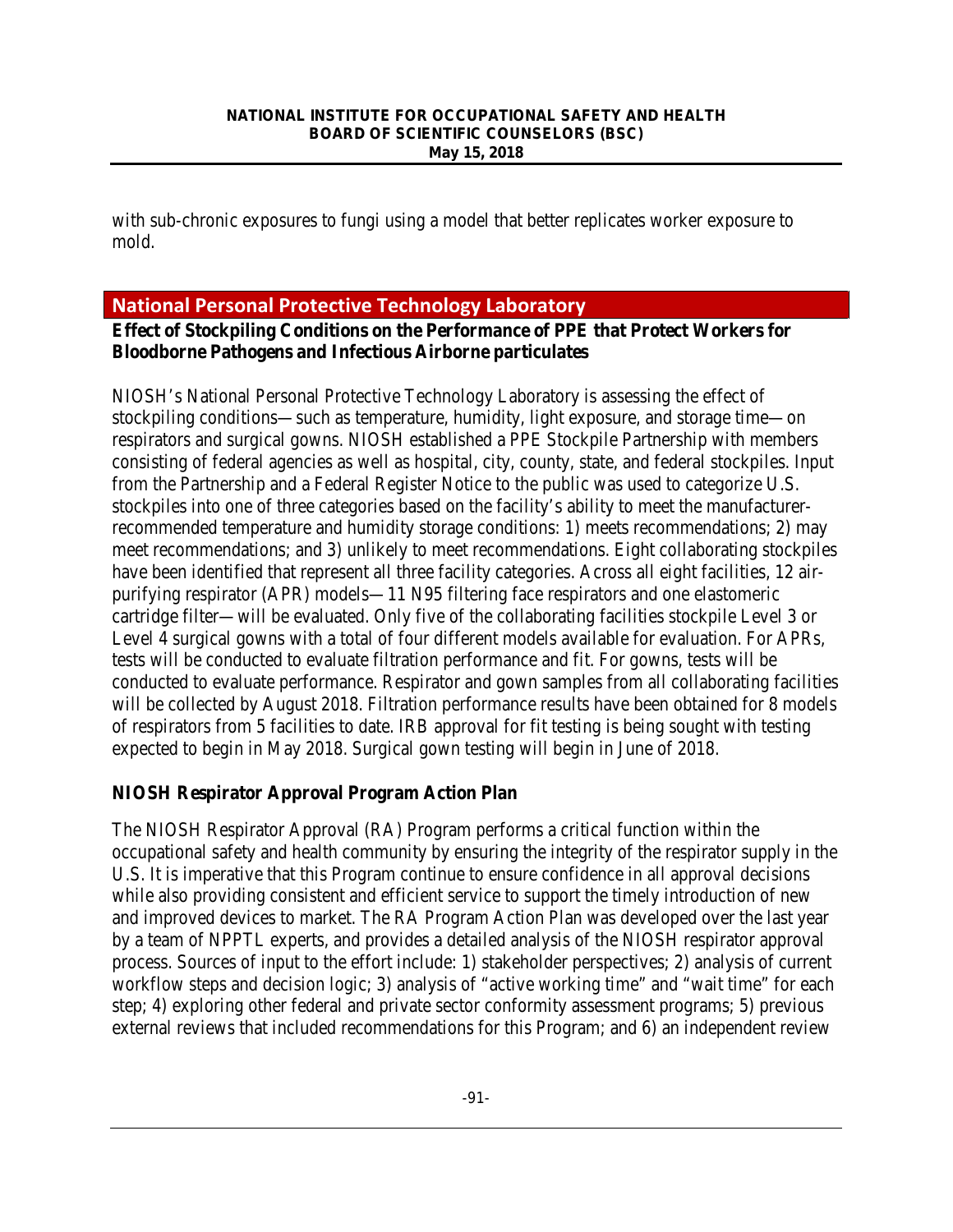conducted by a NIOSH Doctoral candidate. The Plan contains 10 Topical Action Areas and 29 specific Action Items. A number of the Plan's components have been initiated, including eight actions recommended by the International Safety Equipment Association (ISEA). The actions are categorized as internal to NPPTL, NPPTL working with manufacturers, and NPPTL working with NIOSH leadership. The 2018 priority actions internal to NPPTL are identified below:

- 1. Continue development of workflows, decision logics, work instructions, standard operating and test procedures, and critical checklists for all aspects of the process;
- 2. Develop process documentation to support coordinated approval effort with the Food and Drug Administration (FDA) for respirators used by healthcare workers;
- 3. Shift to a staffing model where all staff performing application handling/processing/reviewing activities can perform all roles (i.e. initial review, quality assurance review, and final review); and
- 4. Establish a schedule for evaluating and updating, as needed, all standard test procedures to ensure the RA Program is aligned with current technologies and equipment

# **National Framework for Personal Protective Equipment Conformity Assessment – Infrastructure Published in November 2017.** [https://www.cdc.gov/niosh/docs/2018-](https://www.cdc.gov/niosh/docs/2018-102/default.html) [102/default.html](https://www.cdc.gov/niosh/docs/2018-102/default.html)

This Framework is the product of collaboration among the NIOSH representatives and a broad cross-section of members of the PPE community. This group's multi-year effort; (1) identified and analyzed national and international conformity assessment (CA) programs and requirements, (2) investigated injury and enforcement surveillance databases, (3) researched and gathered PPE standards, and (4) developed a risk-based approach to conformity assessment resulting in this Framework. The recommendations in this document are intended to serve as foundational principles for various types of conformity assessment programs for occupational PPE. They are not requirements for how these programs must, or will, function. Conformity assessment activities should be tailored to the needs of product users, suppliers, and regulatory authorities. They should result in products that protect workers who rely on PPE; facilitate trade, fair competition, and market access; be cost-effective; and provide assurance of conformance.

# **Respiratory Health Division**

In partnership with staff from several federally funded black lung clinics in Virginia, investigators within the Surveillance Branch identified a large cluster of the most severe form of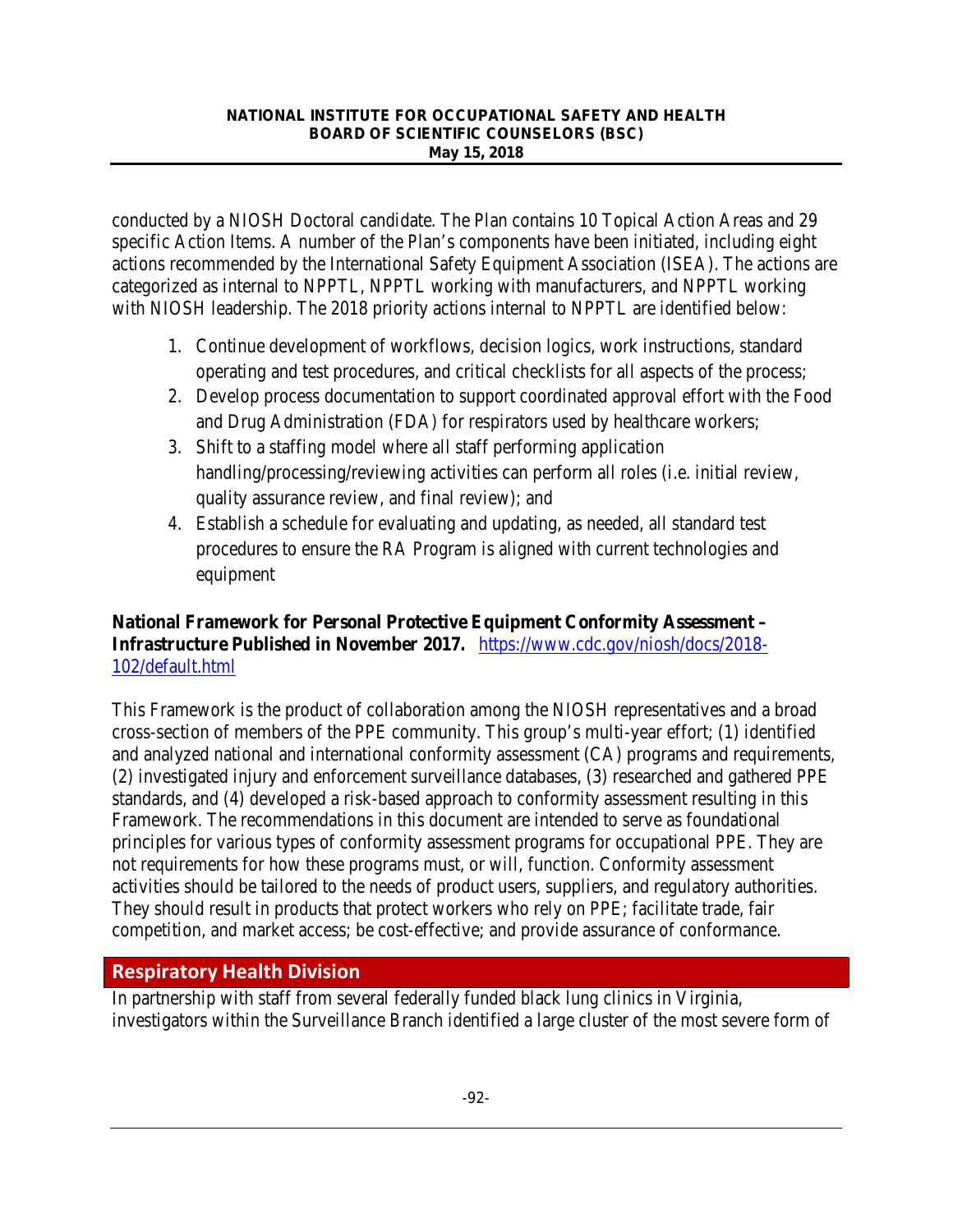coal workers' pneumoconiosis, also known as progressive massive fibrosis, among current and former coal miners in Southwest Virginia. Their findings were published in the *Journal of the American Medical Association* in February 2018.

A report was published in the January 19, 2018 *Morbidity and Mortality Weekly Report* documenting asthma mortality by industry and occupation in the United States from 1999 to 2016 [\(https://www.cdc.gov/mmwr/volumes/67/wr/mm6702a2.htm?s\\_cid=mm6702a2\\_e\)](https://www.cdc.gov/mmwr/volumes/67/wr/mm6702a2.htm?s_cid=mm6702a2_e).

The last two weeks of March 2018, Surveillance Branch staff provided free confidential health screenings to miners in Kentucky and West Virginia using RHD's mobile testing unit in support of the Coal Workers' Health Surveillance Program. This is the first of seven such trips that are scheduled between March and August of this year.

Field Studies Branch researchers published the first ever described cluster of idiopathic pulmonary fibrosis among dental personnel in the March 9, 2018 *Morbidity and Mortality Weekly Report*

[\(https://www.cdc.gov/mmwr/volumes/67/wr/mm6709a2.htm?s\\_cid=mm6709a2\\_e\)](https://www.cdc.gov/mmwr/volumes/67/wr/mm6709a2.htm?s_cid=mm6709a2_e).

# **Total Worker Health®**

### **1. Total Worker Health Publishes 1st Ever Edited Volume**

A TWH Edited Volume is now in production and is slated for publication Fall 2018. Titled Total Worker Health: Integrative Approaches for Safety, Health, and Well-being, the book will feature over 460 pages, from 63 authors, and 17 chapters. American Psychological Association (APA) is the publisher. Editors include Hudson, Nigam, Sauter, Chosewood, Schill, & Howard. The volume will be the foundational, definitive writing for this field, a handbook for practitioners, and a textbook for the growing number of courses, certificate programs and degrees are launching around the country.

# **2. TWH just wrapped up the 2nd International Symposium to Advance TWH: Work & Well-being**

The symposium was held May 8-11, 2018 on the Bethesda, NIH Campus. Featured 4 days, > 100 presenters, >20 hours of CEUs provided pending. The meeting featured 48 Presenting Partner organizations and keynotes from the US Surgeon General, Dame Carol Black, Blue Zones' Tony Buettner, and Harvard' Robert Waldinger. The symposium also marked the launch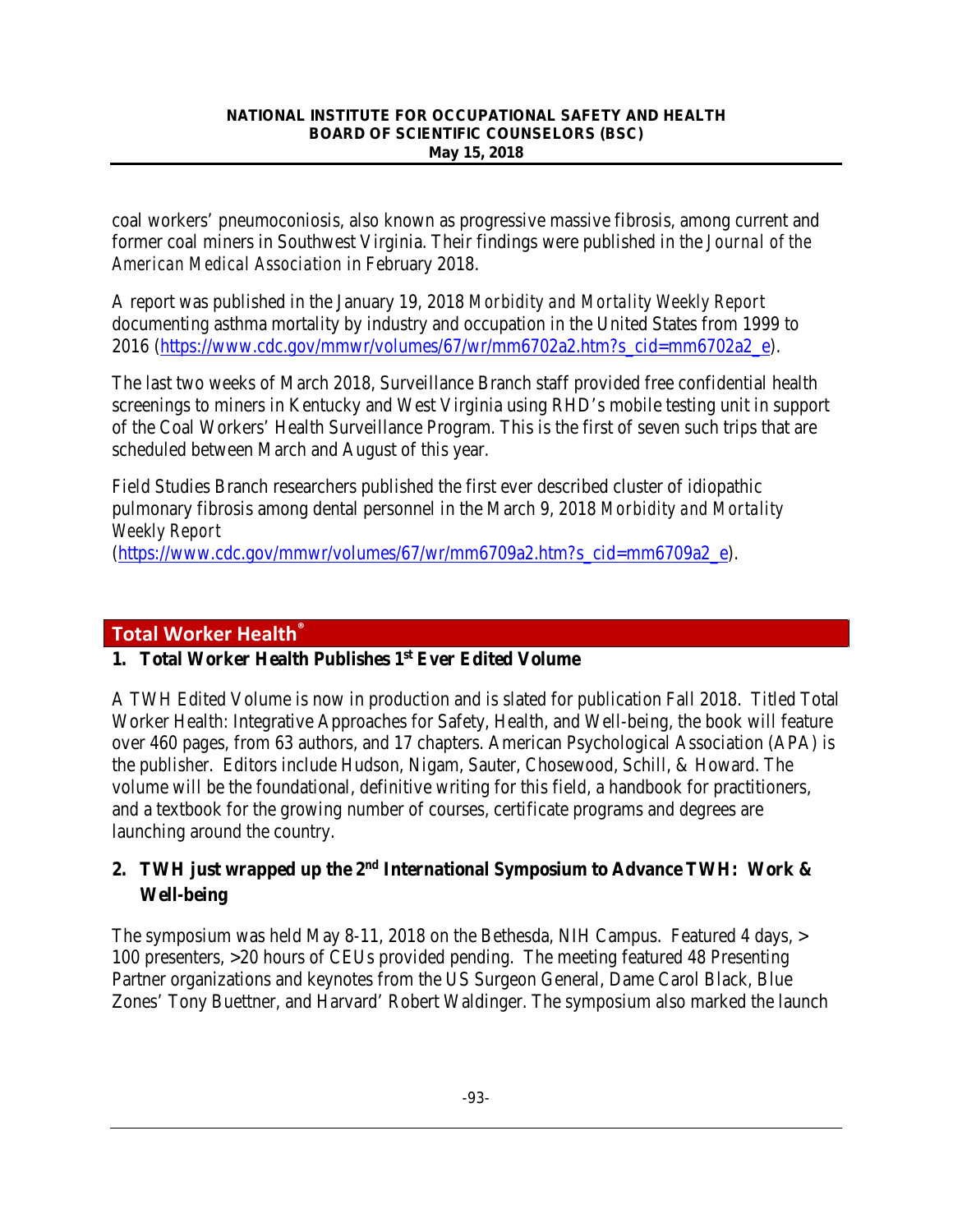of ISSA's Worldwide Vision Zero Harm Campaign in the Americas. There were 6 preconference workshops, 50 posters, and more than 50 concurrent sessions offered.

# **Western States Division**

**NEW Fatigued Driving Prevention Tips for Oil & Gas Employers and Workers**

Motor vehicle crashes cause over 40% of work-related deaths in the oil and gas extraction industry. Driver fatigue is a factor in some of these crashes. NIOSH has developed fact sheets that identify factors linked to fatigued driving and provide recommendations for keeping oil and gas workers safe on the road.

### **Video: Protecting Oil and Gas Workers from Hydrocarbon Gases and Vapors- Now available In Spanish!**

NIOSH researchers have demonstrated that workers at oil and gas extraction sites could be exposed to hydrocarbon gases and vapors, oxygen-deficient atmospheres, and fires and explosions when they open tank hatches to manually gauge or collect fluid samples on production tanks. These exposures can have immediate health effects, including loss of consciousness and death. This video describes the hazards associated with manual gauging and fluid sampling on oil and gas production tanks and describes steps that employers and workers can take to do this work safely. [https://www.cdc.gov/spanish/niosh/docs/video/2017-](https://www.cdc.gov/spanish/niosh/docs/video/2017-158d_sp/default.html) [158d\\_sp/default.html](https://www.cdc.gov/spanish/niosh/docs/video/2017-158d_sp/default.html) 

# **Social Presence Statistics**

**NIOSH continues to expand its presence on social networks***.* 

| <b>Social Media and Public</b><br><b>Outreach Accounts and</b><br><b>Services</b> | <b>March 2017</b>                  | <b>March 2018</b>                  |
|-----------------------------------------------------------------------------------|------------------------------------|------------------------------------|
| Facebook                                                                          | 126311 likes                       | 133634 likes                       |
| Twitter                                                                           | @NIOSH account 325665<br>followers | @NIOSH account 324576<br>followers |
| Instagram                                                                         | 956 followers, 547 posts           | 1462 followers, 1104 posts         |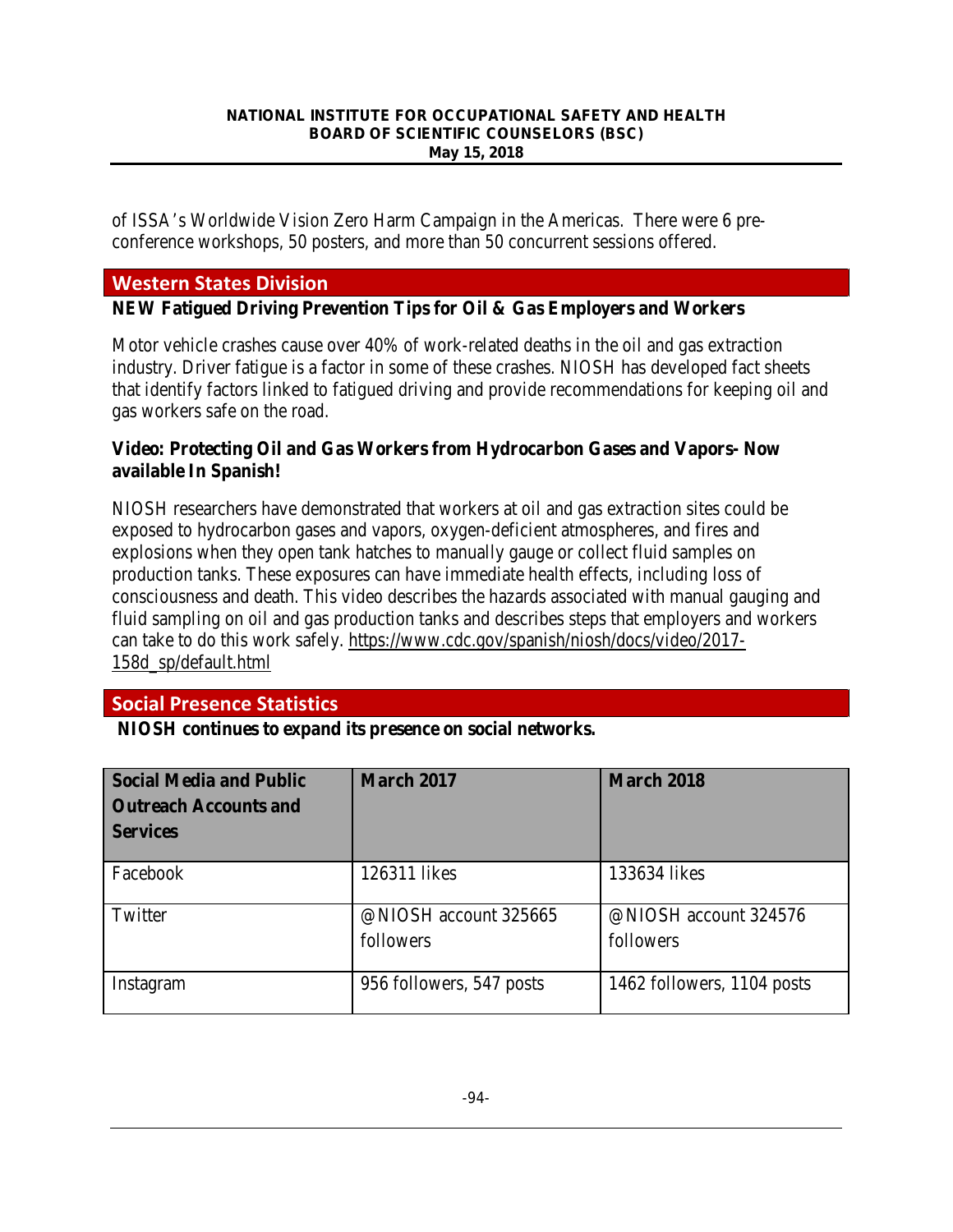| YouTube                           | 196 videos, 417901 views      | 212 videos, 557546 views      |
|-----------------------------------|-------------------------------|-------------------------------|
| LinkedIn                          | 437 members                   | 691 members                   |
| <b>Website Views</b>              | 1750994 site views in March   | 1418905 site views in March   |
|                                   | 2017                          | 2018                          |
| eNews Subscribers                 | 63963                         | 70069                         |
| <b>TWH Newsletter Subscribers</b> | 70164                         | 76745                         |
| <b>Research Rounds Newsletter</b> | 62005                         | 67480                         |
| Science Blog                      | Total blog entries: 397       | Total blog entries: 470       |
|                                   | Total comments: 6636          | Total comments: 7560          |
|                                   | Blog site views (March 2017): | Blog site views (March 2018): |
|                                   | 49136                         | 41468                         |
| <b>NIOSH Publications</b>         |                               |                               |

February 2018:

NIOSH Program Performance One-Pagers

- [Northeast Center for Occupational Health and Safety Agriculture, Forestry and Fishing](https://www.cdc.gov/niosh/docs/2018-119/default.html)
- [Central States Center for Agricultural Safety and Health](https://www.cdc.gov/niosh/docs/2018-118/default.html)
- [Southeast Center for Agricultural Health and Injury Prevention](https://www.cdc.gov/niosh/docs/2018-114/default.html)
- [Upper Midwest Agricultural Safety and Health Center](https://www.cdc.gov/niosh/docs/2018-113/default.html)
- [Pacific Northwest Agricultural Safety and Health Center](https://www.cdc.gov/niosh/docs/2018-112/default.html)
- [National Children's Center for Rural and Agricultural Health and Safety](https://www.cdc.gov/niosh/docs/2018-111/default.html)
- [Western Center for Agricultural Health and Safety](https://www.cdc.gov/niosh/docs/2018-110/default.html)
- [Great Plains Center for Agricultural Health](https://www.cdc.gov/niosh/docs/2018-109/default.html)